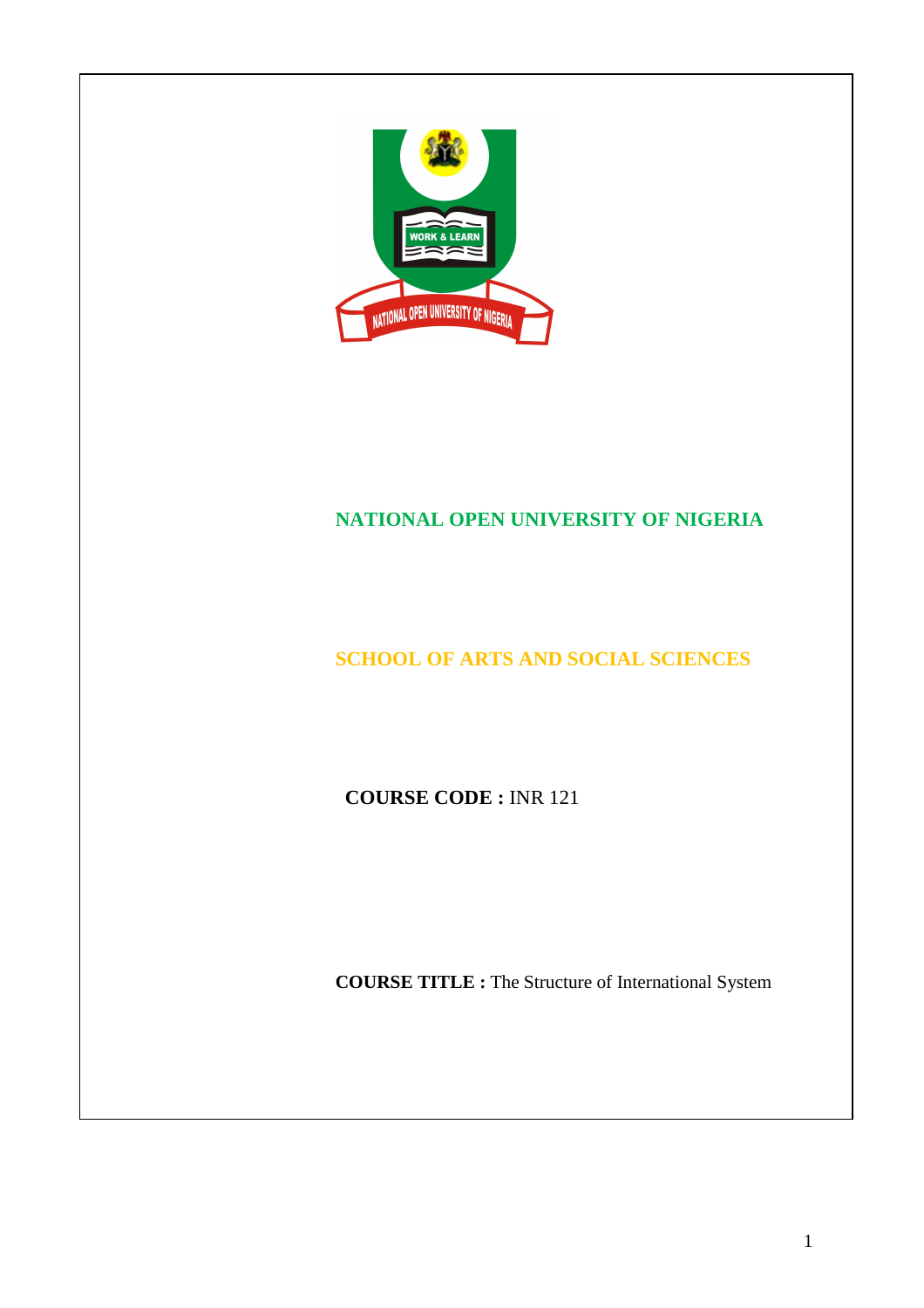# **COURSE GUIDE**

| Course Code               | <b>INR 121</b>                                                                             |
|---------------------------|--------------------------------------------------------------------------------------------|
| <b>Course Title</b>       | The Structure of International System                                                      |
| <b>Course Developer</b>   | Ikedinma H. A.<br><b>Research and Development Unit</b><br>Vox (Nig.) Ltd.<br>Lagos.        |
| <b>Course Writer</b>      | Ikedinma H. A.<br><b>Research and Development Unit</b><br>$Vox$ (Nig.) Ltd.<br>Lagos.      |
| <b>Course Coordinator</b> | Terhemba Nom Ambe-Uva<br>National Open University of Nigeria,<br>Victoria Island,<br>Lagos |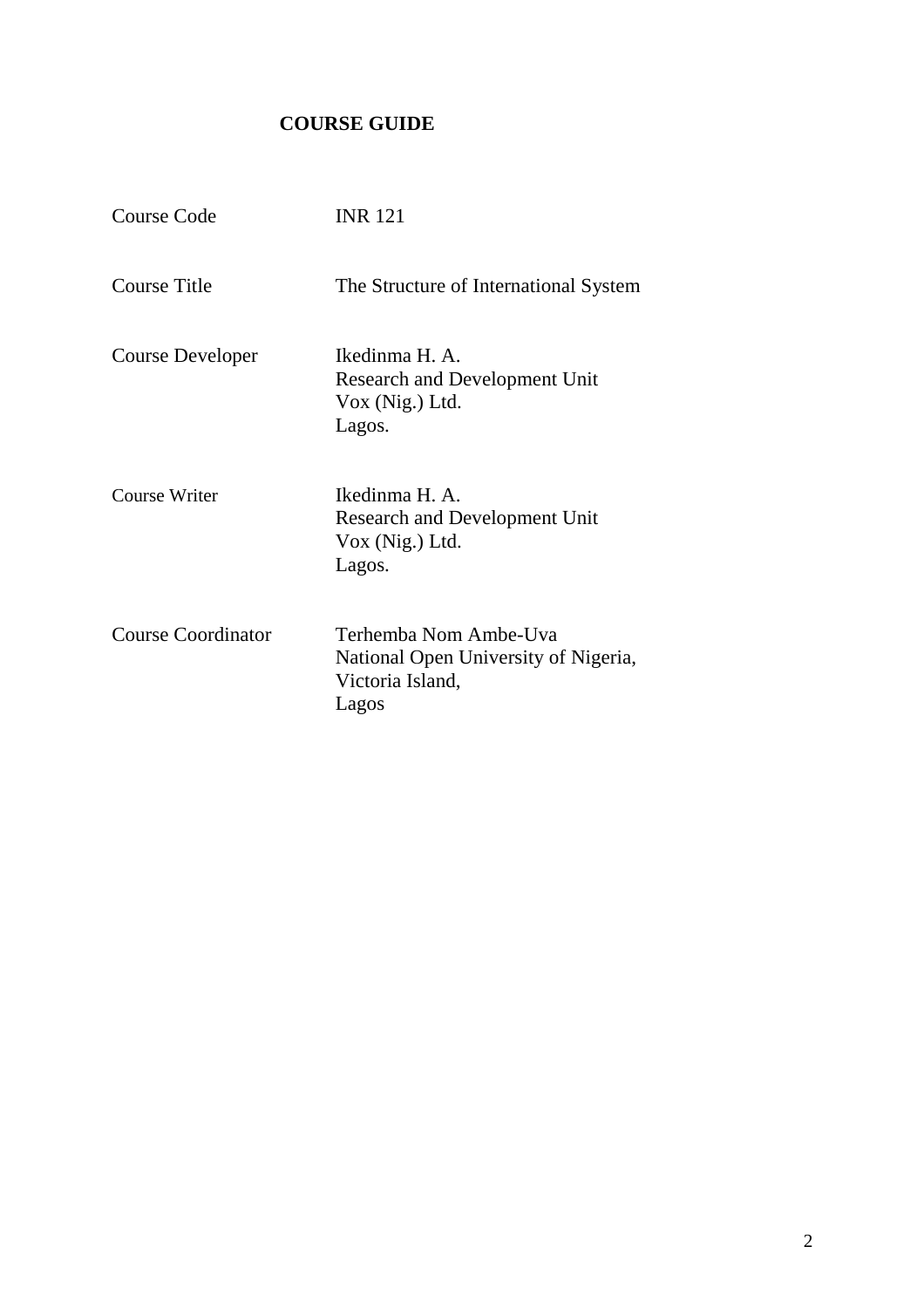### **INR 212** Course Guide

# **National Open University of Nigeria**

# **Headquarters**

*14/16 Ahmadu Bello Way* 

*Victoria Island* 

*Lagos.* 

# **Abuja Annex**

*245 Samuel Adesujo Ademulegun Street* 

*Central Business District* 

*Opposite Arewa Suits* 

*Abuja.* 

e-mail: centralinfo@nou.edu.ng

ULR:www.nou.edu.ng

National Open University of Nigeria

First Printed

ISBN: 978-058-949-X

*All Rights Reserved* 

Printed by …………….

For

National Open University of Nigeria.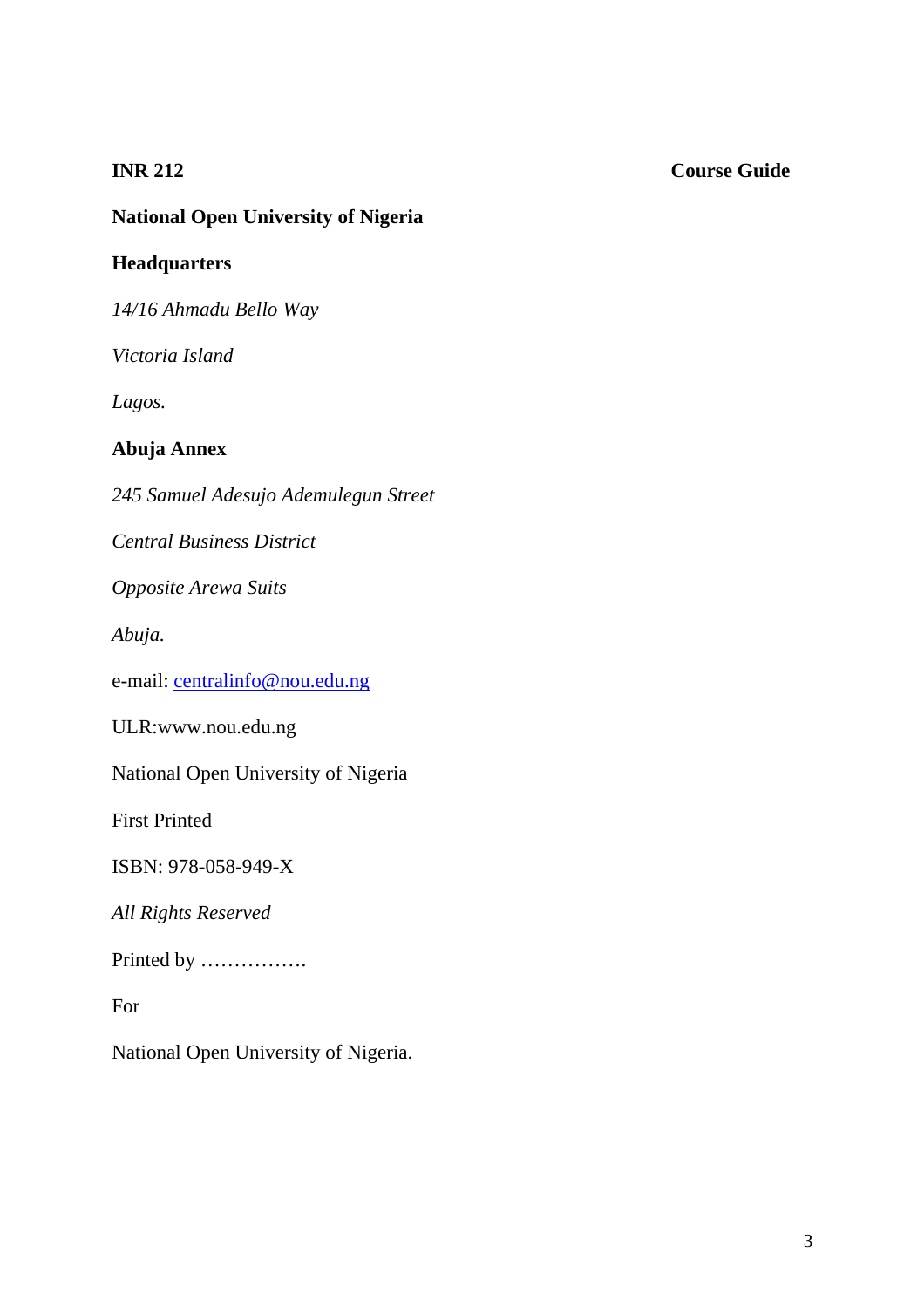| <b>INR 212</b>           | <b>Course Guide</b> |
|--------------------------|---------------------|
| <b>TABLE OF CONTENTS</b> | Page                |
|                          |                     |
|                          |                     |
|                          |                     |
|                          |                     |
|                          |                     |
|                          |                     |
|                          |                     |
|                          |                     |
|                          |                     |
|                          |                     |
|                          |                     |
|                          |                     |
|                          |                     |
|                          |                     |
|                          |                     |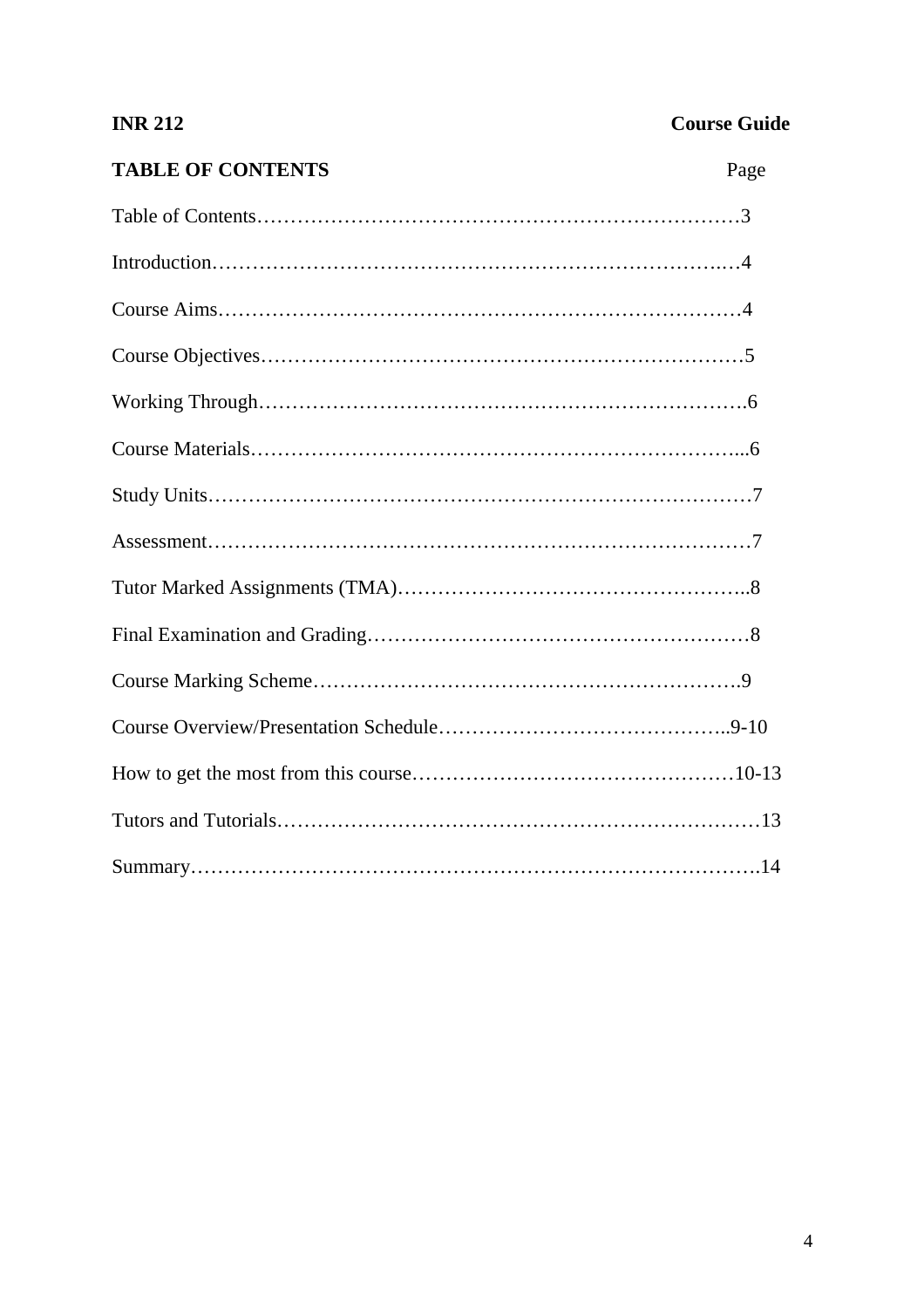#### **Introduction**

Welcome to INR 212: The Structure of International System

 This Course is a two Credit Unit course for undergraduate students of International Relations. The Structure of International System introduces the students to the structure of the contemporary international system. The course x-rays the pattern and changes that have been taken place in the system over the years. The course also teaches the students the basis of international relations in ensuring international peace and security in the present nuclear age. The course also exposes the students the basic rules and regulations guiding inter-state relations.

#### **Course Aims**

The aim of this course is to give the students of international relations a comprehensive knowledge of the historical development of the present international system. Thus the course will appraise and analyse the patterns of relationships among states and non-state actors in the international system. Consequently this has been prepared to:

- (i) expose the students to the relevant definitions and meanings of international relations
- (ii) trace the historical development of international relation as a course.
- (iii) analyse the reasons and consequences of the changes in the international system over the years.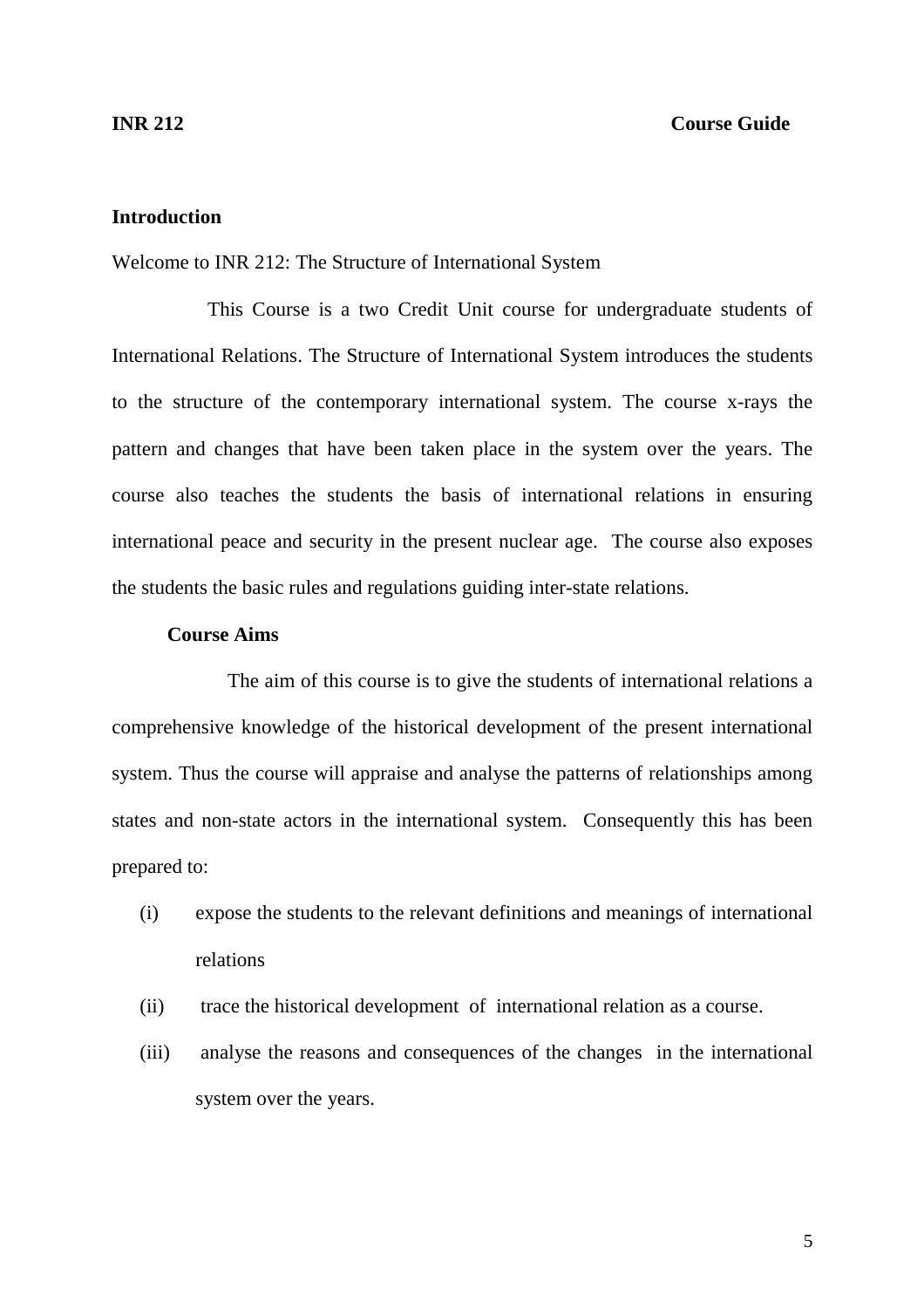(iv) enlighten the students on the characteristics of state actors and non-state actors.

#### **Course Objectives**

 To achieve the aims set out above, INR 121: Structure of International System has overall objectives. In addition, each unit also has specific objectives. The unit objectives are stated at the beginning of each unit. You should read the objectives before going through the unit. You may wish to refer to them during the study of the unit to assess your progress.

 Here are the wider objectives for the course as a whole. By meeting the objectives, you should see yourself as having met the aims of the course. On successful completion of the course, you should be able to;

- (a) have a fundamental knowledge of the international system
- (b) give concise definitions of international relations,
- (c) understand the patterns of state relations
- (d) appreciate the historical development of the present international system
- (e) know the dimensions and scope of state interactions
- (g) understand the qualifications and duties of state actors
- (e) identify the pattern and changes in the international system
- (f) assess the instruments of inter-state relations,
- (g) analyse the importance of states as major actors at the international arena
- (h) understand the contributions of some concepts in maintaining international peace and security.

#### **Working through this Course**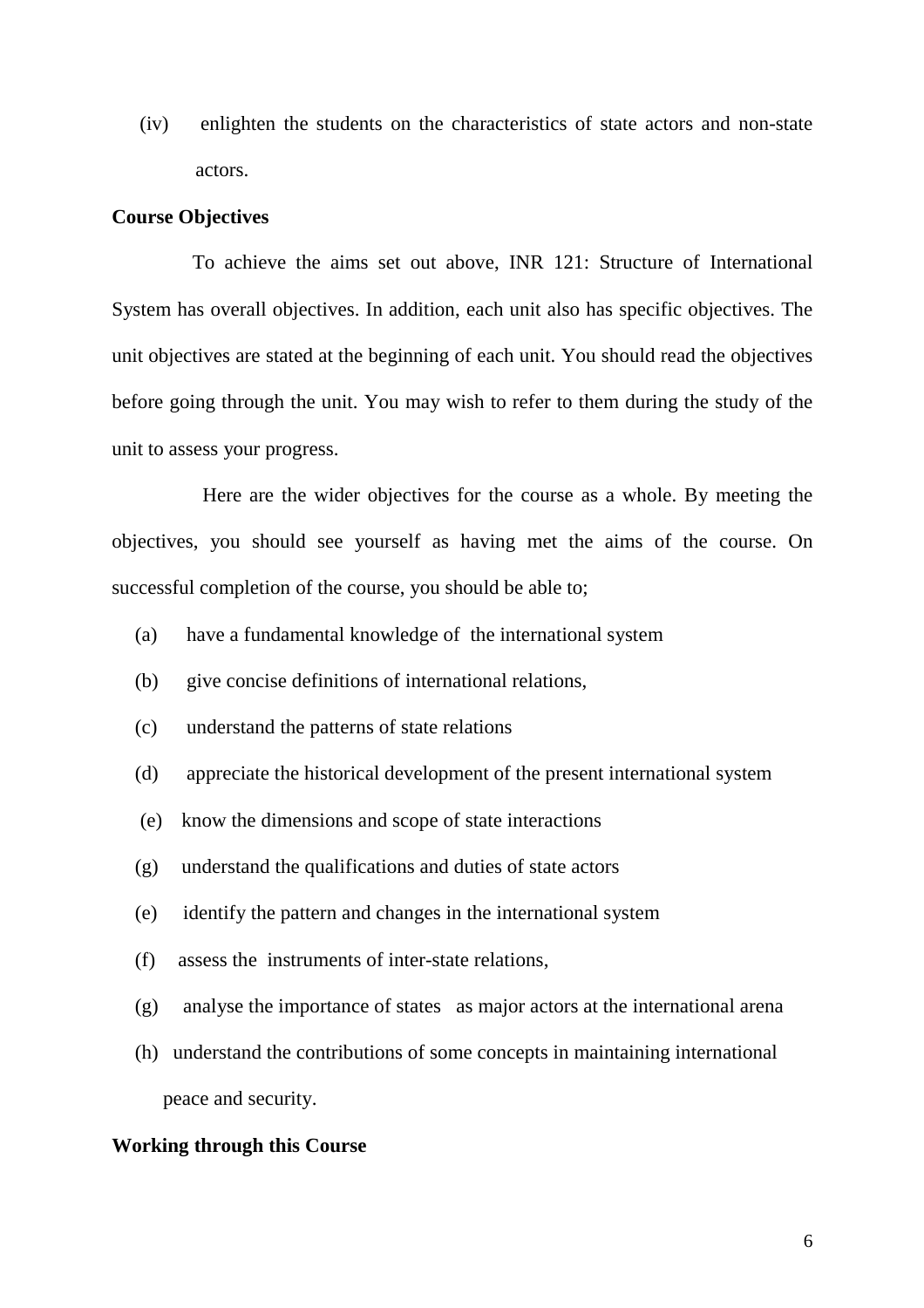To complete the course, you are required to read the study units and other related materials. You will also need to undertake practical exercises for which you need a pen, a note-book, and other materials that will be listed in this guide. The exercises are to aid you in understanding the concepts being presented. At the end of each unit, you will be required to submit written assignment for assessment purposes. At the end of the course, you will write a final examination.

#### **Course Materials**

The major materials you will need for this course are:

- (i) Course guide.
- (ii) Study units.
- (iii) Assignments file.
- (iv) Relevant textbooks including the ones listed under each unit.

#### **Study Units.**

There are 4 modules made up of 16 units in this course. They are listed below:

#### **Module 1: The Concept of Diplomacy in International Relations.**

- Unit 1: Definitions diplomacy.
- Unit 2: Diplomacy and Foreign Policy.
- Unit 3: Dimensions of diplomacy.
- Unit 4: The Scope of Diplomacy.

#### **Module 2: Historical Perceptions of Diplomacy**

- Unit 1: Diplomatic History
- Unit 2: Appointments, Reception and Recall of Diplomats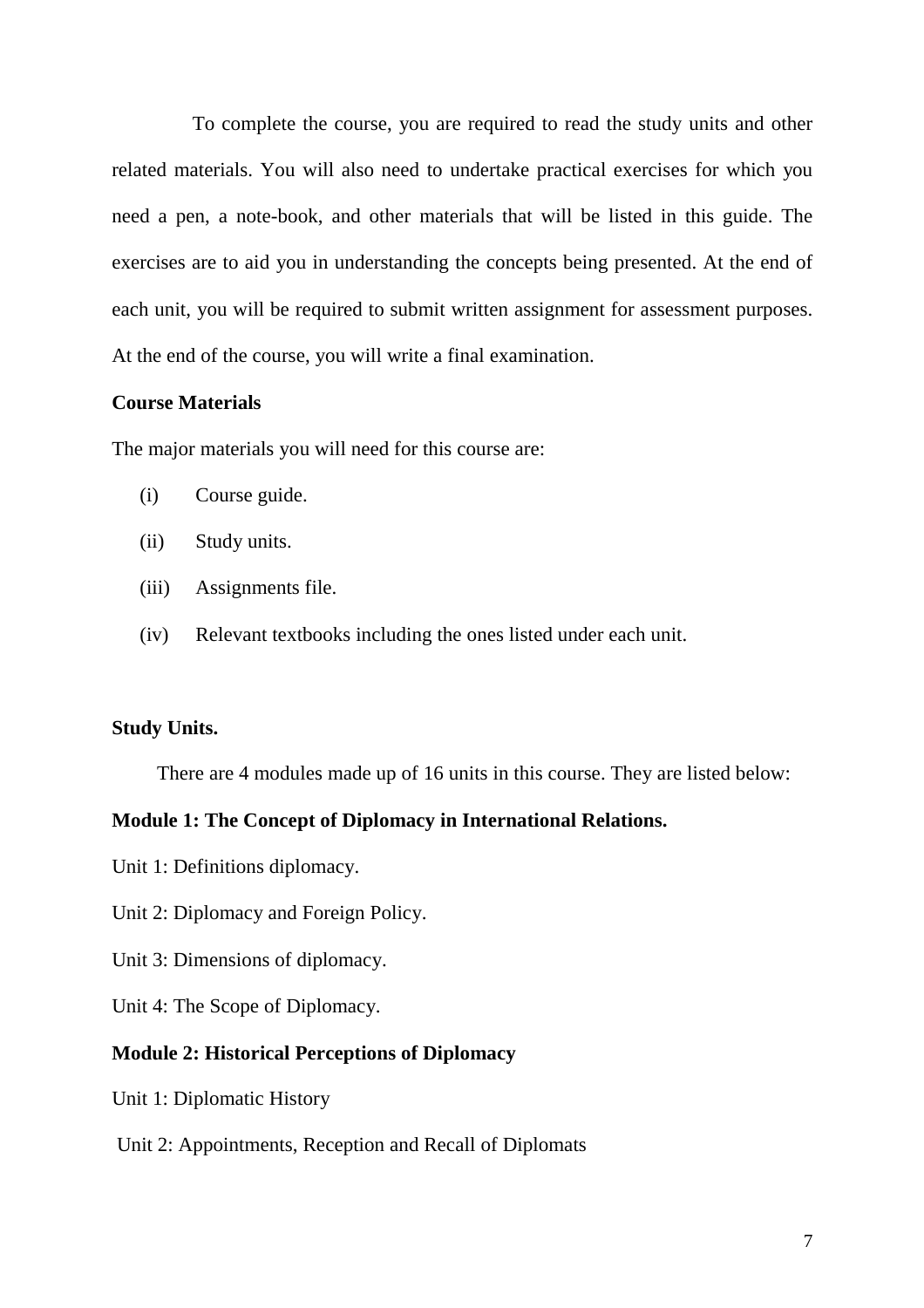Unit 3: Characteristics/Qualities of Diplomats

Unit 4: Functions of Diplomatic Missions

#### **Module 3: Patterns of Diplomatic Relations.**

Unit 1: Types of Diplomacy

Unit 2: Diplomatic nomenclatures.

Unit 3: Diplomatic Immunities and Privileges.

Unit 4: Breach of Diplomatic Relations.

#### **Module 4: Diplomacy in a Changing World**

Unit 1: Diplomacy at the United Nations.

Unit 2: Changing Nature of Diplomacy.

Unit 3: The use of Regional Organizations in Diplomacy.

Unit 4: The European Union and Developments in Diplomatic Method.

#### **Textbooks and References**

 **C**ertain books have been recommended in this course. You may wish to purchase them for further reading.

#### **Assessment File**

 An assessment file and a marking scheme will be made available to you. In the assessment file, you will find details of the works you must submit to your tutor for marking. There are two aspects of the assessment for this course; the tutor marked and the written examination. The marks you obtain in these two areas will make up your final marks. The assignments must be submitted to your tutor for formal assessment in accordance with the deadline stated in the presentation schedule and the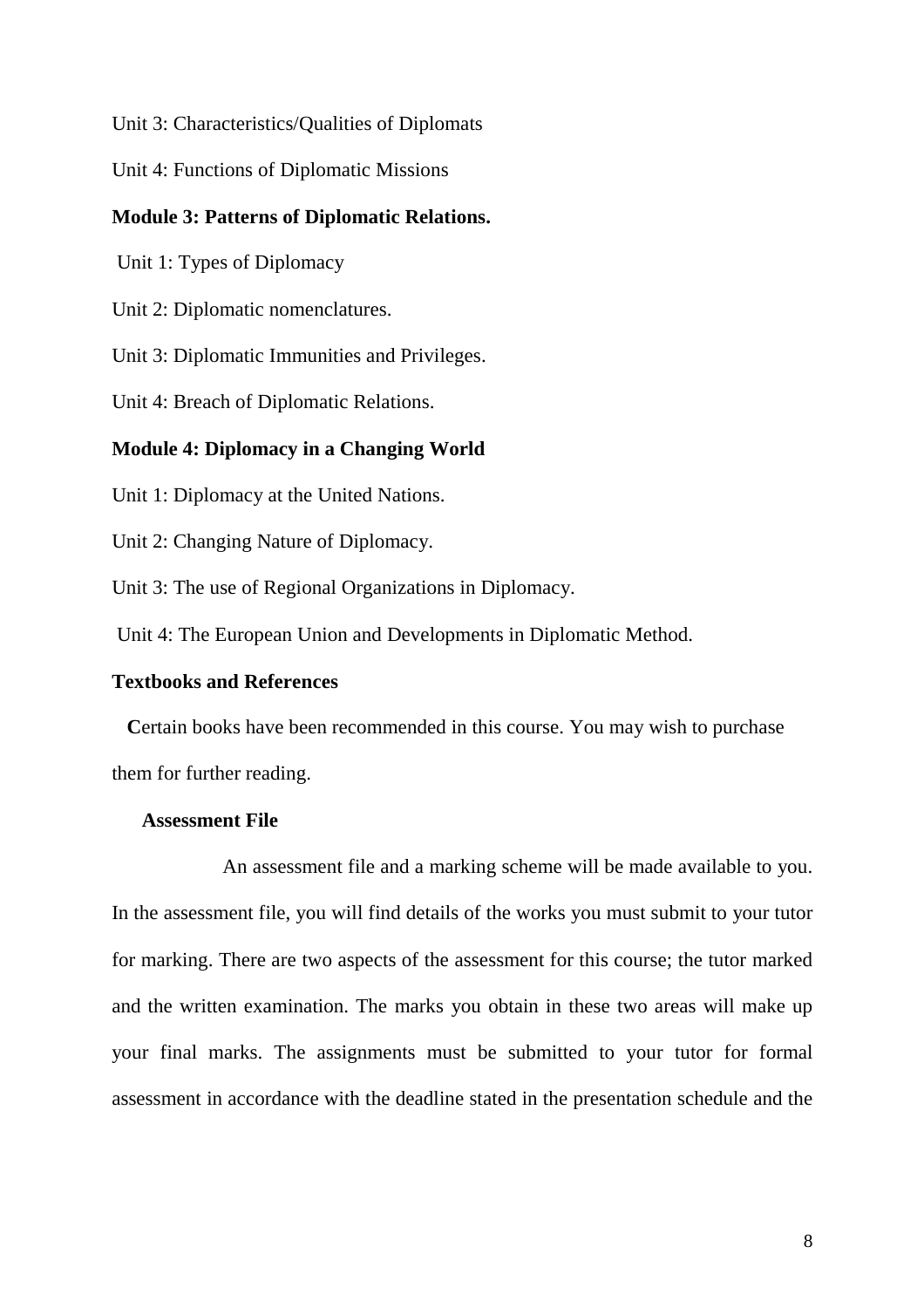assignment file. The work you submit to your tutor for assessment will count for 30% of your total score.

#### **Tutor Marked Assignment (TMAs)**

You will have to submit a specified number of the (TMAs). Every unit in this course has a tutor marked assignment. You will be assessed on four of them but the best three performances from the (TMAs) will be used for your 30% grading. When you have completed each assignment, send it together with a Tutor Marked Assignment form, to your tutor. Make sure each assignment reaches your tutor on or before the deadline for submissions. If for any reason, you cannot complete your work on time, contact your tutor for a discussion on the possibility of an extension. Extension will not be granted after the due date unless under exceptional circumstances.

#### **Final Examination and Grading**

 The final examination will be a test of three hours. All areas of the course will be examined. Find time to read the unit all over before your examination. The final examination will attract 70% of the total course grade. The examination will consist of questions, which reflects the kinds of self assessment exercises and tutor marked assignment you have previously encountered. And all aspects of the course will be assessed. You should use the time between completing the last unit, and taking the examination to revise the entire course.

#### **Course Marking Scheme**

The following table lays out how the actual course mark allocation is broken down.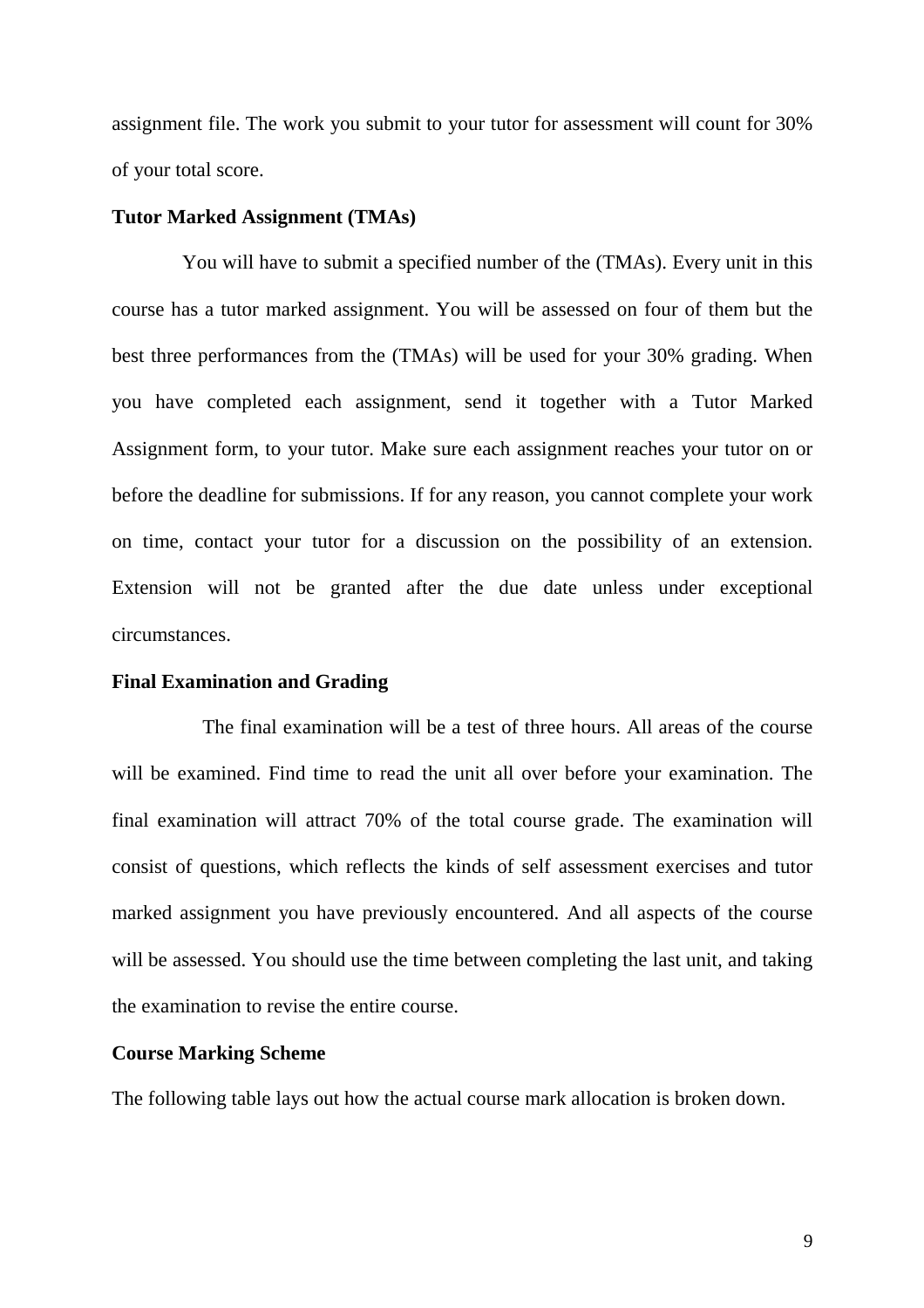| Assessment                                            | <b>Marks</b> |
|-------------------------------------------------------|--------------|
|                                                       |              |
|                                                       |              |
|                                                       |              |
| Assignments Best Three Assignments out of four marked | $=30%$       |
|                                                       |              |
| <b>Final Examination</b>                              | $=70%$       |
|                                                       |              |
| Total                                                 | $=100%$      |
|                                                       |              |
|                                                       |              |
|                                                       |              |

# **Presentation Schedule**

The dates for submission of all assignments will be communicated to you. You will also be told the dates of completing the study units and dates for examinations.

# **Course Overview and Presentation Schedule**

| Unit     | Title of Work                                 | Week activity | Assignments  |
|----------|-----------------------------------------------|---------------|--------------|
| Module 1 | Diplomacy as a concept                        |               |              |
| Unit 1   | Definitions of diplomacy                      | Week 1        | Assignment 1 |
| Unit 2   | Diplomacy and Foreign Policy                  | Week 2        | Assignment 2 |
| Unit 3   | Dimensions of diplomacy                       | Week 3        | Assignment 3 |
| Unit 4   | The Scope of Diplomacy                        | Week 4        | Assignment 4 |
| Module 2 | The History and Practice of Diplomacy         |               |              |
| Unit 1   | Diplomatic History                            | Week 5        | Assignment 1 |
| Unit 2   | Appointments, Recall & Reception of Dip.      | Week 6        | Assignment 2 |
| Unit 3   | <b>Characteristics/Qualities of Diplomats</b> | Week 7        | Assignment 3 |
| Unit 4   | <b>Functions of Diplomatic Missions</b>       | Week 8        | Assignment 4 |
| Module 3 | Patterns of Diplomatic Relations              |               |              |
| Unit 1   | <b>Types of Diplomacy</b>                     | Week 9        | Assignment 1 |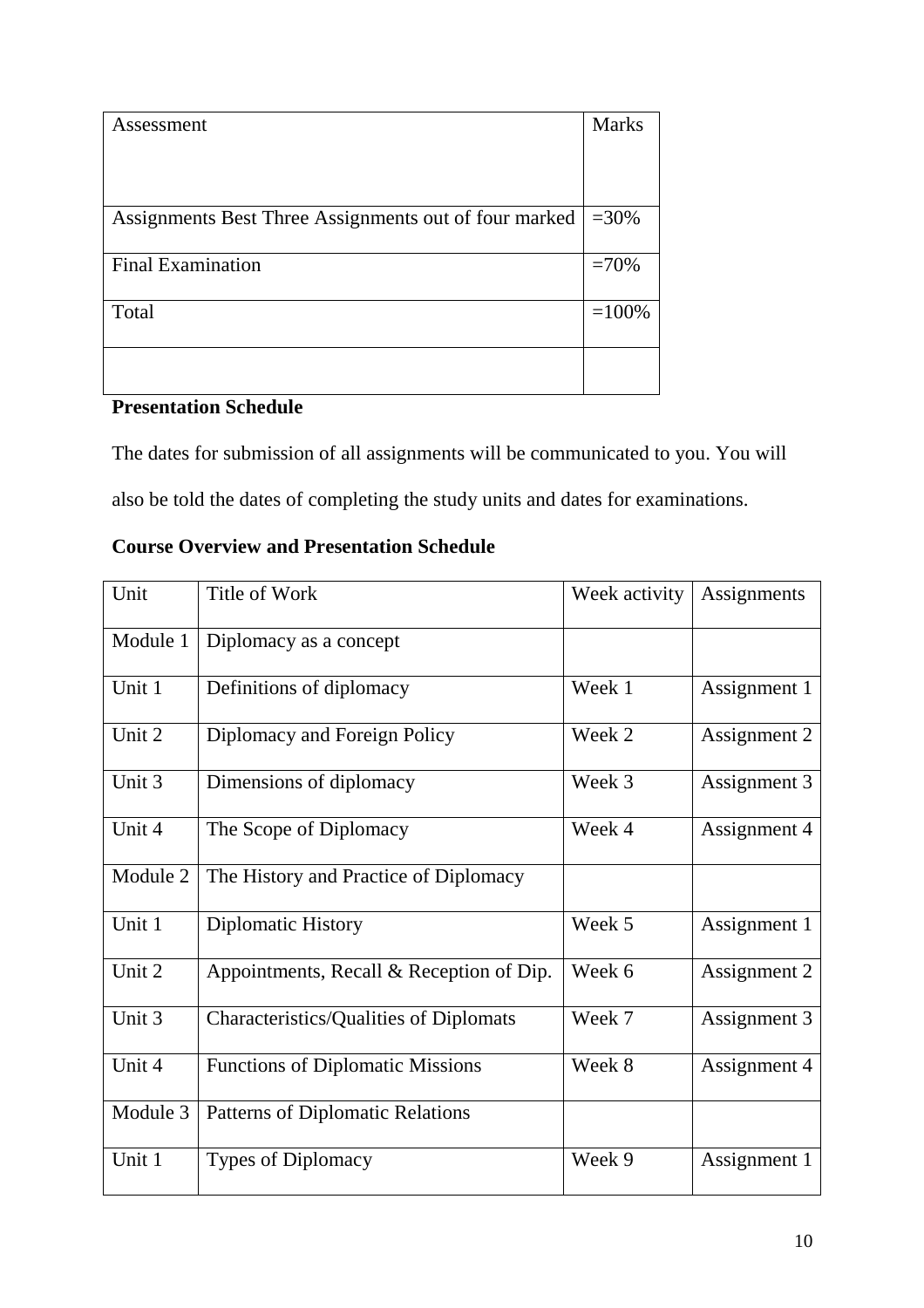| Unit 2   | <b>Diplomatic Nomenclatures</b>          | Week 10      | Assignment 2 |
|----------|------------------------------------------|--------------|--------------|
| Unit 3   | Diplomatic Immunities and Privileges     | Week 11      | Assignment 3 |
| Unit 4   | <b>Breach of Diplomatic Relations</b>    | Week 11      | Assignment 4 |
| Module 4 | Diplomacy in a Changing World            |              |              |
| Unit 1   | Diplomacy at the United Nations          | Week 12      | Assignment 1 |
| Unit 2   | The Changing Nature of Diplomacy         | Week 13      | Assignment 2 |
| Unit 3   | The use of Regional Organization in Dip. | Week 14      | Assignment 3 |
| Unit 4   | The EU and Developments in Dip. Method   | Week 15      | Assignment 4 |
|          |                                          | Week         |              |
|          | Revision                                 | $\mathbf{1}$ |              |
|          | Examination                              | 1            |              |
|          | Total                                    | 17           |              |

#### **How to Get the Most from This Course**

 In distance learning, the study units replace the University lecture. This is one of the great advantages of distance learning; you can read and work through specially designed study materials at your own pace, and at a time and place that suits you best. Think of it as reading the lecture instead of listening to the lecturer. In the same way a lecturer might give you some reading to do, the study units tell you where to read, and which are your text materials or set books. You are provided exercises to do at appropriate points, just as a lecturer might give you an in-class exercise. Each of the study units follows a common format. The first item is an introduction to the subject matter of the unit, and how a particular unit is integrated with the other units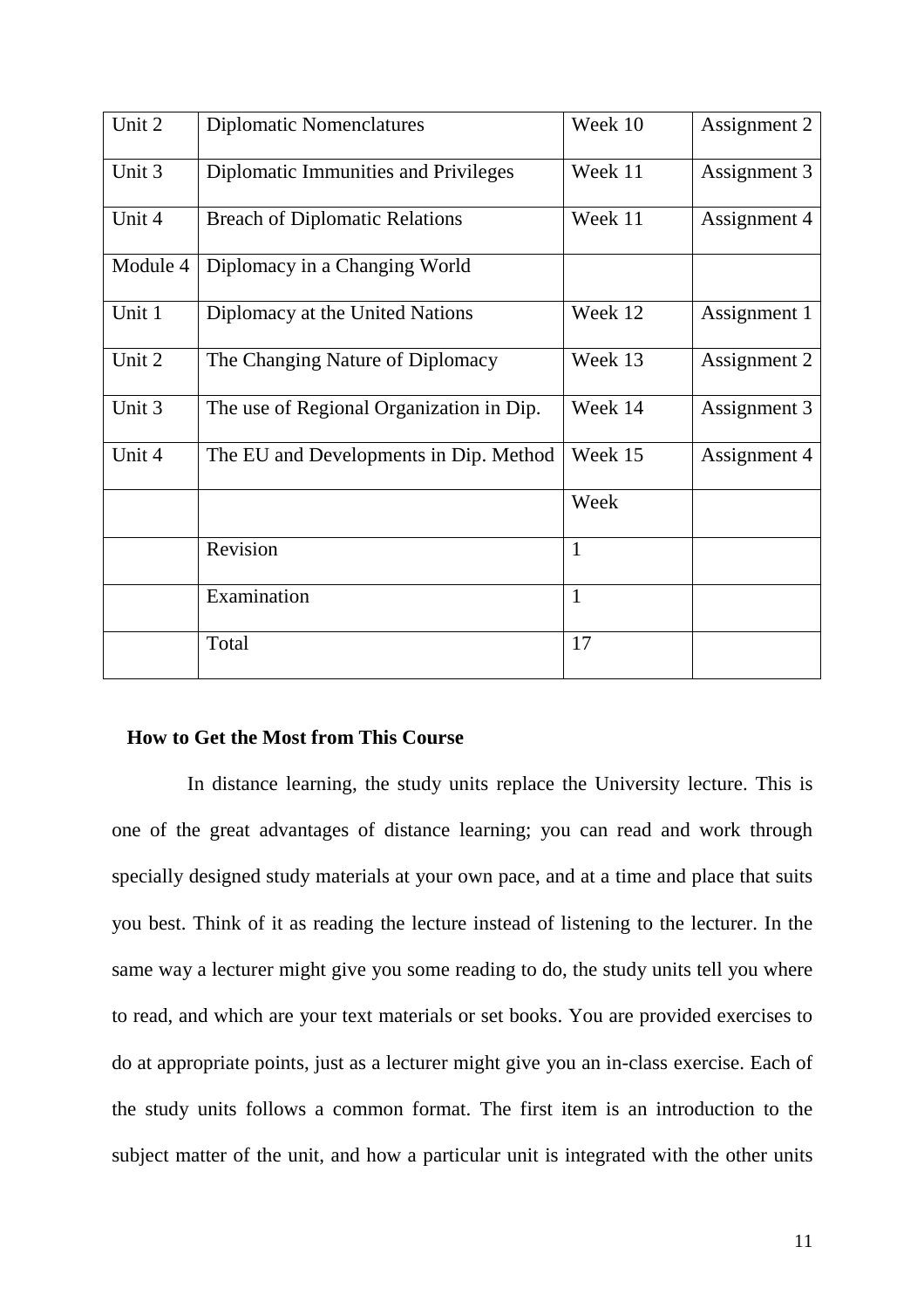and the course as a whole. Next to this is a set of objectives. These objectives let you know what you should be able to do by the time you have completed the unit. These learning objectives are meant to guide your study. The moment a unit is finished, you must go back and check whether you have achieved the objectives. If this is made a habit, then you will significantly improve your chances of passing the course. The main body of the unit guides you through the required reading from other sources. This will usually be either from your set books or from a reading section. The following is a practical strategy for working through the course. If you run into any trouble, telephone your tutor. Remember that your tutor's job is to help you. When you need assistance, do not hesitate to call and ask your tutor to provide it.

Read this Course Guide thoroughly, it is your first assignment.

- 1. Organize a Study Schedule. Design a 'Course Overview' to guide you through the Course. Note the time you are expected to spend on each unit and how the Assignment relate to the units. Whatever method you choose to use, you should decide and write in your own dates and schedule of work for each unit.
	- 2. Once you have created your own study schedule, do everything to stay faithful to it. The major reason why students fail is that they get behind with their course work. If you get into difficulties with your schedule, please, let your tutor know before it is too late to help.
- 3. Turn to unit 1, and read the introduction and the objectives for the unit.
- 4. Assemble the study materials. You will need your set books and the unit you are studying at any point in time. As you work through the unit, you will know what sources to consult for further information.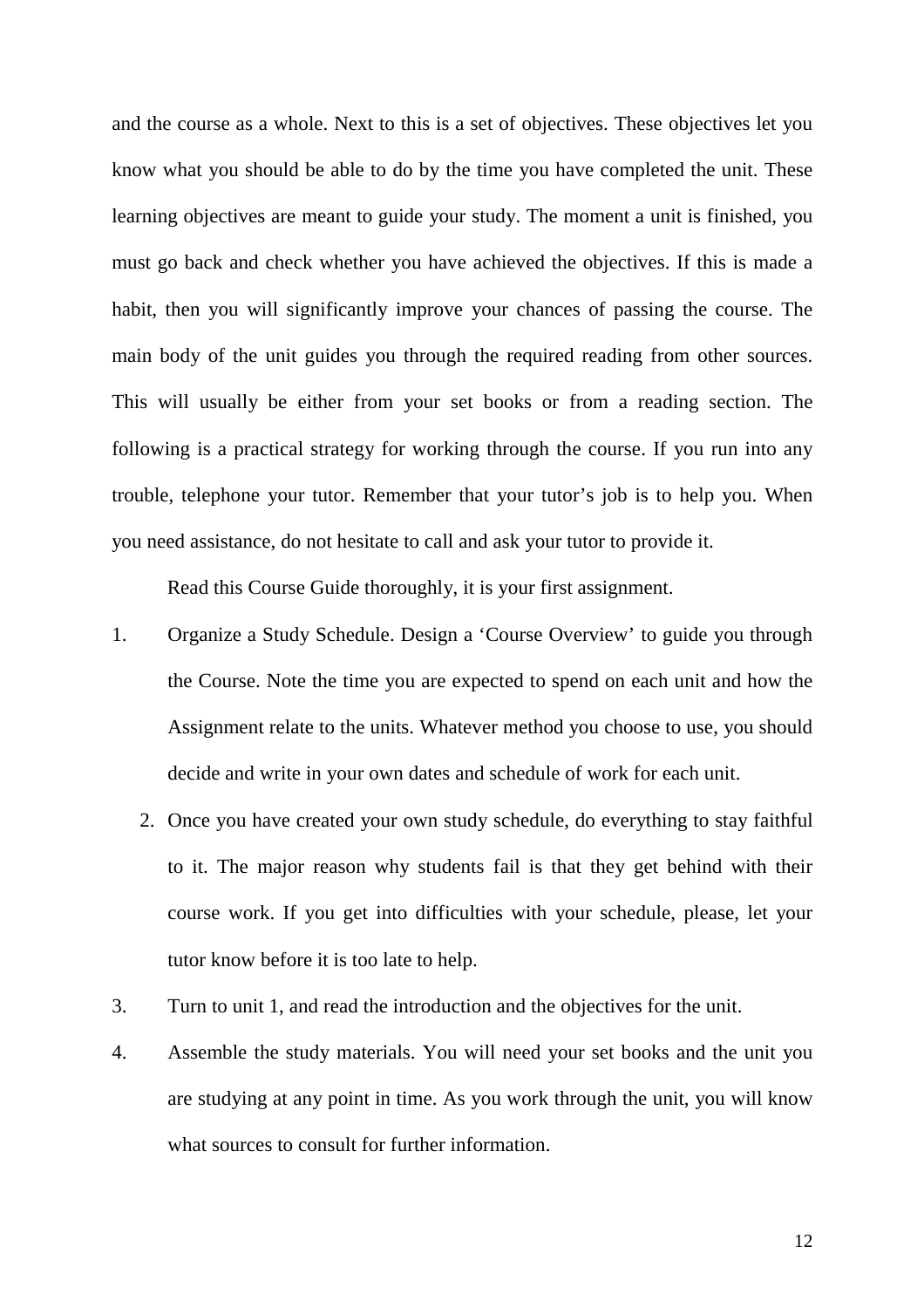- 5. Keep in touch with your study center. Up-to-date course information will be continuously available there.
- 6. Well before the relevant due dates (about 4 weeks before due dates), keep in mind that you will learn a lot by doing the assignment carefully. They have been designed to help you meet the objectives of the course and, therefore, will help you pass the examination. Submit all assignments not later than the due date.
- 7. Review the objectives for each study unit to confirm that you have achieved them. If you feel unsure about any of the objectives, review the study materials or consult your tutor.
- 8. When you are confident that you have achieved a unit's objectives, you can start on the next unit. Proceed unit by unit through the course and try to pace your study so that you keep yourself on schedule.
- 9. When you have submitted an assignment to your tutor for marking, do not wait for its return before starting on the next unit. Keep to your schedule. When the assignment is returned, pay particular attention to your tutor's comments, both on the tutor marked assignment form and also the written comments on the ordinary assignment.
- 10. After completing the last unit, review the course and prepare yourself for the final examination. Check that you have achieved the unit objectives (listed at the beginning of each unit) and the course objectives (listed in the Course Guide).

#### **Tutor and Tutorials**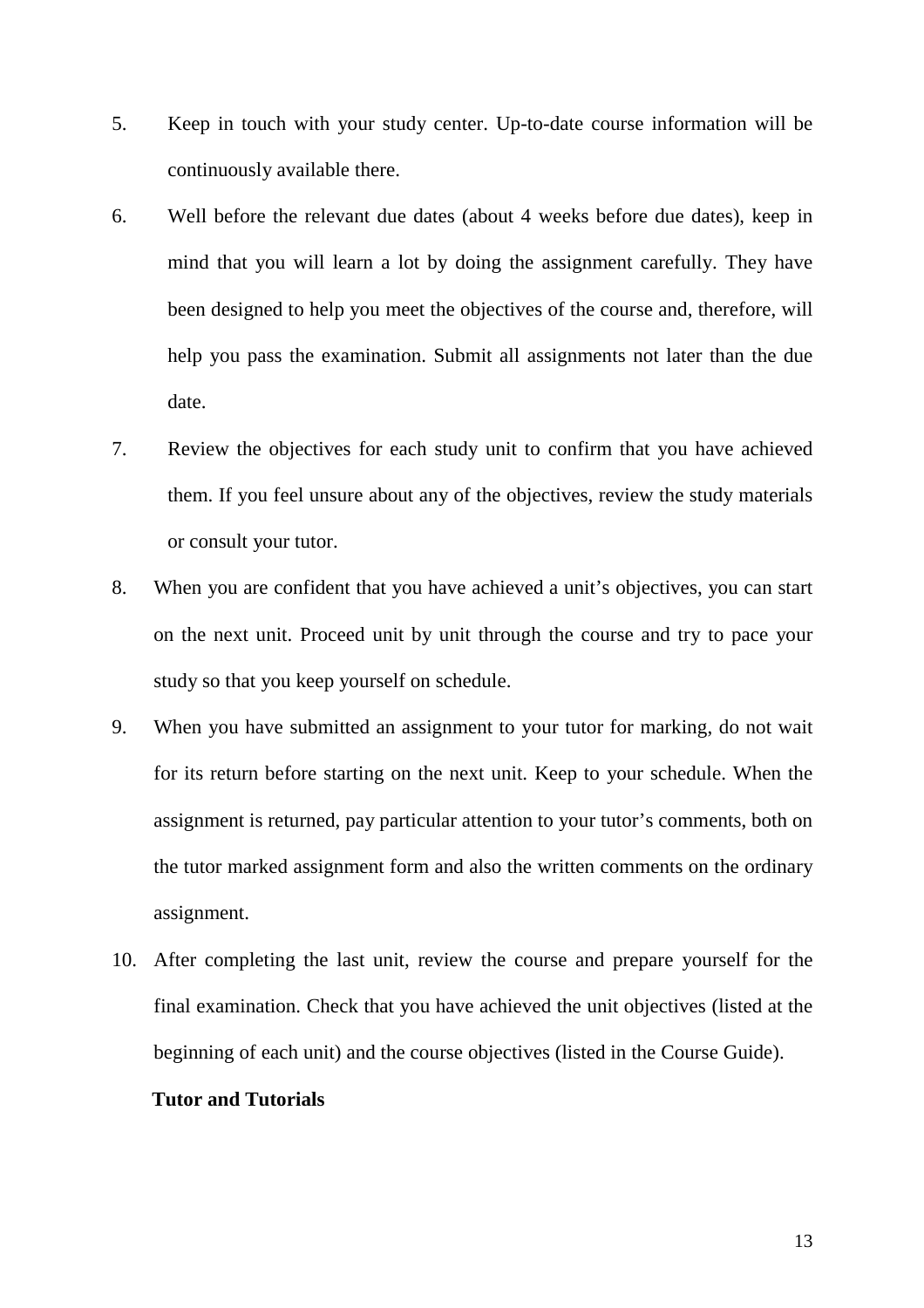Information relating to tutorials will be provided at the appropriate time. Your tutor will mark and comment on your assignments, keep a close watch on your progress and on any difficulties you might encounter and provide assistance to you during the course. You must take your tutor marked assignments to the study centre well before the due date (at least two working days are required). They will be marked by your tutor and returned to you as soon as possible.

Do not hesitate to contact your tutor if you need help. Contact your tutor if:

**.** You do not understand any part of the study units or assigned readings

 **.** You have difficulty with the exercises

 **.** You have a question or problem with an assignment or with your tutor's comments on an assignment or with the grading of an assignment.

You should try your best to attend tutorials. This is the only chance to have face-to-face contact with your tutor and ask questions which are answered instantly. You can raise any problem encountered in the course of your study. To gain the maximum benefit from course tutorials, prepare a question list before attending them. You will learn a lot from participating in discussion actively.

#### **Summary**

 The Course Guide gives you an overview of what to expect in the cause of this study. The course introduces to you all that you need to know about the evolution, changes and developments in the present international system and also teaches you the basic ingredients of inter- state relations.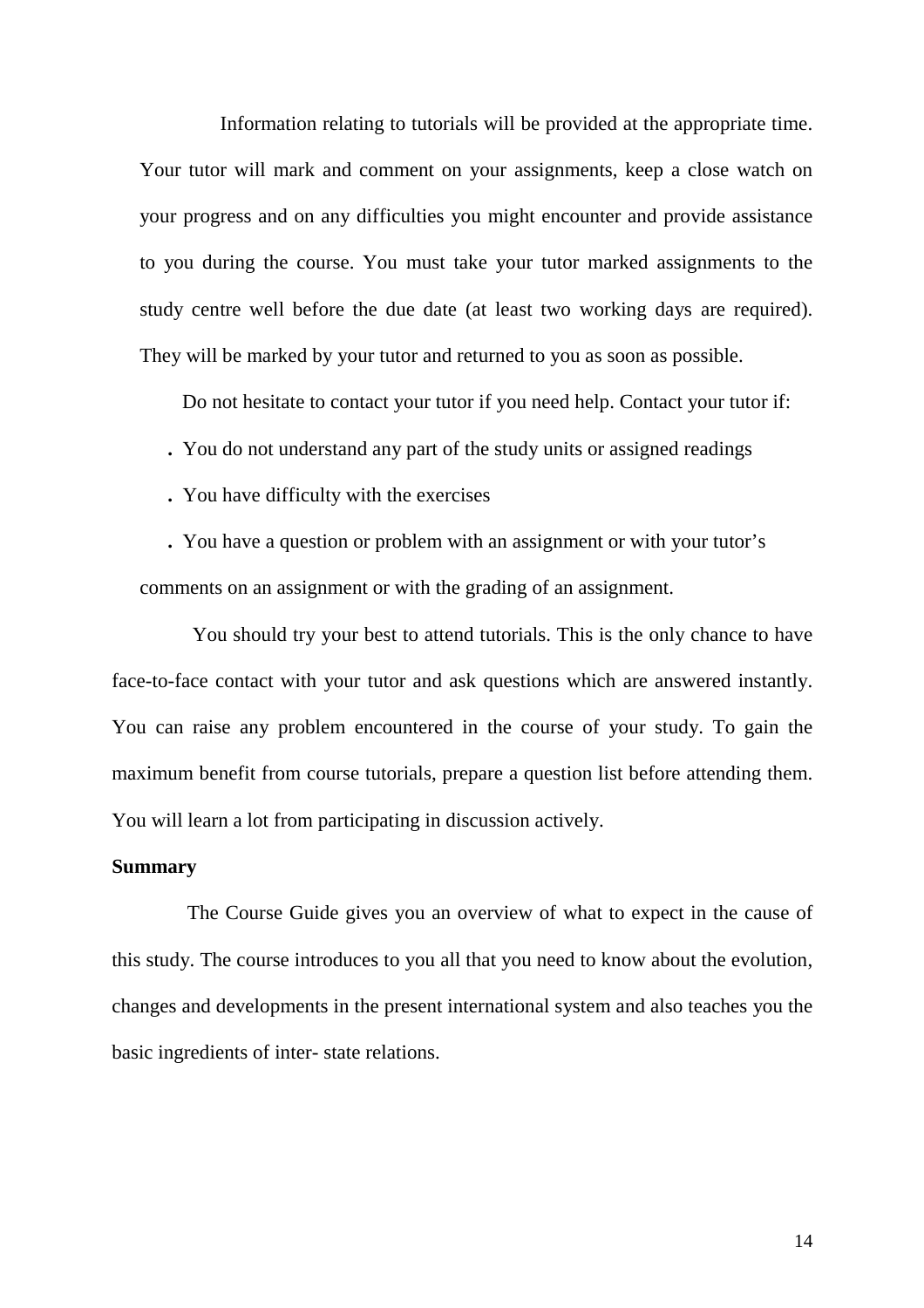| Course Code:               | <b>INR 121</b>                                                                             |
|----------------------------|--------------------------------------------------------------------------------------------|
| Course Title:              | The Structure of International System                                                      |
| Course Developer:          | Ikedinma H. A.<br><b>Research and Development Unit</b><br>$Vox$ (Nig.) Ltd.<br>Lagos.      |
| Course Writer:             | Ikedinma H. A.<br><b>Research and Development Unit</b><br>$Vox$ (Nig.) Ltd.<br>Lagos.      |
| <b>Course Coordinator:</b> | Terhemba Nom Ambe-Uva<br>National Open University of Nigeria,<br>Victoria Island,<br>Lagos |



National Open University of Nigeria **Headquarters**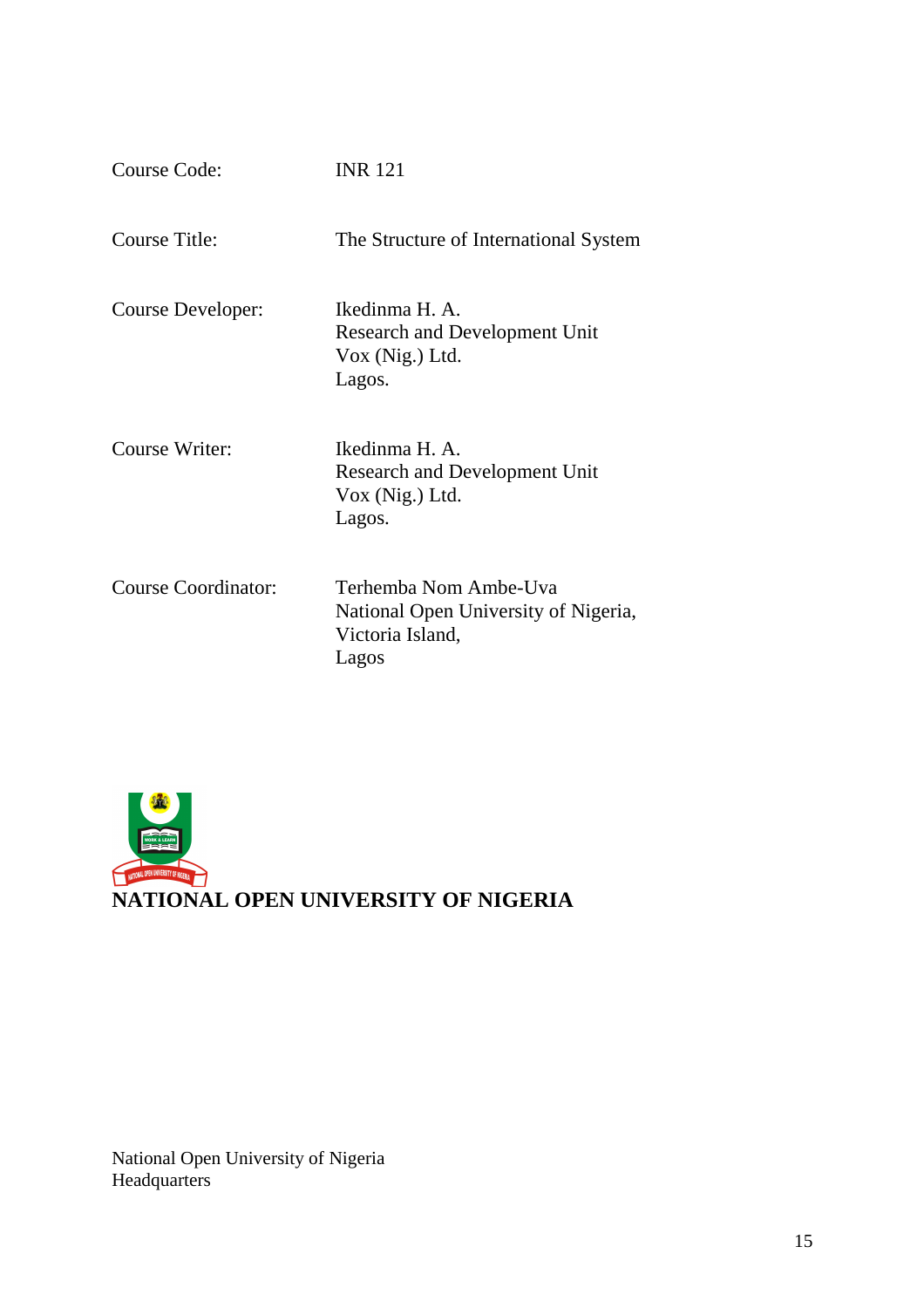14/16 Ahmadu Bello Way Victoria Island Lagos

Abuja Annex 245 Mimiuel Adesujo Ademulegun Street Central Business District Opposite Arewa Suites Abuja

e-mail: centralinfo@nou.edu.ng URL: www.nou.edu.ng

National Open University of Nigeria

First Printed

ISBN:

All Rights Reserved

Printed by …………….. For National Open University of Nigeria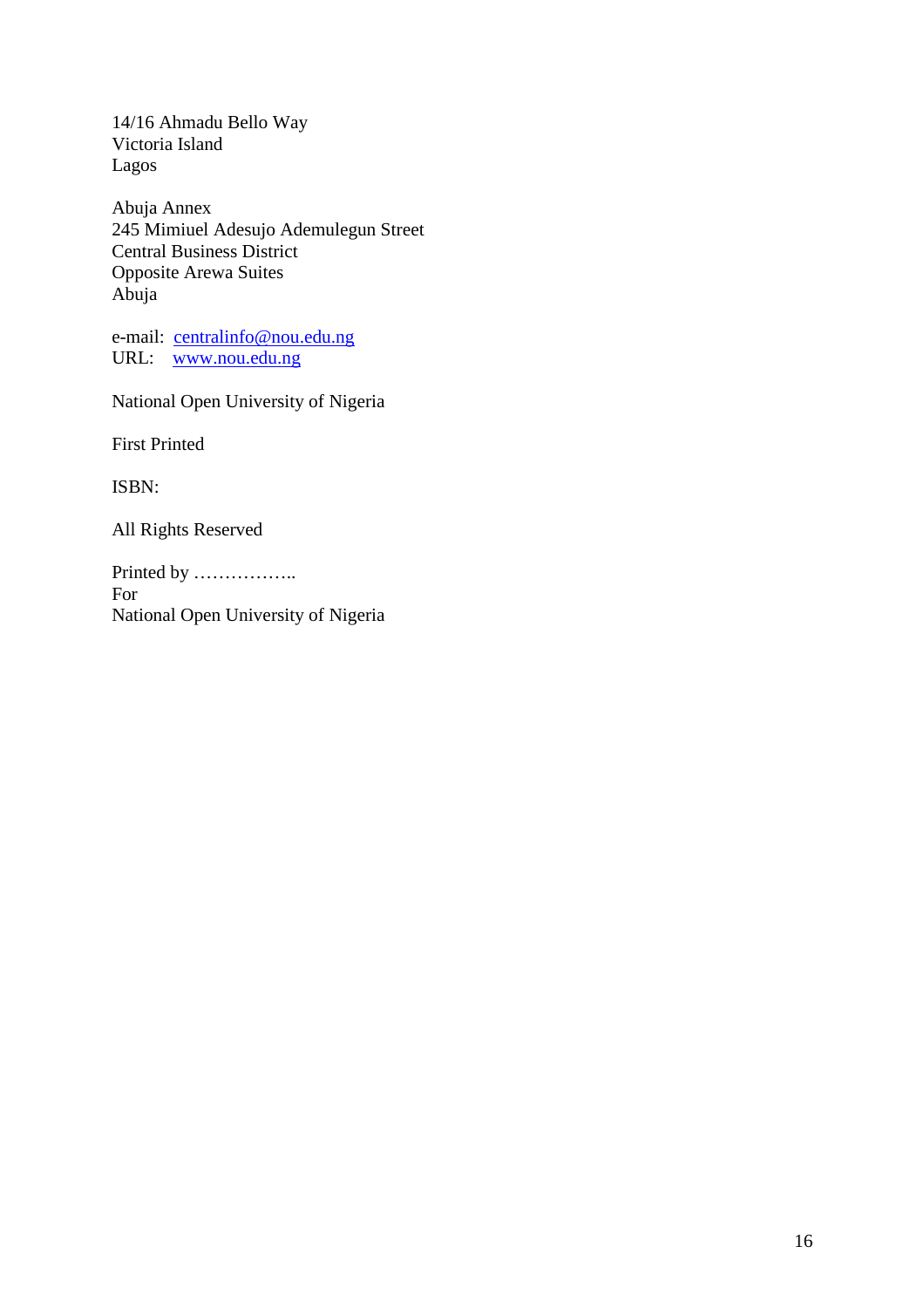# TABLE OF CONTENTS PAGE

#### **Module 1: The Study of International Relations**

| Unit 1:    | The Subject Matter of International System. |
|------------|---------------------------------------------|
| Unit $2$ : | The international System                    |
| Unit $3$ : | Dynamics of International System            |

Unit 4: Phases in the Evolution of Contemporary International System

## **Module 2: Concepts in International Relations**

| Unit $1$ : | Actors                   |
|------------|--------------------------|
| Unit $2$ : | Foreign Policy           |
| Unit $3$ : | <b>National Interest</b> |
| Unit $4$ : | The Concept of Power     |

#### **Module 3: Changing Nature of International System**

| Unit 1:<br>Contemporary Features of the International System |
|--------------------------------------------------------------|
|--------------------------------------------------------------|

- Unit 2: International Law<br>Unit 3: Collective Security
- Collective Security and Balance of Power
- Unit 4: Globalization

## **Module 4: The Evolution of International/Regional Organisations**

- Unit 1: International Organisation
- Unit 2: The United Nations
- Unit 3: Regionalism and Regional Arrangements
- Unit 4: The European Union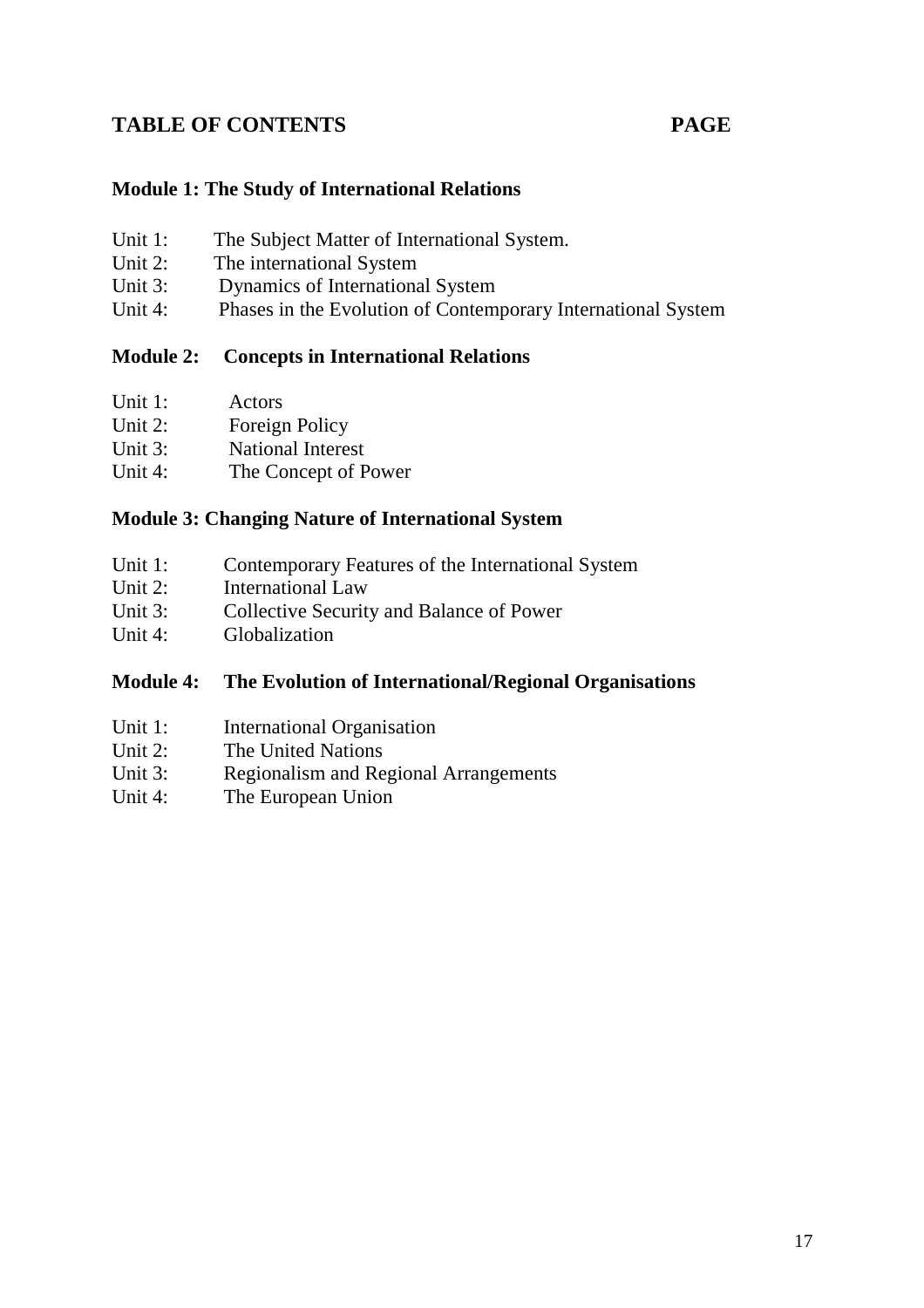# **MODULE 1: THE STUDY OF INTERNATIONAL RELATIONS**

- Unit 1: The Subject Matter of International System.
- Unit 2: The international System
- Unit 3: Dynamics of International System
- Unit 4: Phases in the Evolution of Contemporary International System

# **UNIT 1: THE SUBJECT MATTER OF INTERNATIONAL SYSTEM**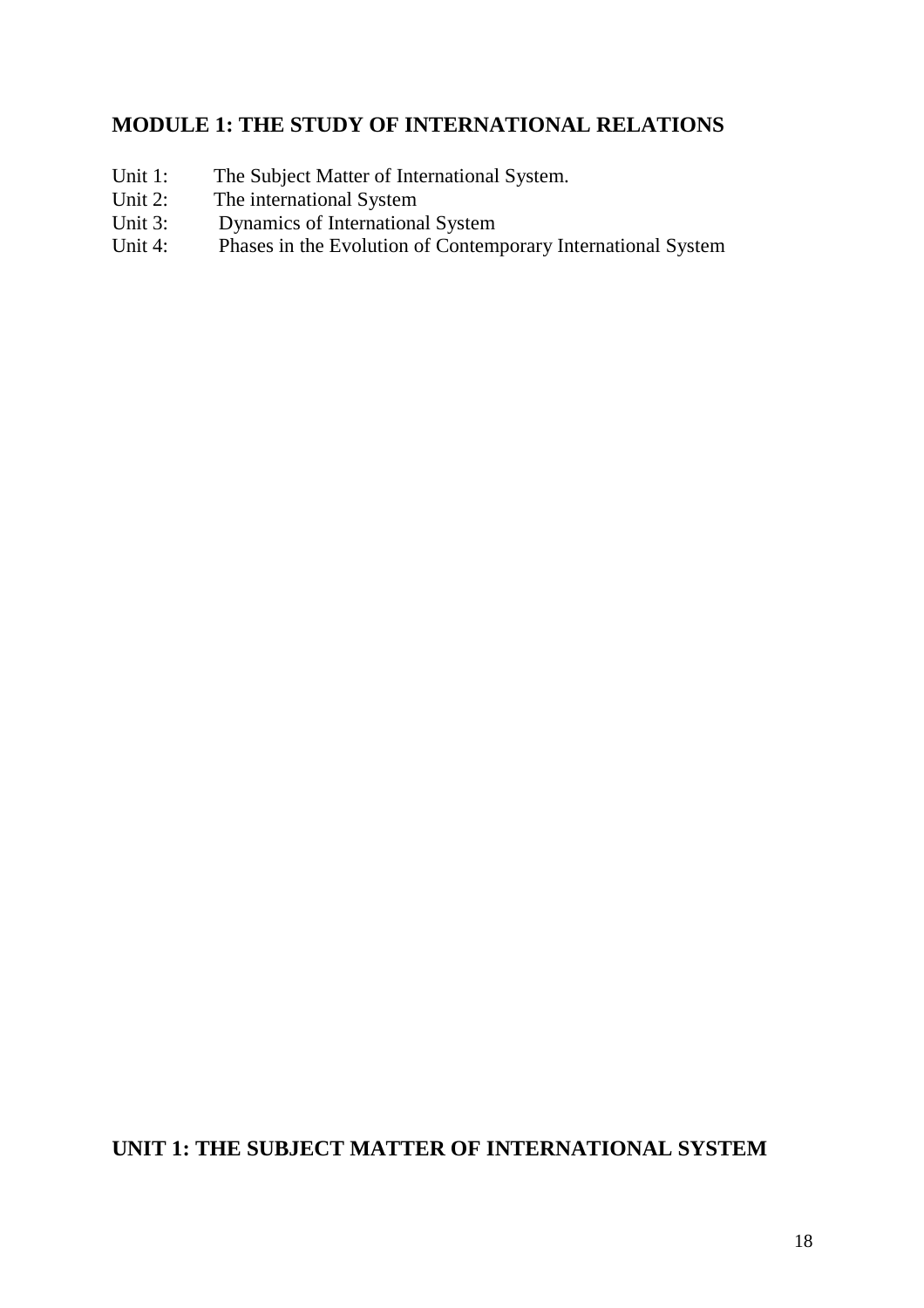# **CONTENTS**

- 1.0 Introduction
- 2.0 Objectives
- 3.0 Main Body
	- 3.1 Definitions
	- 3.2 The Study of International Relations
- 4.0 Conclusion
- 5.0 Summary
- 6.0 Tutor Marked Assignments
- 7.0 References/Further Readings

# **1.0 INTRODUCTION**

International Relations is a subject that has assumed greater importance since the end of the World War II. More specifically, the importance of the subject derives from among other things the fact that it deals with issues that impinge on the very survival of the human race and human civilization, as we know it today. Indeed, as Sondermann *et al.*, cited in "Samuel and Adam (1962) pointed out, "it will not be too much to assert that it is the solution or lack of solution of that set of problems that come under the heading of 'international relations' that will shape the design of the future"

# **2.0 OBJECTIVES**

At the successful completion of this unit, you should be able to:

- Explain the basic knowledge of international system
- Outline the differences and similarities between international relations and political science and;
- Examine the different approaches to the study of international relations.

# **3.0 MAIN CONTENT**

# **3.1 Definition of International Relations**

Due to the complexity of the nature and scope of international studies, it has proved difficult to find a simple but generally acceptable definition of the term 'international relations'. The problem of definition is in part due to the origin of the study of the discipline.

In 1935, Sir, Alfred Zimmern, a Professor of International Relations at Oxford, argued: "The study of International Relations extends from the natural sciences at one end to moral philosophy … at the other."(Joseph Frankel, 1973). He conceived International Relation not as a single subject but as "bundle of subjects…viewed from a common angle".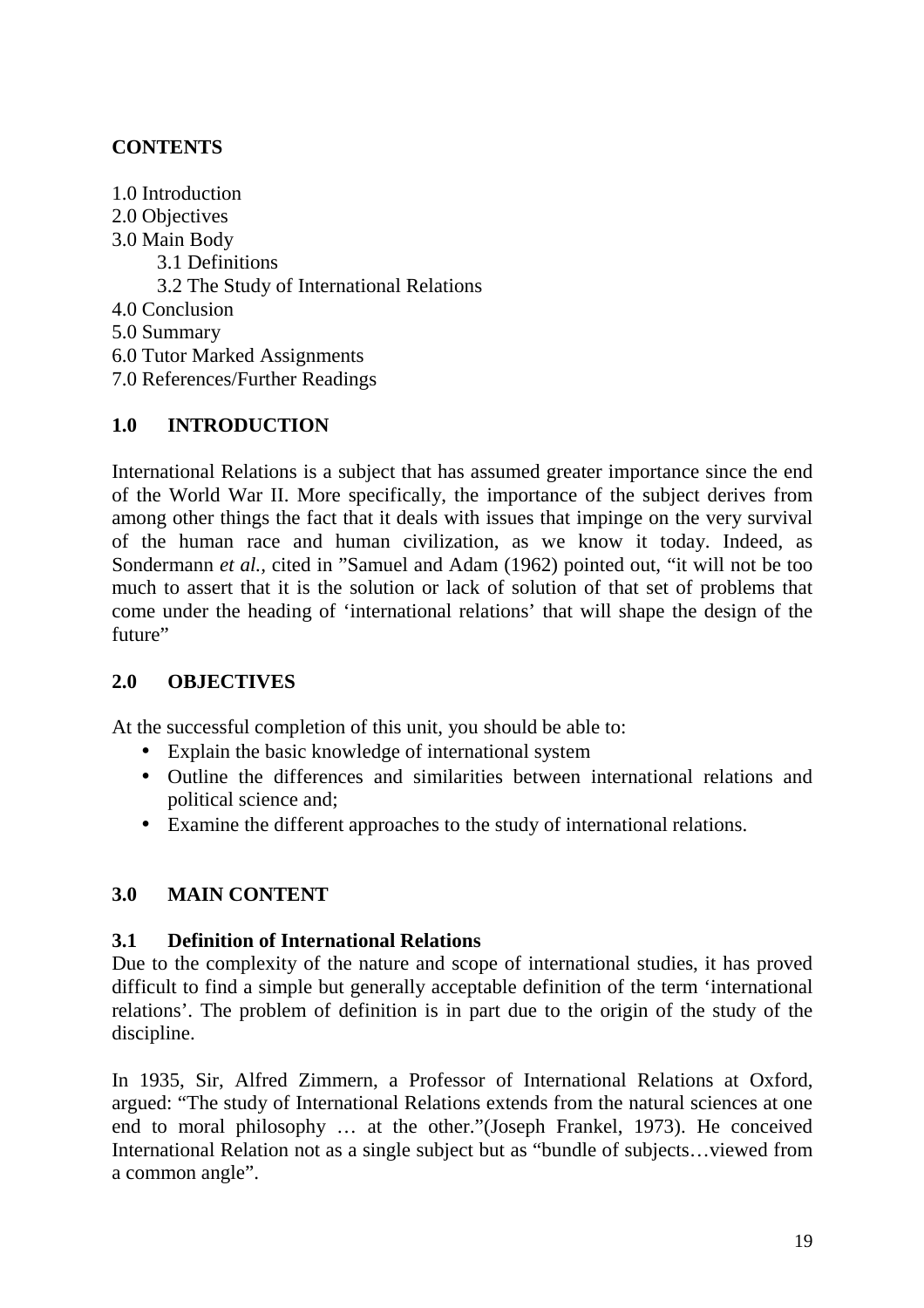Frederick Dunn, on the other hand, contends that international relations may be looked upon as the actual boundaries, or as the body of knowledge which we have of those relations at any given time (McClellan, 1966).

In 1978, Travor Taylor, defined the subject as "the discipline which tries to explain activities across state boundaries and to date, it has been chiefly concerned with the political relations between governments, the official representatives of states" (Trevor Roper,1978).

Each of these definitions is problematic. For example, Dunn's definitions are too broad and too restrictive. There is a need to emphasize the political significance of transnational relations, while relations across national boundaries may not cover all the phenomena that have come to be regarded as part of international relations.

Nicholas J. Spykman describes international behaviour as relations between individuals belonging to different states. International behaviour is the social behaviour of individuals or groups aimed… or influenced by the existence or behaviour of individuals or groups belonging to different states (Dougherty and Pfatzgraft, 1971). Quincy Wright argues that, international relations "included relations between many entities of uncertain sovereignty." He further contends: "as a subject of study, it is not limited by legal formalism which alone could not at any moment precisely indicate what entities are sovereign or what are not." (Wright, 1955).

Some Scholars see power as the key to international politics. They therefore, define international relations as the subject that deals with those relations among nations, which involve power status. Thus Quincy Wright defines it as "relations between powerful groups." But such definitions, of course, ignore the fact that many actions between states do not involve the use of power of such states.

In the light of the absence of broad agreement on a definition, it is very important to have a purely operational definition of international relations. And, according to Stanly Hoffman, "the discipline of international relations is concerned with the factors and the activities which affect the external policies and power of the basic units into which the world is divided." In other words, it is concerned with "all the exchange, transactions, contacts, flows of information and the attending and resulting behavioral responses between and among separated organized societies."(Navari in Leonard Tivey 1981). In short, then, international relations could encompass many different activities… social, economic, cultural, religious, etc., in so far as they have implications for international political relations.

Although, there are generalists in the field, international relations can nonetheless be broken into micro-areas of specialization, such as the military/strategic, sociological and physiological aspects, political, economic, foreign policy analysis and finally, international organisations. These areas of specialization are in themselves indicative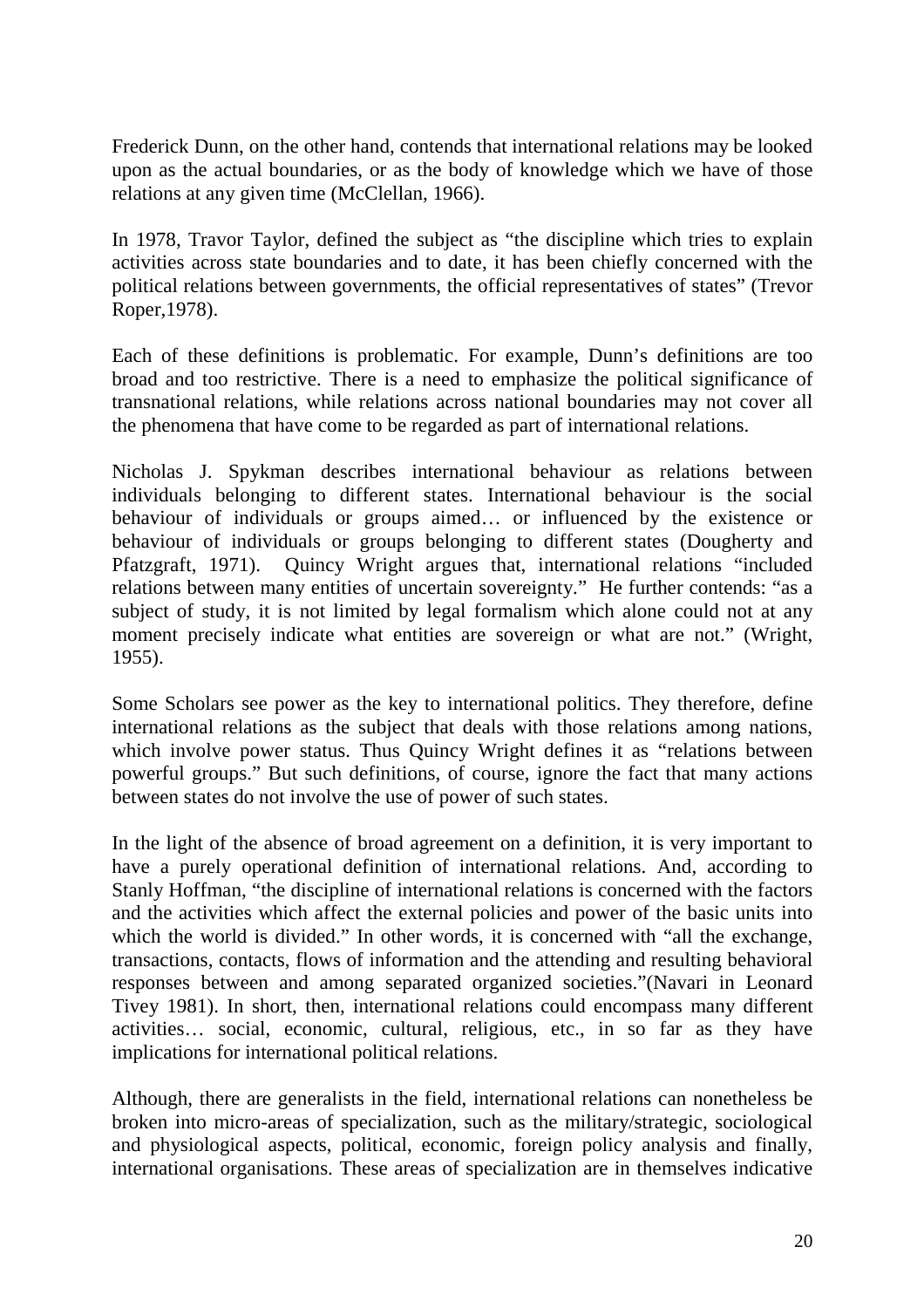of the changing nature of the international system both in terms of its scope and the needs of its members as well as fears about its future.

### **SELF-ASSESSMENT EXCERCISE**

Give an operational definition of international relations according to Stanley Hoffman.

#### **3.2. The Study of International Relations**

There was no systematic development of the study of international relations before World War I. Prior to this time, most writings on inter-state relations centered primarily on diplomatic history and international law. The approach was basically static and legalistic and was concerned with a blow-by blow account of events between and among states. The emphasis was on describing with as much detail and accuracy as possible, the particulars of specific incidents in history. Neither was an attempt made to theorize nor was there a quest for policy goals.

However, the catastrophic effect of the First World War stimulated interest in the study of international relations. With total battle deaths at 9 million, the concern was with contemporary problems in general and the problem of the war in particular. The concern therefore, was with the conditions under which war might be avoided and peace maintained. This served as the major stimulant to the study of international relations.

Two major research institutions- The Royal Institute of International Affairs in London and the Council on Foreign Relations in New York were set up immediately after the war. Chairs were also established at the University College of Wales in Aberystwyth in 1922 and at the London School of Economics and Political Science in 1923 for the study of international relations. The study later spread, although at a low pace, to continental Europe. Throughout the inter war- period, the diplomatichistorical perspective persisted. However, the Bolshevik Revolution of 1917posed a serious and increasing threat to the paradigm.

The post World War I environment made it conducive for 'utopians' or 'idealists' to concern themselves with the means of preventing another war in the international system. In general, they view human nature as essentially 'good' and capable of mutual aid and collaboration. They also recognize that it is the fundamental instinct of man to cater for the welfare of others that make progress possible. As a result, bad human behavior is the product not of evil people but of evil institutions and structural arrangements that create incentives for people to act selfishly and harm others including making wars. Therefore, war, is not inevitable and can be eliminated by doing away with those institutional arrangements that encourage it. To this end, there is a need for a global rather than a national approach to the elimination of war in the international system.

Three different ideas dominated both academic discussions and policy rhetoric during this period. The first called for the establishment of supra-institutions. The founding of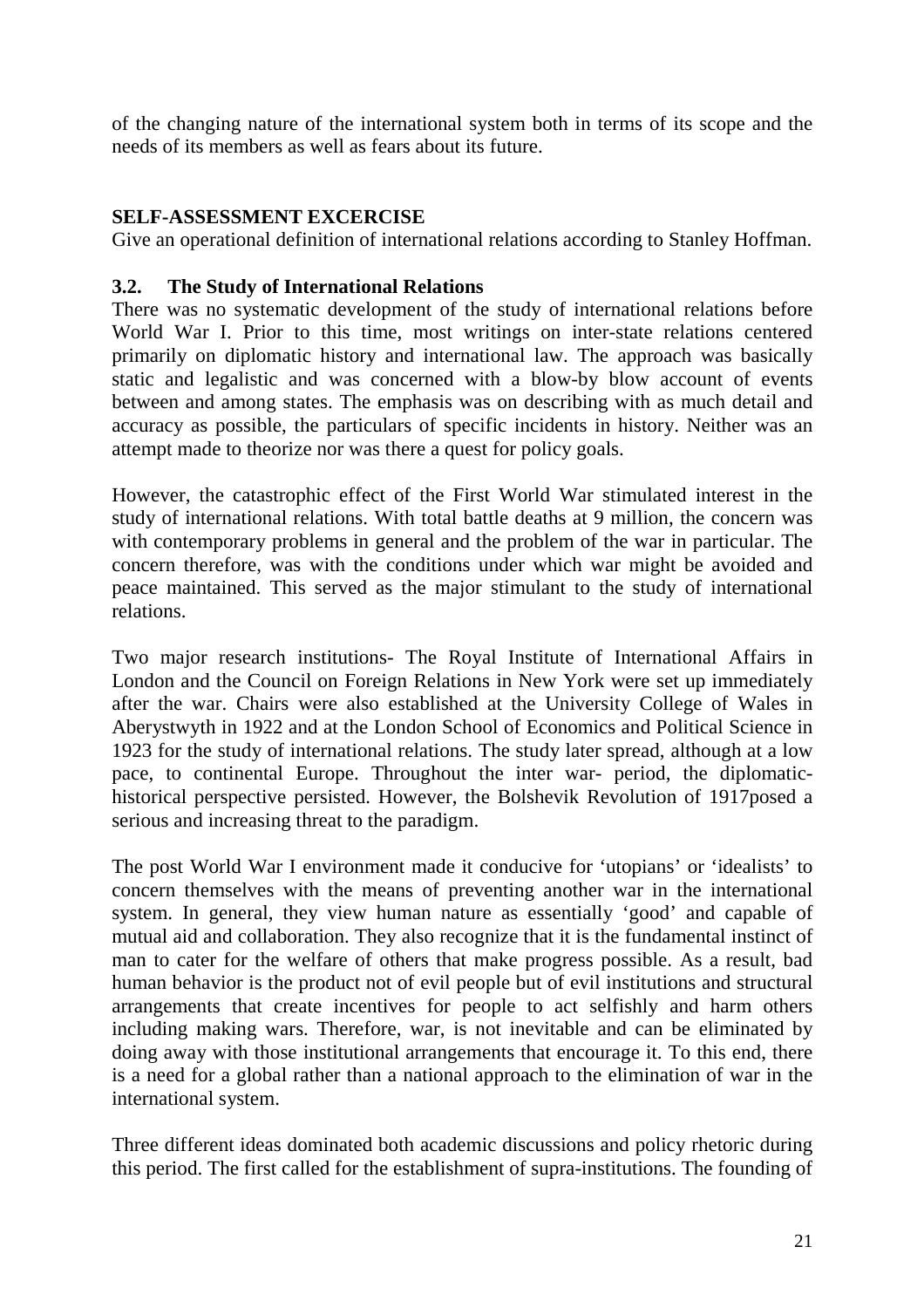League of Nations was thus conceived as an instrument that would eliminate war, once and for all. The second emphasized the legal control of war. This idea found expression in the Kellog-Briand Pact of 1928, which outlawed war as an instrument of national policy-except in self defence. The third and final idea called for the elimination of weapons of war as a means of achieving peace. The attempts at global disarmament and arms control evident in the Washington Naval Conference of the 1920s were a reflection of this view.

The outbreak of the Second World War led to widespread debate, criticism and rejection of idealist paradigms. Thus, a new political movement, called 'political realism' came to challenge the idealist. Notable among the realist were E.H. Carr, H. J. Morgenthau, R. Niebuhr, George Kennan and Henry Kissinger. The views of these scholars were the antithesis of the assumptions of the rationalists; they saw the pursuit of national power as natural development in the international system. Besides, they also posited that those states, which neglect to strive for power, actually invited war. The logical corollary therefore, is that, if all states search for power, peace and stability will result through the operation of a balance of power system propelled by self-interest and lubricated by fluid alliance system.

The first and notable break-through in that regard was Hans Morgenthau, *Politics Among Nations* in 1948, which first successfully shifted the emphasis from diplomatic history and international law to power as a the main *raison d'etre* of state behavior in the international system. Morgenthau argued persuasively, that the major concern of states is the acquisition of power, which he defines as "man's control over the minds and actions of other men" (1967). He argued further, that states strive to increase their power in other to be able to pursue and/or protect their national interest. Since states in the international system do not always pursue complementary interests, how much a particular state is able to get from the system or from other states, would depend very much on its power. According to Morgenthau, this state of affairs is what is responsible for what he described as the endless struggle for power by states in the international system.

The pessimism of the post-war era, reinforced by the emergence of the super powers, the development of nuclear weapons, and the inception of the Cold War, facilitated the growth of political realism. However, political realism raised many empirical questions than it could answer. It lacks a "methodology for resolving competing claims as well as criteria for determining which data would count as significant information and which rules would be followed in interpreting data"

The theoretical and methodological problems associated with the realist school gave rise to behaviouralism (or more systematic) or scientific study of political science in particular. This approach has been defined as the systematic search for political patterns through the formulation of empirical theory and the technical analysis and verification thereof. Behaviouralism involves two basic emphasis: the formulation of concepts, hypothesis, and explanation in the systematic terms, and empirical method research. From R.C. Snyder *et. al.,* decision-making as an approach to the study of international politics, the debate and controversy between the behaviouralists and the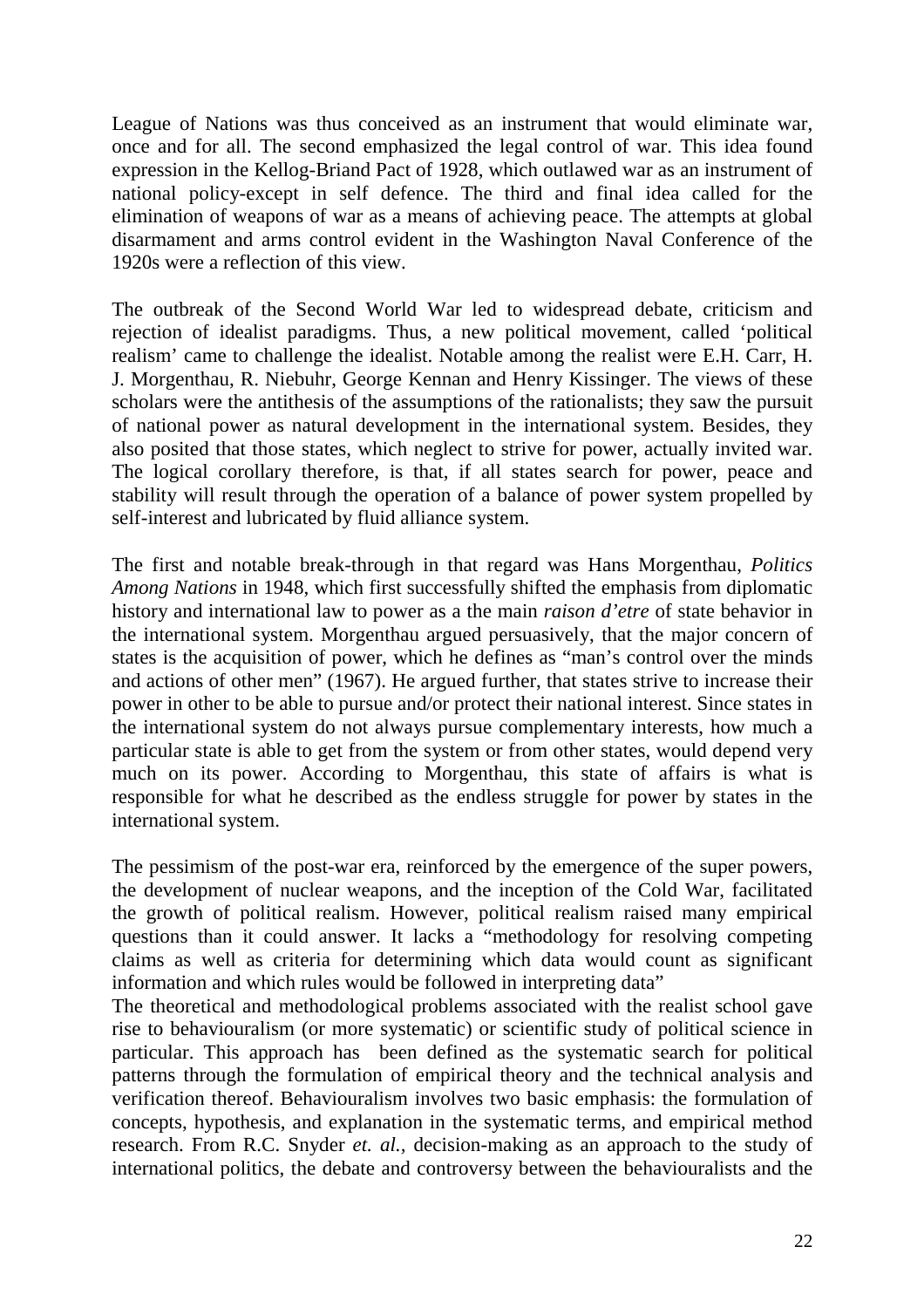traditionalists raged throughout the 1950s and 1960s. The 'scientists' vary greatly in their techniques, purposes and subject of interest. However, common to all of them is the search for greater rigor in analysis. They expected that cumulative studies would gradually reveal general patterns of international politics and lead to a general theory.

However, by the late 1960s, there was a general and increasing recognition that behavioral approach does not provide answers to all questions. Although it made great contributions to the study and understanding of international politics, its insights are limited and were after all, not superior to those resulting from the historical approach. This awareness suggested to scholars, the need to combine both techniques.

The failure of the behaviouralists to make theoretical advances gave rise in the late 1960s, to the "post-behaviouralists" who were concerned mainly with peace research. This school placed less emphasis on scientific method as such and more on the need for new ideas, which would reduce the incidence of war. Besides, the debates over the approaches were becoming irrelevant to the issues being raised by the post 1960s international system, poverty, population, hunger, violence, etc. by the post 1970s, the debate began to mellow. No doubt, advocates of realism, traditionalism and behaviouralism still remain in the field, but these issues themselves no longer constitute the central concern of contemporary scholarship.

As a field of study, at present, international relations does not have a single dominant approach for interpreting the world. With the expansion of the global agenda and the proliferation of the number and type of issues and actors, in the international system, a rich variety of approaches have arisen to deal conceptually with each of them. Predictably, the field is fragmented, as there is no consensus about the nature of the international environment. Different students of international relations describe different aspects of the field to which they direct attention. There are those whose focus is primarily on the relationship between the USA and the former USSR (now Russia). Some approach the subject from an ideological perspective, while others do it from the systematic perspective. Economic issues and the problems of underdevelopment in the Third World have also led to the use of the concepts such as neo-imperialism, dependence and structural aggression. Closely related to these new developments has been a resurgence of political economy. Political economy emphasises the interaction of economic and political forces. It seeks greater integration of politics and economics.

Another trend that emerged in the 1970s was the 'transnational school'. The scholars in this school posed a serious challenge to the centric perspective. Oran Young, one of its proponents, claims for instance, that "the rapid and continuing developments in a variety of areas such as communication, transportation, military technology, have caused an effective shrinking of the world and have led to a situation in which the state, nation-state and state system are increasingly obsolete and ineffective structure for the achievements of human security and welfare.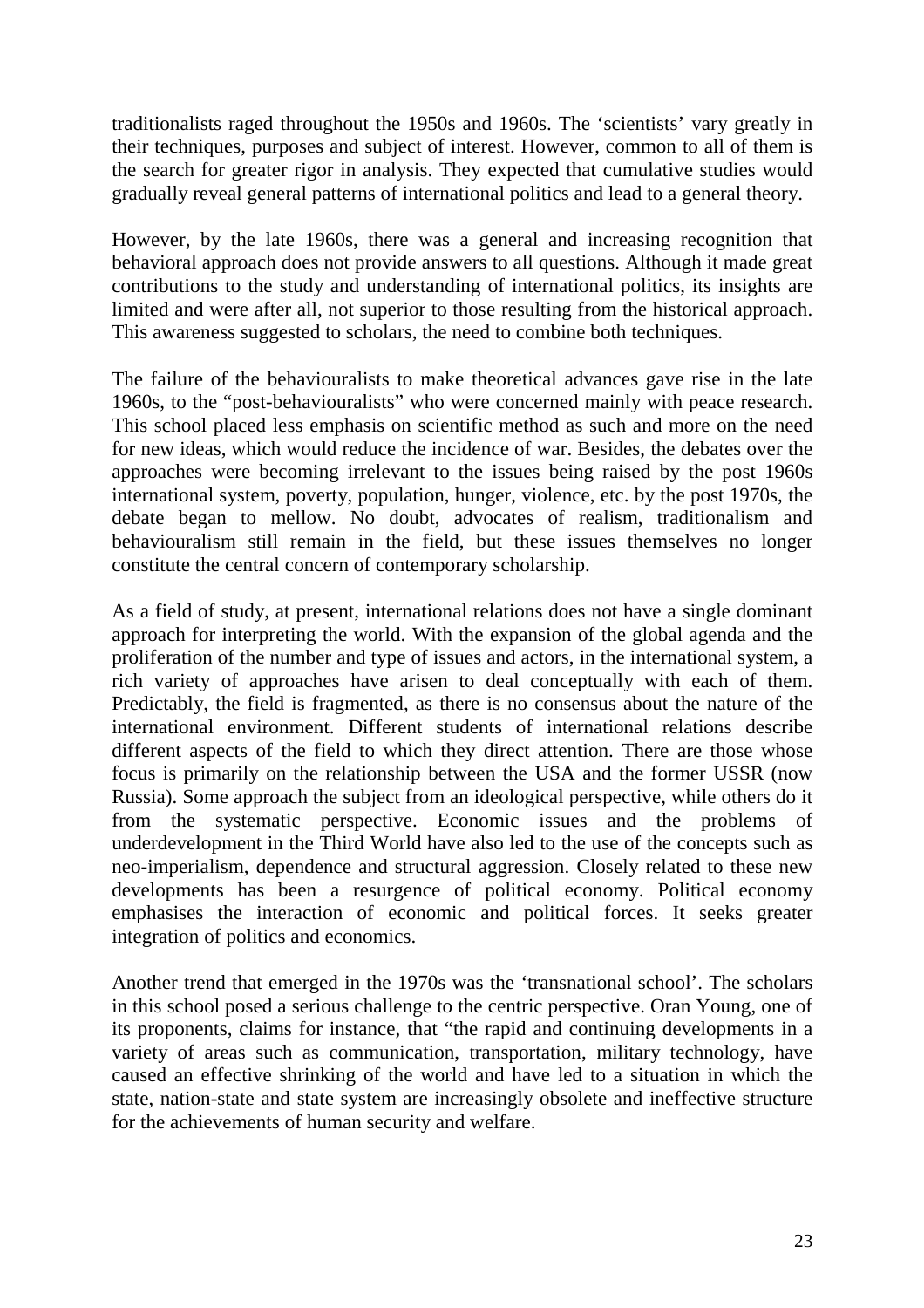Closely related to the transnational approach is the concept of international interdependence as an approach to the study of international relations. Added to all these perspectives are the functionalists, neo-functionalists, world federalists and integration theories, which posit that the gradual obliteration of national frontiers and the political consolidation or federation of the world's inhabitants would create 'security zones'.

Finally, there has been a gradual and increasingly widespread evolution of futurology in the analysis of international relations. Although futurologists take diverse approaches, a common concern to all of them is the attempt to shape the future to preferred goals. The approach is informed by the realization that long-range economic and defence planning are critical to the well-being and survival of national states and by the need to be able to respond to increasingly complex global challenges.

# **4.0. CONCLUSION**

The focus of study in international relations as in political science is often the structure and operation of the system. However, students of international relations are concerned with the decision-making process only in so far as it may provide information about the sort of decisions that are likely to emerge. It is also important to know that there are international relations scholars who do not attach any significance to the decision making process. They accept a 'state as actors' approach which posits that states behave in basically similar ways to their external environment irrespective of their domestic political system.

## **5.0 SUMMARY**

In this unit, you have been introduced to the subject matter of international relations. We have argued that the complexity of the nature and scope of international studies makes it difficult for practitioners of the field to arrive at a consensus definition of international relations. You were also able to trace the development of the field of study of international relations. Lastly, you learned that as a field of inquiry, international relations does not have a single dominant approach for interpreting the world. It is therefore, obvious from the foregoing analysis that international relations is a dynamic field of study. This is to be expected, because as we have tried to point out earlier in this unit, it is one of the youngest disciplines in the social sciences.

## **6.0 TUTOR MARKED ASSIGNMENTS (TMAS)**

- 1. Write short notes on the following: (a) Idealists Paradigms (b) Political Realism.
- 2. Discuss international interdependence as an approach to the sstudy of international relations.

## **7.0 REFERENCES/FURTHER READINGS**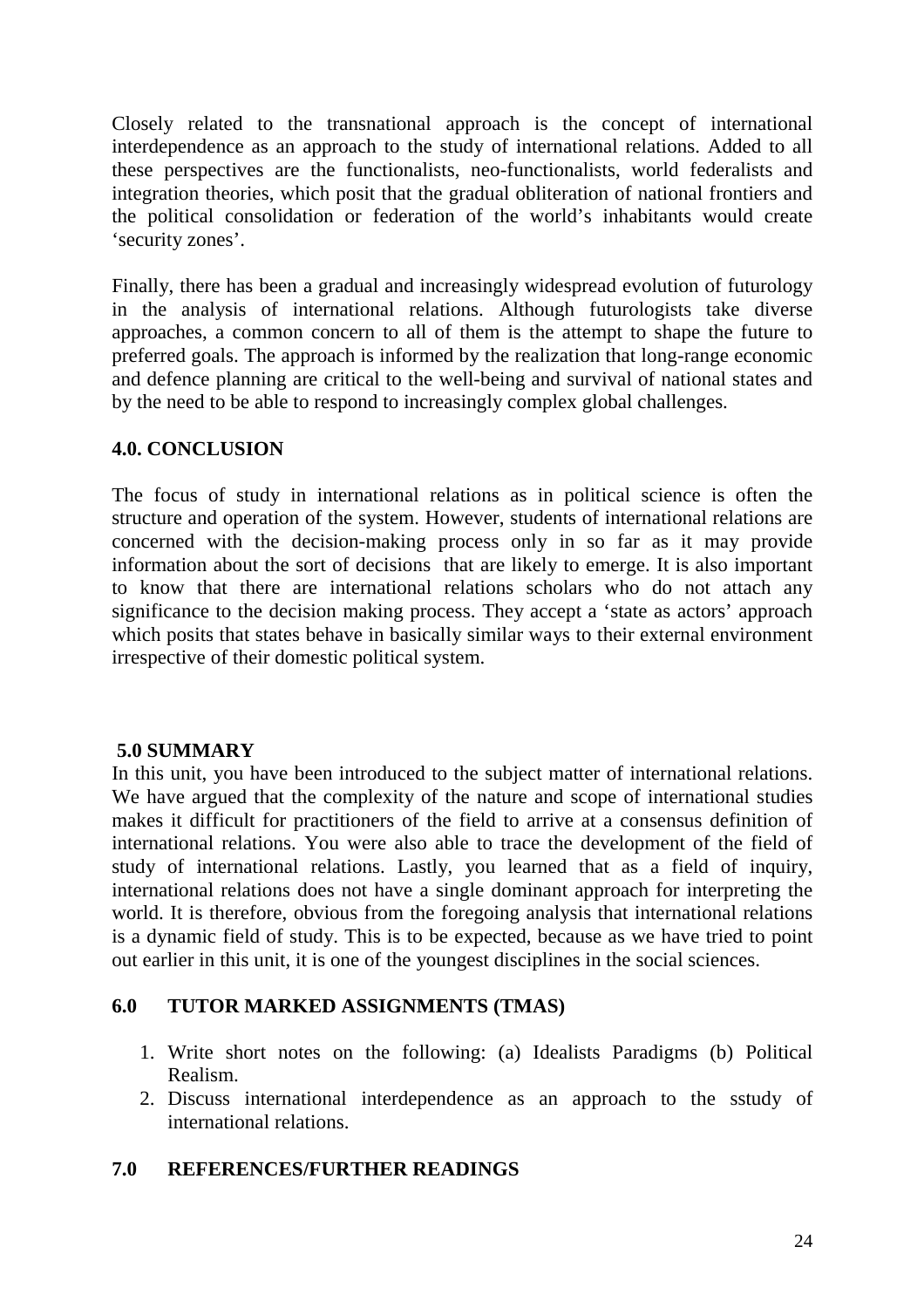- Akinboye, Solomon and Ottoh, Ferdinand (2005). Systematic Approach to International Relations. Lagos: Concept Publications.
- Adesola, Funso (2004). International Relations: An Introductory Text. Ibadan: College Press and Publishers.
- Ojo, Olusola (2002). *Concepts in International Relations.* Ibadan: University Press.
- Trevor, Roper (1978). *"Introduction: The Nature of International Relations"* in Trevor Toper (ed) *"Approaches and Theory in International Relations"* London: Longman.

# **UNIT 2: THE INTERNATIONAL SYSTEM**

#### **CONTENTS**

- 1.0. Introduction
- 2.0 Objectives
- 3.0 Main Body
	- 3.1 Is International System Really a System?
	- 3.2 The Origin of the System
	- 3.3 Characteristics of Contemporary International System
- 4.0. Conclusion
- 5.0. Summary
- 6.0. Tutor Marked Assignments (TMAs)
- 7.0. References/Further Readings.

#### **1.0. INTRODUCTION**

International Relations scholars have for a long time been applying the concept of 'system' or 'system approach' in their analysis and description of the relationships between both state and non-state actors in the international arena. However, the description of the international system as a 'system' is borrowed from theory in the natural sciences. International Relations analysts imply in their analogy that we can liken the global system to a human body, which is a 'biological system'. They reasoned that just as a biological system like human body can be divided into subsystems such as the 'respiratory sub-system' or the digestive sub-system', so is the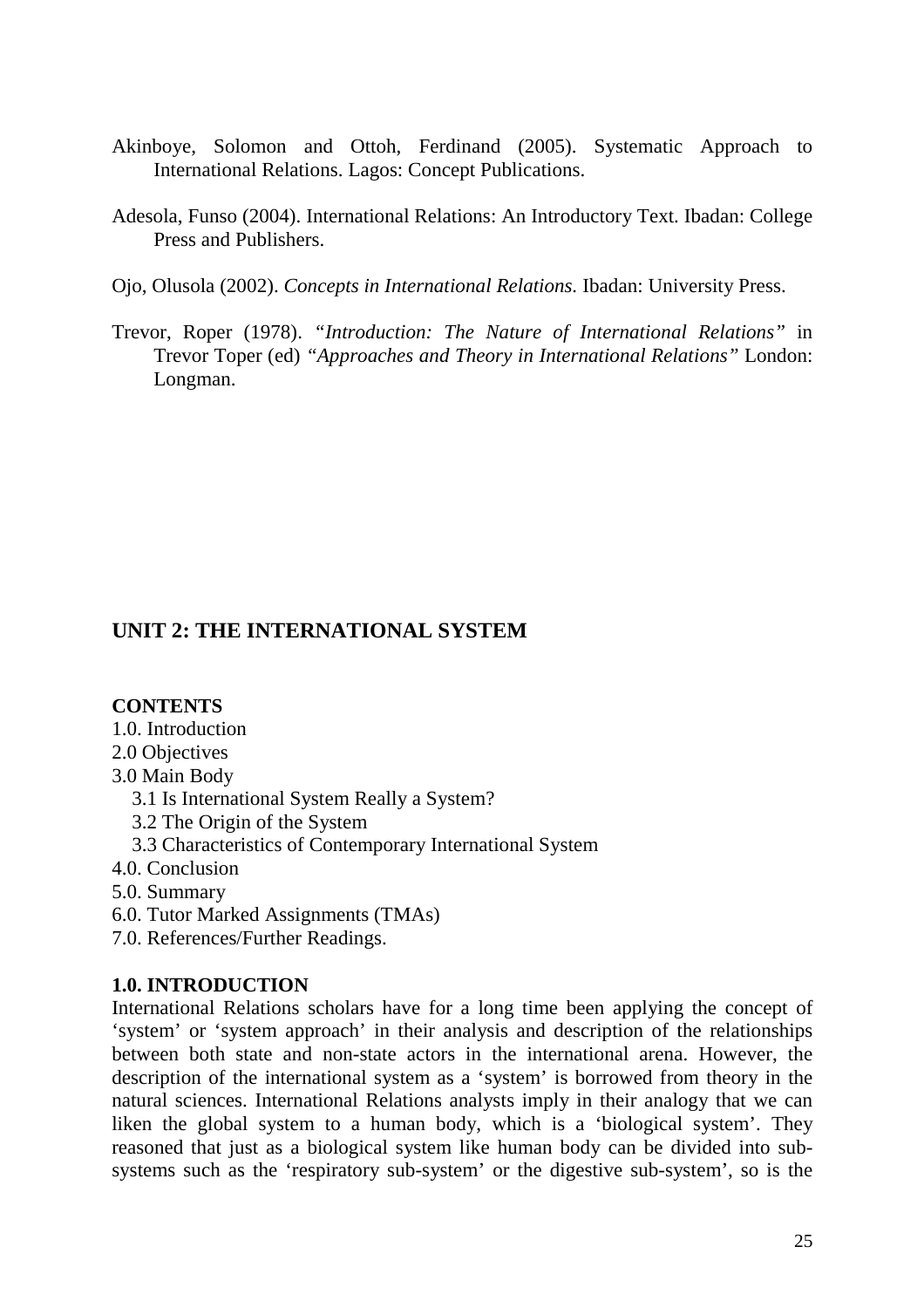international system, which is divisible into sub-systems or regions such as 'Africa', the 'Middle East', 'Europe', 'Asia', etc. The question can however be asked, is the international system is actually a system?

# **2.0. OBJECTIVES**

At the end of this unit, you should be able to:

- explain the meaning of a system
- explore whether international system is really a system
- describe the origin of international system and
- examine the growth and development of international system.

# **3.0 MAIN CONTENT**

# **3.1 Is International System Really a System?**

International Relations scholars and political scientists have suggested several definitions of 'system' and 'international system'. According to Beer and Ulam, for instance, "by a system we mean at least a high degree of interdependence". For McClelland, "any system is a structure that is perceived to have some identifiable boundaries that separate it from its environment". An international system according to Frankel "consists of a number of units which interact". He further contended, "it is clear that these units conduct their relations not in a social vacuum but within a broader system which evolves its own structure, norms and rules of behaviour.

While it is true that the contemporary international system has units, states, which are in constant interactions, as well as rules or norms, and sometimes clear cut boundaries which by definition also qualify it as a 'system', there are nonetheless very important differences between it and a natural or biological system. First of all, a biological system is 'natural', whilst the international system is artificial. Besides, it is largely a 'cultural' and 'conceptual' creation of the international politics and international relations analyst. This major feature of the international system is acknowledged by McClelland when he said that it is "abstract, descriptive and theoretical." To him, therefore, the description of the international system as a 'system' "constitutes an expression to stimulate thoughts.' From such a perspective, then, states in the international system are conceived to be in contact and associate in a complicated framework of relationships, which is formed through the process of interactions (McClelland, 1962).

Finally, you should realise that the international system unlike the biological system, is voluntary. Its members, basically states, join it on their own free will—a phenomenon which is very common to the former colonial territories of Africa, Asia, the Middle East and Latin America- to constitute themselves as a system. Besides, they also have to set their own objectives and rules of procedure. For example, we have the United Nations (UN), the African Union (AU), or the European Union (EU). What is important to note is that all these organisations, irrespective of how powerful or rich they may be, are superficial in many ways, when compared with a biological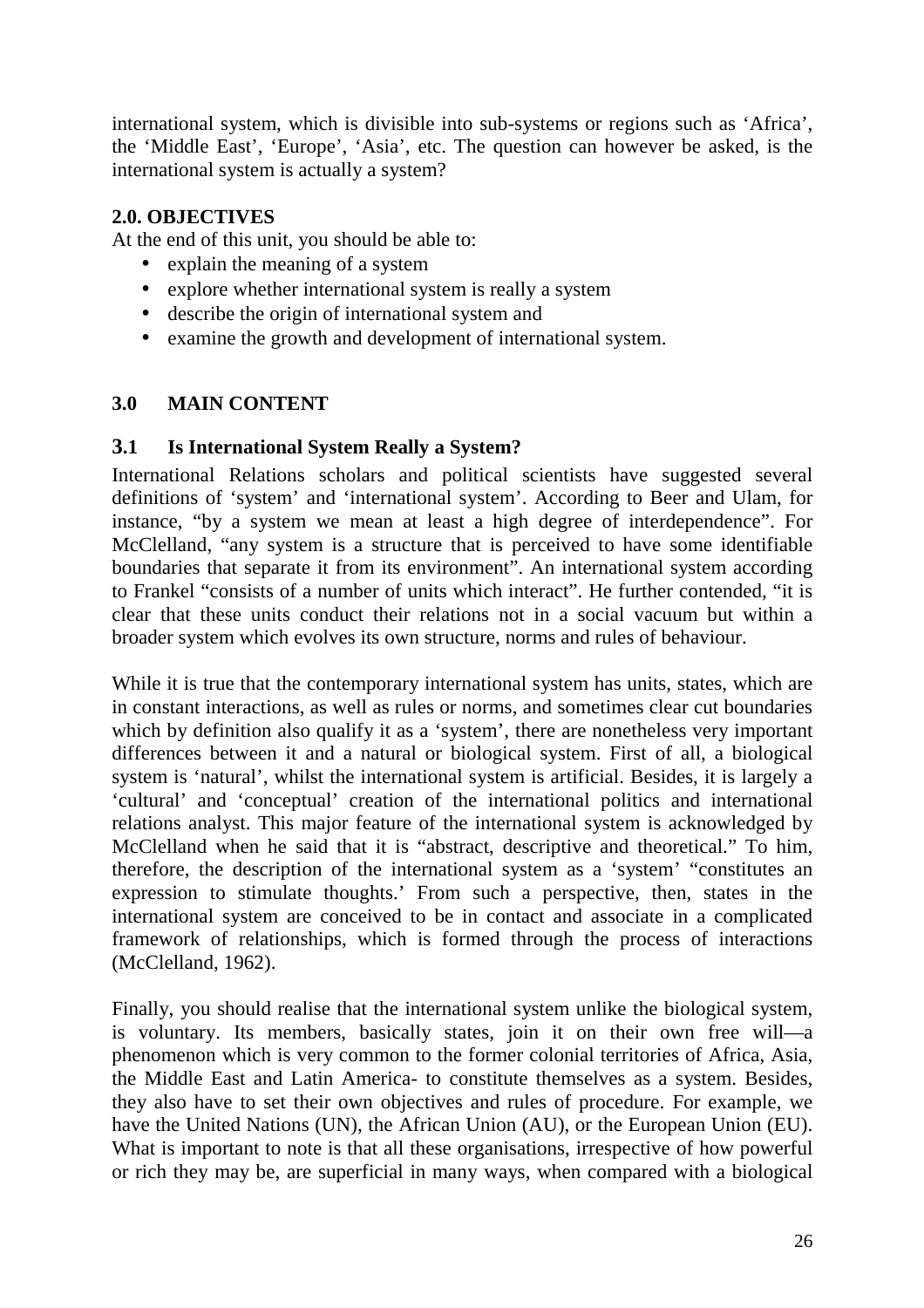system, which actually exists below what we can call the surface of appearances and therefore can be called 'real.' Put differently, you can 'feel' a biological system, be it a human being or not, because it is physical, while the international system is abstract.

The second difference between the two types of systems is that the 'sub-systems' of a biological system are more closely knit and coherent than their counterparts in the international system. As Spiro rightly noted, "biological and physical systems at least seem to the observer or analyst to have an 'objective coherence'… while imperfect interdependence and relationships seem to be the most important features of international system." However, he argues further that "since the principal point of departure of the political scientist is the emphasis on interdependence", it is therefore, also the greatest weakness of the system approach to the study of international relations. True, there is interdependence especially in the economic sphere, among states in the international system but there is not much interdependence in many other vital areas.

The relationships and interdependence between members of the international system are tenuous especially in the political sphere. Besides, some members of the system or sub-systems may choose to isolate themselves off from the rest of the world, or to have minimum contacts with other states, without affecting the overall global system in an appreciable manner. China, for example, isolated itself from the rest of the world for nearly four decades without any serious impacts on the over all functioning of the world system. Again, a war may be raging in one sub-system of the world while the rest of the international system goes about its affairs in a relatively 'happy mood' with only occasional concern about the events in the affected areas, as reported in the media. This is still the case even in age of unprecedented globalization. The contrary is the case with regard to natural sub-systems in their relationships with their dominant system, the human body, for instance. The 'circulatory system' for example, cannot be cut-off from the rest of the body without serious and even fatal consequences.

## **SELF-ASSEMENT EXCERCISE**

Compare and contrast International System and Biological System.

# **3.2. The Origin of the International System**

The international system is roughly estimated to be between 400 and 500 years old; a relatively short time considering the fact that man's recorded history dates back several hundreds thousand years. It is generally agreed among scholars of international relations that the contemporary states systems dates back to the Treaty of Westphalia of 1648, which brought the thirty years War to an end in Europe, and the independence of units in the Holy Roman Empire.

However, the broad agreement among scholars regarding the origins of the international system does not imply that there were no other systems before 1648.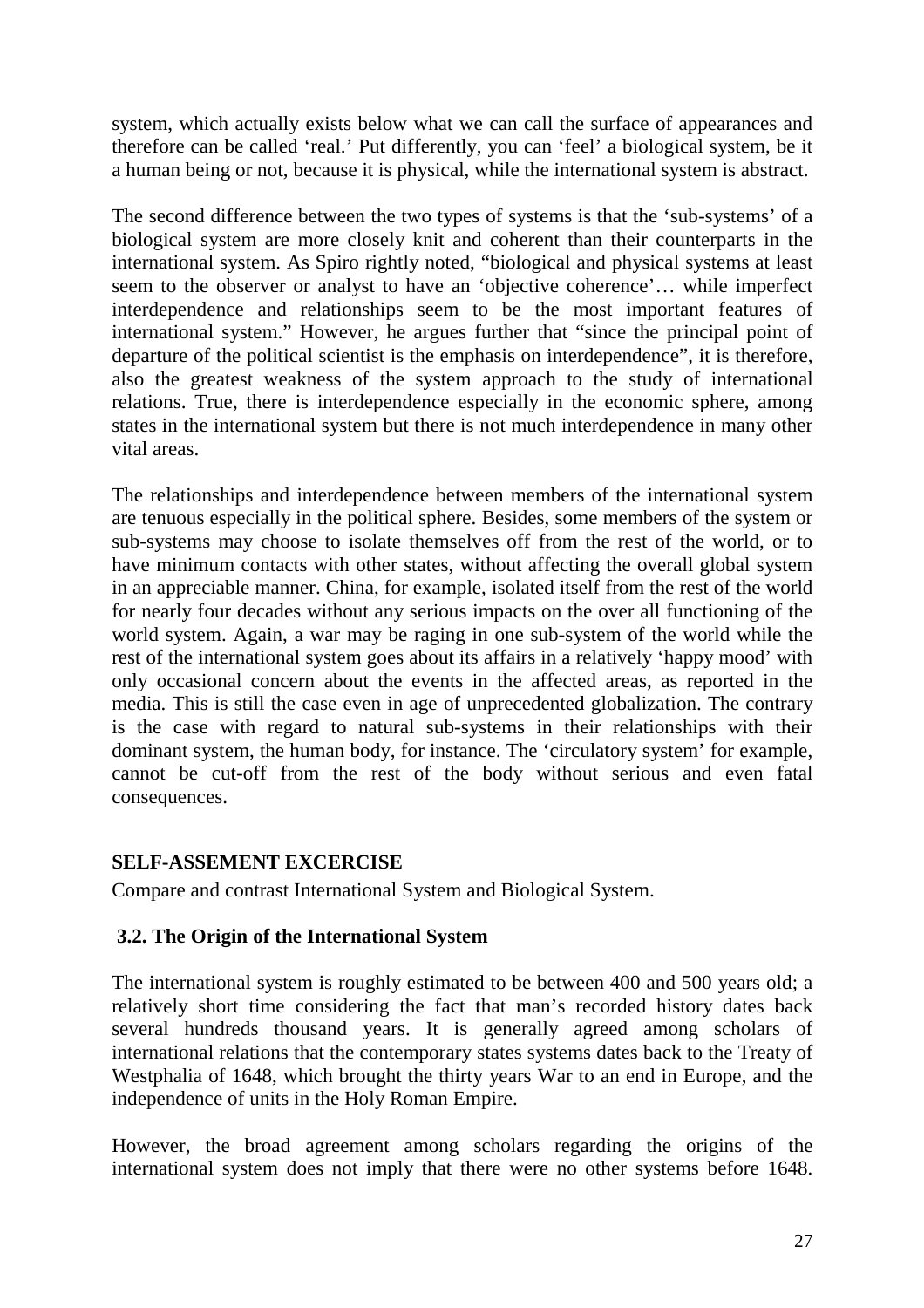Indeed we can identify several state systems prior to the Treaty of Westphalia; for example, the Greek City States, the Imperial Chinese system, the Indian state system and the Roman and Byzantine empires, the Mali and Songhai empires in West Africa, to mention a few of them. These state systems did not conduct some forms of international relations among members, but they were limited in scope and were in many ways quite different from the contemporary state system or indeed, the subsystems for that matter. For instance, relations between the units in the above 'systems' were conducted either in the name of the Pope, or Monarch, Dukes or Duchesses, as the case may be. In the Holy Roman Empire for instance, the Pope was regarded both as the temporal and spiritual leader of the empire. All the principalities and dukedoms within the empire owed their loyalty to the Pope and international relations in that period were conducted in his name.

Furthermore, International Relations in that era were also highly personalized. The state, as an independent entity conducting international relations on the basis of its national interest and subject to superior body was unknown. As Quentin Skinner has noted, the pre-1648 era had an absence of the "distinctively modern idea of state as a forum of public power separate from both the ruler and the ruled and consisting of the supreme political authority within a certain defined territory." Infact, the idea of the state as an "independent political apparatus distinct from the ruler and which the ruler has a duty to maintain" continued Quentin, was totally unheard of before 1648.

C.J. Hayes supports Quentin's exposition on this point, that is, the pre-Westphalia state system. He pointed out that "neither the Holy Roman Empire, nor the Greco-Byzantine Empire would recognize as equals the sovereigns of the kingdoms that were growing up about them; and without a theoretical equality of independent sovereign states; international relations as we know it today is not possible. Finally, F.S. Northedge is of the view that the "prevailing theory of government" in the pre-1648 period, "was that local ruler was in some, not always well defined sense, a viceroy of the Pope."

However, the Treaty of Westphalia put an end to all that. It also brought to end the dual role of the Pope as both the spiritual and temporal leader of the Holy Roman Empire. What happened in 1648 was that the Treaty of Westphalia granted independence to all the dependencies within the Holy Roman Empire, The Dukedoms and principalities, etc. And with the collapse of the empire, henceforth, all the former units were to be regarded as politically equal to one another, and subject to no other superior authority. Besides, as sovereign and independent entities or states, they were also on their own, they were to fend for, protect themselves in the new international system. Again, they were free to conduct international relations without any political or legal constraints from superior authority or body. The Treaty established the fact that the *raison d'etre* of any government or ruler is the "maintenance and defence of the interests of the sovereign territorial state." In short, then, the Treaty of Westphalia brought into being the European state system which subsequently became globalized, especially since the end of the Second World War, and particularly since the end of the Cold War in 1989.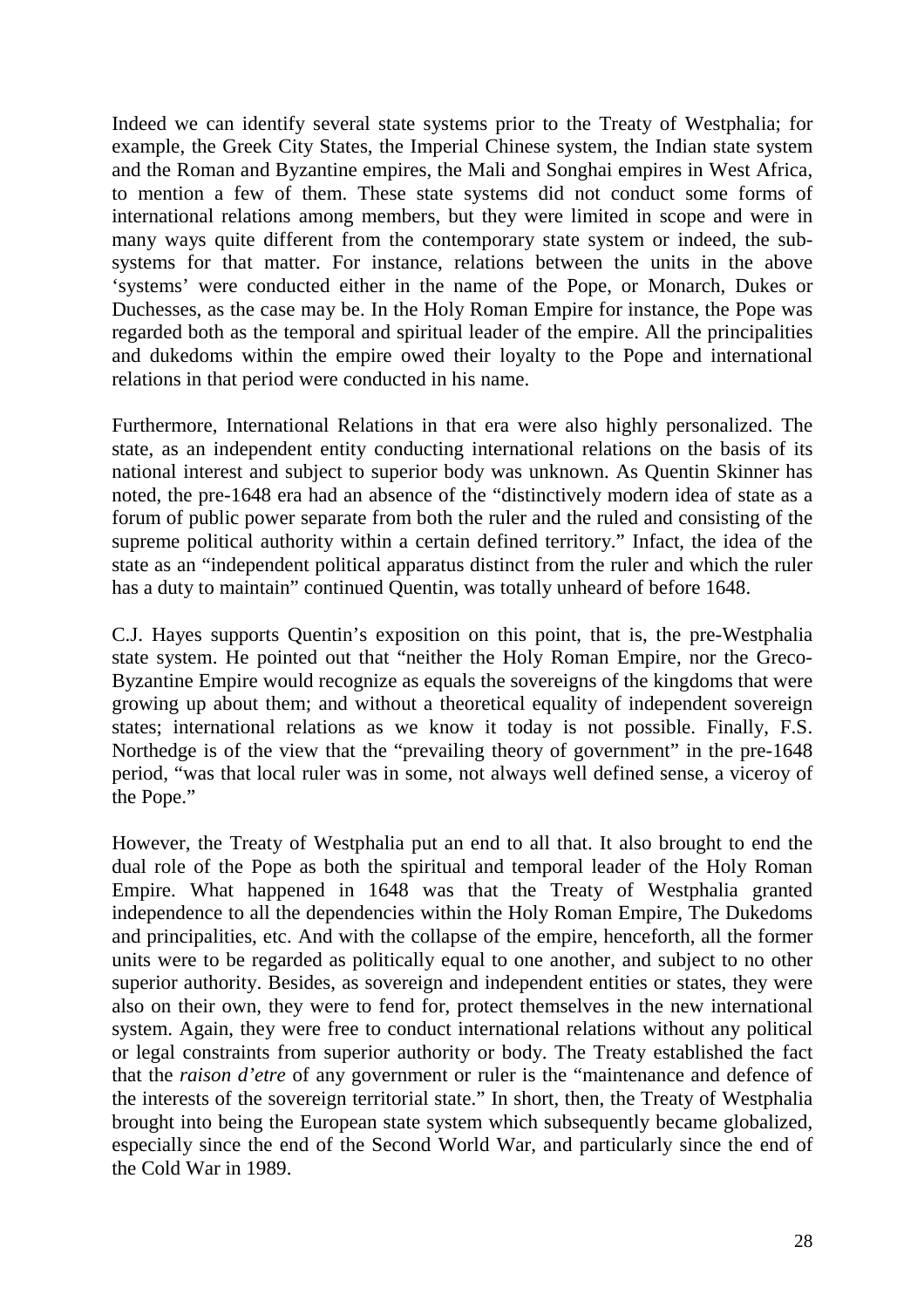## **3.3. Characteristics of the Contemporary International Political System.**

The basic characteristics of the international system as established in 1648 have not changed much since that time. The state, for instance remains the most basic unit of the international system although the increasing importance of non-state actors such as multinational corporations, liberation movements, international organisations and even individuals, is acknowledged by both practitioners and scholars in international politics.

Another basic feature of the current international system, which remained unaltered since 1648, is that it is highly decentralized. There is no central administrative, political or military authority unlike the situation within national states. Although the United Nations comes closest to an international authority or what some scholars and diplomats call world government, it has severe short comings. For instance, its decisions, even when they are mandatory like those of the Security Council, can be safely ignored by states. Besides, it has no standing army, an indispensable arm of contemporary domestic system.

A consequence of the decentralized nature of the international system is that both state and none state actors are guided by their perception of their self-interest in interactions with other units in the system. However, it should be noted that the absence of a central government authority does not in any way make the international system synonymous with anarchy or chaos. On the contrary, there is order and routine in the contemporary system, especially in its day-to-day operations. Besides, there are norms and rules of intercourse that guide states and non-states actors in their behaviour towards one another even in conflict situations.

Notwithstanding, the *modus operandi* of the international system is characterised by both the use and threat of the use of force. It is a situation of both conflict as well as cooperation. This is expected for several reasons. First, because of the absence of an executive authority in the international system, states and non-state actors have to rely on their own resources – power- for the achievement of their individual and corporate interests. But the proliferation of international organisations and the existence of norms of inter-state behaviour, exercise some restraints on state actions, especially in their resort to the use of force in the international system. However, this is only in so far as the interests at stake are not perceived as 'vital' or 'core' interests, i.e., the state's territorial integrity, security of its government, leaders, etc.

Although, with the increasing deadliness of weapons of war and the techniques of conducting war, in the contemporary international system, there were growing fears that the contemporary international system would not continue in its present form for too long without a major war between the dominant powers and their blocks, the Soviet Union and the United States of America. Fortunately, with the end of the Cold War and the collapse of the Soviet Union in the 1990s, this fear has receded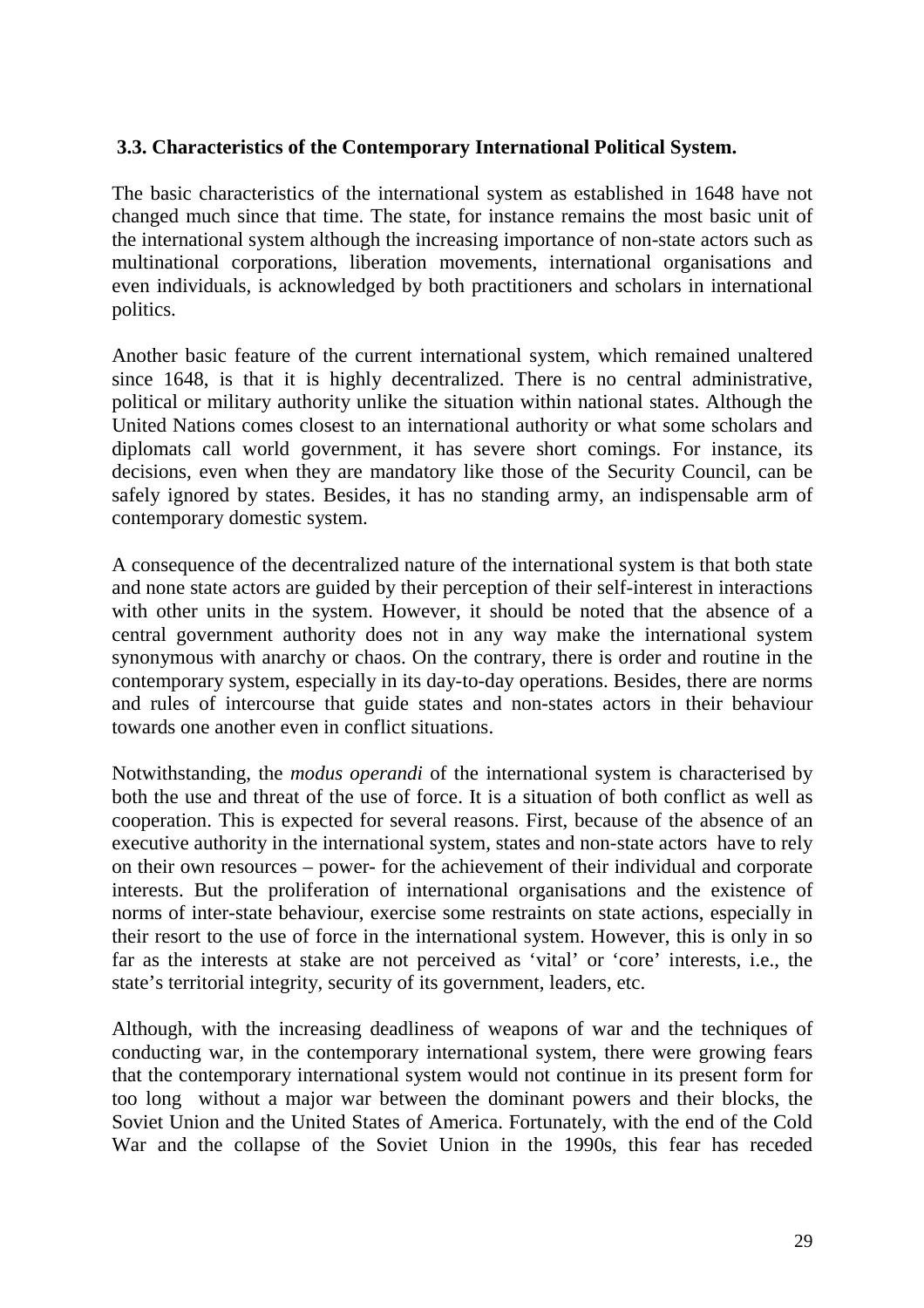considerably, although Russia, the successor state, remains a powerful nuclear country.

## **4.0. CONCLUSION**

The contemporary political system is characterized by a very high degree of interdependence especially in the economic sphere. Today, unlike in the  $19<sup>th</sup>$  century system, states are no longer self-sufficient or self-contained and impermeable entities. For the first time in the history of the system, we can now talk of an international economy or international economic relations that cut across all the continents of the world. In the contemporary international system, it is almost impossible for any state to embark upon a policy of economic isolation.

# **5.0. SUMMARY**

The international system is in the final analysis, is merely a convenient approximation that is useful in studying the international relations. In other words, it helps in describing the relationship between and among states on the one hand and those between one sub-system and another on the other hand.

# **6.0 TUTOR MARKED ASSIGNMENTS (TMAS)**

- 1) Trace the origin of the present international political system
- 2) The basic characteristics of the contemporary international systems as established in 1648 have not changed much. Discuss.

# **7.0. REFERENCES/FURTHER READINGS**

Ojo, Olusola & Amadu, Sesay (2002). *Concepts in International Relations.* Ibadan: University Press.

Northedge, F. S. (1976). *The International Political System* London: Faber & Faber

Spiro, Herbert (1966). *World Politics: The Global System* Illinois: The Dorsey Press.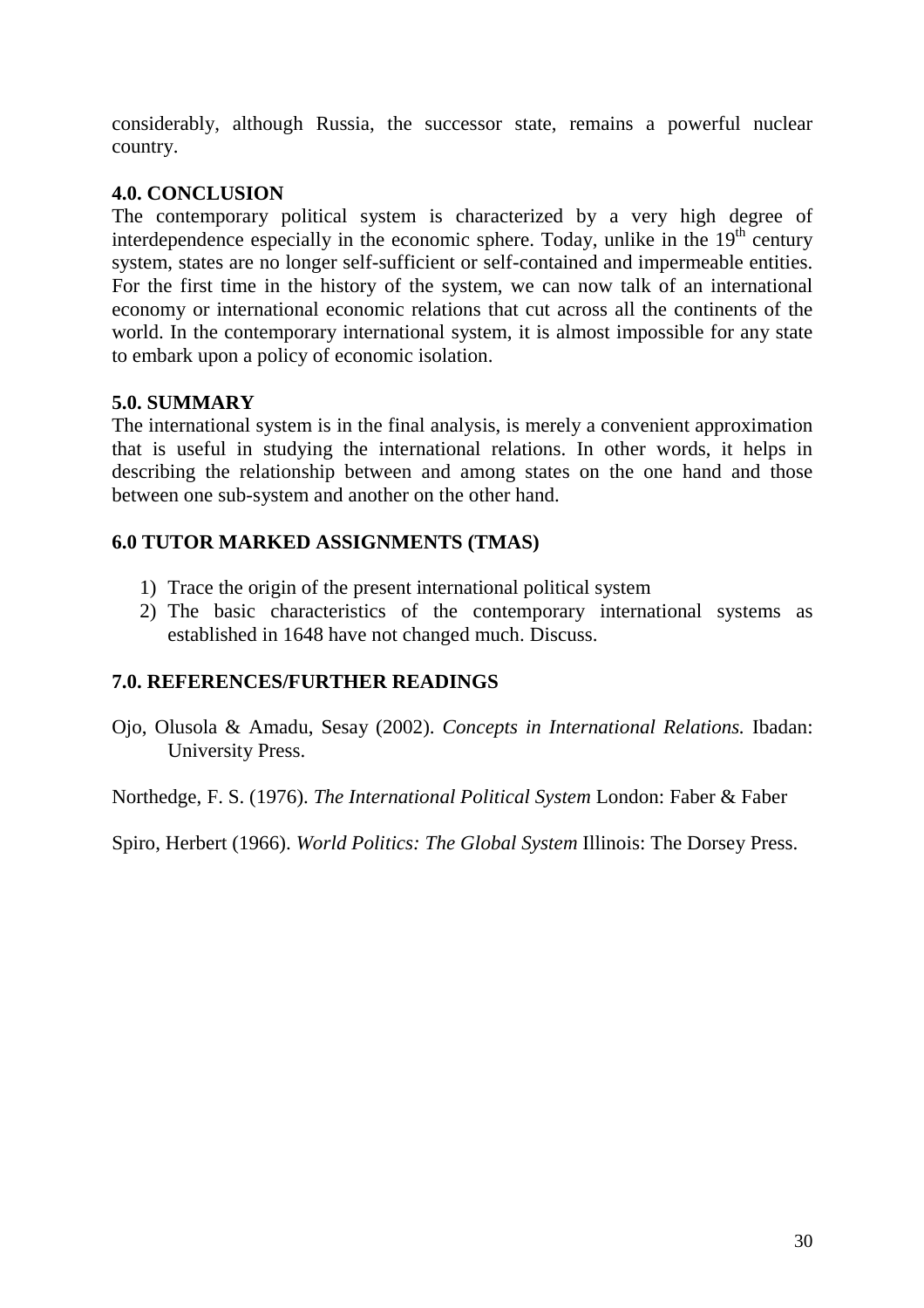# **Unit 3: Dynamics of International Relations**

# **Contents**

- 1.0. Introduction
- 2.0 Objectives
- 3.0 Main Body
	- 3.1 Impact of Globalisation on Growth of the International System
	- 3.2 The Shift in Economic, Political and Military Power
	- 3.3 The Future of the System
- 4.0. Conclusion
- 5.0. Summary
- 6.0. Tutor Marked Assignments (TMAs)
- 7.0. References/Further Readings.

# **1.0. INTRODUCTION**

One of the most remarkable features of the contemporary international system is its rapid transformation from an essentially European to a global system within the span of a few hundred years. The system has since the  $19<sup>th</sup>$  century witnessed changes not only in terms of the number of units but also in regard of its geographical boundaries. These changes are much more noticeable when we compare, for instance, the  $19<sup>th</sup>$  and  $20<sup>th</sup>$  centuries. It should be pointed out however, that such changes did not take place in a blow. They span over several phases. First, was the admission of the United States of America into the European system following successful rebellion of the 13 colonies against British Crown and the subsequent civil war, which led to the unification of the country in the  $18<sup>th</sup>$  century. Following that induction, the United States of American temporarily withdrew from the system but they were to reappear in full force during and after the First World War. The role of President Woodrow Wilson at the Peace Conference in Versailles and the creation of the League of Nations as well as its collapse a decade or so later, was clearly a pointer not only to what was to be expected from the US in future, but also to the declining status of Europe as the dominant centre in then international system.

## **2.0. OBJECTIVES**

At the successful completion of this unit, you should be able to:

- examine some dynamics in international relations
- describe the reasons for the shift in power in the system
- buttress the contributions of globalization on present international system
- evaluate the developmental stages of the international system
- predict for the future of the international system.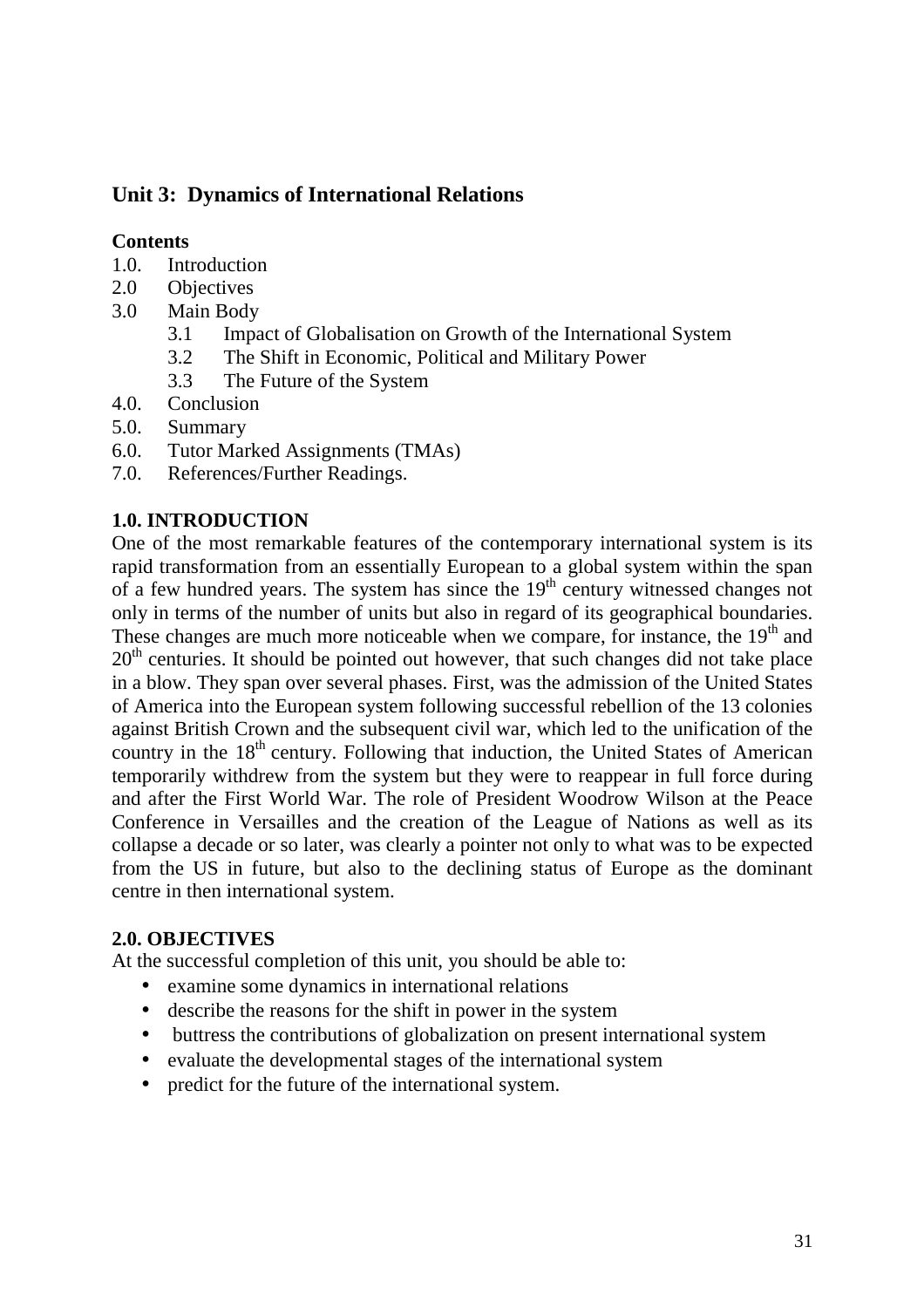### **3.0 MAIN BODY**

#### **3.1. The Impact of Globalisation on the Growth of the International System**

International relations is defined as the study of the relations between and among states. It is concerned with international law, diplomacy, and the grand issues of war and peace. It is also concerned with vital issues such as human rights, the environment, health, which concern every one regardless of what states they belong to. Increasingly, globalisation, the increasing interdependence of states, impinges on the domestic affairs of states and affects their governments and politics. The major development in the growth of present day international system is the globalization process which saw the independence of the Spanish colonies in the Latin America and the subsequent recognition of such by Britain, in the first quarter of the nineteenth century. Their admission did not only increase the number of units within the system but also extended its geographical boundaries.

Another angle was the acceptance of Japan into the system following its unexpected defeat over Russia in 1905. That defeat, of what was definitely a member of the dominant European system then, was a warning that events at the centre would no longer dictate events in the international system. This was to be emphasized later with the admission and subsequent withdrawal of Japan from the League of Nations, its attack on US fleet at Pearl Harbour and role in the Second World War. Today Japan is one of the foremost economic giant in the system.

Another stage in the globalisation process involved the enforced participation of China in the European dominated system. The Chinese presence in international affairs was however not immediately noticeable in spite of their induction by the European powers, especially Britain. It was not until about 1943, that is, two years to the end of the Second World War, that China was fully integrated into the system. Even then, the end of the war in 1945, and successful communist revolution in China led by Mao Tse Tung in 1949, led to a serious rift between that country and the United States. The latter supported the Chinese enclave of Formosa or Taiwan, which claimed to represent China's seat; thanks to support given to it by the United States and its allies. Consequently, Mainland China was not able to participate in, or join the United Nations until 1971 when the US dropped its opposition to its admission. Since 1971, then, China has occupied not only China seat at the General Assembly but also that in the Security Council. This event sealed its membership of, and participation in the international system.

Furthermore in the world wide expansion of the system involved the admission of the Arab states following the break up of the Ottoman Empire as a result of its defeat in the First World War and recently, the independence of the former European colonies in Africa and Asia. These areas had been under the direct tutelage of Europe. As such, they were merely objects of the international system. Their independence and admission into the system completed the process of world integration. It saw the expansion of the system to all five continents of the world and also more than doubled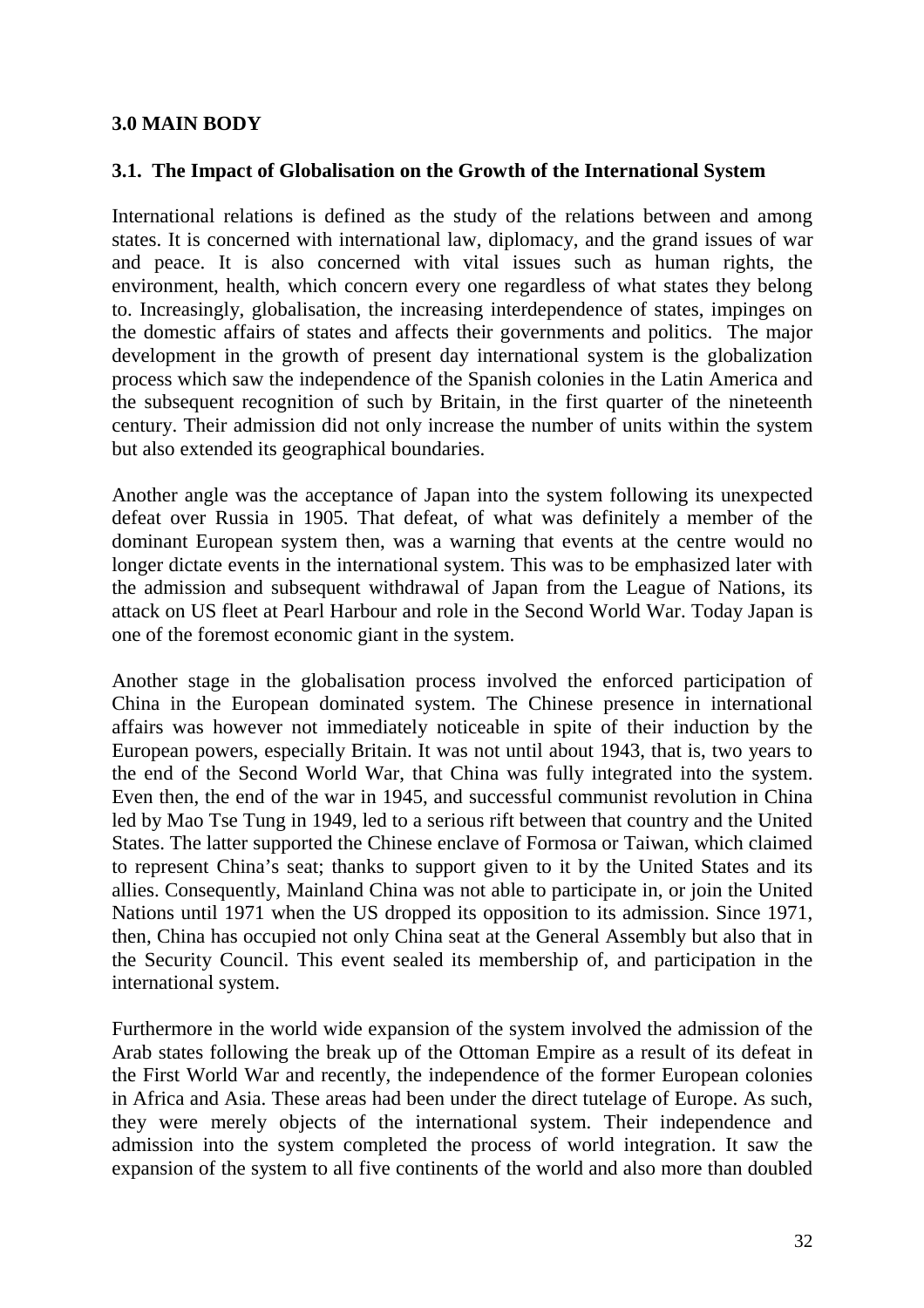the number of units within it. Today, the system as represented by the United Nations boasts of over one hundred and fifty states, the majority of which are Afro-Asia. Indeed, Africa alone accounts for about a third of membership, fifty-four states in all.

Globalisation has of course both adverse and positive impacts on the system. One of the most obvious impacts is its all-embracing nature. It incorporates states with varying geographical sizes, population, wealth and levels of economic development. In that sense, the contemporary system is the most democratic because all members irrespective of size and endowment are presumed to be equal. This is expressed in the one state one vote rule in the General Assembly of the United Nations (UNGA).

Another development from the above point is that the newly independent states of Africa and Asia who command a numerical superiority in the system also brought with them special needs and objectives which they have been trying to promote in the system. Some of these needs include, for instance the issue of decolonization, economic development, racial equality etc. Besides that, their emergence into the system has had some positive impact on the cold war super power relationships especially as they are manifested in the UN system.

# **3.2. The Shift in Economic, Political and Military Power**

There has been a noticeable shift in economic, political and military power within the system. These powers have shifted away from Europe to centers in the former Soviet Union, and the United States and Japan. Today, key decisions affecting even Europe are sometimes taken outside that continent, and mainly by the Soviet Union and the United States-especially in the Cold War era- or-by Third World countries. The most significant example was the decision by the Arab Petroleum Exporting Countries to impose an oil embargo on the West Europeans who depended on the Arabs for a large proportion of their petroleum needs.

Besides that, the major proponents of the two previously dominant political ideologies in the world system were not European countries, again- the former USSR and the US. Moreover, the two countries which possess the means of obliterating human civilization from the face of the earth as we know it today are also non European-the Russian and the United States. Ironically, the American nuclear umbrella against Russian threat today protects even Europe. Thus, the circle seems to have been completed.

One of the negative effects of globalization is the fact that the newly independent states are yet to evolve peaceful means of political succession. The result has been constant political turmoil and instability sometimes leading to complete break down of law and order. Occasionally, such civil strife invited the intervention of the great powers thus posing serious threat to international peace and stability. In short, in the contemporary international system, the initiators of action are both the great powers and small powers. The hitherto peripherals areas have assumed an importance if only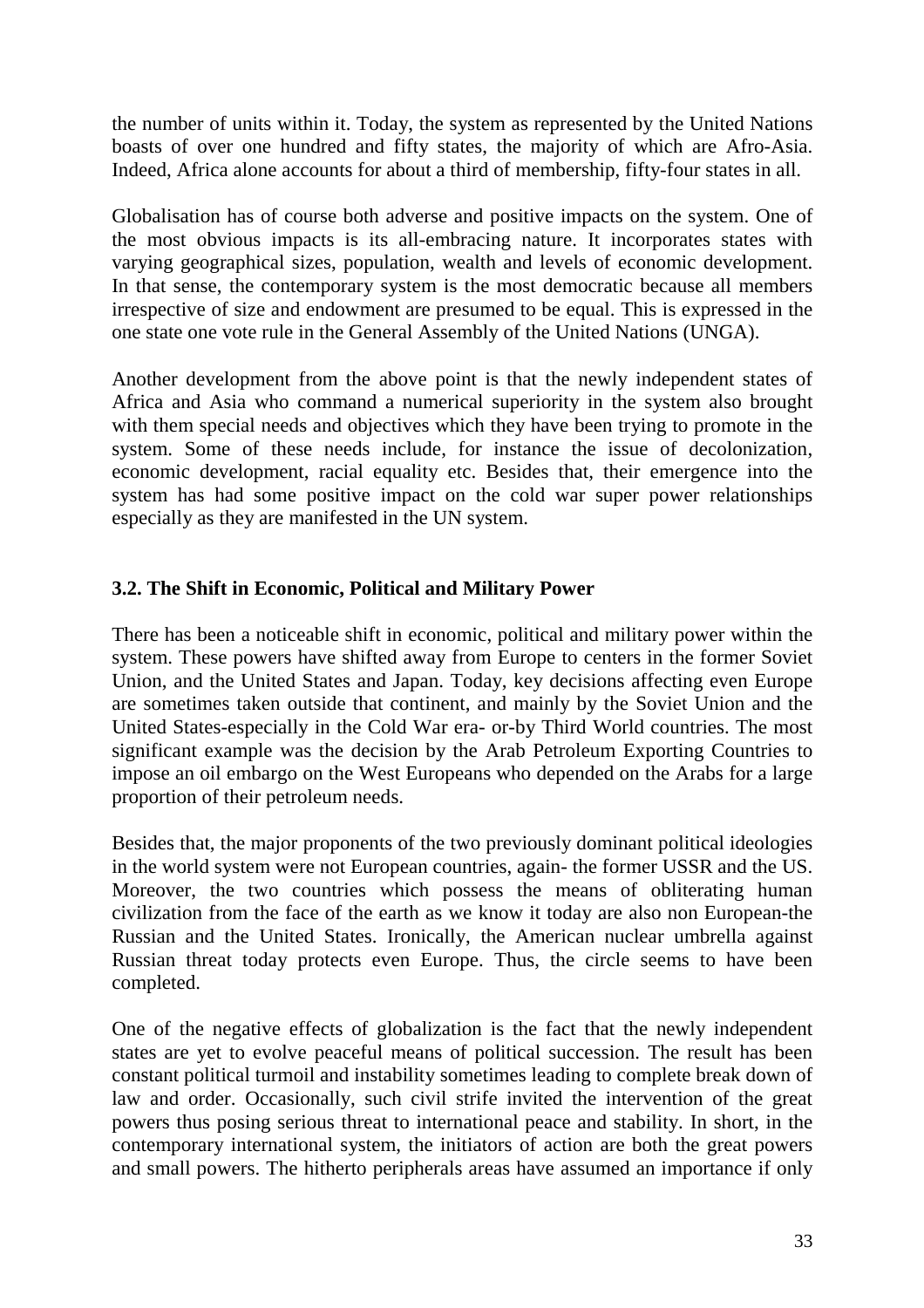negatively, which has made some of them centers of attraction for the great powers. This situation has been enhanced by the ideological alliances-both formal and informal-which some of these states have from time to time entered into with either the Soviet Union or the United States. Thus, events in what used to be the peripheral areas now threaten both peace, stability and the very future of the international system.

Furthermore, the newly, independent states are also prone to natural disasters such as femine, drought, etc. Again, their plight has sometimes had tremendous impact on the rest of the system. These has been facilitated by the revolution in communications technology that has turned the world into a global village in which people from any part of the world get a blow by blow account of what is happening in the other parts and even see live pictures of those events via satellite. This is what we can call, cynic ally, the CNN, revolution. The plight of the Ethiopian drought victims and the massive response that it evoked in Europe and America, the atrocities committed by child soldiers in the civil war in Sierra Leone, etc., are clear cases in point.

The presence of the newly independent states from Africa, Asia, and the Middle East does sometimes constitute serious threats to international peace and security in other important ways. The Afro-Asian countries as they are sometimes called for short are essentially revisionist. That is, they would like to overhaul the entire international system if they have their way, because they consider it disadvantageous. They argue that most of the 'rules of the game' were fashioned out at a time when they were subjugated entities with no direct input into the system. Consequently, some of them have been very eager to throw overboard some of the "anachronistic' rules i.e., the law of the seas, laws on expropriation, and even the economic laws of the system.

It could thus be seen from the foregoing, that the globalization of the international political system, or to put it in another way, its democratization, has had both positive and negative impacts on world politics, peace and stability.

# **3.3. The Future of the System**

What then is the future of the system? It is not easy to prognosticate about the future of anything, but more so about the international system over which one has very little or no control at all. Coupled with this problem is the fact that the system is itself very dynamic. As a result of its pervasive diversity in terms of its membership and their varying capabilities, the system is in many ways a conglomeration of social forces that are always in conflict and collaboration. Besides, the compositions and fortunes of these social forces continue at a pace that is difficult to predict. In the Cold War era, that posed serious challenges as well as opportunities to the system. However, with the end of the Cold War, it is possible to say that the international system's future is now much more assured than ever before. Thus, we could confidently argue now that the structure of the international system would remain by and large the same for the foreseeable future. The state, would for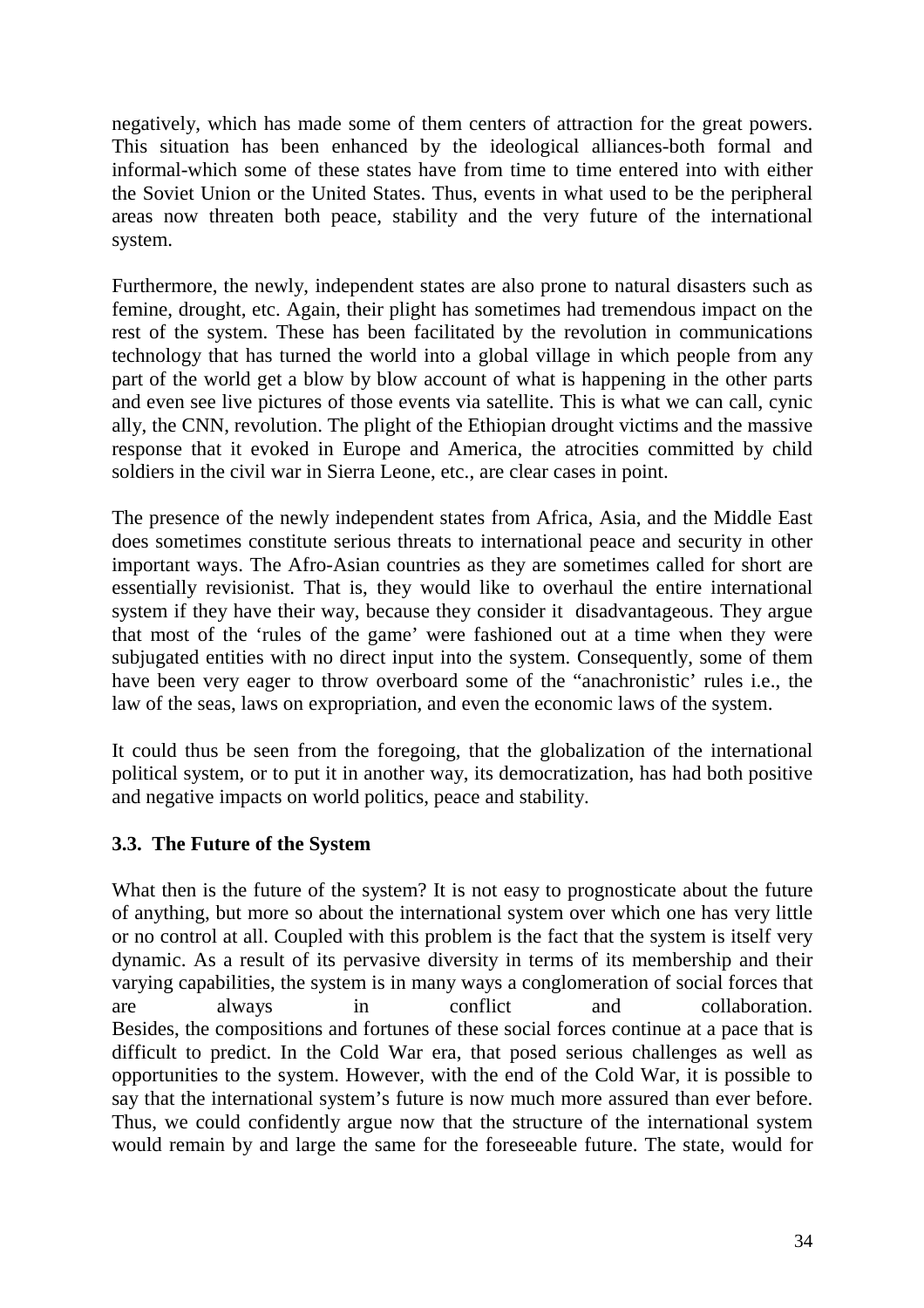the foreseeable future, also remain as the basic unit although it is coming under severe pressure from the activities of non-state actors as well.

On the other hand, the developing countries of Africa and the rest of the world would continue to experience social, economic and political turmoil in the foreseeable future. This is more so given the trend in information technology, the marginalization of the state in many traditional spheres and the globalization of the world economy under the auspices of the World Trade Organisation (WTO). From such a perspective and given the rising phenomenon of state collapse especially in Africa, it is doubtful if some states can actually cope with the changes currently taking place in the international system. Even if they do, it would take them a long time to settle down and would invariably be 'Third Class' members of the international system.

It would nevertheless be premature to conclude that we are moving into a new world order when states would be their brothers' keepers. In short, there would continue to be double standards in the international system. Each state would also essentially be responsible for its own safety and prosperity of its citizens. Other countries and indeed, non-state actors would assist when they can but the onus would by and large be on the leaders of each state to take care of these very important traditional activities.

The Pity is that African leaders are yet to learn this very basic lesson in international politics more than fifty years after the first black territory, Ghana, attained political independence. One is then left to wonder how long it would take it to master this very trite lesson. Only time will tell. What is not incontrovertible, however, is that other nations and regions of the world would not wait for Africa to catch up with them. Unfortunately, now that the Cold War has come to an end, African states do not have the luxury of blackmailing the Super Powers to come to their aid in diverse ways as they used to do. Thus, in the long run African leaders would either have to sit up or make way for those who can.

# **4.0. CONCLUSION**

Globalisation has of course both adverse and positive impacts on the international system. One of the most obvious impacts is its all-embracing nature. It incorporates states with varying geographical sizes, population, wealth and levels economic development. In that sense, the contemporary system is the most democratic because all members irrespective of size and endowment are presumed to be equal.

## **5.0. SUMMARY**

We have confidently argued in this unit, that the structure of the international system would remain by and large the same for the foreseeable future. And again, that the state, would for the foreseeable future, also remain as the basic unit in the international system, although it is coming under severe pressure from the activities of non-state actors.

# **6.0. TUTOR MARKED ASSIGNMENTS (TMAS)**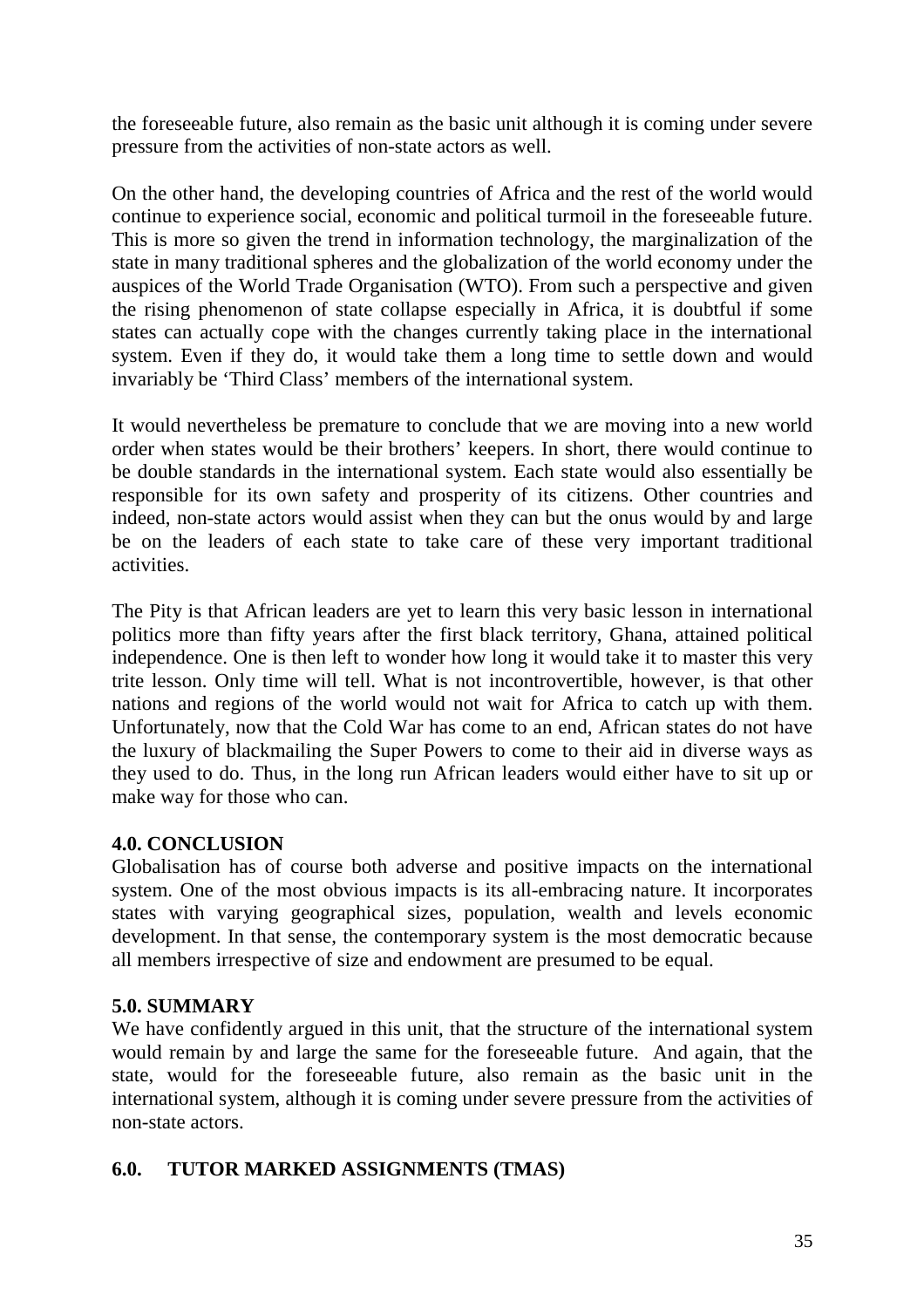- 1) Critically examine the impact of globalization on the growth and development of the contemporary international system.
- 2) What are consequences of the shift in economic, political, military power in Europe?
- 3) Discuss the future of the international system.

## **7.0. REFERENCES/FURTHER READINGS**

- Frankel, Joseph (1973). *Contemporary Theory and Behaviour of States.* London: Oxford University Press.
- Glenn, Hastedt & Kay, Knickrehim (1991). *Dimensions of World Politics.* New York: Harper Collins.

# **Unit 4: Phases in the International Relations**

## **CONTENTS**

- 1.0. Introduction
- 2.0 Objectives
- 3.0 Main Body
	- 3.1 The Medieval European System
	- 3.2 The Treaty of Westphalia
	- 3.3 The Concert System
- 4.0. Conclusion
- 5.0. Summary
- 6.0. Tutor Marked Assignments (TMAs)
- 7.0. References/Further Readings.

## **1.0. INTRODUCTION**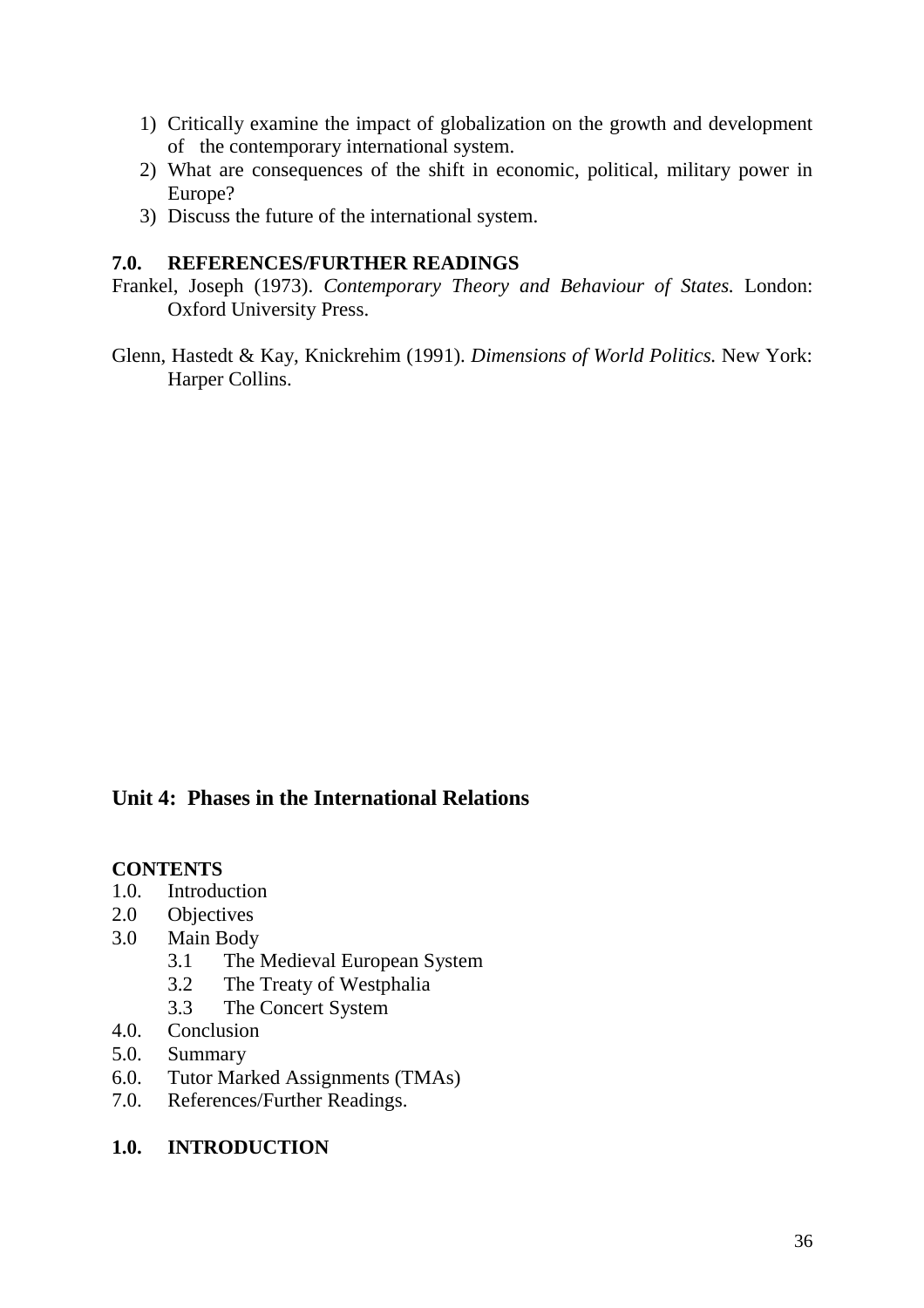It is important to mention that man evolved from the state of nature which was characteristically primitive and according to the European Philosopher (Thomas Hobbes), life then was "brutish, short, and nasty". The rule then was basically the survival of the fittest because might instead of reason was the in-thing. Shortly after the primitive society, came the Medieval European System, which manifested at the collapse of the Holy Roman Empire.

### **2.0. OBJECTIVES**

At the successful completion of this unit, you should be able to:

- trace the historical events that took place before state system
- describe the phases in the evolution of international relations
- explain the terminologies that emerged from the Treaty of Westphalia

### **3.0 MAIN CONTENT**

### **3.1 The Medieval European System**

The medieval European System was characterised by series of internecine ethnic, religious, political and ideological wars. The medieval period was also referred to as the Dark Ages and Europe nearly returned to the imperial womb. In other words, the Roman notion that spiritual and secular (political) power are the same was nearly revived, but for the spread of Islam.

Feudalism consequently began to be dominant and the manner of loyalty and political obligation began to change; same as the manner of religious obligations. This change of loyalties resulted into a transfer of allegiance from religions to secular authorities and from local to national authorities of governments.

By the 15<sup>th</sup> century, the *Italian City-States* system had developed under clearly secular rulers. Politics to them was not based on religion, but on reasons of the state. Savagery that characterized religious wars had reduced, but was not totally eradicated. 'Necessary war' (i.e., interest of the state) replaced 'Just wars'. (i.e., wars for religious justification). Dogmatism was eradicated and the leaders of the Italian City States unashamedly gave room to compromise.

Italian City States established permanent diplomatic missions (i.e., embassies), career diplomats and complete privileges and immunities that go with it. When diplomacy failed, in their relationship with others, the Italian rulers resorted to the whole arsenal of threat, bribe, subversion, assassination, and war ultimately. These wars would not even be fought between individual citizens but between mercenaries that are paid. The wars were not prominently fought to destroy the opponent (so as not to stimulate unfavorable reactions or coalition) but to strike a desirable balance in order to cause stability in the system. In view of this, some scholars have argued that the Italian state system is the bridge between the Medieval and the Modern International System and state system.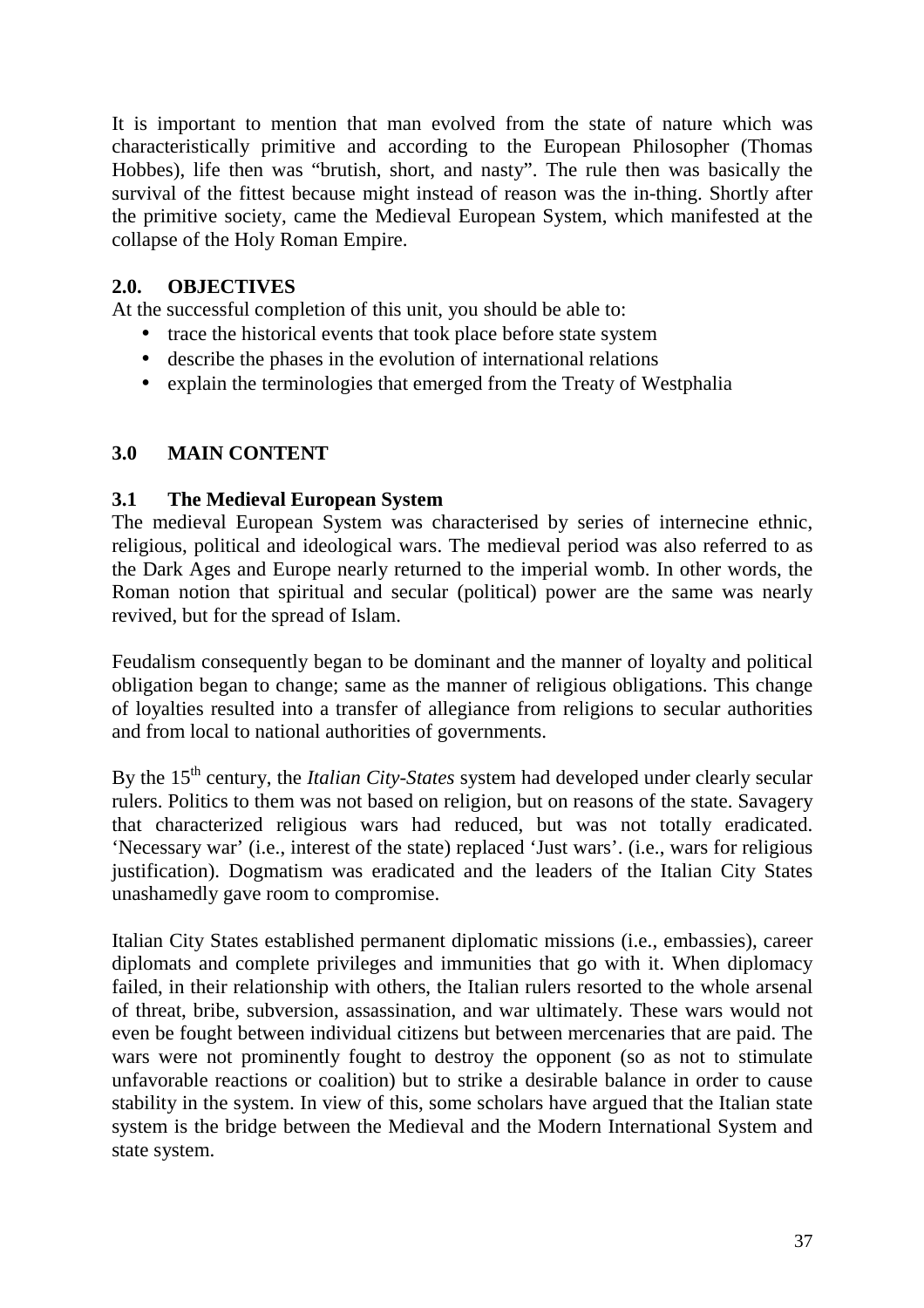# **3.2 The Treaty of Westphalia**

The Treaty of Westphalia which ended the thirty-year war, that engulfed Europe, also gave impetus to contemporary international system. Infact, as we have argued earlier in this module, that modernity (or at least the modern international system) started in 1648 when the treaty was signed. Though the Westphalia Treaty was not a panacea or did not result into end of wars in Europe, it however gave credence to the following:

- **(i) Sovereign Statehood** it signaled the decline of supremacy of the papacy and emphasized the principle of non-interference in the internal affairs of other states.
- **(ii) International Law** it signaled the decline of observance of the medieval rules on state conduct and promoted international law which sovereign rulers consented to.
- **(iii) Diplomacy** it brought about the idea of establishing permanent diplomatic missions as well as rules of diplomacy, such as acknowledgement of diplomatic immunities, extra-territoriality of embassies (which means working in them means working in an international space which is immuned from the laws of the host state) etc.
- **(iv) Balance of Power** it also influenced the idea of ensuring relative equality in political, economic and military power of states at the international level. Again, by the  $15<sup>th</sup>$  century European influence had started in North America and transplanted European culture and system of government. The European leaders only saw the areas of America that were colonized as mere sources of revenue. However, by the mid-1770s the British-Americans began to question their subservience to Britain, which resulted in the American War of independence in 1776.

# **3.3 The Concert System**

Another development to modernity in international system is the Concert System. This was an epoch-making event in European periodic summit or conference system meant to discuss or settle matters bordering on common interest. The concert system started in 1815 when the Napoleonic wars nearly rented the whole of Europe.

Besides the foregoing, is the peace conference, which was convened after the First World War, i.e., The Versailles Treaty. It also encouraged the notion of self determination in the modern international system. The League of Nations that was instituted shortly after World War 1 could not contain the outbreak of the Second World War. This led to the establishment of the United Nations Organisation (UNO) in 1945. Although, the UN has been handicapped on several international issues, it has been able to weather the storm of and heat generated by the Cold War super-power politics:

• contain or prevent a global holocaust in spite of the menacing ownership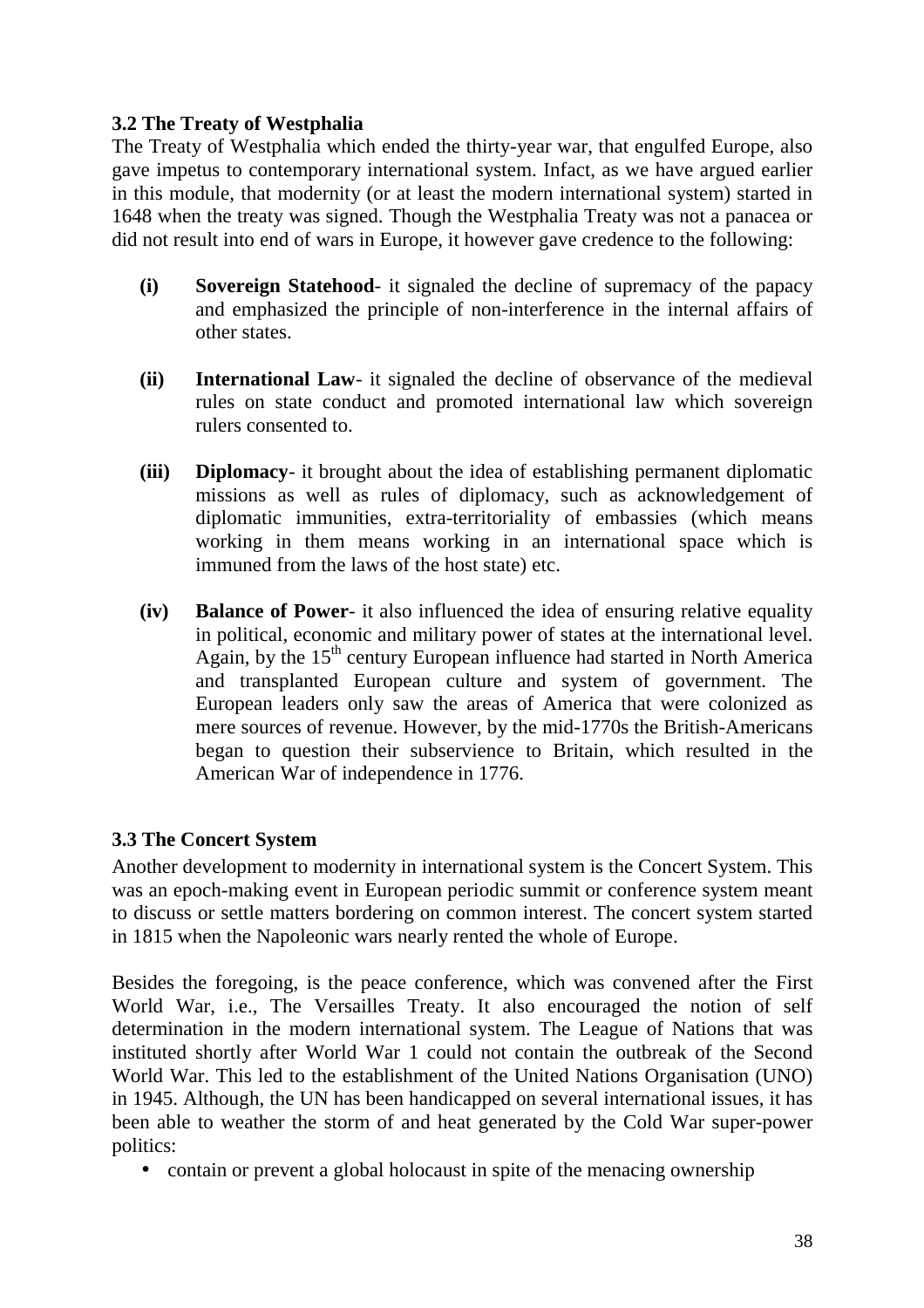- and contestation between and among the nuclear powers
- handle the issue of decolonization as well as seemingly intractable wars in different parts of the globe
- meet the yearnings and aspirations of the new states that proliferated shortly after its establishment (even if it has not met these aspirations adequately)
- grapple with the challenges of the globalization of the international system and its consequences as they unfold.

#### **SELF-ASSESSMENT EXCERCISE**

What are the differences, if any, between the European Medieval System and the Concert System.

### **4.0. CONCLUSION**

The crisis of our time is not a temporary one. It is possible that we are living in one of the great transition periods of human history. The real international crisis of our time, says E. H. Carr, "is the final and irrevocable breakdown of the conditions which made the nineteenth-century order possible." It is not only that "foundations are shaking", as one writer describes the "world revolution" of our time, but also that new political forms and relationships are emerging.

International systems today have become truly *international,* and are characterised by a high degree of interaction and interdependence. Clearly the international system is changing in innumerable ways. Old actors are playing new and often reduced roles, and new actors, of uncertain quality and prospects are appearing constantly. We may be witnessing not only major changes within the system, but a systematic change that in time may produce a new pattern of international relations altogether.

### **5.0. SUMMARY**

In this unit, our attention has been focused on the phases in the evolution of the contemporary international system. These phases included the medieval European system, the Treaty of Westphalia and the Concert system. Much of international relations since World War II has centered around the search for a new international system to replace the order that was shattered in two world wars and to work out new patterns of relationships in a world dominated by super-powers and divided between haves and have-not nations, and altered beyond recognition by the emergence of many new states and by the technological changes consequent upon the nuclear and space age.

### **6.0. TUTOR MARKED ASSIGNMENTS (TMAS)**

- 1) The United Nations has been handicapped in many international issues. Discuss.
- 2) The Westphalia treaty was not a panacea or did not result in total end of wars in Europe, discuss the role it played.

### **7.0. REFERENCES/FURTHER READINGS**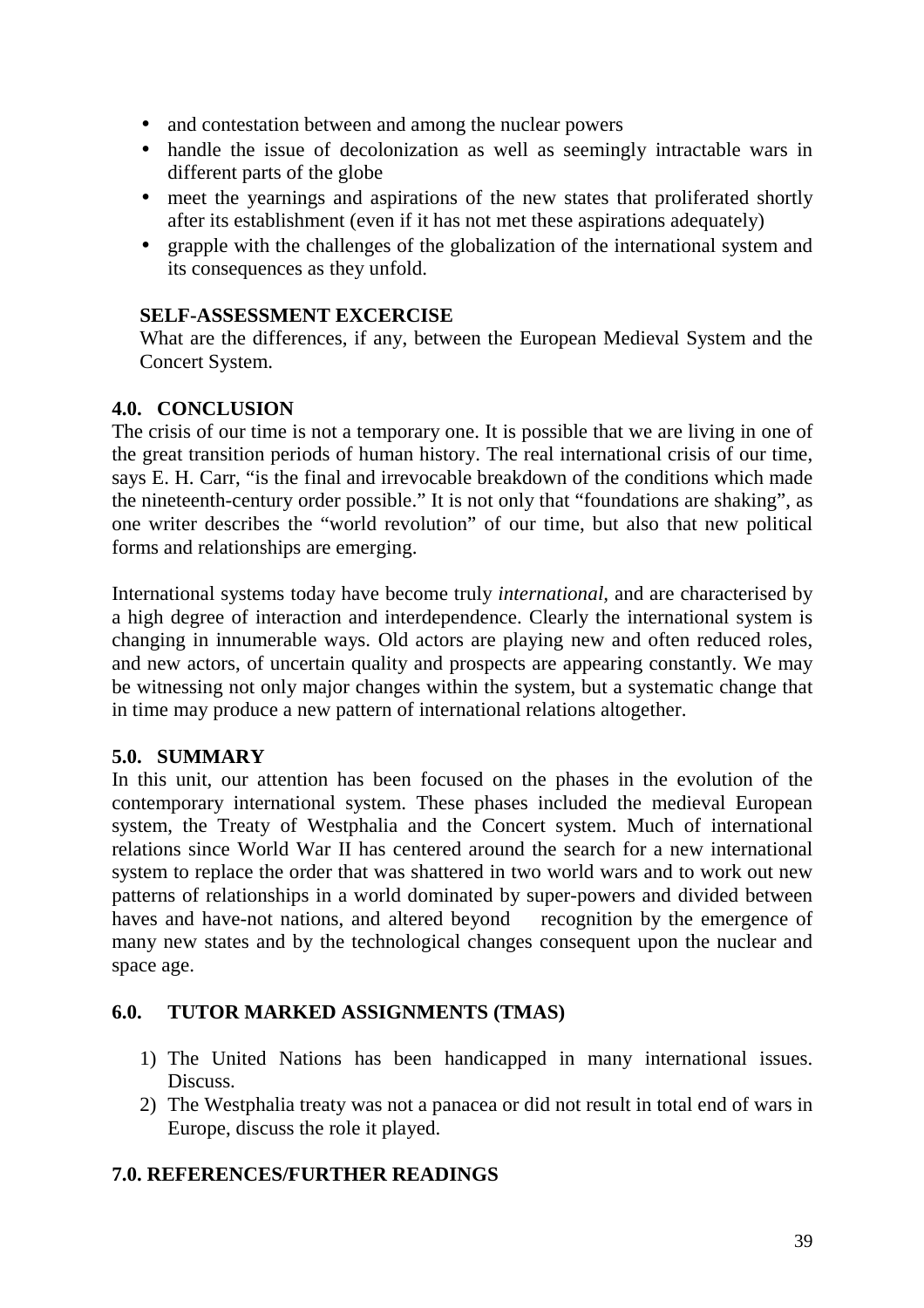- Ofoegbu, Ray (1980). *A foundation Course in International Relations for African Universities.* London: George Allen & Unwin
- Stern, Geoffrey (1995). *The Structure of International Society: An Introduction the Study of International Relations.* London and New York: Printer Publisher.
- Adesola, Funso (2004). *International Relations: an introductory text*. Ibadan: College Press & Publishers

# **Module 2: Concepts in International Relations**

- Unit 1: Actors
- Unit 2: Foreign Policy
- Unit 3: National Interest
- Unit 4: The Concept of Power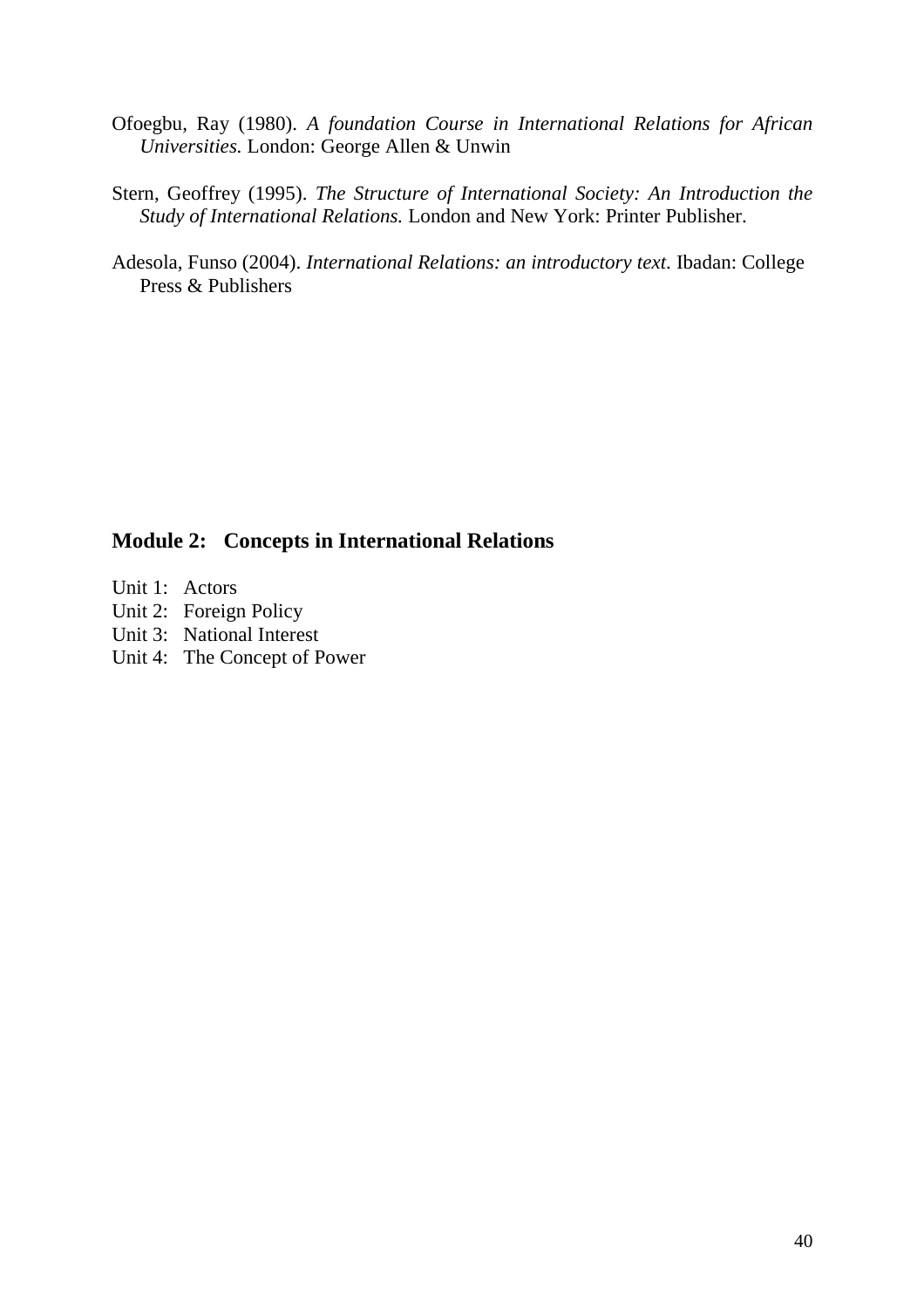# **UNIT 1: ACTORS**

### **CONTENTS**

- 1.0 Introduction
- 2.0 Objectives
- 3.0 Main Body
	- 3.1 State as main Actors
	- 3.2 Non-state Actors and Sub state Actors
	- 3.3 Multi-National Corporations
- 4.0 Conclusion
- 5.0 Summary
- 6.0 Tutor Market Assignments (TMAS)
- 7.0 References/Further Readings

### **1.0 INTRODUCTION:**

Scholars of International Relations traditionally study the decisions and acts of those governments, in relations to other governments. However, the international system is crowded with several non-state actors large and small that are intimately interwoven with the decisions of governments. These actors are individual leaders and citizens. They are bureaucratic agencies in foreign ministries. They include multinational corporations and terrorist groups etc

### **2.0 OBJECTIVES**

At the end of this unit, you should be able to:

- identify the major actors in international system
- identify the roles of non-state actors in international system
- evaluate the influence of non-state actors on the state actors and
- explain the major role of multi-national corporations as actors in international relations.

### **3.0 MAIN BODY**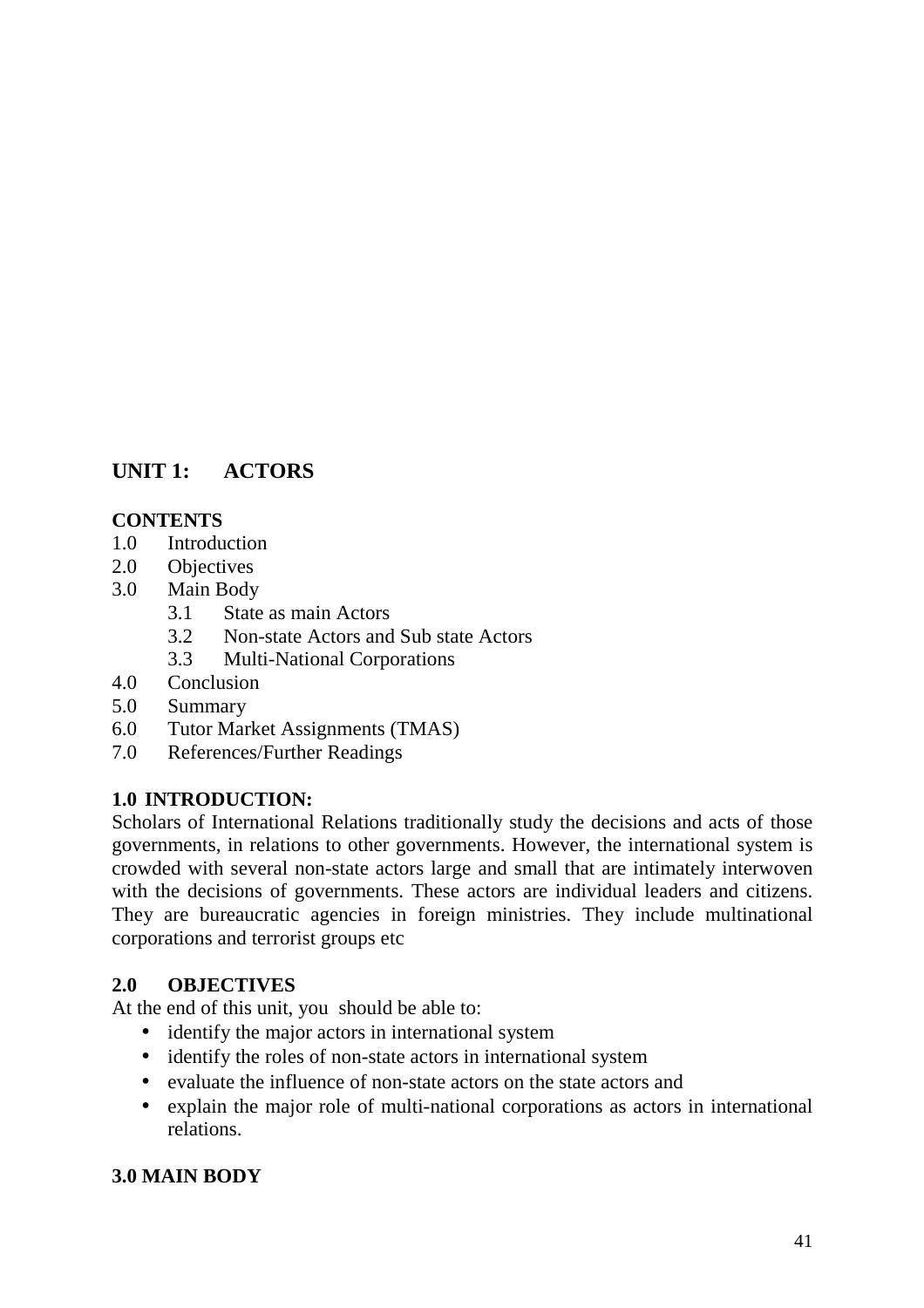### **3.1 States as Main Actors in the International System**

The most important actors in the international system (Relations) are the states. A state is a sovereign territorial entity controlled by a government and inhabited by a population. A national (State) government answers to no higher authority. It exercises sovereignty over its territory to make and enforce laws, to collect taxes etc. The sovereignty is recognised and acknowledged by the other states through diplomatic relations and usually by membership in the United Nations (UN).

The population inhabiting a state forms a civil society to the extent that it has developed institutions to participate in political or social life. All or part of the population that shares a group identity may consider itself a nation.

The state's government is a democracy to the extent that the government is controlled by the members of the population rather than imposed on them. (Note that the word state in international system does not mean a state in Nigeria or state in the United States).

With a few exceptions, each state has a capital city-the seat of government from which it administers its territory-and often a single individual who acts in the name of the state. Often this person is referred to as the head of government (Such as a Prime Minister) or the head of state (such as President, or a King or Queen). In some countries, such as Nigeria, the same person is head of state and government.

In other countries, the positions of president or royalty, or even the prime minister have become symbolic. In any case, they are the most powerful political figure and these figures are the key individual actors in international Relations, regardless of whether these leaders are democratically elected or dictators. The state actors include the individual leaders as well as bureaucratic organisations (such as foreign ministers) that act in the name of the state. National Government may be the most important actors in international system, but they are strongly influenced by a variety of nonstate actors. These actors are also called transnational actors when they operate across international boarders.

#### **3.2 Non-State and Sub-State Actors**

First, states often take actions through, within, or in the content of intergovernmental organisation (IGOs). These are organisations whose members are national governments. Intergovernmental organisations fulfill a variety of functions and vary in size from just a few states to virtually the whole United Nations membership. The Organisation of Petroleum Exporting Countries (OPEC), the World Trade Organisation (WTO), Military alliances such as NATO and political groupings such as the African Union (AU) are all intergovernmental organisations.

Another type of transnational actors is Non-governmental Organisations (NGOs). They are private organisations having some considerable size and resources.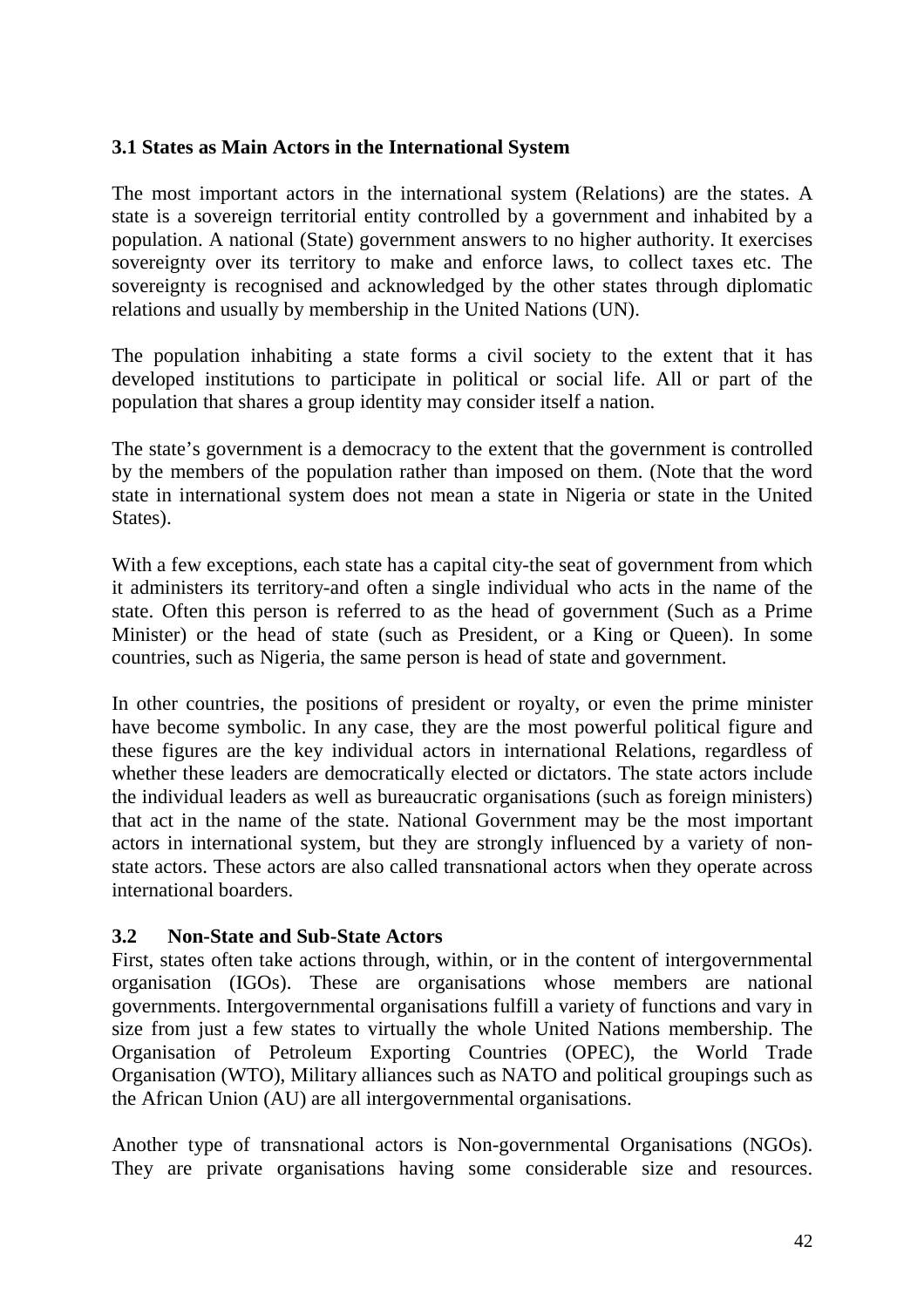Increasingly, Non- governmental organisations are being recognised in the United Nations and other forms as legitimate actors along with states, though not equal to them. Some of these groups have a political purpose, some a humanitarian one, some an economic or technical one. Sometimes Non-governmental Organisations combine efforts through transnational advocacy networks. There is no single pattern to nongovernmental organisation together, intergovernmental organisations and International Non-Governmental Organisations are referred to as international organisations. There are more than twenty five thousand (25,000) International nongovernmental organisations and five thousand (5000) intergovernmental organisations (Keck, Margaret and Sikkunk 1998).

### **3.3 Multinational Corporations**

Multinational Corporations (MNCs) are companies based in one state with affiliated branches or subsidiaries operating in other states. In other words, they are companies that span on multiple countries. There is no exact definition, but the clearest case of an MNC is a large corporation that operates on a worldwide basis in many countries simultaneously with fixed facilities and employees in each country. There is also no exact count of the total number of multinational corporations, but most estimates are in the tens of thousands worldwide. Most important are industrial corporations which make goods in factories in various countries and sell them to business and consumers in various other countries.

The interests of a large company doing business globally do not correspond with one state interest MNCs often control greater resources and operate internationally with greater efficiency than many small states. They may prop up (or even create) friendly foreign governments. But multinational corporations also provide poor states with much needed foreign investment and tax revenue. MNCs on the other hand depend on states to provide protection, well-regulated markets, and a stable political environment.

The role of multinational corporations as actors in international political relational is complex. Some scholars see MNCs as virtually being agents of their home national governments. This view resonates with mercantilism, in which economic activity ultimately serves political authorities. Thus MNCs have clear national identities and act as members of their national society under state authority. A variant of this view (from a more revolutionary world view) considers national governments as being agents of their multinational corporations. Other scholars see multinational corporations as citizens of the world beholden to no government. MNCs act globally in the interest of international stakeholders and owe loyalty to no state.

In any case, MNCs are motivated by the need to maximise profits. Only in the case of state owned MNCs. Even then, managers of state owned MNCs have won greater autonomy to pursue profit in recent years (as part of economic reforms instituted in many countries) and in many cases state owned enterprises are now being sold off (privatised) in a bid to make profits like the private owned corporations.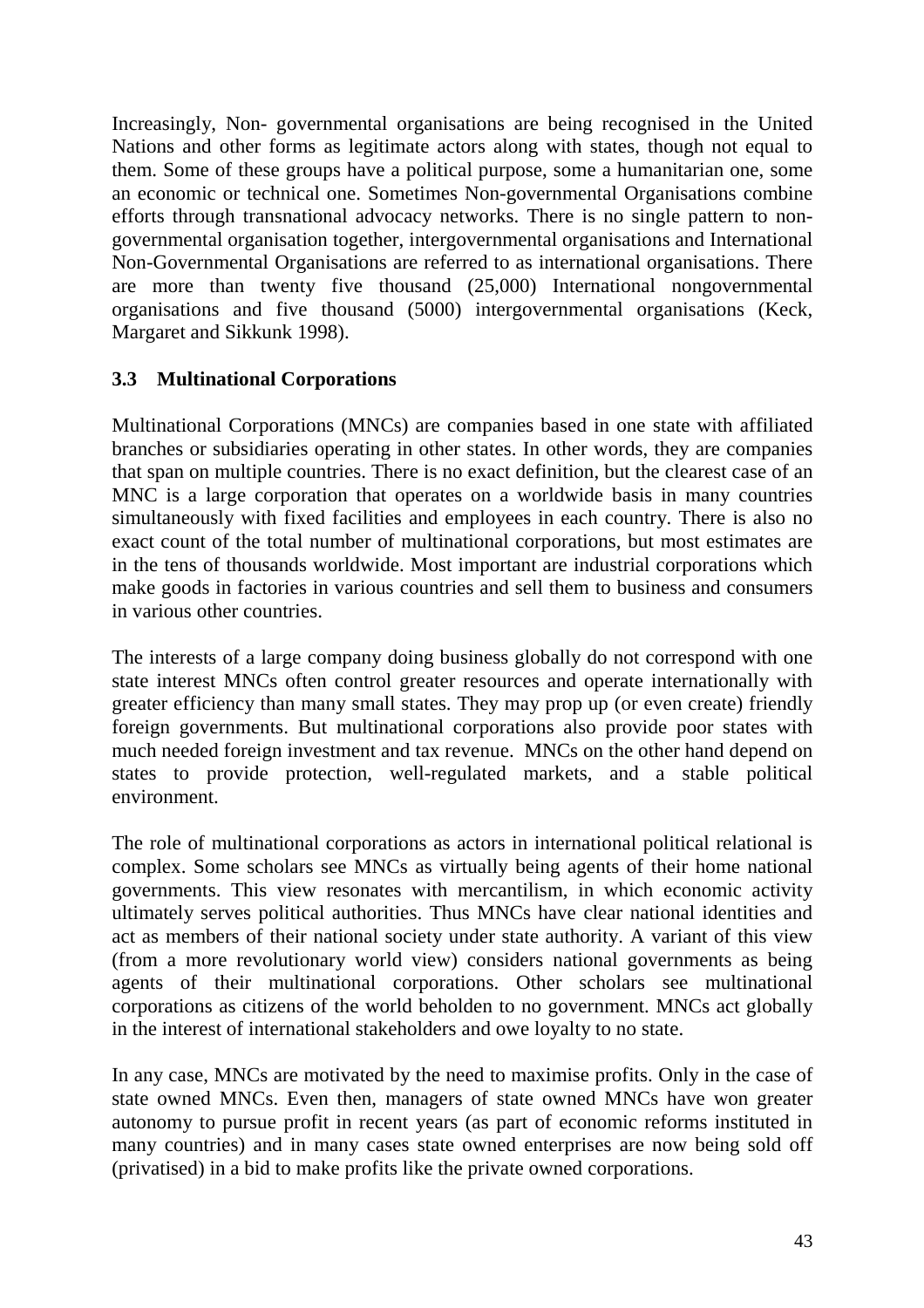As independent actors in international arena, MNCs are increasingly powerful. Dozens of industrial MNCs have annual sales of tens of billions of dollars each. Only about 35 states have more economic activity per year (GDP) than did the largest MNC. However the United States has government revenue of \$ 2 trillion-about seven times that of wal-Mart. Thus, the power of MNCs does not rival that of the largest states but exceeds that of many poor states.

Giant MNCs contribute to global interdependence. They are deeply in so many states that they have a profound interest in the stable operation of the international system-in security affairs as well as in trade and monetary relations. MNCs prosper in a stable international atmosphere that permits freedom of trade, of movement and of capital flows (investment)- all governed by market forces with minimal government interference.

Most MNCs have a world management system based on subsidiaries in each state in which they operate. The operations within a given state are subject to legal authority of that state's government. But the foreign subsidiaries are owned in whole or in substantial part by the parent MNC in the home country. The parent MNC hires and fires the top managers of its foreign subsidiaries. The business of infrastructure is a key aspect of transnational relations among people and groups across national borders.

In addition to the direct connections among members of a single MNC, the operations of MNCs support a global business infrastructure connecting a transnational community of business people.

### **4.0 CONCLUSION**

Various non-state actors interact with states international organisation and multinational corporations in the international arena. Technological development has brought to lime light the activities of these sub-actors. For instance the terrorist attacks since September 11, 2001, have demonstrated the increasing power that technology gives to terrorist as non-state actors. Just as Greenpeace can travel to remote location and then beam video of its environmental actions there to the world, so too can Al-Qaeda place suicide bombers in world cities, coordinate their operations and finances through the internet and global banking system, and reach global audience with video taped appeals "Global Reach" which was once an exclusive capability of great powers.

### **5.0**. **SUMMARY**

In this world of globalization of activities there are sub-state and other non-state actors in the international system, but states are still the most important actors. However, to some extent to they are being pushed aside as companies, groups, and individuals deal directly with each other across borders and as the world economy become globally integrated. Now more than ever, international relations extend beyond the interactions of national governments.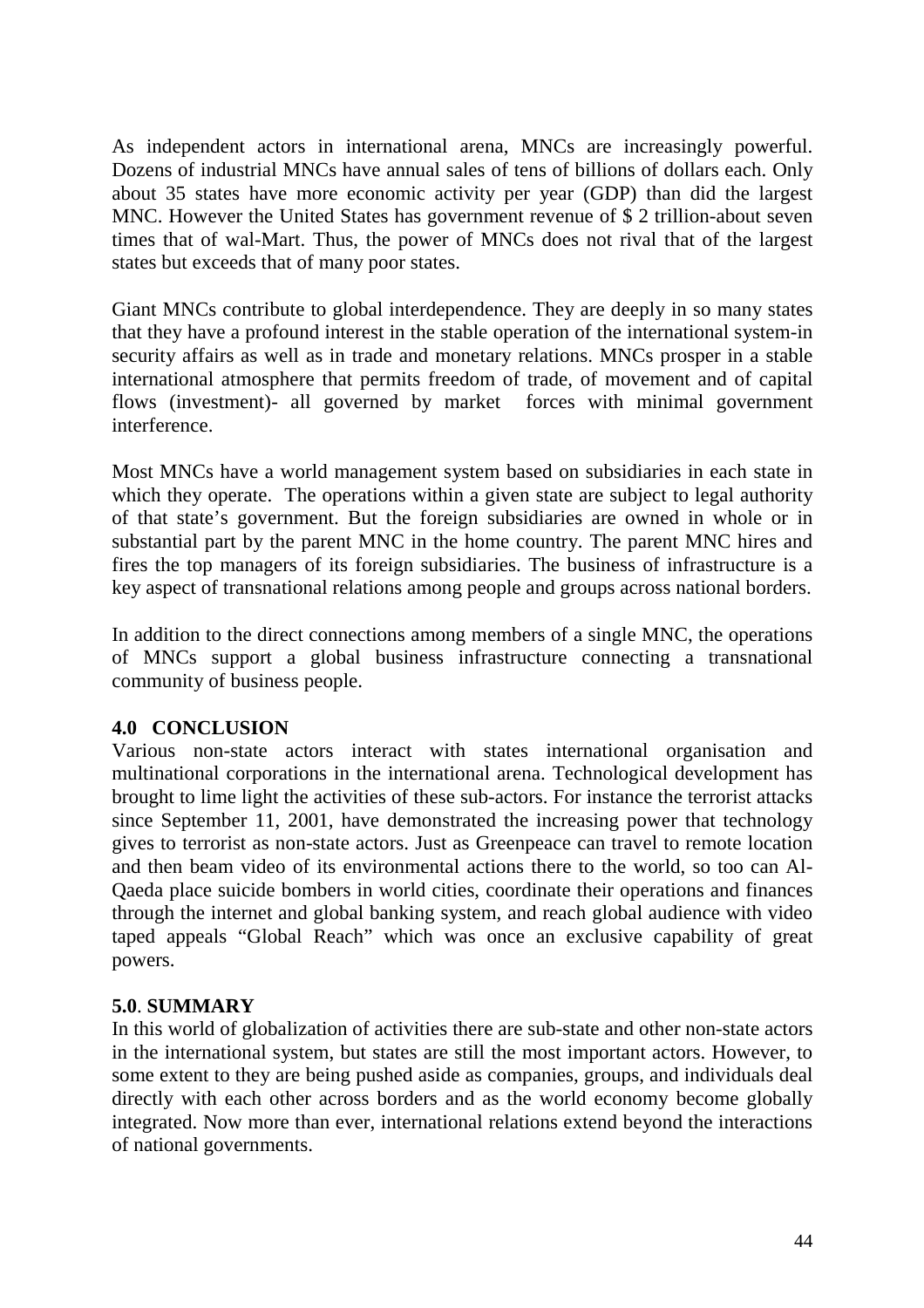### **6.0. Tutor Marked Assignments (TMAs**)

- 1) Analyze the activities of state actors in the international system of  $21<sup>st</sup>$  century.
- 2) Compare the activities of Multinational Corporations and Nongovernmental Organisation in developing the present international system.

### **7.0 References/Further readings**

 Goldstein, Joshua and Pevehouse, John (2008). *International Relations 8th ed.* New York: Pearson Longman.

 Keck, Sikkink (1998). *Activists Beyond Border; Advocacy Network in International Politics* New York: Cornel.

# **UNIT 2: FOREIGN POLICY**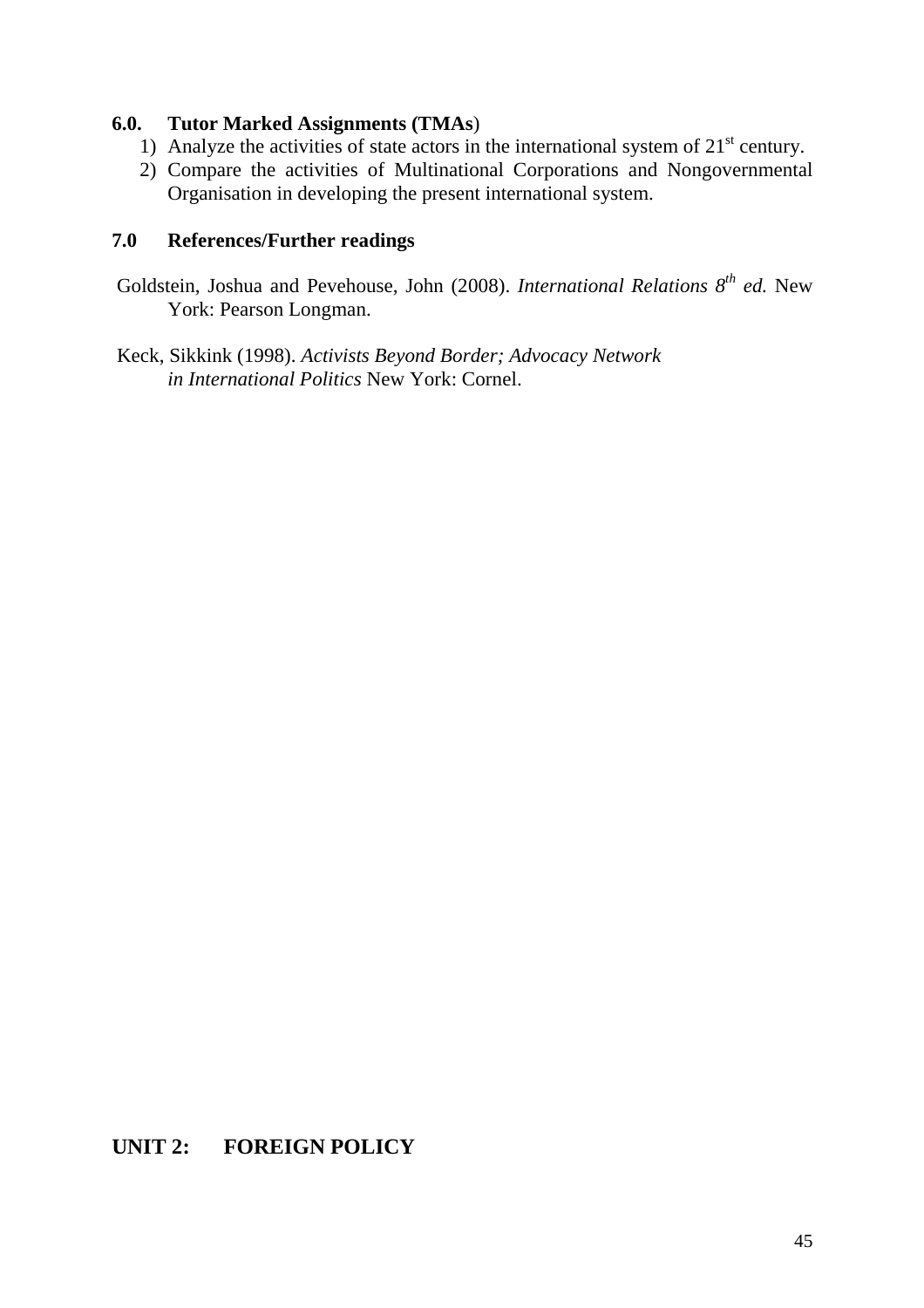# **CONTENTS**

**Introduction** 

- 2.0 Objectives
- 3.0 Main Body
	- 3.1 What is Foreign Policy?
	- 3.2 Domestic Politics Bureaucracies
	- 3.3 Models of Making Foreign Policies
	- 3.4 Individual Decision Makers
- 4.0 Conclusion
- 5.0 Summary
- 6.0 Tutor Marked Assignment
- 7.0 References/Further Readings

### **1.0 INTRODUCTION**

The actions of states in the international arena result from individual human choices by its citizenry, its political leaders, its diplomats and bureaucrats. These choices are aggregated through the states internal structures. States often arrive at foreign policies that either do not achieve the expected benefits for the country or achieve benefits for only one section of the society (or even one individual) at the expense of the overall national interest.

The most important of all the obstacles to rational decision making may be misperception, in both simple sense of having incorrect information and the more complex sense of filtering information according to one's biases, including biases based on identity affiliations. Consequently, this unit looks at the state from inside out, trying to understand the process and structures within states that make them behave as they do.

### **2.0 OBJECTIVES**

At the end of this unit, you should be able to

- Define foreign policy
- Identify the factors that influence foreign policy;
- Describe the structures and processes involved in foreign policy formulation
- Different between various models of foreign policy making decision
- Evaluate various organisations, structure and functional relationship that create and carry out foreign policy

# **3.0 MAIN CONTENT**

### **3.1 What is Foreign Policy?**

Foreign Policy are the policies governments use to guide their actions in the international arena. Foreign Policies spell out objectives state leaders have decided to pursue in a given relationship or situation (Goldstein & Powerhouse; 2008 – 2009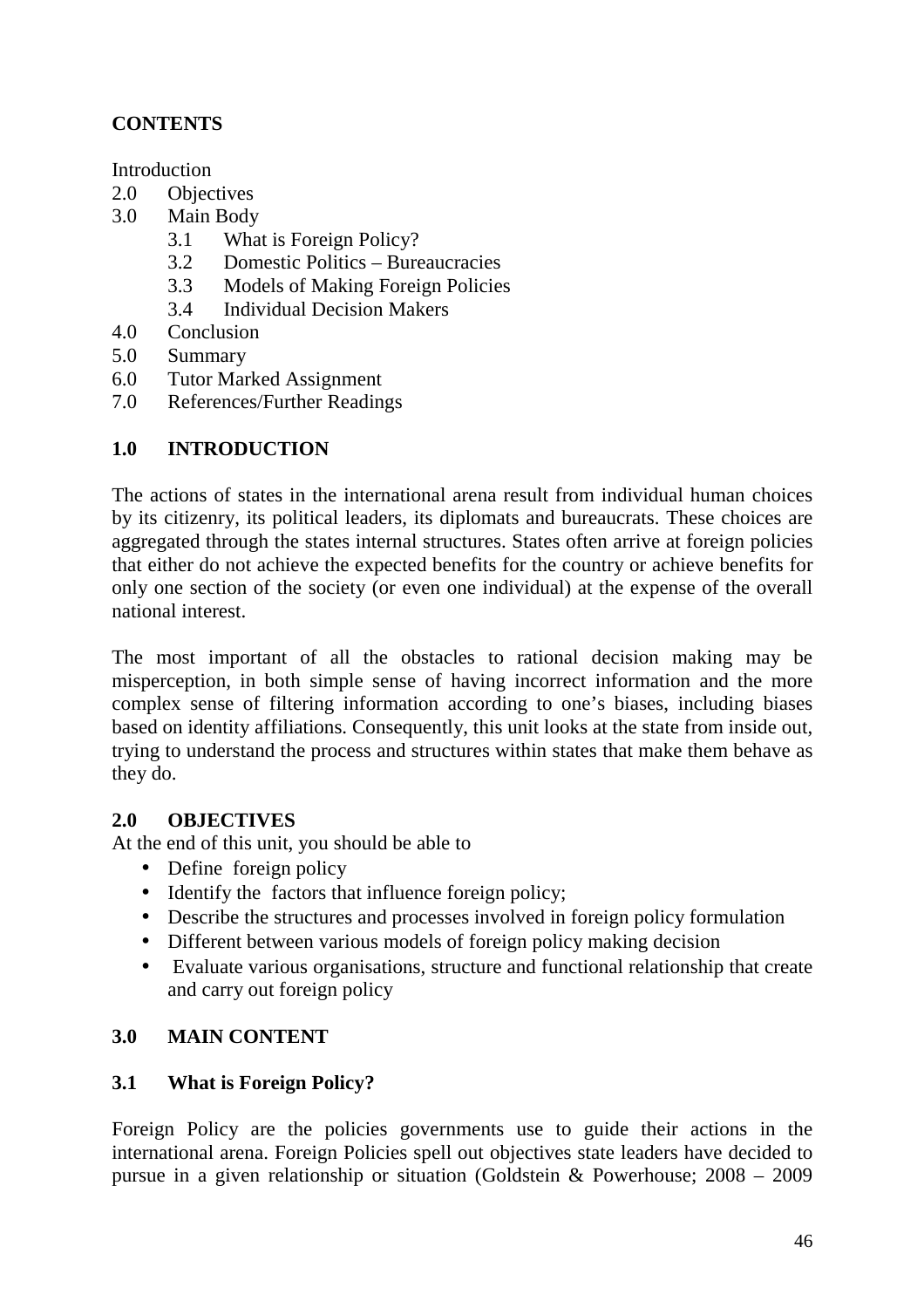update). International relations scholars are less interested in the specific policies than in foreign policy process – how policies are arrival at and implemented.

States establish various organisational structures and functional relationships to create and carry out foreign policies. Officials and agencies collect information about a situation through various channels, They write memoranda outlining possible options for action, they hold meetings to discuss the matter, some of them meet privately outside the official meetings to decide how to steer the meetings in international relations, scholars are especially interested in exploring whether certain kinds of policy process lead to certain kinds of decision – whether certain process produced better outcomes (for the state's self-defined interest) than others do.

States vary greatly among each other and even within a single state over time. For instance, both capitalist and communist states have proven capable of naked aggression or peaceful behaviour, depending on circumstances.

Some Political Scientists have tried to interpret particular states foreign policies in terms of each one's political culture and history. But foreign policy outcomes results from multiple forces at various levels of analysis. The outcomes depend on individual decision makers, on the type of society and government that it is working within, and on the global and international context of their actions.

### **SELF-ASSESSMENT EXERCISE**

List three other definitions of foreign policy available in the literature on international relations.

# **3.2 Foreign Policy Decision Making**

Foreign policy process refers to the process of decision making. States take actions because people in government- decision makers, choose these actions. Decision making is a steering process in which adjustments are made as a result of feed back from outside world. Decisions are carried out by actions taken to change the world, and then information from the world is monitored to evaluate the effects of actions. These evaluations along with information about other independent changes in the environment go into next round of decision in which foreign policy decision result from the bargaining process among various government agencies with somewhat divergent interest in the outcome.

In 1992, the Japanese government had to decide whether to allow sushi from California to be imported-a weakling of Japan's traditional ban on importing rice (to maintain self-sufficiency in its stable food). The Japanese Agriculture ministry with an interest in the well being of Japanese farmers opposed the imports. The foreign ministry with an interest in smooth relationship with the United States wanted to allow the import. The final decision to import sushi resulted from the tug-of-war between the ministries. Thus according to the government bargaining or bureaucratic model, foreign policy decisions reflect a mix of the interest of state agencies. (Goldstein  $\&$ Powerhouse, 2008)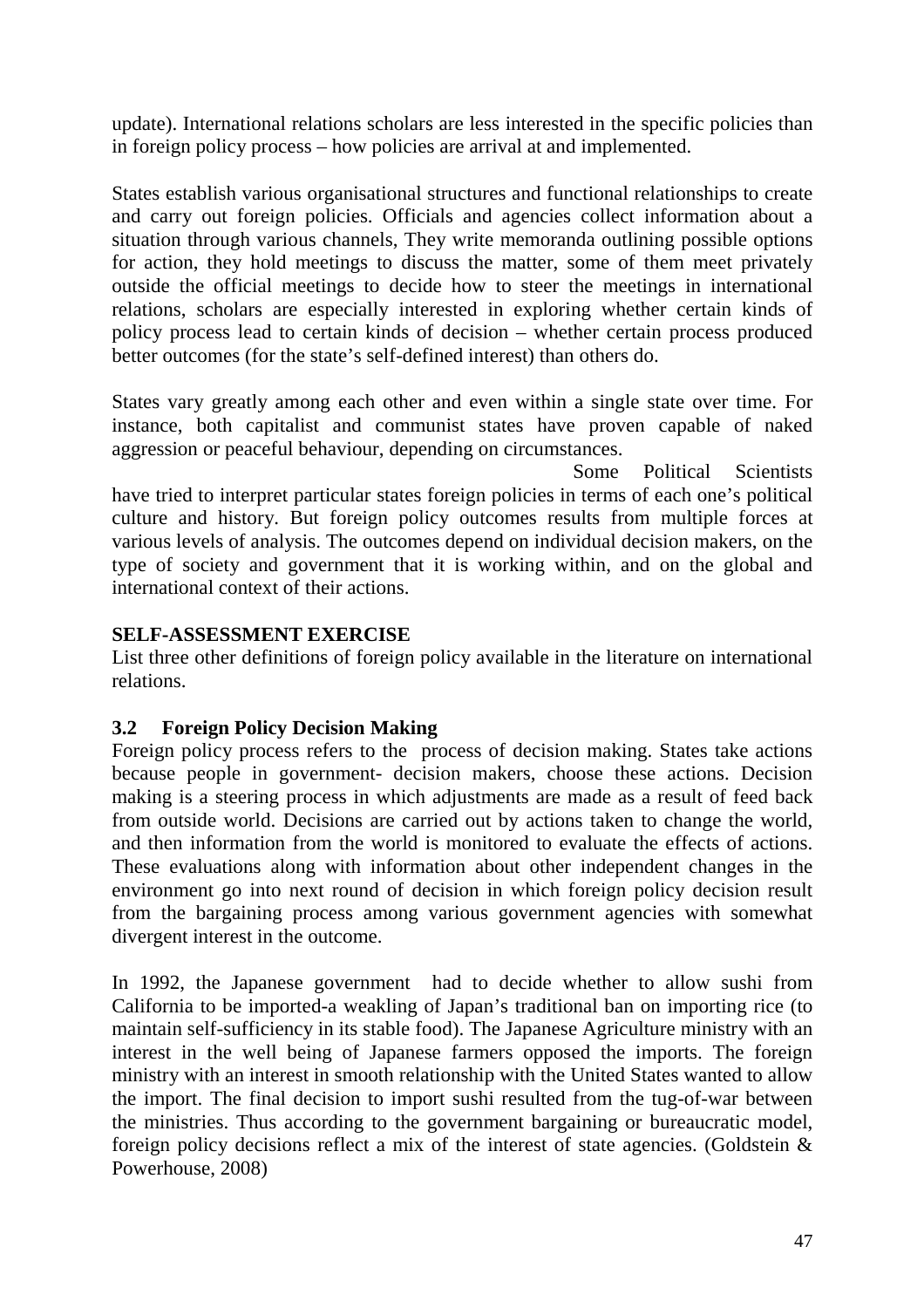### **3.2 Individual Decision Makers**

Every international event is the result, intended or unintended, of decisions made by individual. International relations events do not just happen. The study of individual decision revolves around the question of rationality. To what extend are national leaders or citizens able to make rational decisions in the national interest and thus conform to realist view of international relations?

Individual rationality is not equivalent to state rationality. States might filter individual's irrational decisions so as to arrive at rational choices, or states might distort individually rational decisions and end up with irrational state choices. But realists tend to assume that both states and individuals are rational and that the goals or interest of states correlate with those of leaders.

However, individual decision makers not only have differing values and beliefs, but also have unique personalities, their personal experiences, intellectual capabilities and personal styles of making decisions. Some scholars study individual psychology to understand how personality affects decision making. Psychoanalytic approaches hold that personalities reflect the subconscious influences of childhood experiences. Individual decision making follows an imperfect and partial kind of rationality at best. Not only do the goals of different individual vary, but decision makers face a series of obstacles in receiving accurate information, constructing accurate models of the world, and reaching decisions that further their own goals.

.

### **3.3 Factors Shaping Foreign Policy Outcomes**

### 3) **Domestic Politics – Bureaucracies**

Foreign policy is shaped not only by the international dynamics of individual and group decision making but also the states and societies within which decision makers operate. The sub-state actors closest to the foreign policy process are the state's bureaucratic agencies maintained for developing and carrying out foreign policy. Different states maintain different foreign policy bureaucracies but share some common elements.

### 3) **Diplomats**

Virtually all states maintain diplomatic corps, or Foreign Service, of diplomats working in embassies in foreign capitals and in consulates located in non capital of foreign cities, as well as diplomats who remain at home to help coordinate foreign policy. States appoint ambassadors as their official representatives to other states and to international organisations. Diplomatic activities are organized through a foreign ministry or the equivalent (for example, the Nigerian Ministry of Foreign Affairs). Diplomats provide much information that goes into making foreign policies, but their main role is to carry out rather that create policies.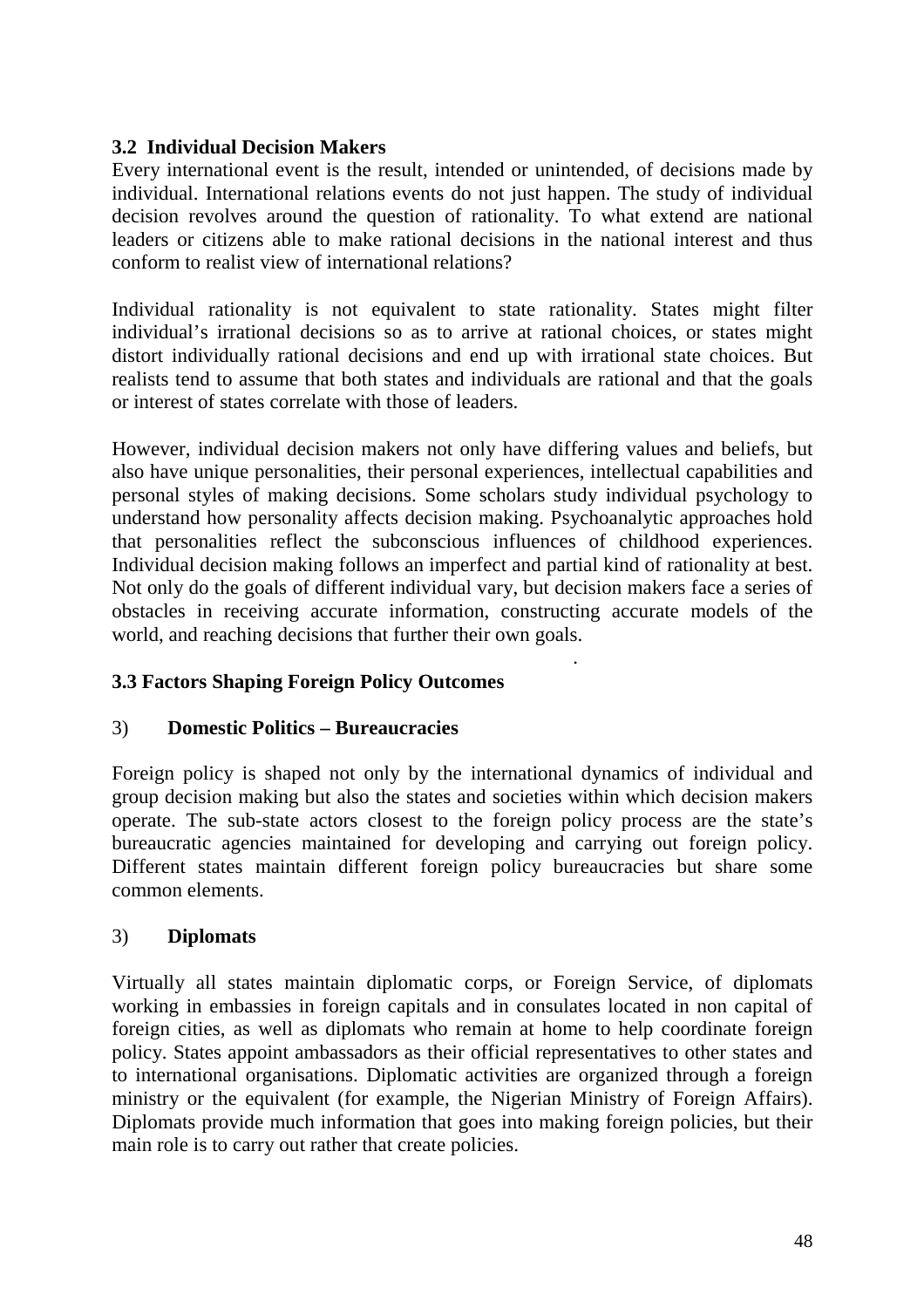## **3) Interest Groups**

Foreign policy makers operate not in a political vacuum but in the context of the Political debates in their society. In all states, societal pressures influence foreign policy, although these are aggregated and made effective through different channels in different societies. In pluralistic democracies, interested parties influence foreign policy through interest groups and political parties. In dictatorships, similar influences occur but less visibly. Thus foreign policies adopted by states generally reflect some kind of process of domestic coalition formation. But, international factors have strong effects on domestic politics.

.

# **3) Public Opinion**

Public opinion has greater influence on foreign policy in democracy than in authoritarian governments. But even dictators pay attention to what citizens think. No government rules by force alone, every government needs legitimacy to survive. Government persuade people to accept its policies because in the end, policies are carried out by ordinary citizens-soldiers, workers and bureaucrats. In democracies, public opinion generally has less effect on foreign policy than on domestic policy. This is because national leaders traditionally have additional latitude to make decision in the international realm. This derives from the special need of states to act in a unified way to function effectively in the international systems as well as from the tradition of secrecy and diplomacy that remove international relation from the realm of ordinary domestic politics.

In addition to the factors listed above, the geography; the culture and the economy of a country shapes its foreign policy outcomes.

### **4.0 CONCLUSION**

The attempt to explain foreign policy in a general and theoretical way has met only limited success. This is one reason why realists continue to find simple unitary-actor models of the state useful; the domestic and individual elements of the foreign policy process add much complexity and unpredictability. One area of foreign policy in which knowledge stands on somewhat firmer basis is the descriptive effort to understand how particular methods of foreign policy formation operate in various states, though such approaches belongs to the field of comparative politics.

### **5.0 SUMMARY**

In this unit, you have learned hat foreign policy is a complex outcome of a complex process. It results from the struggle of competing themes, competing domestic interests and competing government agencies. No single individual, agency or guiding principle determines the outcome. We were also mentioned the factors that shape a state's foreign policy.

### **6.0 TUTOR MARKED ASSIGNMENTS (TMAS)**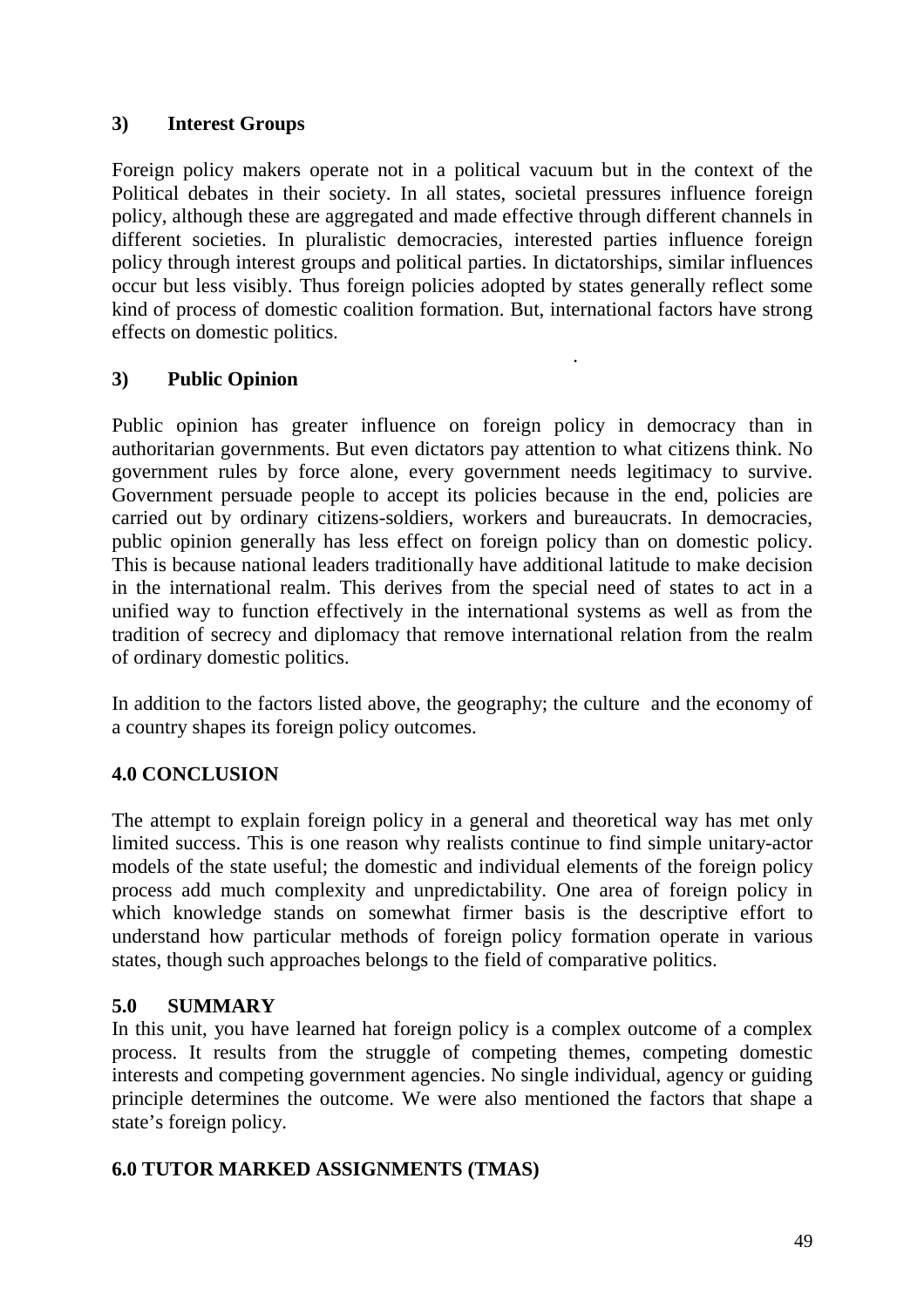- 1. How should political leaders represent their constituent's views in foreign policy?
- 2. What do you belief is the most important factor that influence you states foreign policy?

### **7.0 REFERENCES/FURTHER READING**

Adesola, Funso (2004). *International relations: an introductory text,* Ibadan: College Press and Publishers.

Goldstein, Joshua & Pevehouse, John (2008). *International Relations, Eight Edition .* New York: Pearson Longman.

Ojo, Olusola & Sesay, Amadu (2002). *Concepts in International Relations* Ile-Ife, Nigeria: Classy Prints & Company.

# **UNIT 3: NATIONAL INTEREST**

### **CONTENTS**

- 1.0 Introduction
- 2.0 Objectives
- 3.0 Main Content
	- 3.1 Significance of National Interest
	- 3.2 Categories of States' Interest at the international system
- 4.0 Conclusion
- 5.0 Summary
- 6.0 Tutor Market Assignments (TMAS)
- 7.0 References/Further Readings

### **1.0 INTRODUCTION**

There is no universally acceptable single definition of what constitutes the national interest of a state. This is because national interest means different things to different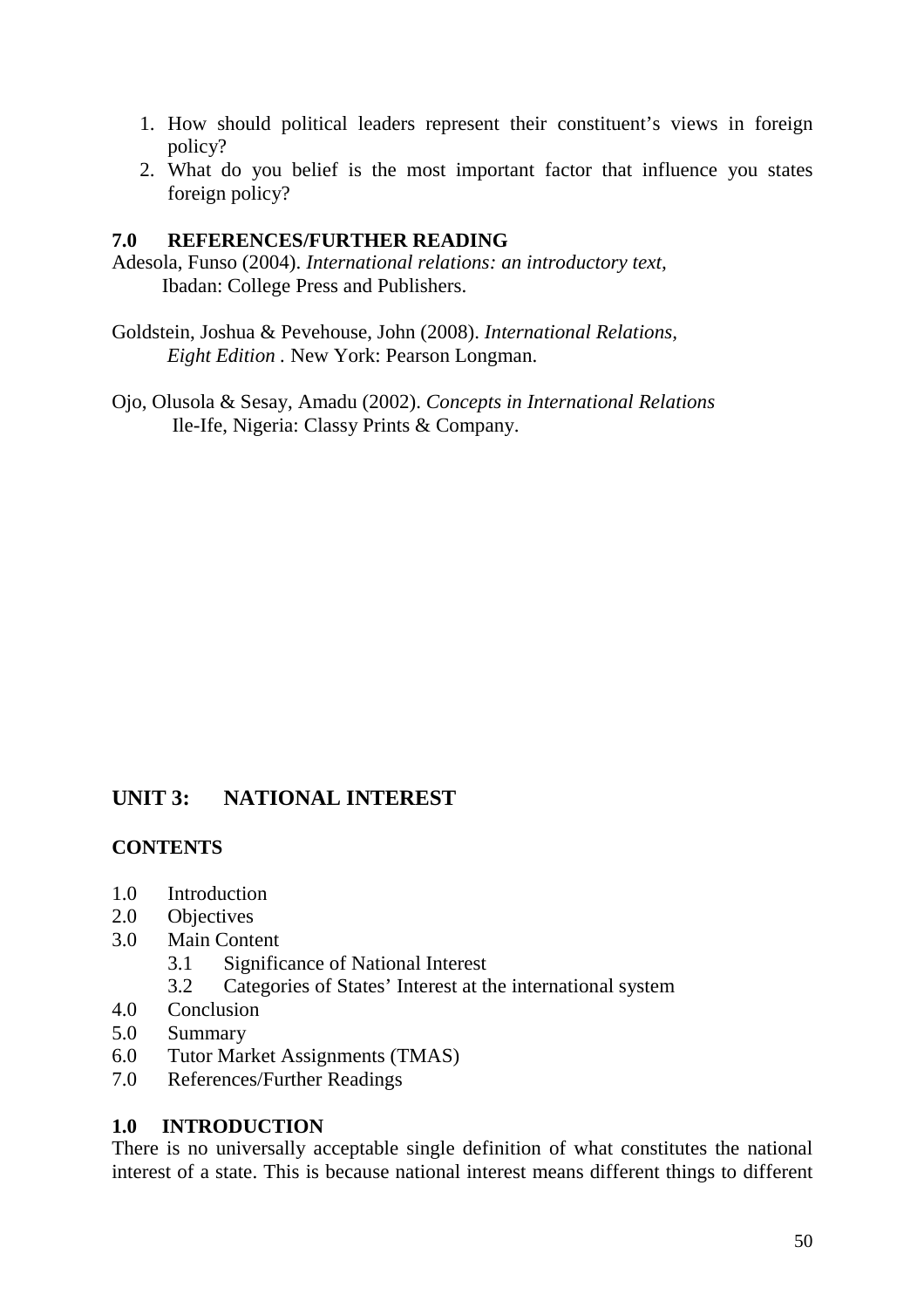people. Moreover there is the notion by some people that national interest is nothing more and nothing less than what policy makers of states adopts at any point in time.

However, it has been established that every state has a set of goals and objectives in its foreign policy, which the leaders aspire to achieve or promote at times in conflict with other members of the international community, within the international system; consequently the foreign policy of the states should reflect such identifiable objectives. In other words, national interests are policies directed towards the achievement of goals and objectives that would better the life of the citizen of the state.

# **2.0 OBJECTIVES**

At the end of this unit, you should be able to:

- Define national interest
- Describe the importance of national interest to states
- Identify the various categories of national interest
- Assess the impact of national interest on foreign policy formulation
- Project the national interest of their countries

### **3.0 MAIN CONTENT**

#### **3.1 Significance of National Interest**

Since a country faces a multitude of desirable goals with a corresponding scare, definite and limited resources, there is need for it to identify which of these goals are actually vital and needed for the country's survival, as distinct from others that are useful but even when forfeited will not jeopardise the national security. The total list of desirable and useful interests maintained by a nation is called the national interest (the essential goals).

Moreover, these needed goals must be rank ordered according to their degree of importance and the national resources allocated according to their effects. Not all national interests, however, would be pursued with the same vigour. The military forces and the defence policy as the highest instruments of a nation's foreign policy should be primarily designed to cater for the highest valued national interest, which is the preservation of the physical integrity of the country. National independence and the preservation of politico-cultural identity are the irreducible fixed obligations which nations do not willingly compromise.

The Foreign Policy of every country is thus at all times presumably designed to promote the national interest. But, what is national interest? And by what standards and by whom is it to be determined?

A volume published by the Brookings Institution makes a helpful distinction among national interest, objectives, policies and comments:

"Interests are what a nation feels to be necessary to its security and wellbeing, objectives are interests sharpened to meet particular international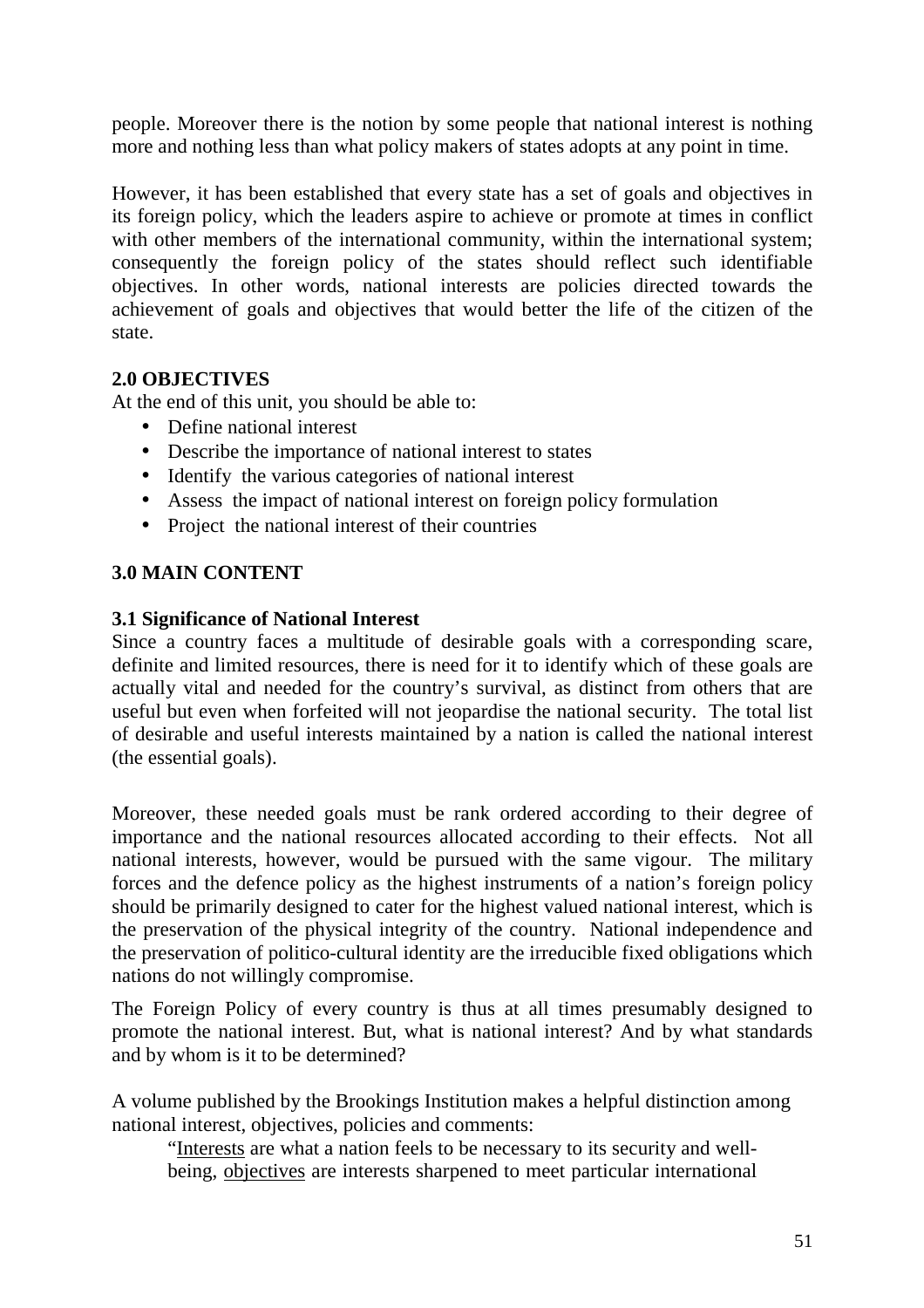situations; policies are through-out ways of attaining objective, and commitments are specific undertakings in support of policy". Again "National Interest reflects the general and continuing ends for which a nation acts". (Palmer & Perkins 2007)

George F. Kennan said, "The national interest does not consist in abstractions" Indeed in most cases, as Charles Burton Marshall observed, "the question… is not whether, but how to serve the national interest. That involves the question of, what is the national interest in a particular situation".

. However, the concept of national interest is a very useful one which policy makers should take note of. It helps to place foreign policy as well as domestic policy in the framework of national policy. National policy is the much needed anti-dote to political shortsightedness and partisanship. Fred H. Harrington said that "the concept of American national interest in the diplomatic field centers on economic forces, strategic patterns, and moral judgments reference to the proper role of the United States in world affairs. Despite, variations in meanings, national interest are the constants rather than the variables of internationals relations; it is likewise true that developments at home or abroad require a continual reassessment of these interests that include security, sovereignty, national value, etc.

In view of the heavy international commitments of every nation due to globalisation, and of the growing importance of foreign policy, the need for a correct appraisal of the national interest is a matter of particular urgency. Doubtless it will have to be related to a broader framework and it will be subject to more variables than ever before. Moreover, it will have little meaning unless it represents a widespread consensus and unless it is applied to specified policies. It is also well to remember that the national interest of states should involve not only the military security and the national economy but also a defense of national values, beliefs and cultures.

# **3.2**. **Categories of national interest**

Every state, notwithstanding, the size, developed or developing, and even superpower or weak at one time or the other promotes a variety of objectives or goals at the international system. These activities by the states most of the times bring these states into conflict with one another in a bid by the actors to achieve their objectives at the detriments of others. These interests can be categorized into the following:

- Core or Vital interests
- Secondary or Variable interests
- Complimentary interest

These interests are briefly discussed below:

### **a) Core or Vital Interests:**

Core or vital interests according to Hartman are essentially conservative. They always include things that a state already has, but a times it can include new sets of goals or objectives which the state may also want to pursue either in the short or long term.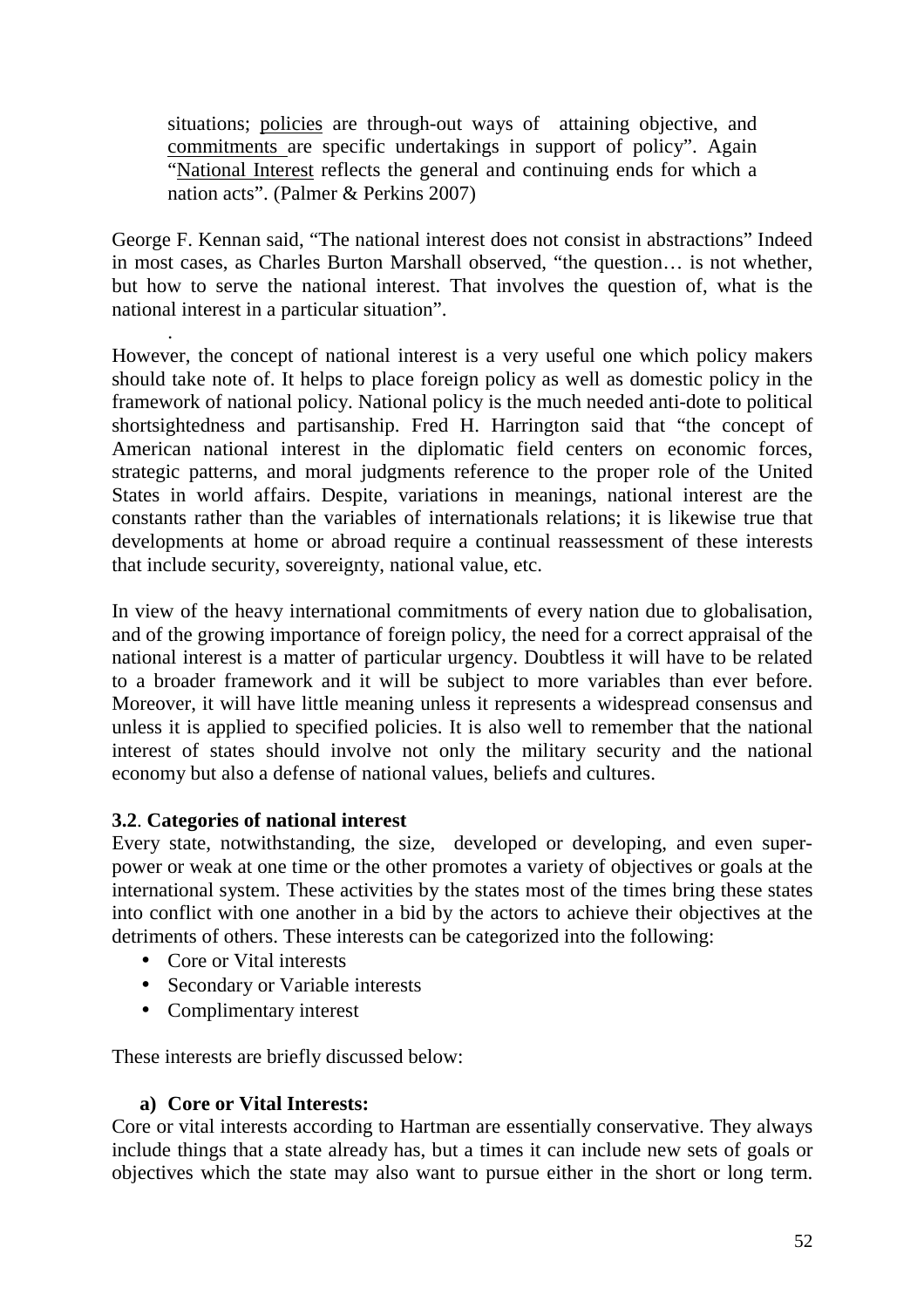(Core interest of every country includes national survival protection of the territorial integrity of the state and the lives of all its citizens against external aggression), as well as protection of its political, economic, religious or social institutions.

States most of the times are usually ready to go to war with others in defense of these objectives. This was the reason George W. Bush declared categorically in September 2001, that the bombing of World Trade Center, New York and other centre in Washington D. C. on September 11, 2001 was an act of war and that America had declared war on those who perpetrated the act. For instance, Nigeria went to war in 1967 with Biafra, to preserve the integrity of the nation.

Even in the present international politics, the protection of vital interests now includes the defence of the territorial integrity of other states, usually friendly states under threat, from the enemy states. Occasionally states pledges to defend the integrity of another state, usually a member of military alliance in which member pledges to regard an aggression on any member of the alliance as an aggression on all. This is usually referred to as "trigger clauses".

#### **3) Secondary or variable Interests:**

Unlike vital interest, secondary or variable interests are less stable or permanent as the name implies. They are much more dynamic and change much more frequently than core interest. It should be pointed out that sometimes secondary or variable interests could enhance or complement the achievement of vital interests or objectives.

The most easily identifiable secondary interests involve the protection of a states citizens living abroad. The task is usually given to the mission or embassy of the nation concerned. Missions for example, see to the repatriation of bodies of those who die in the host country, interceding between it's nationals and the host government especially when they get involved in court cases, after they had been sentenced, or merely paying their school fees.

During the height of the "aliens must go" campaign in Nigeria under the administration of Shehu Shagari, Ghana made ships available to take its expelled nationals home. At other times, Ghanaian and other embassies in Lagos issued travel documents to their nationals living in Nigeria to enable them go home.

### **3) General or Complimentary Interests"**

Complimentary interests are sometimes referred to as "international interest. According to Thomas Robinson in (Ojo & Sesay 2002), these are usually interests which a state can apply to a large geographical area, to a large number of nations or in several specific fields" i.e. economics, trade disarmament, or eradication of the trade in hard drugs.

What is also true about general interests is that they are interest most of which cannot be achieved by any state acting alone. Furthermore, general interests are by their nature long term objectives. One of the reasons for this is that states need the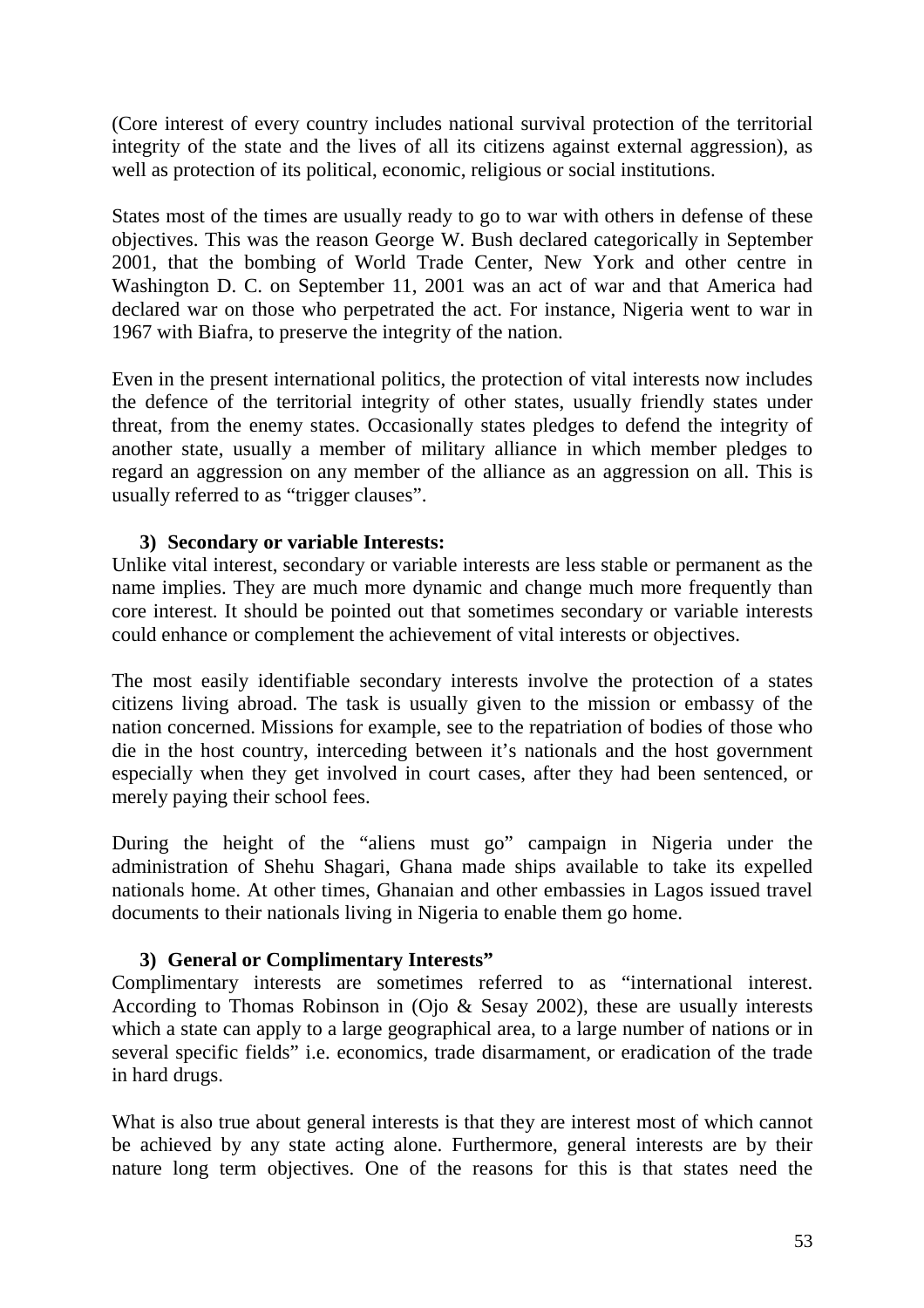cooperation of other states for their actualization. In Africa for example; it was in the general interests of every African state to see that the rest of the continent is liberated from racists and minority regimes. Indeed at a point, many African states including Nigeria elevated that interest to a core goal.

It should be noted that the importance a state may attach on a particular interest at any time may shift, in much the same way as interest do shift from time to time. The shift in the interest of nations is due to the dynamic nature of the international system. For example, the increase in the number of state actors in the twentieth century brought with it corresponding and dramatic changes in some of the hitherto acceptable and more conservative interest of states. An example is the revision of the territorial waters limit that was hitherto three miles. For over a century, it was a vital interest of Britain to defend this limit, as were other states in the international system. However, today and mainly through the agitation of the third world countries, the territorial waters limit has been extended to between 200 and 250 miles.

Instruments for the promotion of National interests by every state are:

- i. Diplomacy
- ii. Propaganda and Political Warfare
- iii. War
- iv. Alliance formation and economic instruments

# **4.0 CONCLUSION:**

There is a direct correlation between the power of a state and its interests. The interests of a state, like human beings, are virtually limitless. On the other hand, the resources available to both states and human beings are finite. This means that states have to order their interests hierarchically and try to achieve those that are uppermost in the hierarchy. Because there is opportunity cost in pursuing one interest instead of the other, states have to arrange their needs on a scale of preference. Resources are then allocated for their attainment accordingly. Normally, interests that are down the scale of preference are required to wait whiles the most pressing ones are given appropriate attention.

### **5.0 SUMMARY**

The National interest is analytical tool and yardstick for measuring the success or failure of a country's foreign policy. Statesmen and analysts should therefore continue to use the National interest, no matter how vaguely defined to measure the success or failure of any foreign policy decision or action.

### **6.0 TUTOR MARKED ASSIGNMENTS (TMAS)**

- 1. What do you understand by the concept "National Interest"?
- 2. Write short notes on: (a) "Core" or "Vital" Interests (b) "General or "Complimentary" Interests

### **7.0 REFERENCES/FURTHER READINGS**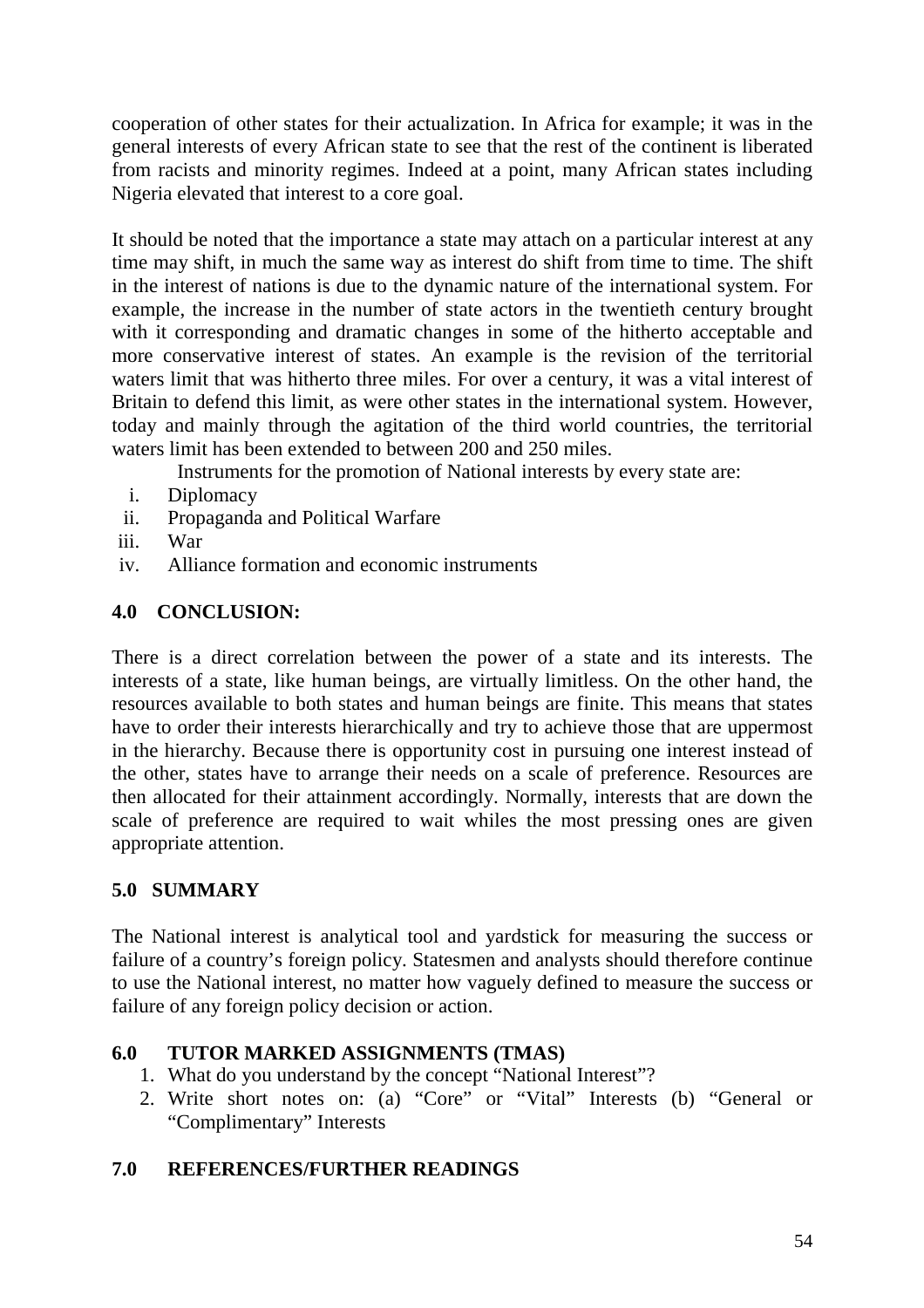- Ojo, Olusola and Sesay, Amadu (2002). *Concepts in International Relations* Ile-Ife, Nigeria: Classy Prints & Company.
- Hartman, F.H. (1967). *The Relations of Nationals* New York: Macmillan Norman, Howard (2007).
- Norman, Palmer & Howard, Perkins (2007). *International Relations,* Third Revised Edition*.* Delhi, India: A. I. T. B. S. Publishers.

# **UNIT 4: THE CONCEPT OF POWER**

### **CONTENTS**

- 1.0 Introduction
- 2.0 Objectives
- 3.0 Main Body
	- 3.1 The complex Nature of Power (Characteristics)
	- 3.2 Element of National Power
	- 3.3 Balance of Power
- 4.0 Conclusion
- 5.0 Summary
- 6.0 Tutor Market Assignment (TMAs)
- 7.0 References/Further Readings

# **1.0 INTRODUCTION**

The state is the major actor at the center of International System States in pursuit of its self-defined national interest is the central dynamics of world politics. Each state's ability to achieve its goal is based in substantial part on a range of capabilities. They are particularly important when the goals of two or more states are in conflict, and the usual issue in world politics is whose interests prevail and whose do not.

Power is the sum total of a country's capabilities. Power can be based on positive persuasion as well as negative coercion. Indeed power is a multi-faced concept and has many forms, military muscle, wealth and some others that are fairly obvious tangible. Others such as "national will power" and diplomatic skills are much less obvious and intangible.

### **2.0 OBJECTIVES**

At the successful completion of this unit, you should be able to:

- Explain the importance of power in state relations
- Describe the dynamic nature of power
- Highlight the complex nature of power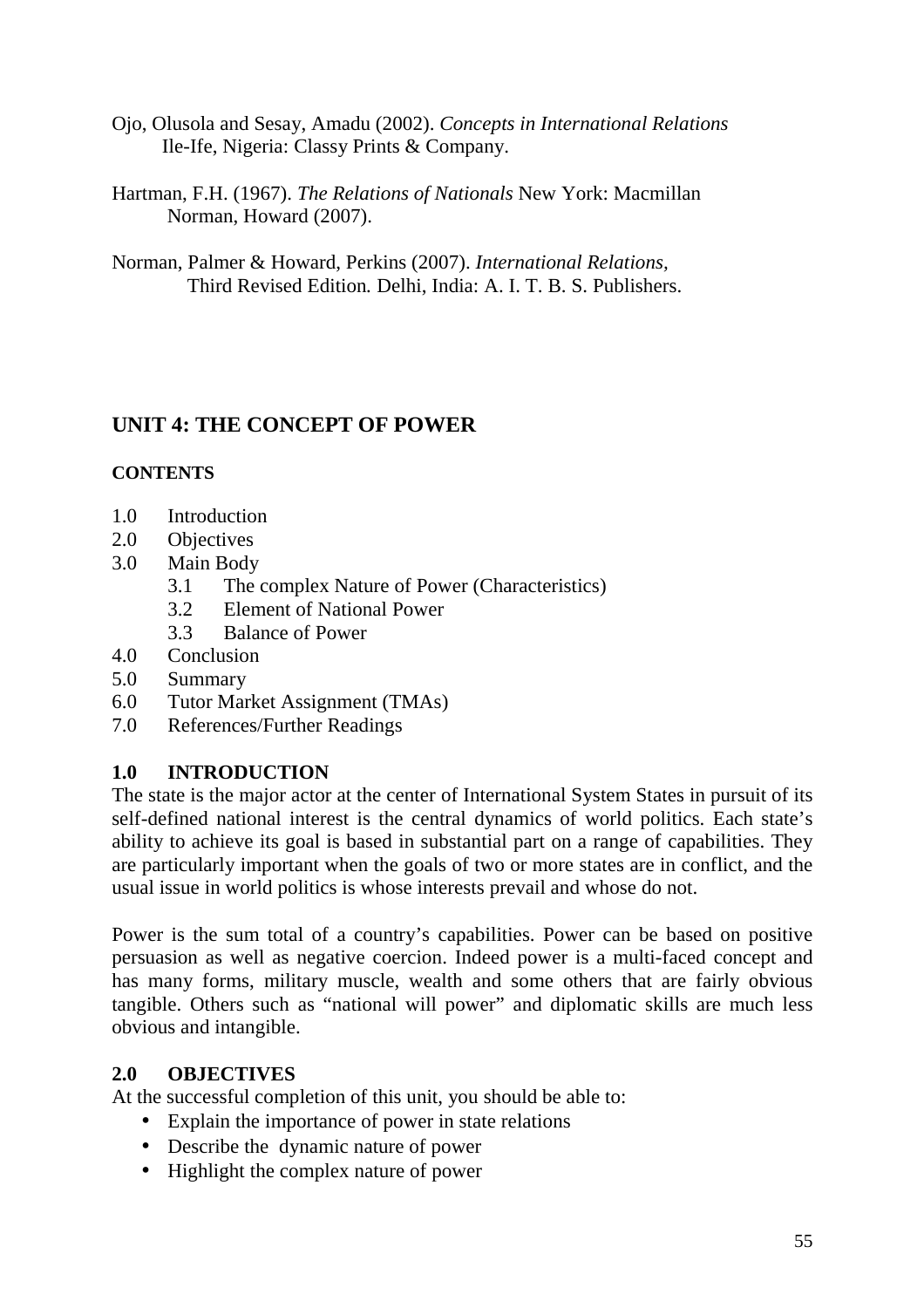• Evaluate the different elements of power

# **3.0 MAIN CONTENT**

### **3.1 The complex nature of power (characteristics)**

Power is an elusive concept. Its multifaceted characteristics make it hard to be precisely described or measured. "Power is like weather. Everyone talks about it, but few understand it". Power has many characteristics, some of which seem almost contradictory. It is both an asset and a goal, hard and soft, absolute and relative, and a function of both capabilities and will. Moreover power is situational.

### **1. Power as an Asset and a Goal**

Power is both an asset and a goal. Power as an asset can be applied to help countries achieve their goals at the international system. In this form, power is likened to money, as a sort of political currency that can be used to acquire things. Money buys things, power causes things to happen. However, there are differences between money and power, political power is less liquid than money, it is harder to convert into what you want, power unlike money has no standard measurement. Consequently, it is much harder to be precise about how much power any country has.

Power is also a goal. In a world of conflicting interests among countries, it is prudent to seek, acquire, or preserve sufficient power to pursue the national interests of states. In this regard, the analogy between power and money has merit. We all expand money as an asset, yet we also seek to acquire and to build up a reserve against both anticipated needs and contingencies.

The duality of power as an asset and goal creates debates over whether more power is always better. Idealists contents that countries can become fixated on acquiring power, especially military power beyond what is prudently needed to meet possible exigencies, arguing that, it is unwise because power is expensive and creates a temptation to use it, and it spawns insecurity in the international system. However, the realists dismisses the concern and say that the real danger is in unwise use of the national power by wasting it on marginal goals, warning against a country being too reluctant to expand it's power to advance its national interests.

# **2. Hard and Soft Power:**

The most common image of power involves the ability to make someone to do something or suffer the consequences of someone else acts. This is called hard power, this type of power rests on negative incentives, such as threats and 'sticks' and on positive incentive – inducements and 'carrots'

There is also soft power. This is the ability to persuade others to follows your lead by being attractive example. As one scholar puts it, "A country may obtain the outcome it wants in the world system because, other countries admires its values, emulating its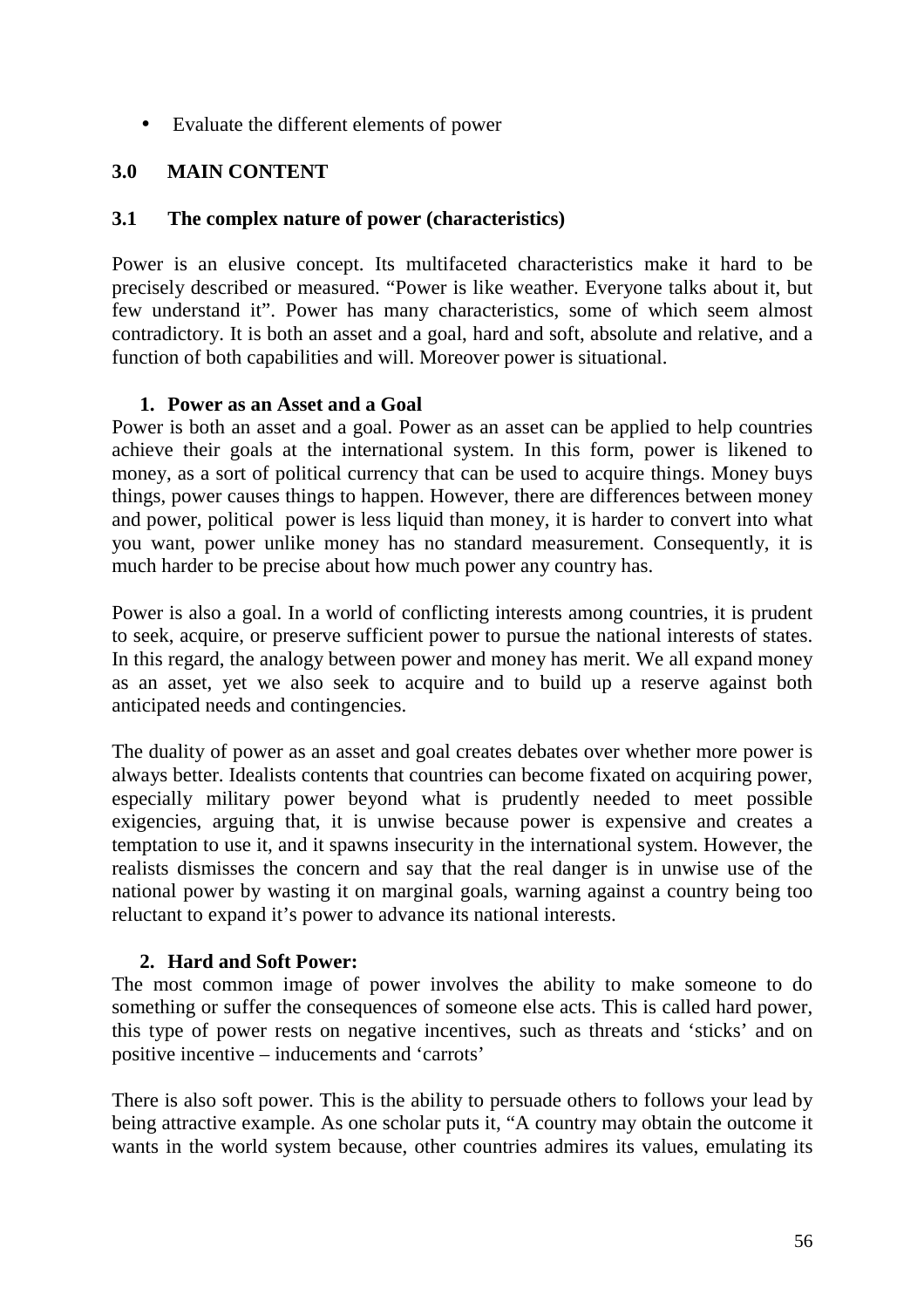example aspiring its level of prosperity and openness and would want to follow it (Rourke 2008: 236).

Hard power is easier to appreciate because it is easier to see that certain coercive measures or positive incentives have been used and to observe the result. Realists are however apt to dismiss the concept of soft power, arguing that countries follow other countries' lead if they share the same interest, not out of altruistic sentiments such as admiration.

### **3. Absolute and Relative Power**

By one standard, power that indisputably exists and can be potentially used is absolute power. An example is the approximately 5,000 nuclear warheads and bombs that are deployed on about 1,000 U.S. missiles and bombers. These arsenals indisputably exist and will have specific impacts if used, and in theory can be used by a president without any legal check on ability to authorise their deployment.

However, power does not usually exist in a vacuum since power is about the ability to persuade or make another actor do or not do something. Calculating power is of limited use except to measure it against the power of the other side. Consequently, when assessing capabilities, relative power or the comparative power of national actors must be considered. We cannot, for example say that China is powerful unless we specify in comparison to whom. Whatever Beijing's power resources may be, China's relative power compared to another major power, such as Japan, is less than China's relative power compared to smaller neighbour, such as Vietnam.

# **4. Power as Capacity and Will**

Every country's power is determined substantially by its power assets, its military and economic strength, its leadership, the size and talents of its populations, and numbers other factors. Together these make up a country's power capacity, its potential for exercising international power.

By themselves, substantial power assets are not enough to create a powerful global pressure. They give a country the capacity to exercise power, but to be effective, they must be supplemented by a will to power. This is a country's willingness to use its capacity to turn potential power into applied power.

### **5. Objective and Subjective Power**

Just as a country's power is influenced by its willingness to use it's assets, so too it is influenced by what other countries perceive to be those assets and the intent to use them. Objective power consists of assets that a country possesses and is willing to use it. As such, objective power is a major factor in determining whose interests prevail at the international arena, as Iraq found out in 2003 in its war against the U.S.-led coalition forces.

Subjective power is also important. A common assertion is that a country will damage its reputation if it does not display unity, abandons a commitment, or backs down in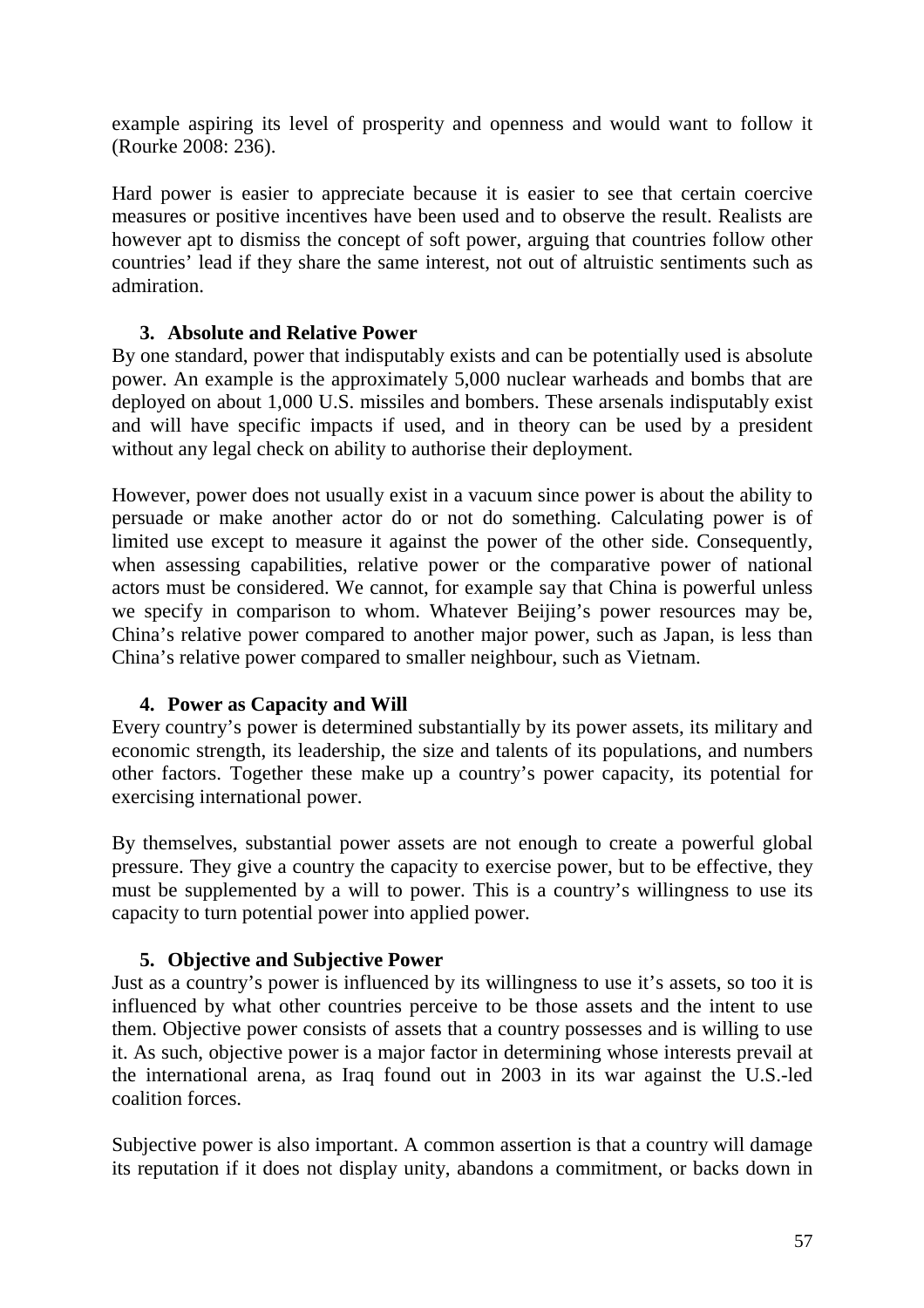crisis. Because it is difficult to measure reputations, judging its impact is challenging. Some scholars conclude that concern over reputation is overdrawn but that does not negate the case that a country's power is to a degree based on others perception, for being willing or not willing to use it and that the perception that a country is not currently powerful can tempt another country. For example, Saddam Hussein's willingness in 1991 and 2003 to risk war with the US. was based in part on his perceptions that Americans would not tolerate the cost and causalities necessary to invade Iraq and topple him. As Saddam put it prior to the first war, "The nature of American Society makes it impossible for the United States to bear tens of thousands of casualties.

### **SELF-ASSESSMENT EXCERCISE**

Itemize and explain the three basic elements of power discussed in this unit.

### **6. Situational Power**

A country's power varies according to the situation or context in which it is being applied. A country's situational power is often less than the total inventory of its capabilities Military power is a goal example.

### **3.2 Elements of Power**

Although it is common to think of national power in terms of military might and wealth, Those elements of power rests substantially on a more basic foundation The elements of that foundation include national geography, the quality of the population, the quality of the government, and the country's technological infrastructure. In this unit we will analyses these basic elements. However the focus is on the core elements which can be roughly, divided into three parts: National geography, people and government.

### **i. National Geography**

Location can be advantage or a disadvantage to a country. Spain was able to avoid involvement in the two world wars partly because of its relative isolation from the rest of Europe. Poland, sandwiched between Germany and Russian, and Korea stuck between China and Japan, each has a distinctly unfortunate location. And the Kuwait probably would not mind moving either, provided, they could take their oil fields with them

Topography-a country's mountains, rivers and plains-is also important. The Alps form a barrier that has helped protect Switzerland from its larger European neighbours, spared the Swiss the ravages of both world wars. Throughout history, Afghanistan's rugged mountains had bedeviled invaders, including the United States. Since 2001 United States and other NATO troops have been trying to eliminate Al Qaeda and Taliban forces.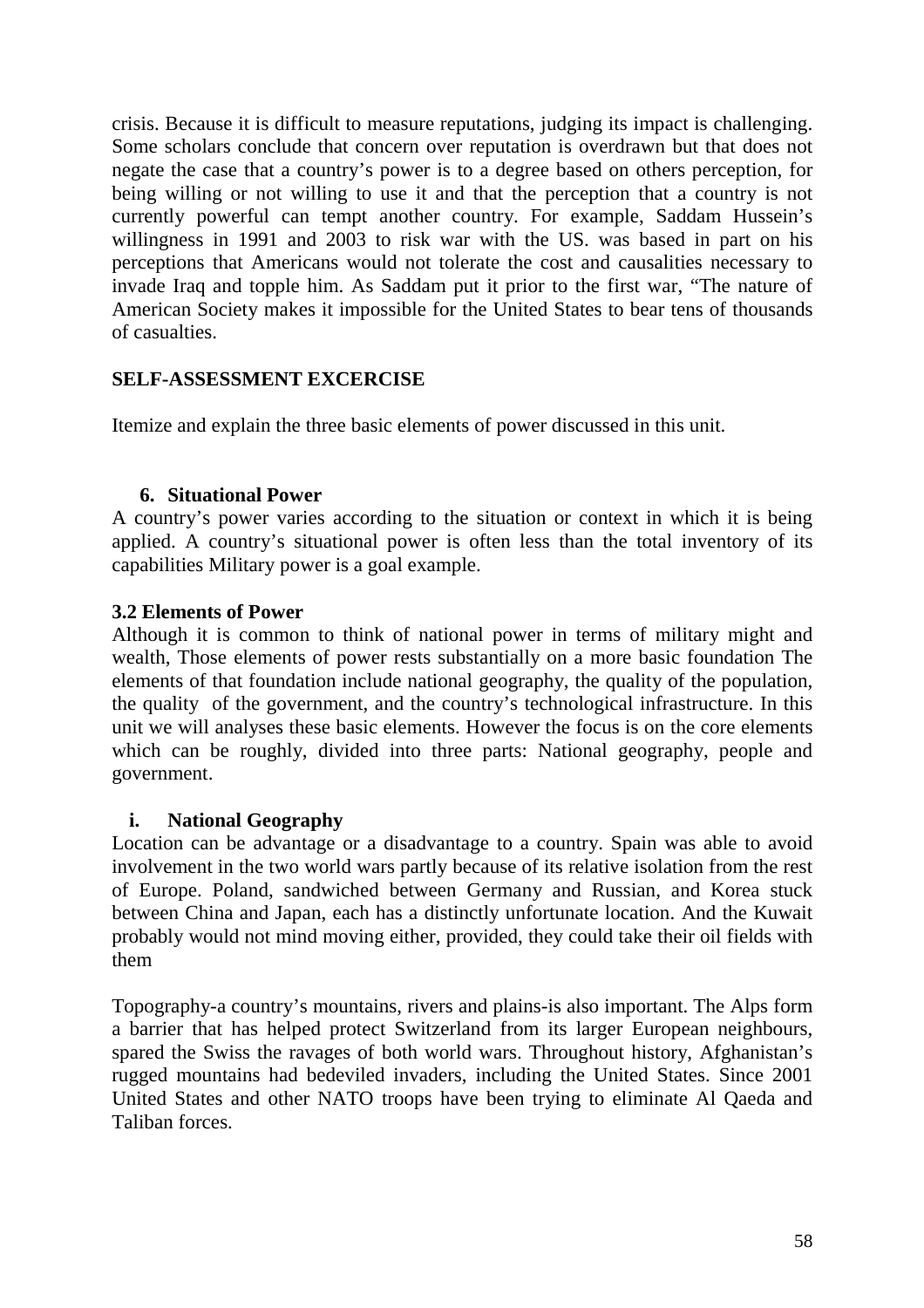Size and climate is also important factors of power and play important power role. Bigger is often better. The immense expanse of Russia, for example has repeatedly saved it from conquest. The tropical climate of Vietnam, with its monsoon rains and its dense vegetation, made it difficult for the Americans to use much of their weaponry.

## **ii. People – Population**

A second core element to a nation's power is the country human resources. Tangible demographic sub-categories include number of people, age distribution, and such quantitative factors as health and education. There are also intangible population factors such as morale.

As is true for geographic size, the size of a country's population can be a positive or a negative factor. Because a large population supplies military personnel and industrial workers, sheer numbers of people are a positive power factor. It is unlikely, for instance, that Tonga with a population of 115,000 will ever achieve great-power status.

A large population may be disadvantageous, however, if it is not in balance with resources India with 1.1billion people, has the world's second largest population, yet because of the country's poverty (\$720 per capital GNP), it must spend much of its energy and resources merely feeding its people.

### **iii. Government**

A third element of power and last in our discussion is the quality of the government. Administrative effectiveness is one aspect. It involves whether a state has a wellorganized and effective administrative structure to utilize its power potential fully. For example, U.S. power has been undoubtedly undermined by problems in the country's intelligence agencies. Intelligence failure led to the expenditure of vast amounts of U.S. power in a war with and occupation of Iraq launched primarily to destroy weapons of mass destruction that in fact did not exist.

Leadership ability is a second aspect of government that adds or detracts from a country's power. Leadership is a mix of administrative, political and public relations skills. Like other intangible power assets, leadership capabilities are hard to measure, yet they clearly make a difference.

# **3.3 Balance of Power**

In the anarchy of the international system the most reliable brake on the power of one state is the power of other states. 'The term balance of power' refers to the general concept of one or more states power being used to balance that of another state or group of states. Balance can refer to any ratio of power capabilities between states or alliances, or it can mean only a relative equal ratio. Alternatively, balance of power can refer to the processes by which counterbalancing coalitions have repeatedly formed in history to prevent one state from conquering an entire region.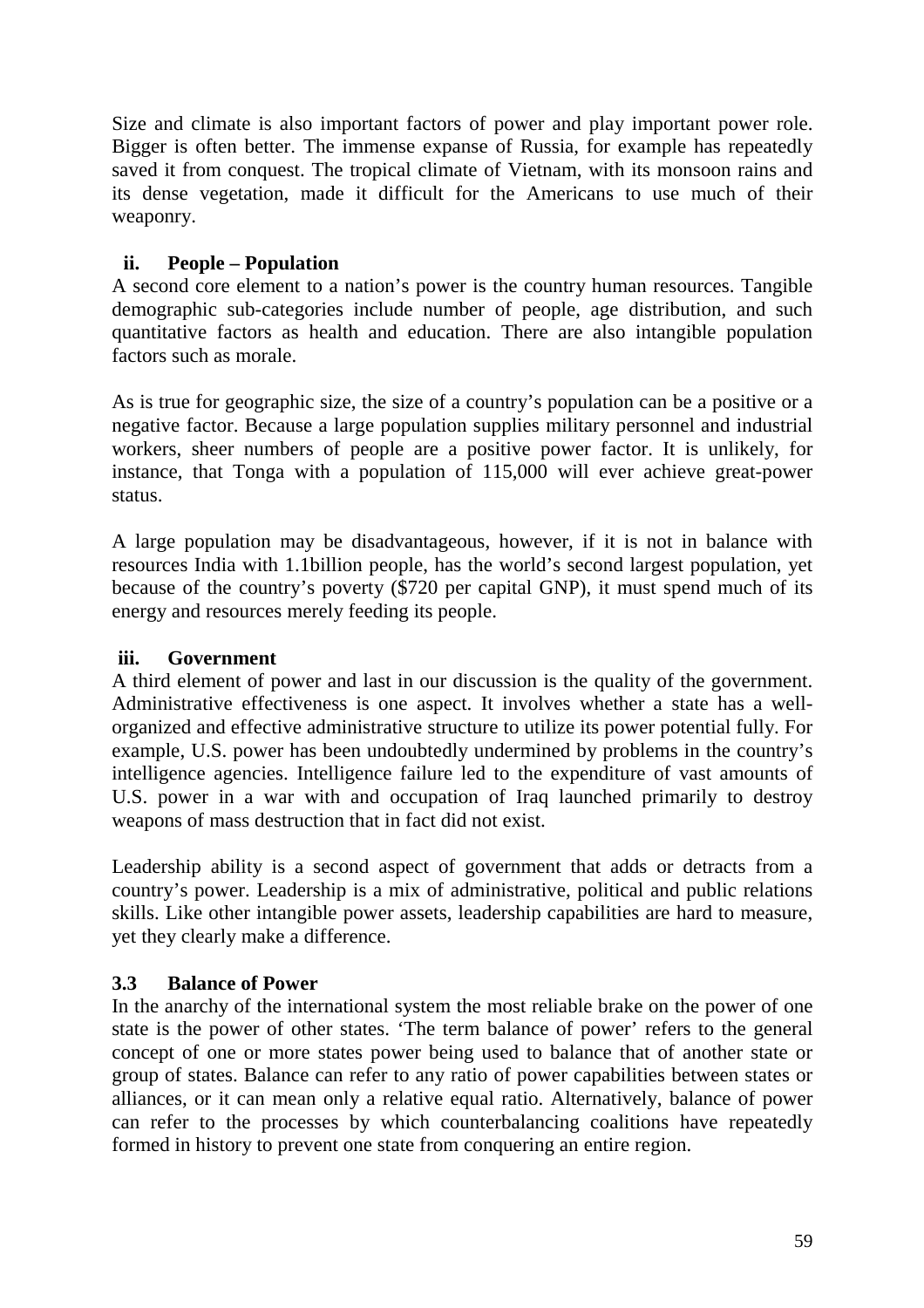The theory of balance of power argues that such counterbalancing occurs regularly and maintains the stability of the international system. The system is stable in that its rules and principles stay the same. State sovereignty does not collapse into a universal empire. The stability does not, however imply peace, it is rather a stability maintained by means of recurring wars that adjust power relations.

Alliances play a key role in balance of power. Building up one's own capabilities against a rival is a form of power balancing, but forming an alliance against a threatening state is often quicker, cheaper and more effective. During the Cold War, the United States encircled the Soviet Union with military and political alliances to prevent soviet territorial expansion.

### **4.0 CONCLUSION**

National power is the sum of country capabilities to successfully implement its foreign policy, especially when those policies are opposed by other states or need the cooperation of other states. Measuring power assets is very difficult. The efforts to do so help us see many of the complexities of analyzing the characteristics of power. These characteristics include the fact that power is dynamic, objective and subjective, relative and situational, and a country's will to power expresses it's determination to apply power assets.

### **5.0 SUMMARY**

State power is a mix of many ingredients, such as natural resources, industrial capacity moral legitimacy, military capabilities, population and popular support of government. All these elements contribute to an actor's power. The mix varies from country to another, but overall power relates to the rough qualities of the elements on which that power is based.

### **6.0 TUTOR MARKED ASSIGNMENT**

Write short notes on: (a) Hard and Soft power (b) Objective and Subjective power

# **7.0 REFERENCES/FURTHER READINGS**

- Rourke, John T. (2008). International Politics on the World Stage New York: McGraw-Hill.
- Goldstein, Joshua & Pevehousing, John (2009). *International Relations, Eight Edition*. New York: Pears Longman.

# **MODULE 3: CHANGING NATURE OF INTERNATIONAL SYSTEM**

Unit 1: Contemporary Features of the International System

- Unit 2: International Law
- Unit 3: Collective Security and Balance of Power
- Unit 4: Globalization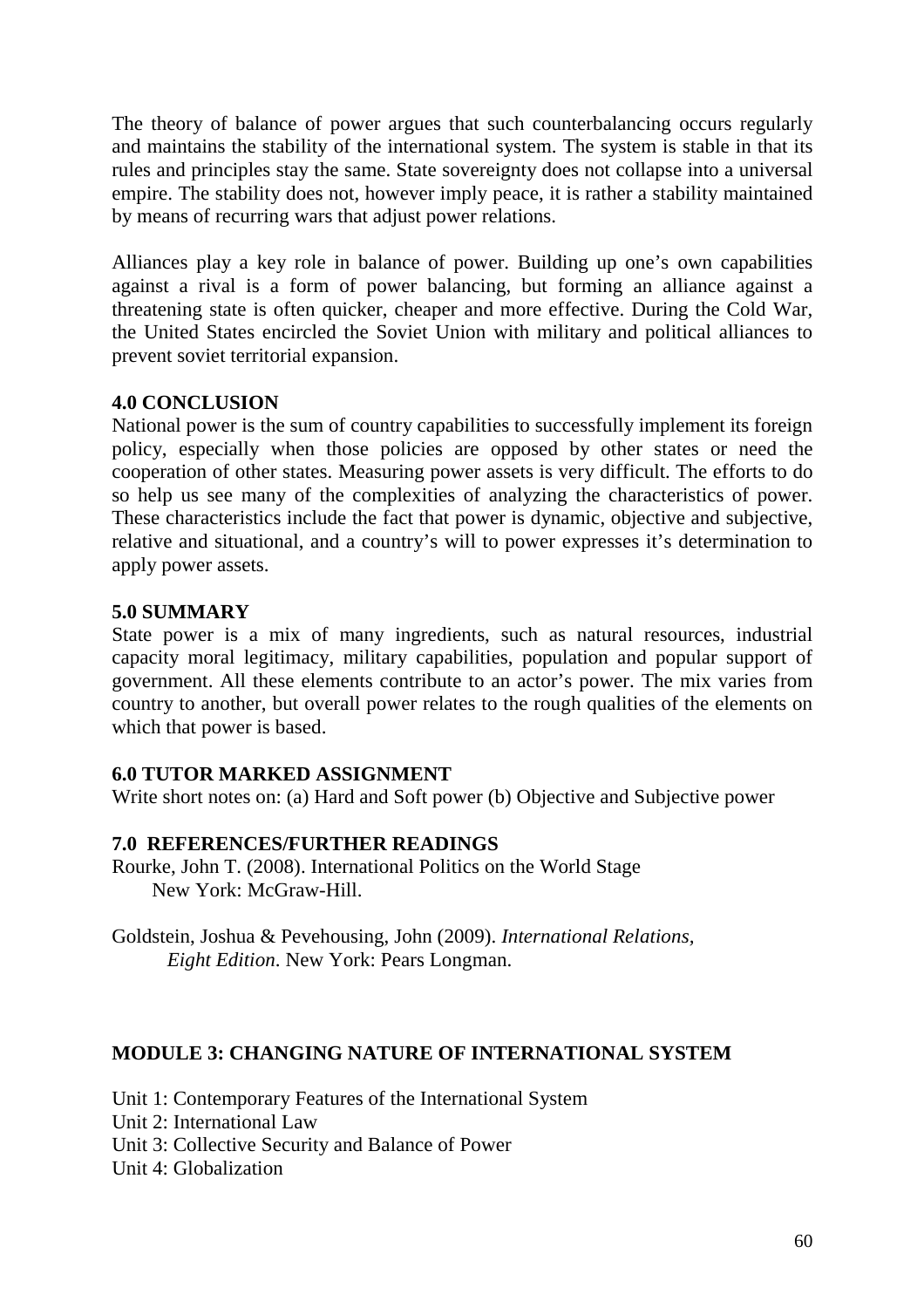# **UNIT 1: CONTEMPORARY FEATURES OF THE INTERNATIONAL SYSTEM**

### **CONTENTS**

- 1.0. Introduction
- 2.0. Objectives
- 3.0. Main Body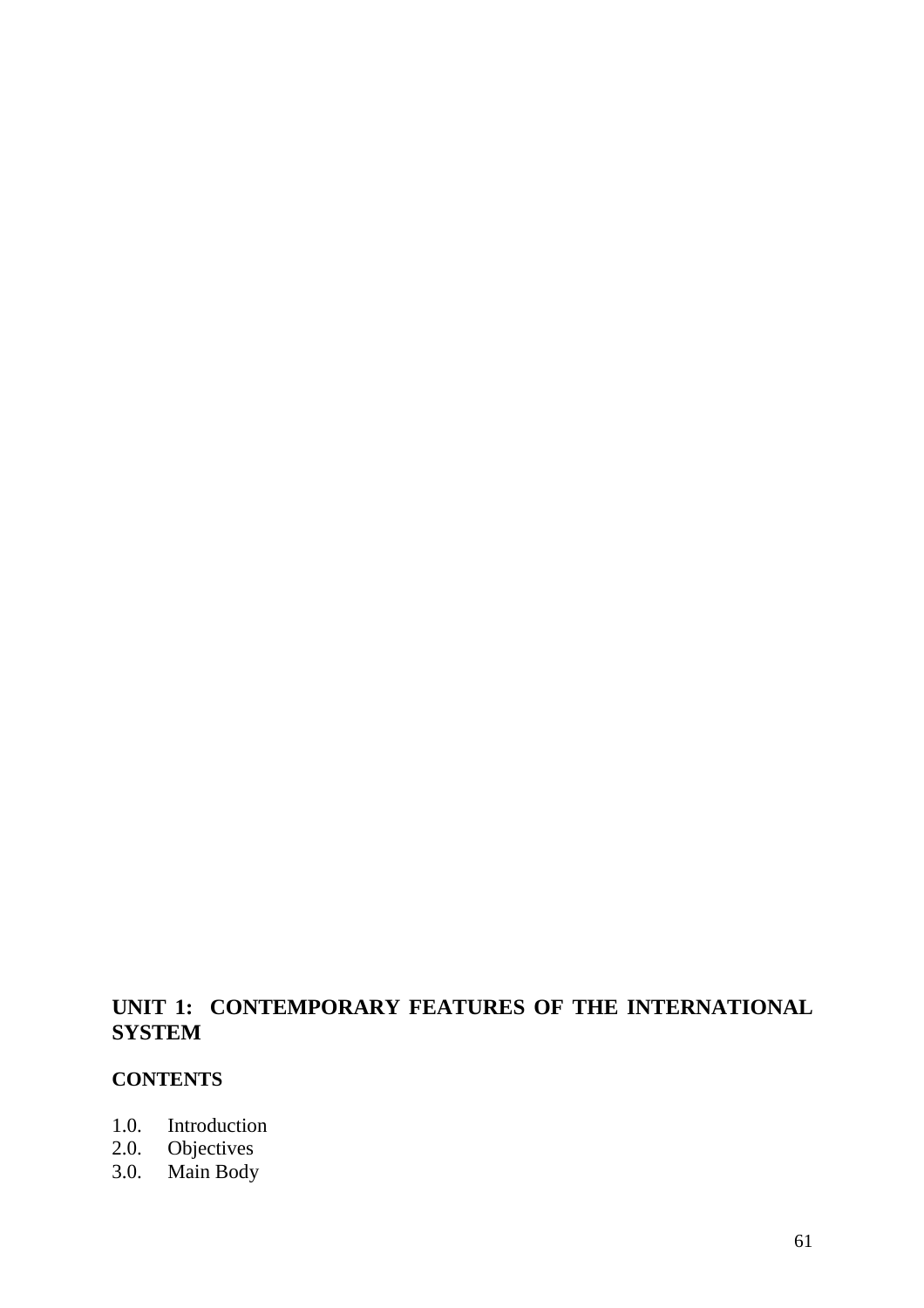- 3.1 The features
- 4.0. Conclusion
- 5.0. Summary
- 6.0. Tutor Marked Assignments
- 7.0. Reference/Further Readings

# **1.0. INTRODUCTION**

Here is an attempt to discuss the major dynamics, nature and patterns of the contemporary international system. In other words, this is to give a picture of what the international system is; what necessitated the discourse on the international system? What are the characteristics of the contemporary system?

# **2.0 OBJECTIVES**

At the end of this unit, you should be able to:

- Explain real nature of the international system
- Evaluate the problems and goals of each continent of the system
- Distinguish international issues from domestic issues

# **3.0 MAIN CONTENT**

### **3.1 The Features of the International System**

There are about 200 states (precisely 184) in the international system at present. These states sprawling over the six continents in the globe, i.e., Africa, Europe, North America, South America, Australia and Asia are strictly regarded as members of the international system. For quite a long time, and relatively up till recent times, these states are the major actors or what may be termed "prime movers" or "key players" in the international system. These states (countries) are classified into North and South, Developed and Developing, Industrialized or Less Industrialized, Poor or Rich, etc., depending on their technological know-how, history, and resource endowment, among others.

As a result of the existence of many states, the international system is highly complex, vast and competitive. It is complex by virtue of the fact that nations like individuals are selfish and thus pursue their parochial interests in a fervid competition with one another. Goals of countries are variegated except for a few that are similar. How to manage these multifarious goals has become a Herculean task in view of the fact that these nations are so large with unique experiences and orientation. For instance, the positions of the Third World countries are, most times, at variance with that of the developed countries of First and Second World.

Each continent has its own problem, focus and preferences, and just like every individual, each nation has its own preference and goals and idiosyncrasies. The yearning and aspirations of the Asian countries is not at par with that of the American/Caribbean (South America), especially when it comes to particularities. Within Africa, the North African Arab countries do not consider themselves Africa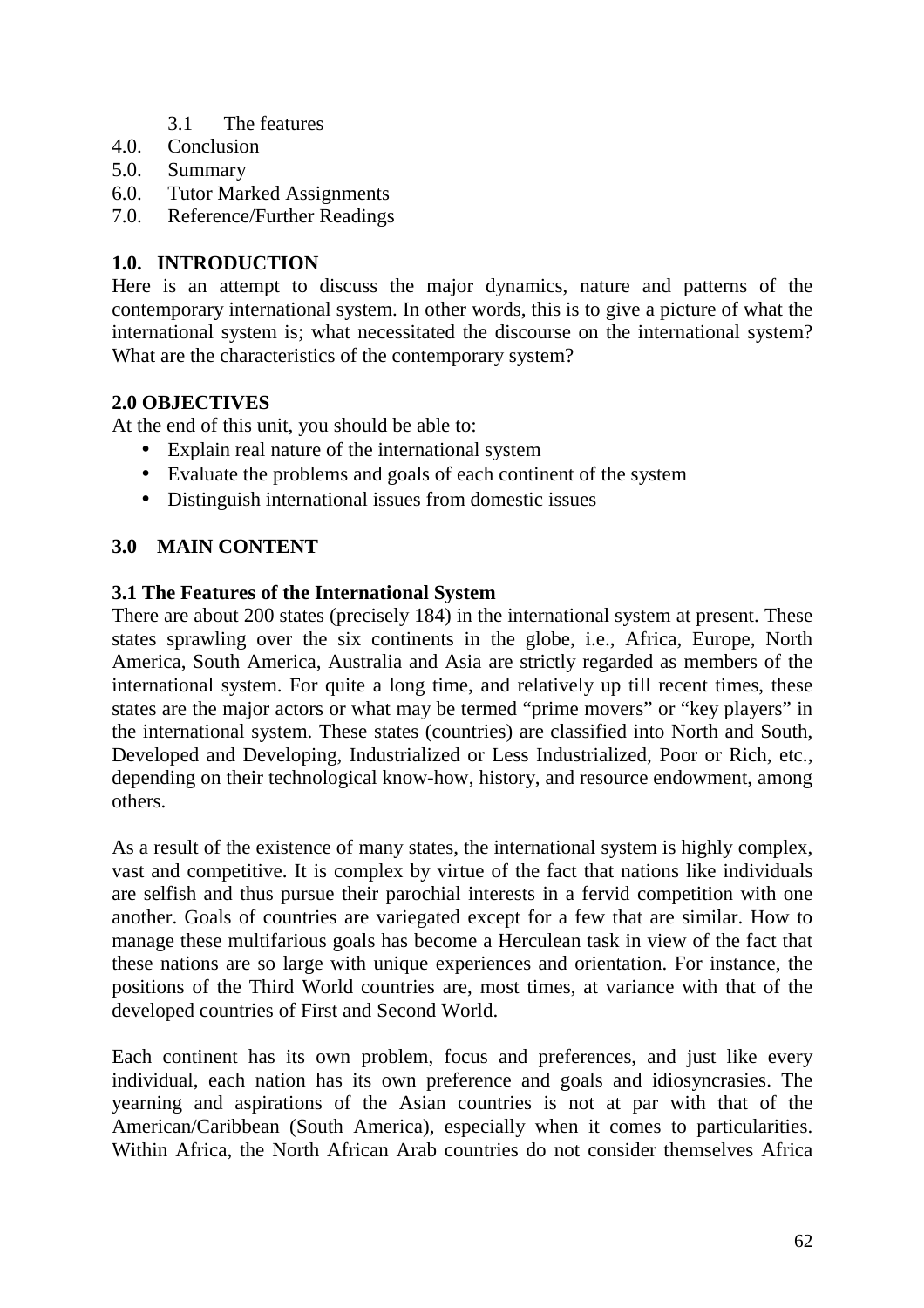*perse.* This has lent credence to the conclusion that the international system is vast and complex.

As a result of its vastness and complexity, the international system is problematic, chaotic, and anarchical. This explains why there are series of international war; for instance, the Cambodia/Laos war, Britain/Argentina 1982 war, Eritrea/Ethiopia 1998/1999war or series of border clashes between Nigeria and Benin Republic, Mali and Burkina Faso and series of civil wars in Angola, Sierra Leone, Algeria, Liberia, Burundi, Rwanda, Chechnya, defunct Yugoslavia, etc., all of which the United Nations and/or respective regional organisations are grappling with.

The series of crises; political, economic, cultural, religious, etc., also lend credence to the conclusion that the international system is chaotic. For instance, the positions of the countries of the South are in conflict with those of the North, and vice versa. Even among developed countries, there is a bitter rivalry between and among the major economic powers like United States of America, Japan and Germany; not to talk of the serious rivalry for economic opportunities between France and Britain. In Africa, there is muscle flexing for continental leadership between Nigeria, Egypt and South Africa. Besides, there is also the issue of cultural contact and conflict between Europe and America on one hand and the rest of the developing world on the other hand. In fact, the nature and dynamics of conflict in different parts of Africa in particular could be divorced from the foregoing.

Another feature of the international system is that it is decentralized with no single source of authority. Although, international law exists, its observance merely rests on morality. Unfortunately however, some states violate international law when it is in their interest to do so. Suffice it to say that international law is not absolutely binding on states as there is no law-enforcer or international police that is capable of enforcing states' compliance. Although observance of international law has invaluable rewards to the nations that so respects it. Basically, small nations that constitute more than two third of the states in the international system cannot but just obey international law simply because they could not afford the luxury and clout that the big powers enjoy. Allusion could be made to the United States of America's invasion of Grenada, Haiti and Panama in this regard. If this is juxtaposed with the Iraqis invasion of Kuwait in 1991, one could say that the former was not condemned internationally as the latter.

Again, there is also the problem of distinguishing between international issues and purely domestic ones. The reasons are clear; issues that seem to be purely domestic usually have some international implications. For instance, the domestic economic problem of Nigeria prior to 1986 had an international implication, which eventually brought the International Monetary Fund/World Bank prescribed Structural Adjustment Programme (SAP). In like manner, the racial discrimination (Apartheid regime) in South Africa technically had international implications-leading to international and African condemnation and sanctions against the minority apartheid government. The civil war in and fratricidal crises in the Democratic Republic of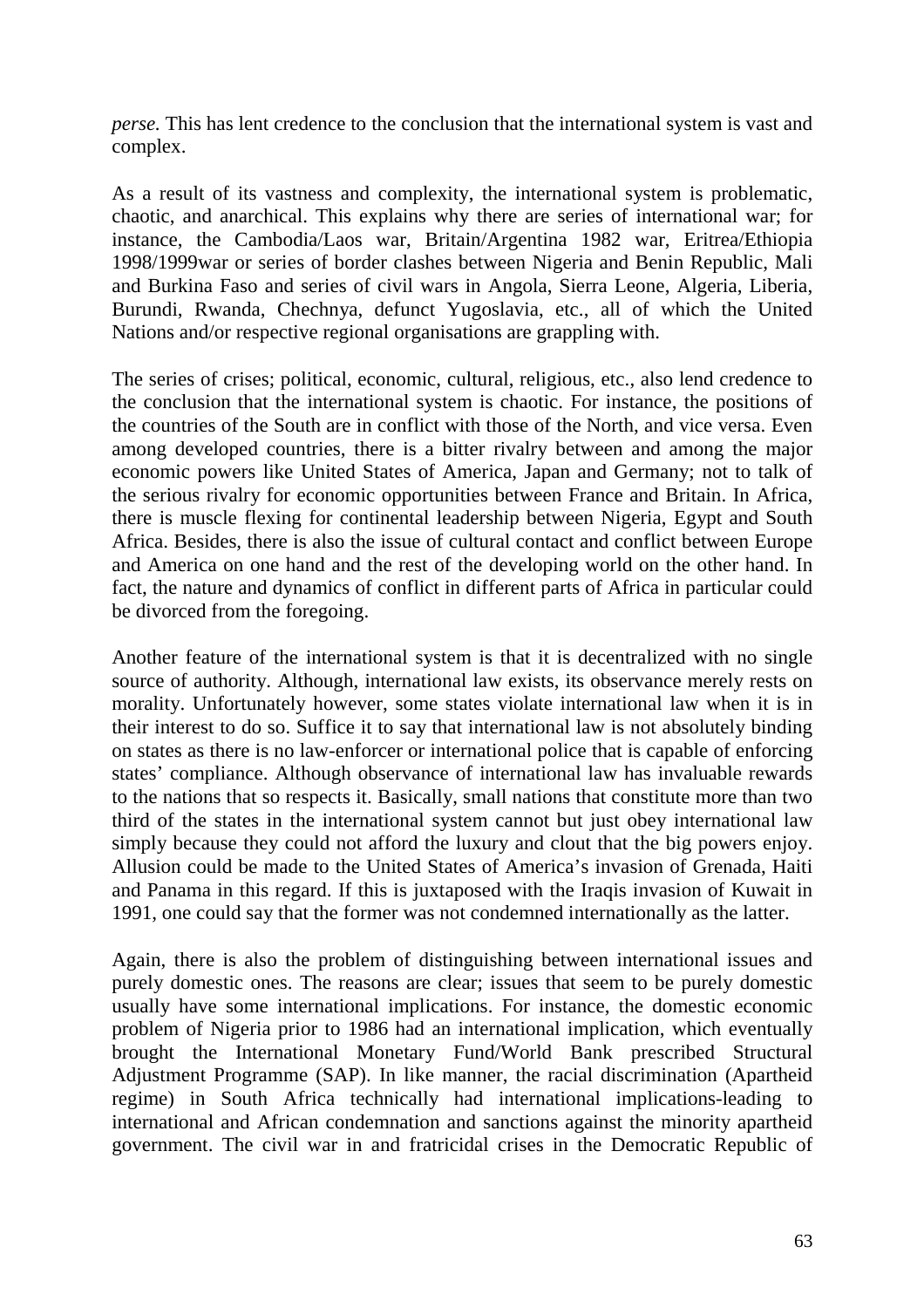Congo, Burundi, Rwanda, Sierra Leone, Liberia, defunct Yugoslavia and Algeria called for international action.

The issues of human rights violation in domestic politics call for international action; this was evident during the despotic rules of Sani Abacha of Nigeria, Idi Amin of Uganda, Jean Bokassa of Central African Republic, etc. Ecological issues also transcend local or domestic jurisdiction of countries. The foregoing has been largely facilitated by the phenomenon of globalisation which is fast sweeping people and countries into what is termed "global village".

### **4.0. CONCLUSION**

Many of the above features and underlying factors of international system have not altered, but the international environment has changed and is still changing. The changes are as a result of the modifications in the state system., the vast technological development of the time, the increasingly role being played by non-Western societies, and the "revolution of rising expectations" which is affecting, directly or indirectly, the majority of the underprivileged people of the world.

That is the reason much of international relations is concerned with conflict, its management and resolution. Consequently, a functional international system requires a degree of integration and is most effective if it is guided by a supporting community structure.

### **5.0. SUMMARY**

War has been a recurrent phenomenon in the international system throughout human history. In the twentieth century, in spite of the high hopes of the early years, it was just as frequent as and much more virulent than ever before. Even in the nuclear age, which has thus far at least avoided the ultimate catastrophe of total war, few years have seen free war in some parts of the world. However, fearful the prospect may be, "thinking about the unthinkable", to use the word of Herman Kahn, is absolutely necessary. Almost all conceivable methods of preventing World War 111, and limiting, if not preventing, lesser armed conflicts have been examined and have found ardent supporters.

### **6.0. TUTOR MARKED ASSIGNMENTS (TMAS)**

- 1. Explain why there are still series of international wars.
- 2. What are the problems of distinguishing international issues and domestic ones?

# **7.0. REFERENCES/FURTHER READING**

Adesola, Funso (2004). *International Relations: an introductory text.* Ibadan: College Press & Publishers Ltd.

Tunde, Adeniran (1983). *An Introduction to International Relations.* Lagos: Macmillan Publishers.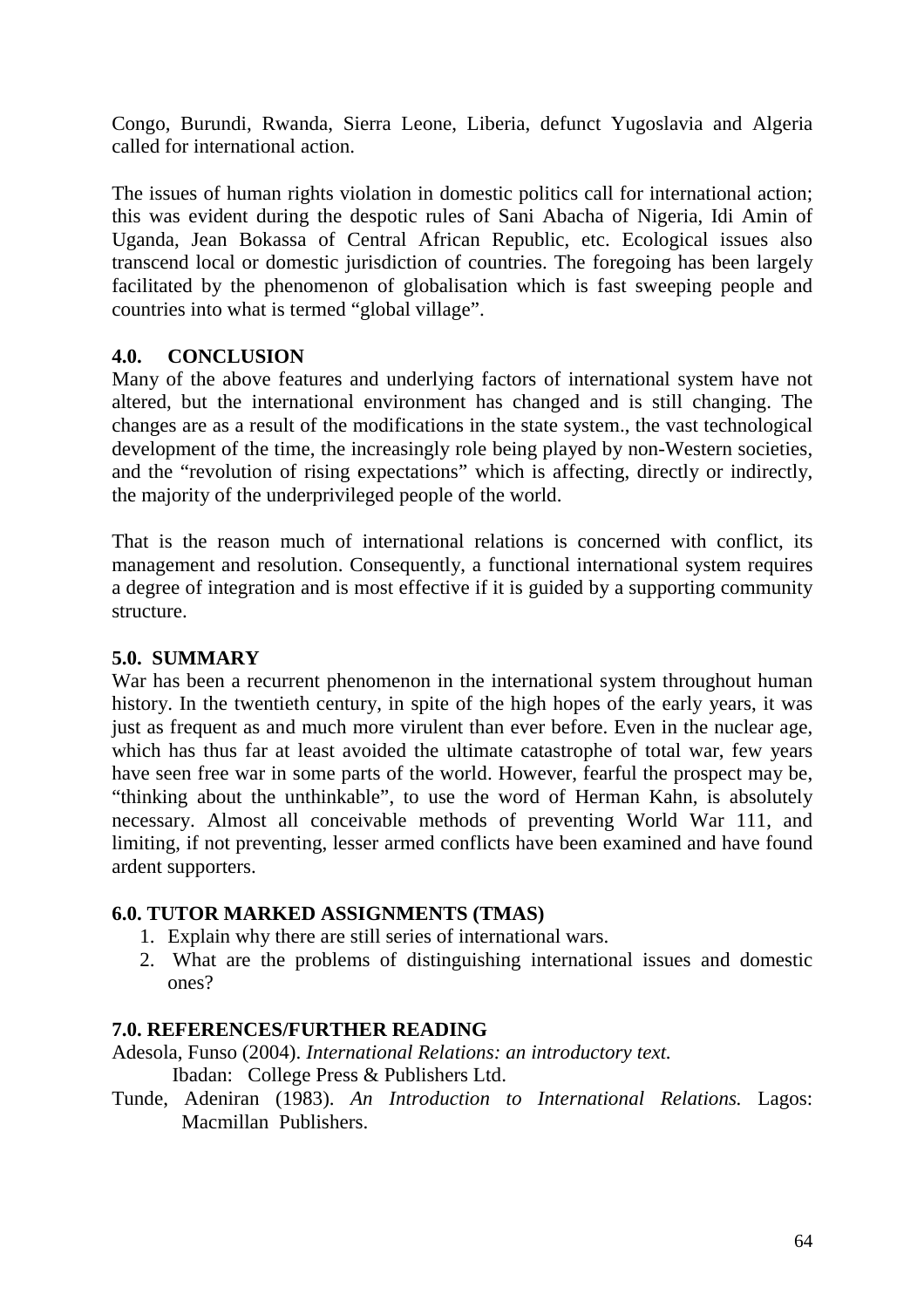# **UNIT 2: INTERNATIONAL LAW**

# **CONTENTS**

- 1.0 Introduction
- 2.0 Objectives
- 3.0 Main Body
	- 3.1 International Conventions<br>3.2 International Customary L
	- International Customary Law
	- 3.3 General Principles of Law as Recognised by Civilized Nations<br>3.4 Judicial Decisions and Text Writers
	- 3.4 Judicial Decisions and Text Writers
- 4.0 Conclusions
- 5.0 Summary
- 6.0 Tutor Marked Assignments
- 7.0 References / Further Readings

#### **1.0 INTRODUCTION**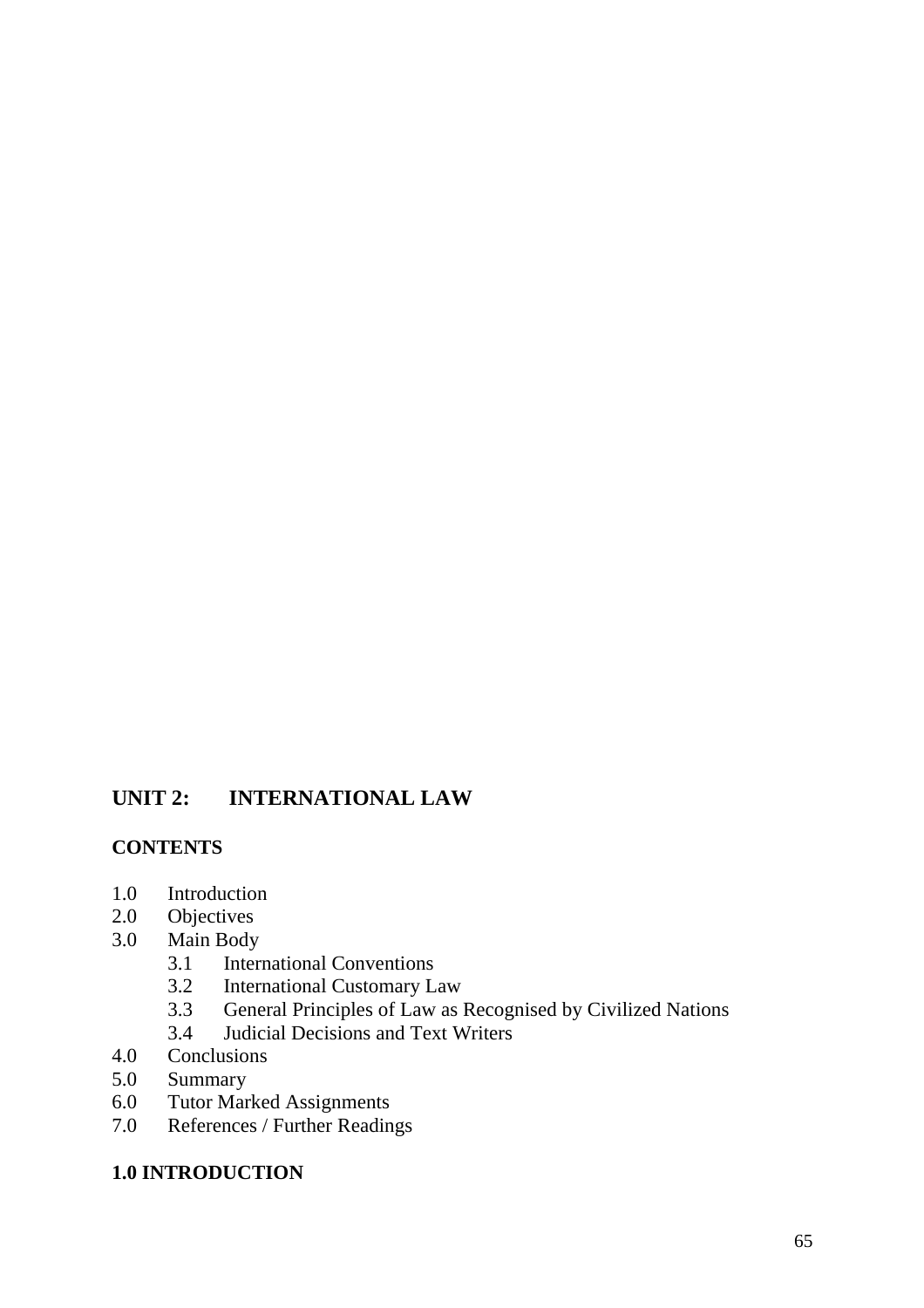The sources of international law are three in number; treaties and general principa1 of law. Thus, the statute of the International Court of Justice (Article 38) stipulates that the court shall apply international conventions, whether general or particular, establishing rules expressly recognised by the contesting states, international custom, as evidence of a general practice and accepted as law, and the general principles of law recognised by civilized nations.

### **2.0 OBJECTIVES**

At the end of this unit, you should be able to:

- Explain the meaning and the sources of international law
- Explain the meaning of treaties, international customs and general principles of law;
- Highlight the implication of states signing or ratifying treaties
- Evaluate the place of judicial decision in the principle of international law.

# **3.0 MAIN CONTENT**

### **3.1 International Conventions**

A convention is an agreement creating binding obligations between subjects of international law. Other words, some of which also have other meanings, used synonymously with convention are treaty, protocol, accord, arrangement, understanding, compromise, regulation, provision, pact, charter, statute, act, covenant etc. The word "Convention" must not be confused with a constitutional convention.

Treaties have been the main instrument of conducting international relations. International cooperation has been carried out principally through these treaties. The trend towards written law is irreversible. It clears doubts and ensures a common understanding at least, among the parties. A treaty may supplement, modify or override ob1igations derived from customary law. Conventions have been proliferated as evidenced in the large number of treaties registered with the United Nations. They diminish the importance of customary law as a source of international law.

A contract treaty is one that merely regulates specific relationship between two or more states. For example, a loan agreement, a law making treaty lays down rules for a number of states. A contract treaty may be more readily terminated than a law making one, for example, by war or non performance by the other party. A constitutional treaty is one that creates an international organisation in which case, the treaty is also the constitution of the international organisation.

Although treaties normally bind only the parties, (pacta tertus nec nocent nec prosunt) yet they are the nearest to legislation in a partially organised society. A recurrence of a provision in treaties may create an international customary law to that effect. Thus, the rule pacta sunt servanda (a party cannot be a judge in his own case) associated with treaties is a customary rule of international law. The principles of treaty are now largely codified in the Vienna Convention on the Law of Treaties 1969.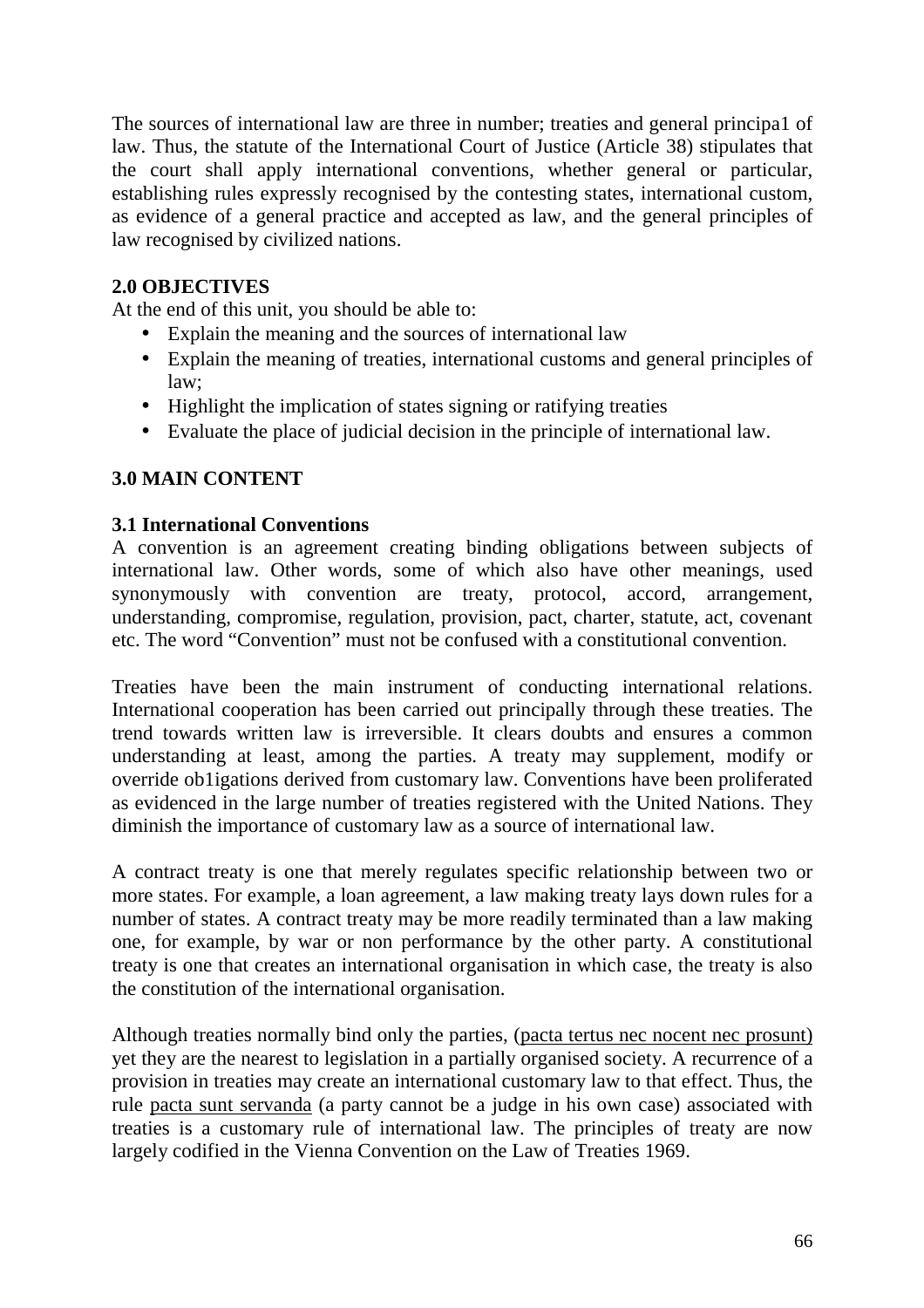### **3.2 International Customary Law**

The wording in the statute of the World Court "international custom, as evidence of general practice accepted as law" has been criticized for its clumsiness. It is in fact, the general practice of states that is accepted as custom under certain conditions.

Customs remained the most important source of international law until recently when the situation was changed by the large number of multilateral law making treaties. Customs may be gleaned from the practice of state as in press conferences, official statement, opinions of legal officers and acts of state, official instructions to diplomats, consuls, military commanders, of municipal courts and tribunals, and the practice of international institutions and tribunals. Care must be taken to separate political statements, rhetoric or mere promises.

For rules to become customs there must be a constant and uniform usage. In Lotus case Permanent Court of International Justice (PCIJ) (1927), the PCIJ found that state law were inconsistent, municipal decisions conflicted, text writers were divided, and consequently, no uniform trend was discernable to support the existence of a custom giving a flag state exclusive penal jurisdiction over ships in collisions at sea.

State must act under the impression that the action is obligatory in law. This is often expressed as *opinion jurissive necessitatis* or simply *opinion juris* for short. The ICJ stressed in the North Sea Continental shelf cases ICJ (1969: 3), that states must feel impelled by a legal obligation, not habitual action. Action necessitated by reasons of comity or courtesy is not custom, nor is a mere usage. Whereas usage may differ among states, custom must be consistent. No particular duration is required for a custom to materialize, although long period is an evidence of consistency and acceptance. The customary law on freedom of outer space flight and the right of littoral states to exploit their continental shelves arose recently.

Not all state need to be involved in custom formation, only a few states have conducted outer space flight and not all state have coastlines or ships. Resolution of international institution especially the Security Council and General Assembly, when acted upon, may become evidence of state practice and aid the development of international law. Custom may be general or particular, in case of the later, it must be proved although, a particular custom may be treated as general within a region.

There is a tendency to codify customs in special areas, e.g., law of and law of diplomatic immunities. The International Law Commission has the codification of law as major responsibilities. Codification has the advantage of clarifying doubts and minimizing disputes.

### **3.3 General Principles of Law as Recognised by Civilized Nations**

The statute mentions general principles of law by civilized nations as the third source of international law. "It does not define civilized", the provision is reminiscent of exclusiveness of international law in the past to Christian nation and then to "civi1ized" nations. The word is now used to refer to the states of the international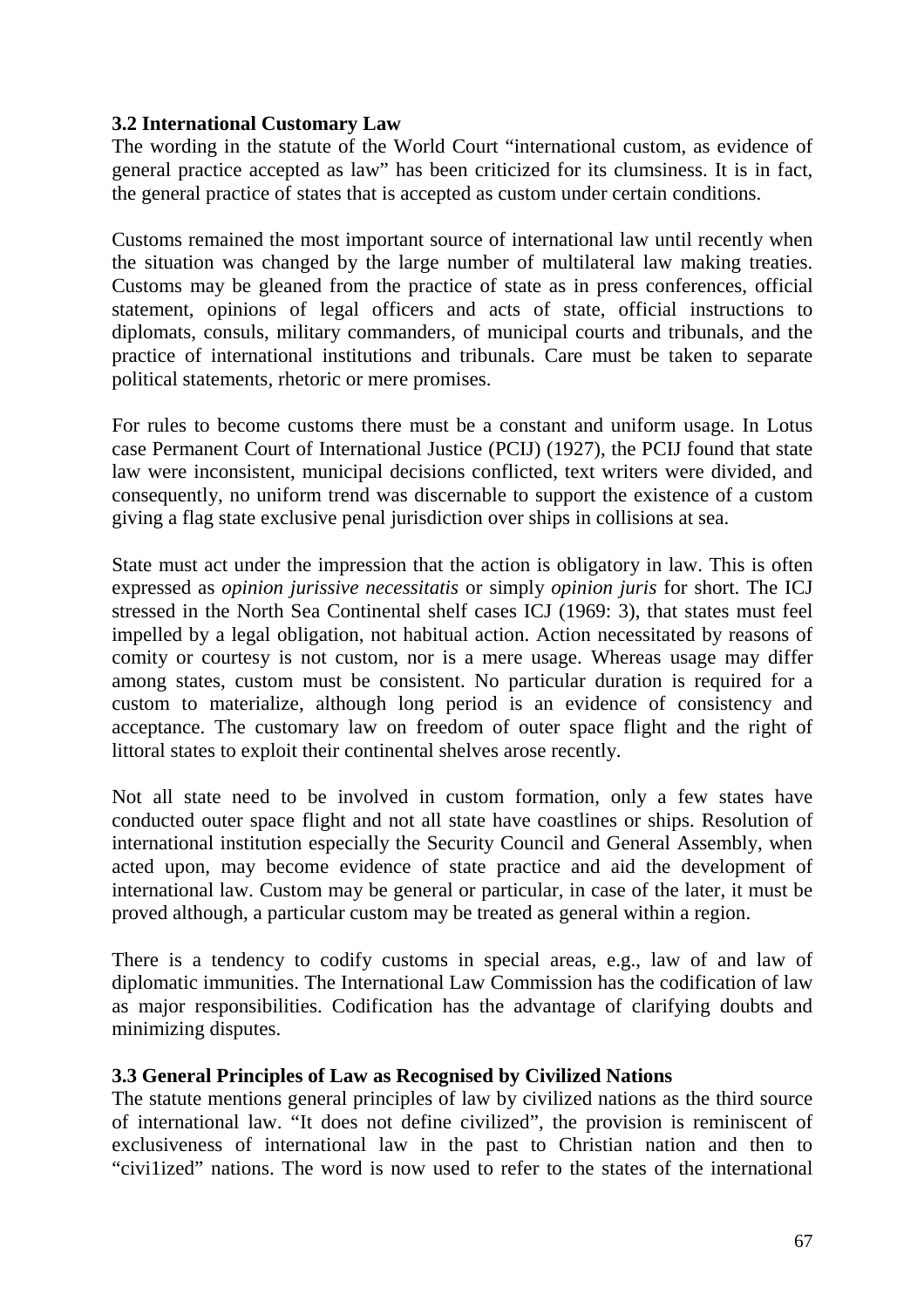community. Presumably, general principles will not include a theory of criminal punishment that supports the amputation of convicted criminals. They exclude barbarous relics of any religious or judicial system.

If there is a relevant treaty or custom, general principle does not apply. They are called in to fill a lacuna in the law so that the court is not incapacitated from giving a *judgment non liquate*. They constitute a reservoir of principles from which the courts, may draw in appropriate cases and further recognize the dynamic nature of international law and the creative function of the courts in administering it. This borrowing is not new but merely declaratory of existing practice of international courts. The early writers draw inspiration from the principles of Roman law. They embraced the principles of substantive, procedural and evidentiary law common to legal systems and which exist in both municipal and international laws.

The court is however, not obliged to admit a municipal doctrine if it thinks, it is inapplicable in court, as opposed to dissenting judgments, rarely makes reference to general principles. It does not require a principle to be manifested in every legal system, does not even call for evidence of its being widespread and does not indulge in a comparative study of systems.

In practice, it takes the general principles known to judges sitting. The number of legal systems considered is not as many as the number of states in the wor1d. This may be because of the penetration of European legal principles in other parts of the world. Thus, the same principles applicable in Britain may apply to Nigeria, Malawi, India, New Zealand and Canada, all of them, former British colonies and now members of the Commonwealth of Nations. The same applies to other former colonial powers and their former colonies.

In practice, every principle is considered on its merits and no state now accepts a principle merely because it was supported by another. The Soviets sometimes used general principles in the sense of the most fundamental principles of international law. For example, rule against aggression but this was unacceptable to others. To become law, the general principles must form part of treaty law or custom.

General principles are only applied if they were part of treaty or custom: Some examples of general principles are –pact *sunt servanda* (a party cannot be a judge in his own case), the doctrine of *litis pendens* (non retroactivity of criminal legislation) and the territoriality of crimes. The ICJ invoked consideration of humanity in the Corfu and Nicaragua cases in the South-West African case.

### **3.4 Judicial Decisions and Text Writers**

Article 38 of the statute of the ICJ directs it to apply judicial decisions as subsidiary means of determination of the rules of law but subject to Article 59 which lays down that a decision of the court is binding only on the parties and in respect of that particular case.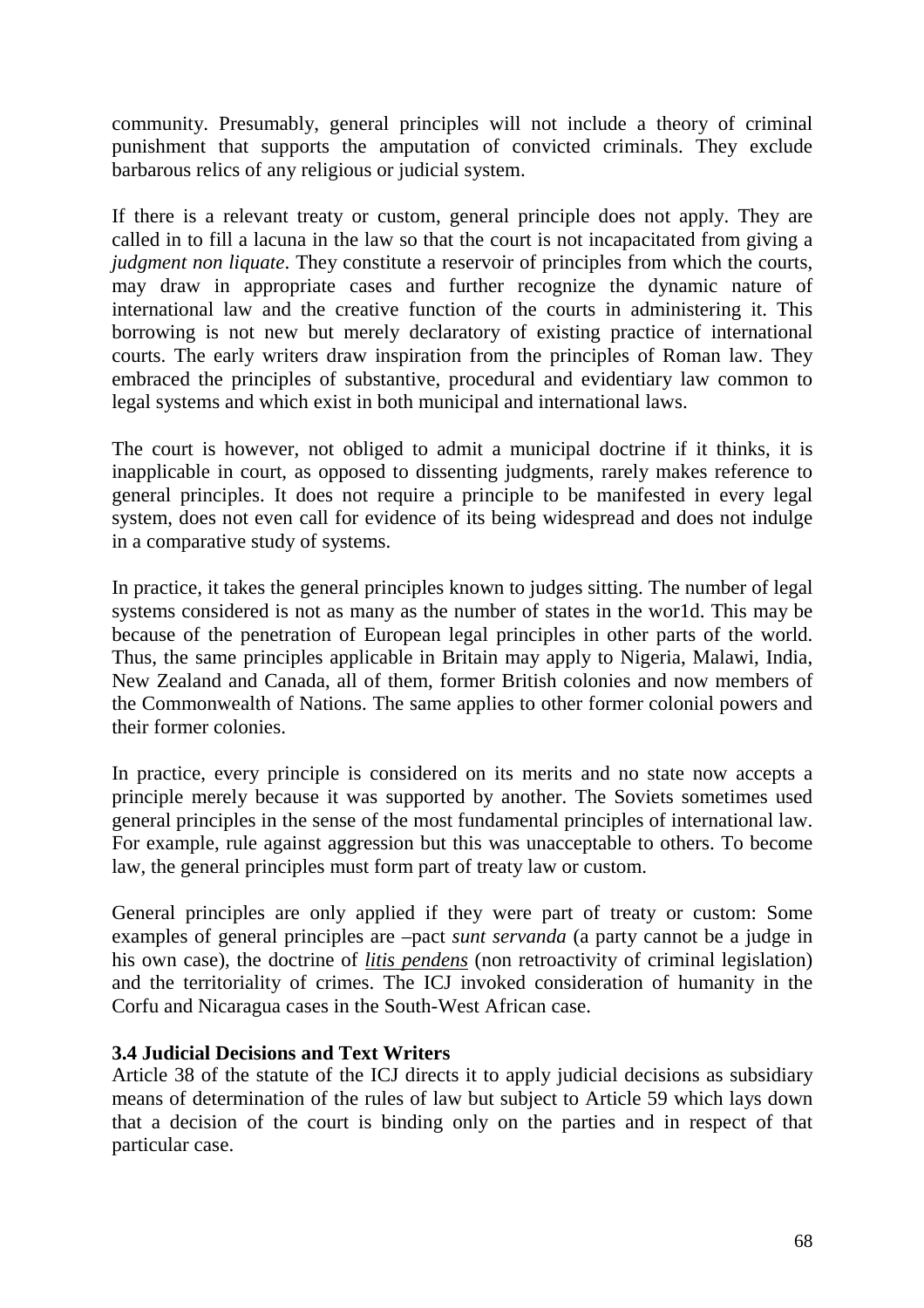The court has however treated these decisions with great respect and refers to them frequently. Although, only a subsidiary means of ascertaining the law, in some cases, they have proved to be the best of means. Repeated or frequently cited decisions increasingly become, not merely evidence, but in fact create the law and form part of international practice.

Decisions of arbitral tribunals are also respected and referred to by the International Court of Justice. The fact that arbitrators are more flexible and inclined to make a compromise does not reduce the importance of their judgment. The separate and dissenting judgments of judges have, at least, the authority of texts. In the execution of the judgment, ICJ is guaranteed by Article 94 of the UN Charter.

Text writers are subsidiary law, determining agencies. The importance attached to a text depends upon the prestige of the author and the extent his opinion withstands the test of time. Because of the impression of international law and the sparseness of its success in early times, the works of text writers were, if not the only, source of international law. Thus, writers like Grotius, Vatiel and Victoria exercised unrivalled influence on the law. They freely drew analogies from Roman law and Natural Law. After Grotius, text writers broke into Naturalists, positivists and Eclectics or Grotians. With the swing of the positivism in the 19th century, the influence of text writers waned to what it is now.

The statute refers to writers "of the various nations." This is because of the fact that some writers are influenced by national, racial or other subjective considerations. The justification of state action by some writers from those states sometimes makes sad reading when tested for objectivity after the lapse of time. Some writers have found it herculean task to rise above the national craze of the moment compelled by leaders with distorted world visions.

A comparison of some of the text writers from the East, West and non-aligned states confirm this statement. For a reasonable ascertainment, it is necessary to consult the three sides until universalism can instill in writers the courage to stand above governments in order to promote objectivity and the genuine interest of humanity as a whole. The work of text writers is still very important as a subsidiary source of international law if properly selected and assessed.

#### **SELF-ASSESSMENT EXAMINATION:**

Judicial Decisions is important source of international law. Discuss.

### **4.0 CONCLUSION**

The question of law as fixed by treaty or convention is a fairly objective one, but even this presents at least two difficulties, one is the matter of interpretation, and the other is that of knowing just when a rule agreed to by some states, but not by all becomes international law.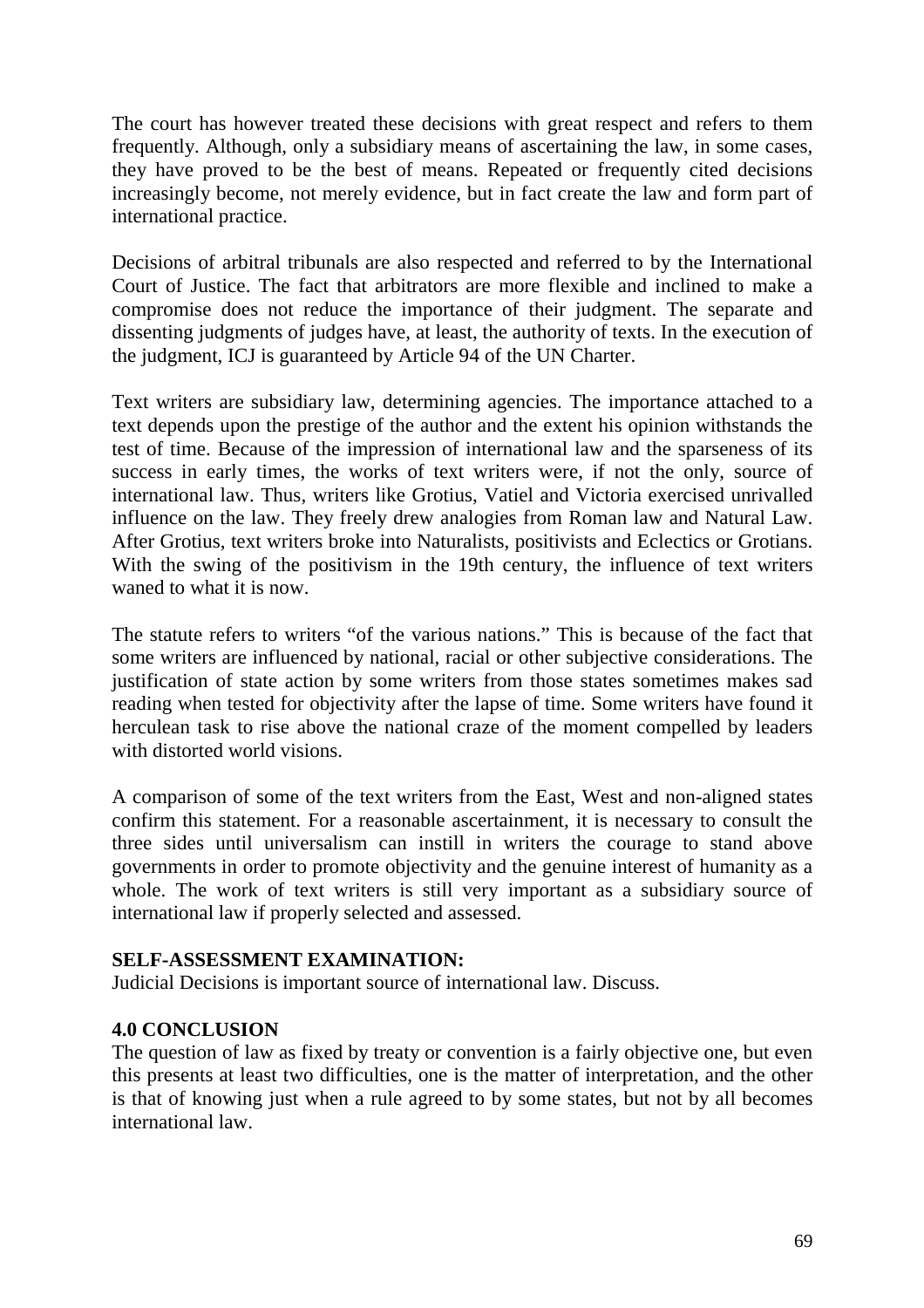Custom or customary law is often difficult to prove. The task here is to show that a particular rule has been accepted in practice by the community of states even though the various states have never reached an explicit understanding to that effect. The rule must be proved, if at all, by the presentation of evidence. Generally speaking, this evidence comes from judicial decisions, diplomatic correspondence, state papers, and the findings of research societies and private scholars.

### **5.0 SUMMARY**

International conventions or treaties, customs, general principles of law as recognised by civilized nation, Judicial decisions and text writers are the main sources of international law, but Article 38 (2) of the International Court of Justices, state that the court shall apply whatever, the parties regarded as the bases of their actions.

### **6.0 TUTOR MARKED ASSIGNMENTS (TMAS)**

- 1. Outline and discuss the four sources of international law.
- 2. Write short notes on:(i) Judicial Decisions (ii) Text Writers

### **7.0 REFERENCES/FURTHER READINGS**

Hannikainen, L. (1998). *Peremptory Norms (Jus Cogens) in International* Law Finish Lawyers' Publishing Co.

Umozurike, U. O. (1993). *Introduction to International Law*, Ibadan: Spectrum Books Limited.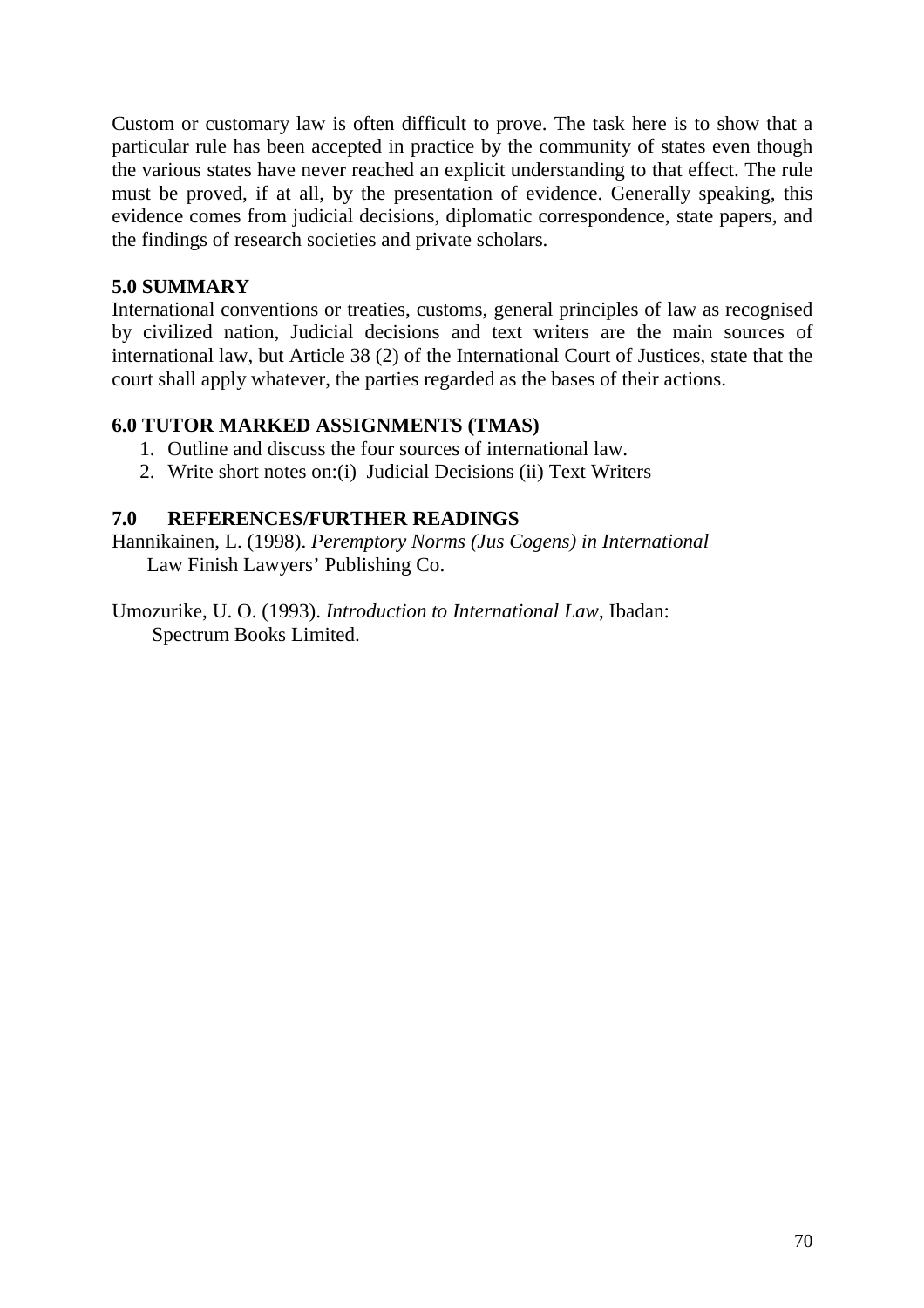# **UNIT 3: COLLECTIVE SECURITY AND BALANCE OF POWER**

### **CONTENTS**

- 1.0 Introduction
- 2.0 Objectives
- 3.0 Main Content
	- 3.1 Balance of Power in Multiple Forms
	- 3.2 Collective Security as a Method of Seeking World Security
- 4.0 Conclusion
- 5.0 Summary
- 6.0 Tutor Marked Assignment (TMAs)
- 7.0 References/Further Readings

#### **1.0 INTRODUCTION**

Since the two world wars, the concepts of collective security and balance of power has been persistently advocated and attacked, defended and criticized, it has featured prominently in the theoretical and ideological debates concerning the management of international relations. Moreover there has been recurrent movement towards and away from translating the concept into a working system. Although collective security appears simple and almost self explanatory, the concept is in reality a complex and elusive one. It has been defined by George Schwarnberger as "machinery for just joint action in order to prevent or counter any attack against an established international order". It clearly implies collective measure for dealing with threats to peace.

Balance of power on the other hand, has been used in so many different ways that it almost defies definition. Professor A. F. Pollard concluded that there were several thousand possible meanings of the concept, as analyzed word by word. The essential idea is simple; it is equilibrium of the type represented by a pair of scales. When the weight in the scale is equal, balance will result. Applied to a world of sovereign states, uncontrolled by effective super-national agencies, the concept of balance of power assures that through shifting alliances and countervailing pressures no one power or combination of powers will be allowed to grow so strong as to threaten security of the international system.

### **2.0 OBJECTIVES**

The main objectives of this unit are to:

- examine the concepts of collective security and balance of power in maintaining peace & security
- highlight the contribution of the two concept in ensuring international security and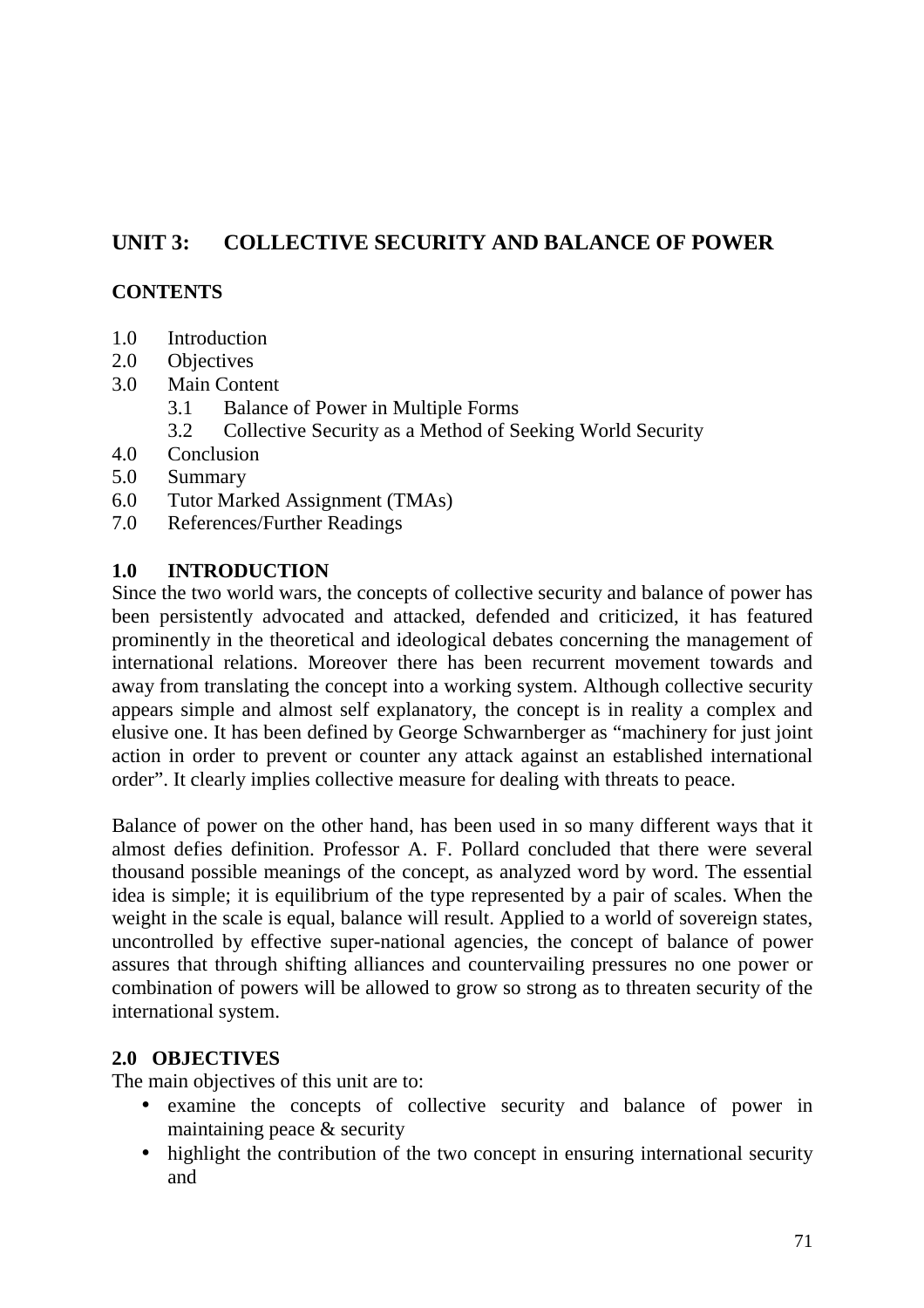• highlight the limitations of collective security and balance of power as instruments of international relations.

#### **3.0 MAIN CONTENT**

#### **3.1 Collective Security as a Method of Seeking World Security**

Collective security approach is a different method for trying to achieve territorial security in the international system. This approach to preserving world peace and stability was introduced by American President Woodrow Wilson, following World War II. It calls for a system that combines the military power of peace loving states to create an overwhelming power base capable of deterring would be aggressors. In this sense, an attack on one state is considered an attack on all states – to be met with collective action.

The League of Nations was to be the first effort of this type. To the dismay of its advocates, the very countries that proposed it, including the United States, did not implement it. Japan invaded Manchuria in 1931 and China in 1937, Italy invaded Ethiopia in 1935 and Germany marched into Czechoslovakia and other European countries from the 1930s onward – all with impurity. When collective security strategy failed to prevent World War II, balance of power came back into vogue.

By the late  $20<sup>th</sup>$  century, however, UN resolution's legitimizing the use of force in situation like the Persian Gulf War, coupled with its peacekeeping operations in Bosnia, exemplified a modified form of collective security that has reappeared on the world stage. The message may be that authoritarian governments, militaristic states, and dictators can no longer hide behind their country sovereignty to conduct acts that grossly violate human rights.

Collective Security is expanding from a strategy of stopping acts of aggression by one state against another to stopping such acts by country's leadership inside its sovereign territory. One of the big problems with collective Security however, is the unwillingness of countries to commit their troops to military action under the direction of foreign commanders. The United States is especially strong on this position. Thus, the former UN Secretary General Kofi Annan argued that the international community must reach a consensus on how to check systematic violations of human rights inside states, especially when one ethnic national group goes after another, as in former Yugoslavia and Rwanda.

Collective security can have a centralizing impact on regional politics as when the UN legitimized the use of force against Saddam Hussein's invasion of Kuwait and when NATO intervened in Bosnia to stop Serb-orchestrated ethic cleansing in the Mid-1990s. Yet collective security has its limitations.The limitations of collective security lie in bringing a coalition of countries together to address a shared regional issue. In the case of US led invasion of Iraq, many key members of the UN Security Council simply did not agree with US perceptions of the need for military action at the time. Since the US invasion and occupation of Iraq collective security has not worked well-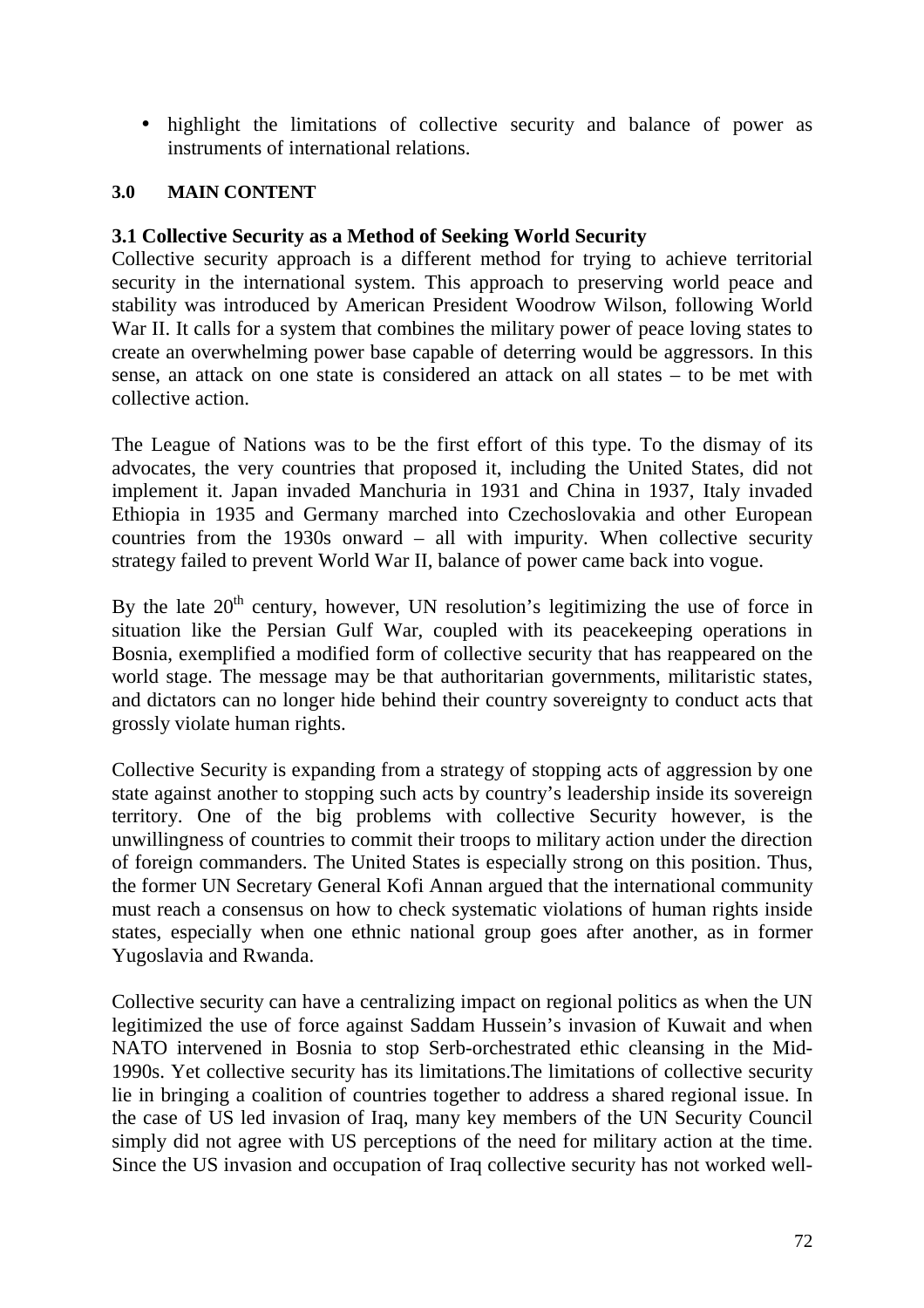most visibly demonstrated in the bombing of the UN mission in Baghdad in August 2003.

## **3.2 Balance of Power in Multiple Forms**

The balance of power theory emerged after the Peace of Westphalia in 1684 as a way of promoting security and stability in inter state relations. The golden age of balance of power began in the mid-seventeenth century and lasted until the World War I. The idea was that if one or more countries had sufficient power to balance the power of another country or alliance, then peace and stability would follow. The strategy checked power with power, if one alliance seemed to be gaining the edge of power, then an opposing alliance should increase its power and vice versa.

It should be pointed out however, that the balance of power did not work consistently well and had many breakdowns during the period. Balance of power tactics can be seen during the Cold War, when the United States and NATO face of against the Soviet Union and the Warsaw Pact. Although, many argue that it was not the balance of power that kept war from breaking out between the two alliances systems but rather the balance of terror associated with the fear of nuclear retaliation if one side attacked the other with a nuclear weapon.

**Alliance:** a coalition of state seeking to increase their power relative to other states, obviously play a big role in the balance of power politics. Alliances date back in history certainly to the time of warring Athens and Sparta. Alliances are typically formed to pool resources to offset the power of a perceived threatening state or coalition of states.

Balance of power can also be viewed as various structural models by which power is distributed in the following forms:

- i. **A tight bipolar balance:** as during the late 1940s and early 1950s in the United States/NATO versus the USSR/Warsaw Pact face-off;
- ii. **A loose bipolar balance:** roughly beginning in the mid 1950s as China moved away from the USSR and France fro NATO and the Third World countries began to organize in the neutral and Non Aligned Movement.
- iii. **A beginning of multi-polar balance**: referring to the period of the 1970s and 19080s when North American and Western Europe grew apart economically, Japan and China became more independent and powerful, the Soviet Union remained intact, and the developing countries moved off in different directions.
- iv. **Multiplicity:** as demonstrated in the breaking of the USSR, the rise of China and emergence of trade blocks like European Union and NAFTA, etc. In this configuration, multiple centers of various types was forming whether balance can occur in this configuring is still an open question.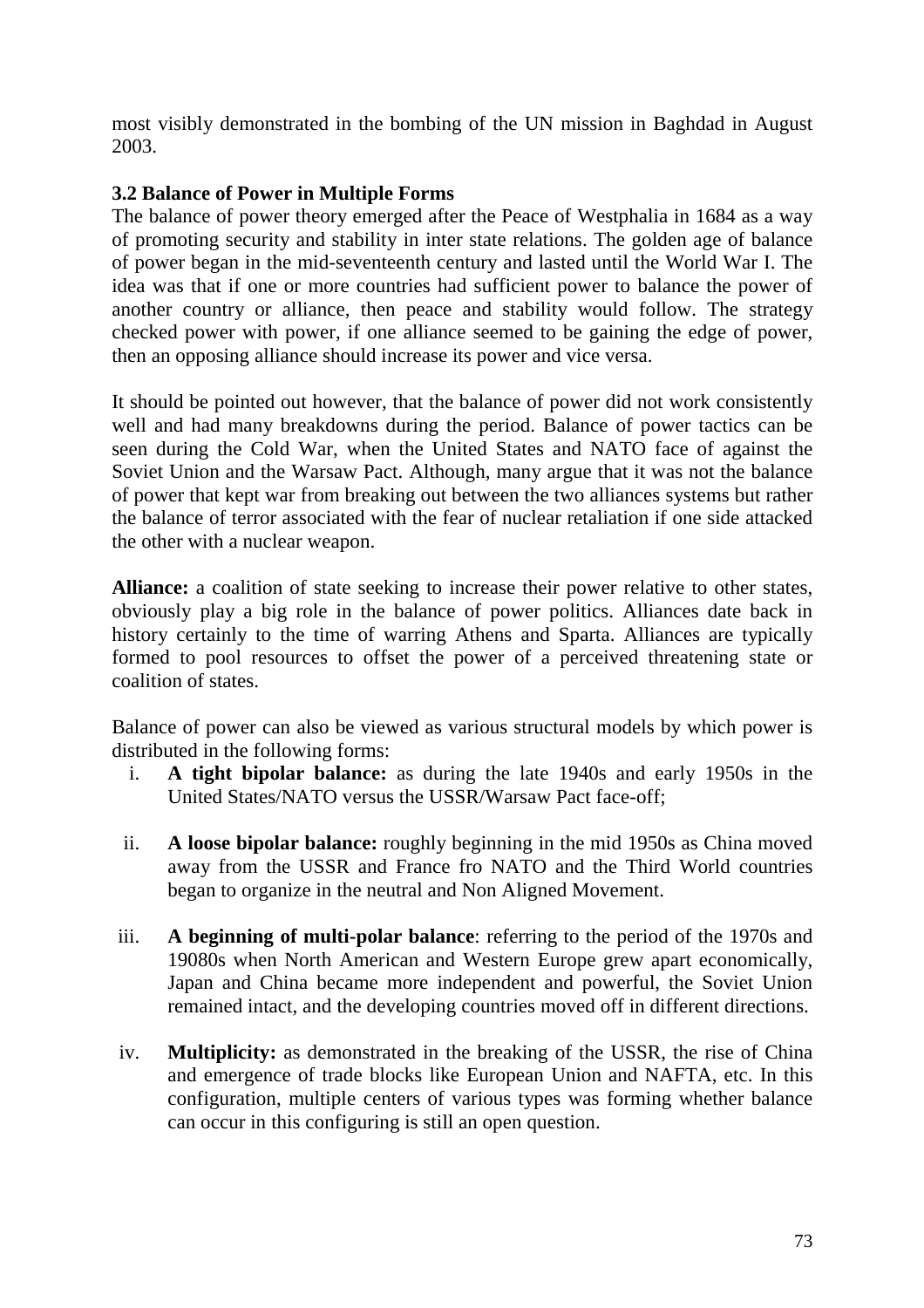- v. **Unipolarity**; referring to the United States as the single dominant military power in the global system. In this system, U. S. power may be viewed as the ultimate guarantor of world stability through military policing – or as instigating global instability through U. S. – driven cultural imperialism and a protracted war against terrorism that can produce endless insecurity.
- vi. **Loose multipolarity**: the international system is now described as being loosely organized not only the United States as a hegemon but other contending actors like Europe and China. While the United States continue unchallenged as the sole military power, emerging powers such as China are economic powers. Both with Europe and to a lesser extent, Russia, the international system is seen as revolving around these actors.

# **4.0 CONCLUSION**

The term balance of power has a variety of meanings with regard to patterns of power. Balance of power may be seen in term of different distribution of power pattern within the international system such as bipolarity, multiplicity and uni-polarity. Collective security calls for the pooling of state power in one organisation like the UN. This power is used to deter or defeat any country that attacked another. Collective security has not worked well because states have been reluctant to place their military forces under UN authority and because of competing versions of national security interests.

#### **5.0 SUMMARY**

Although the United States currently is the sole super-power, power patterns in the international arena are constantly changing and shifting. Some observers see China as the world's next super power and believe that the European Union may one day check U. S. power economically. The war in Iraq has entangled the UN in a turbulent setting, where collective security has not operated well in its military meaning and has taken on new non-military challenges.

## **6.0 TUTOR MARKED ASSIGNMENT (TMAS)**

- 1. Critically examine the contributions of balance of power in ensuring international stability
- 2. Criticize collective security as concept of ensuring internationals peace and security
- 3. What are the limitations to the practice of collective security

## **7.0 REFERENCES/FURTHER READINGS**

Rourke, John (1997). *International Politics on the World Stage 6th edition* New York: MC Graw Hill 1997.

Paul, Kennedy (1987). *The Rise and Fall of the Great Powers*. New York: Vintage.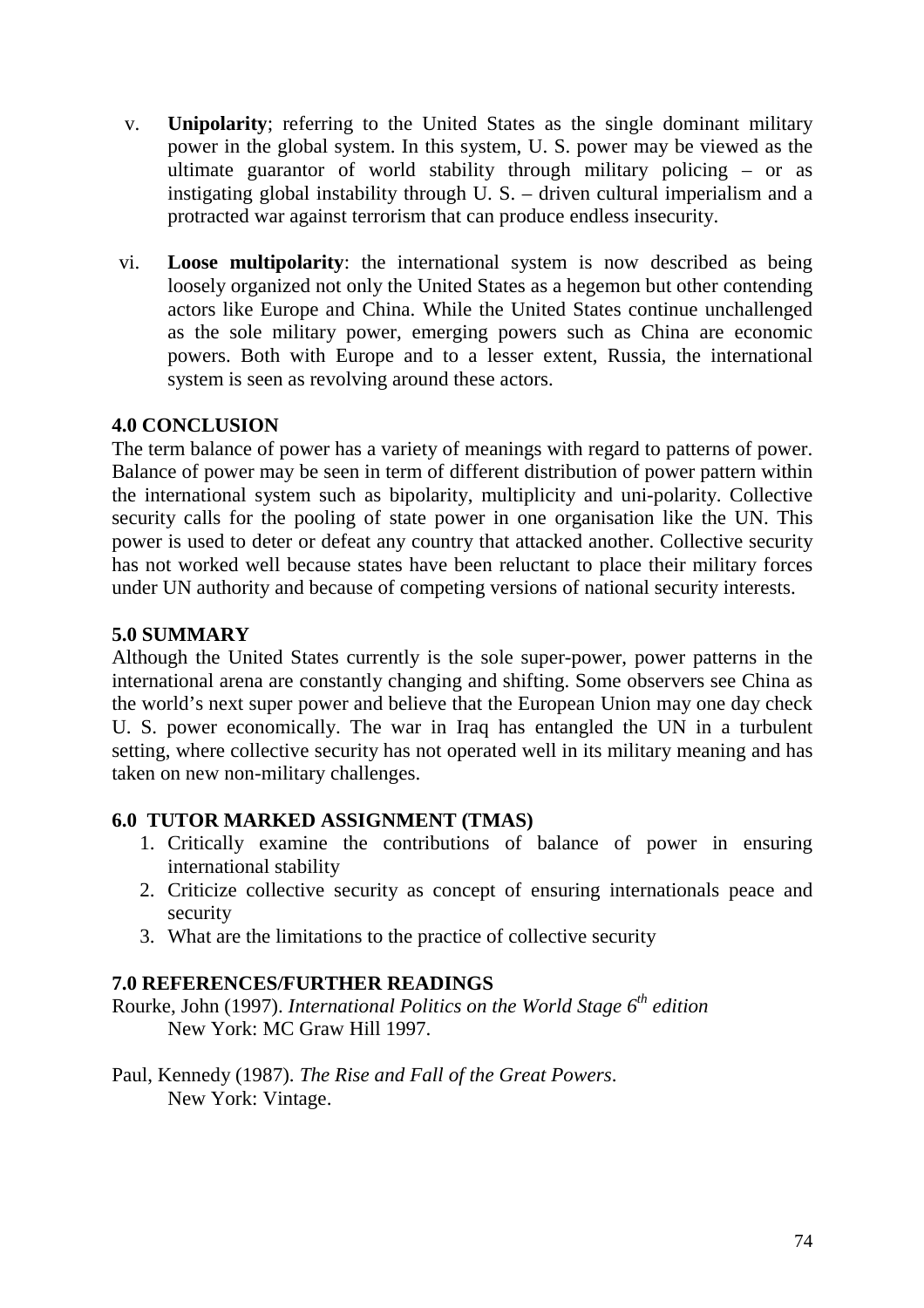# **UNIT 4: GLOBALIZATION**

# **CONTENTS**

- 1.0 Introduction<br>2.0 Objectives
- 2.0 Objectives
- 3.0 Main Body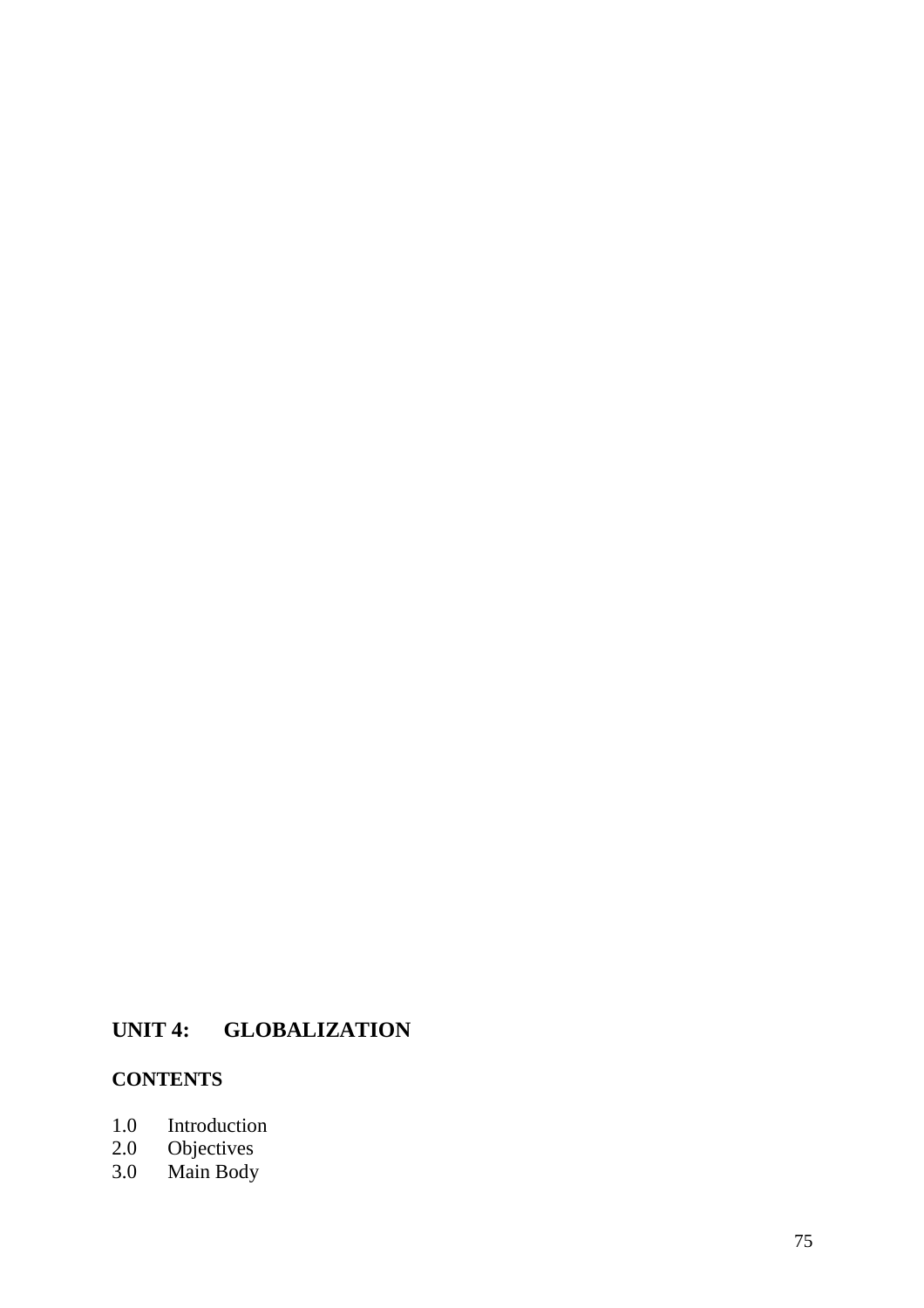- 3.1 Globalization: Friend or foe
- 3.2 Factors Accelerating Globalization
- 3.3 Evaluating Globalization
- 4.0 Conclusion
- 5.0 Summary
- 6.0 Tutor Marked Assignments (TMAs)
- 7.0 References/Further readings

## **1.0 INTRODUCTION**

Globalization is a force shaping power distribution in world politics today. It is important to note that globalization refers to expanded economic integration and interdependence of states through international free trade, market economies, investments and capital flows. World trade has grown astronomically and huge multinational corporations (MNCS) and economic organisations (International Monetary Fund, World Bank and World Trade Organisation) dominate global commerce.

These trend-linked with the spread of global fiber optic network, digitalization, satellite communications, the world wide web and computer technology-have impacted on state-to-state power relationship dramatically.

## **3.0 MAIN CONTENT**

## **3.1 Globalization: Friend or Foe?**

Looking at the entirety of world politics today, proponent of globalization sees the positive consequences on state-to-state power relationship. Thomas Freidman, in his book the Lexus and the Olive Tree (1999) views globalization as making old fashioned power politics obsolete, owing to the imperatives of global capitalism. In his view, globalization leads to democratic world, reduced poverty, higher standards of living in lesser developed countries, and thus less global conflict, more unity and expanded regional integration.

Other observers believe that globalization works negatively on power relationships. For one thing in many parts of the less developed world, globalization is viewed as yet another brand of western cultural imperialism. Competition has kept economic elites in power rather than generating wealth for everyone. Workers and the environment exploited.

In the recent outpouring of criticism of globalization John World Lewis Gadelis points out that 9/11/2001 attack on World Trade Center illustrates the dark side of globalization and interdependence, arguing that globalization has spawned deep grievances against the United States in particular as well as provided the power and means to attack it, as demonstrated in the use of civilian aircraft for suicide bombers.

Globalization and the information revolution and interdependence that have come with it, according to Nye, have created virtual communication and networks that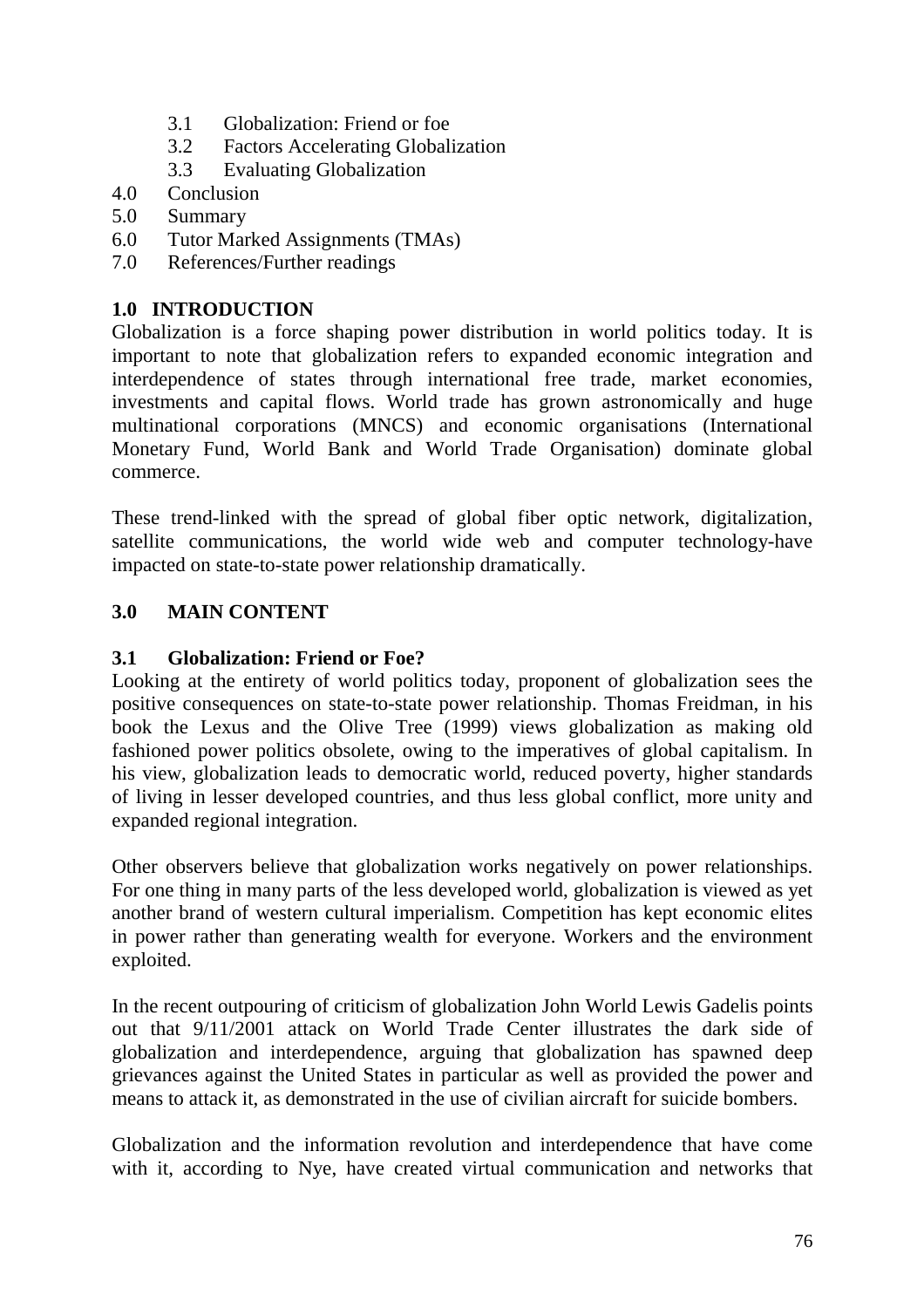ignores national borders. This means that transnational corporations like multinational corporations and nongovernmental, non-state actors including terrorist and radical Islamic ideologies now play larger role in the international system.

Professor Stanley Hoffmann has also on his part, weighted in on the massive effects of a globalization on power in world politics. He stresses three forms of globalization, each with implications about power:

- 1. Economic globalization-which has recently been undergoing revolutions in technology, information, trade, foreign investments and international businesses
- 2. Cultural globalization which has led to recent assaults against western culture and
- 3. Political globalization which is characterized by a domination by the United States and its political institutions.

Each negative consequences has produced implications for how power now takes new forms in an interdependent globalized world, and how states in a globalized world should mobilize power to combat terrorism. Older concepts of the balance of power and collective security have become inappropriate in this world of porous borders.

# **3.2 Factors accelerating globalization:**

To some extent, globalization is ancient. It has been under way since the first isolated tribes and other groups of humans began to trade and otherwise interact with one another. But from another perspective, globalization is primarily modern phenomenon because the speed with which globalization has progressed has increased greatly during the last two centuries or so and even more extraordinarily since World War II. The modern acceleration of globalization is the products of two factors. Technological change and government policy (Rourke 2009).

# **3.2.1 Technological Developments**

These have rapidity expanded the speed with which merchandise, money, people, information, and ideas move over long distances. Certainly, people, money, culture, and knowledge have flowered across political borders since ancient times. What is different though is the speed at which globalization is now proceeding.

More than 85% of histories significant technological advances have occurred since 1800, and the rate of discovery and invention has been accelerating during that time. Be it the internet, jet travel or some other advance, a great deal of this technological innovation is moving the world away from the national orientation that has dominated for several centuries towards a growing global connectedness.

# **3.2.2 Government Policies**

This is a second factor that has promoted globalization, especially on the economic front. After World War I, countries increasingly tried to protect their economies from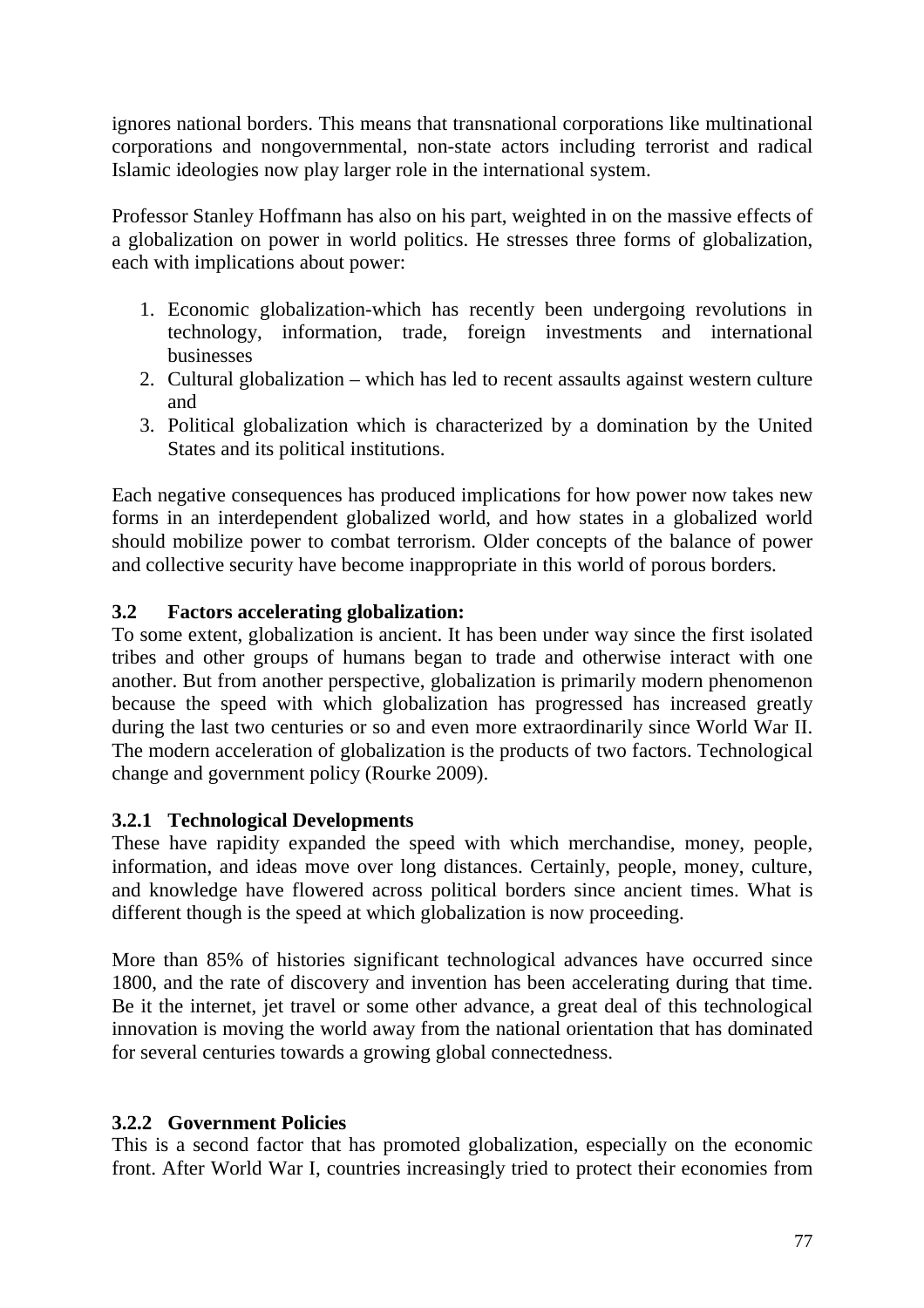foreign competition by instituting trade restriction in form of high tariffs and by impeding the face exchange of currencies. In hindsight, policy makers concluded that this approach had been disastrous. Much of Europe struggled economically during the 1920s then collapsed at the end of the decade.

Between 1929 and 1932 industrial production in Europe fell 50% and unemployment shot up to 22%. The U. S. stock market crashed in1929, and the American economy soon imploded, as did the economics of Japan and other countries. Global trade plummeted and the world sank into great Depression.

During the 1920s, fascist dictator Benito Mussolini seized power in down trodden Italy, and during the great Depression, Adolf Hilter and the other fascist dictators rose to power in Germany, Japan, Spain, and elsewhere. World War II soon followed exacting a horrific price on mankind. Many observes argued that the restrictive economic policies after World War I had created economic desperation that followed thereby allowing fascism to take hold, which in turn led to World War II. Based on their analysis of the causes of World War II, policy makers planning for the postwar period focused in part on preventing a reoccurrence of a global conflict.

On the economic front, the United States led the effort to create the General Agreement on Tariffs and Trade (GATT), a treaty and an organisation of the same name lately renamed the World Trade Organisation (WTO), in order to help eliminate the trade barriers that were blamed for World War II. Policy makers also established the International Monetary Fund (IMF). Such belief in and government support for globalization remains powerful factors today.

Other reasons to note is that the role of government in promoting globalization tends to undercut the argument expressed by former American President, Bill Clinton that globalization is not something we can hold off or turn off… is the economic equivalent of a force of nature like wind or water. Countries especially acting collectively can shape, restrain, or even reverse many aspect of globalization by increasing economic barrier, by restricting travel and interfering with transnational communication and by other policies designed to make national borders less permeable.

# **3.3 Evaluating Globalization**

Globalization enjoys considerable popular support around the world, yet critics of the process are legion and more vehement than its supporters. There can be little doubt that the process has progressed rapidly due to innovations in information technology and transport The economic data is also clear. Measured by trade investment, monetary flow and every other standard, economic globalization have advanced quickly and far.

Cultural globalization is harder to measure, but anyone who has traveled internationally for several decades will attest to how much more common the use of English, western-style dress, fast food restaurants serving burgers and fries, and many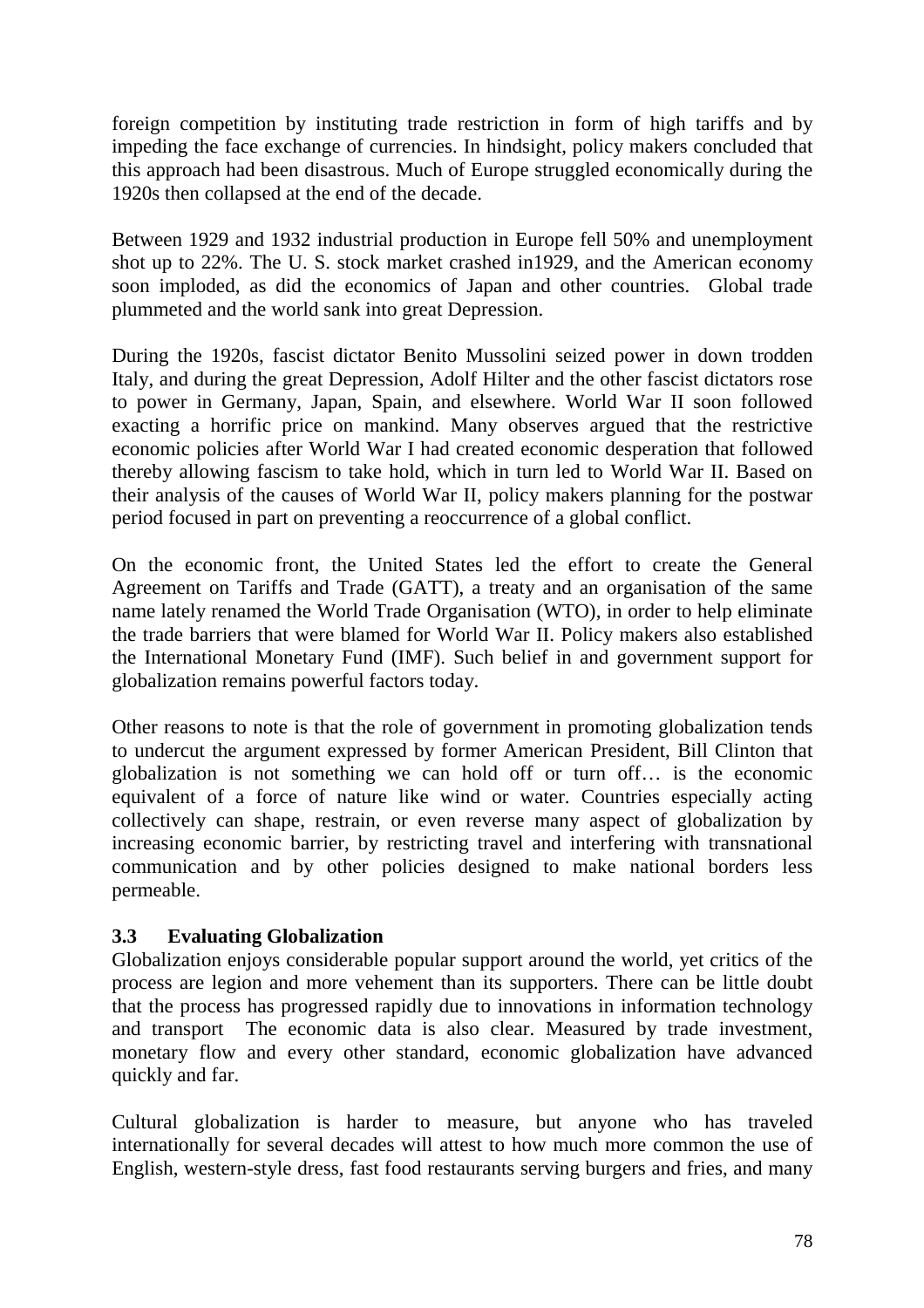other aspects of a spreading common culture have become. Evaluating globalization qualitatively, deciding whether it is a positive or negative trend is very much more difficult.

## **4.0 CONCLUSION**

Globalization is the process of the integration of communications and transportation, national economies, and human cultures across national boundaries. Though it is an ancient process, the process has speeded up considerably due to government policies that promote it and due to technological change. The world has become much more interdependent and interconnected through transportation and communication globalization, economic globalization and cultural globalization. This globalization has spurred transnationalism.

# **5.0 SUMMARY**

Globalization refers to widened economic integration and interdependence among the world's states by way of international free trade, market economies, investments and capital flows. Huge Multinational Corporations (MNCS) and global economic organisations like International Monetary Fund (IMF), World Bank (WB) and World Trade Organisation (WTO) had come to dominate global commerce as world trade expands. Globalization is also produced by the spread of global fibber optic networks, digitalization, the World Wide Web and computer technology.

# **6.0 TUTOR MARKED ASSIGNMENT (TMAS)**

- 1. What do you understand by the term "globalization?"
- 2. Discuss the major factors responsible for the acceleration of globalization.
- 3. Evaluate the impact of globalization on the present international system.

# **7.0 References/Further readings**

Arnold Toynbee; *the Study of History in the Light of Current Developments:* International Affairs XXIV Oct. 1948.

Rourke, John (2009). *International Politics on the World Stage* New York: New York: MC Graw-Hill.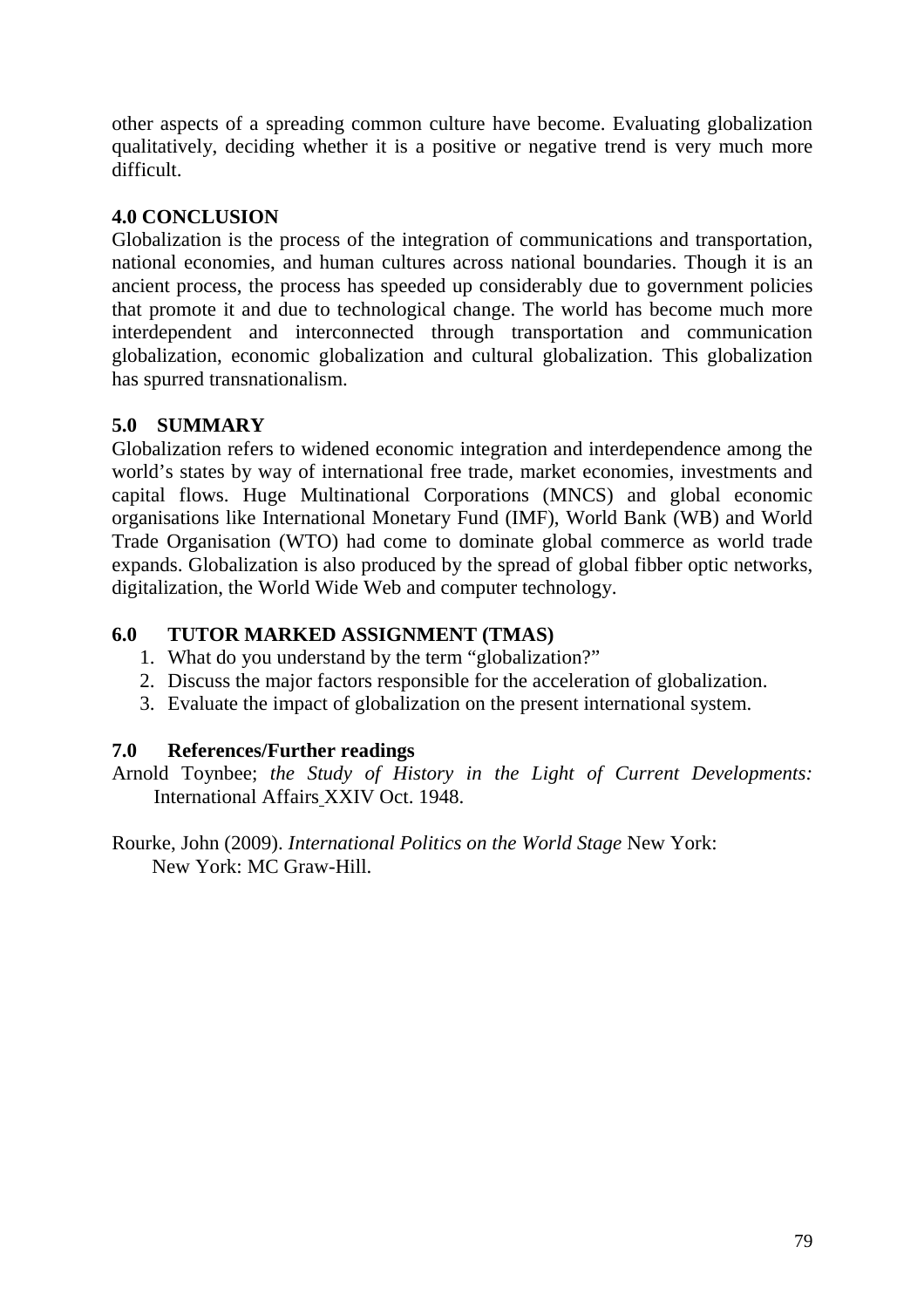# **Module 4: The Evolution of International/Regional Organisations**

- Unit 1: International Organisation
- Unit 2: The United Nations
- Unit 3: Regionalism and Regional Arrangements
- Unit 4: The European Union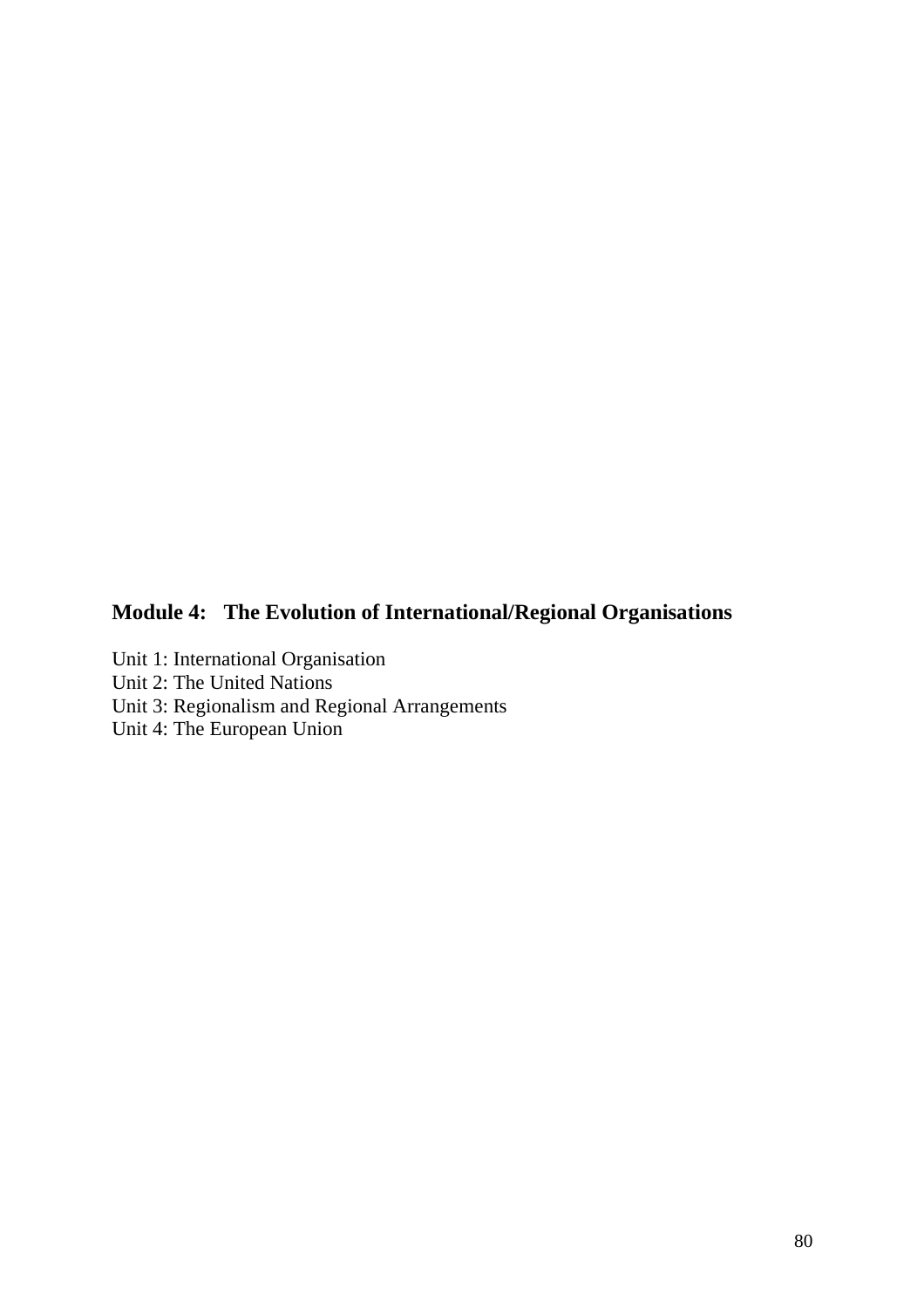# UNIT 1: INTERNATIONAL ORGANISATION

# **CONTENTS**

- 1.0 Introduction
- 2.0 Objectives
- 3.0 Main Body
	- 3.1 The Origins of Modern International Organisation
	- 3.2 Roles of International Organisation
- 4.0 Conclusion
- 5.0 Summary
- 6.0 Tutors Marked Assignments (TMAs)
- 7.0 References/Further readings

# 1.0 INTRODUCTION

One of the promising developments starting from the twentieth century in interstate relations has been the proliferation of international organisation. For the first time in history, permanent organisation of a nearly universal type emerged. Although the word permanent may seem hardly justified, for the League of Nations lasted for only about a quarter of a century with an effective period of barely fifteen years, and the future of the United Nations after all these years of active existence is still very uncertain.

In addition to today's general international organisation-the United Nation-are many lesser ones, some of such which are specialized agencies, Regional Organisations of a general character, as the Organisation of American States and North Atlantic Treaty Organisation, and some more specialized in function as the Organisation for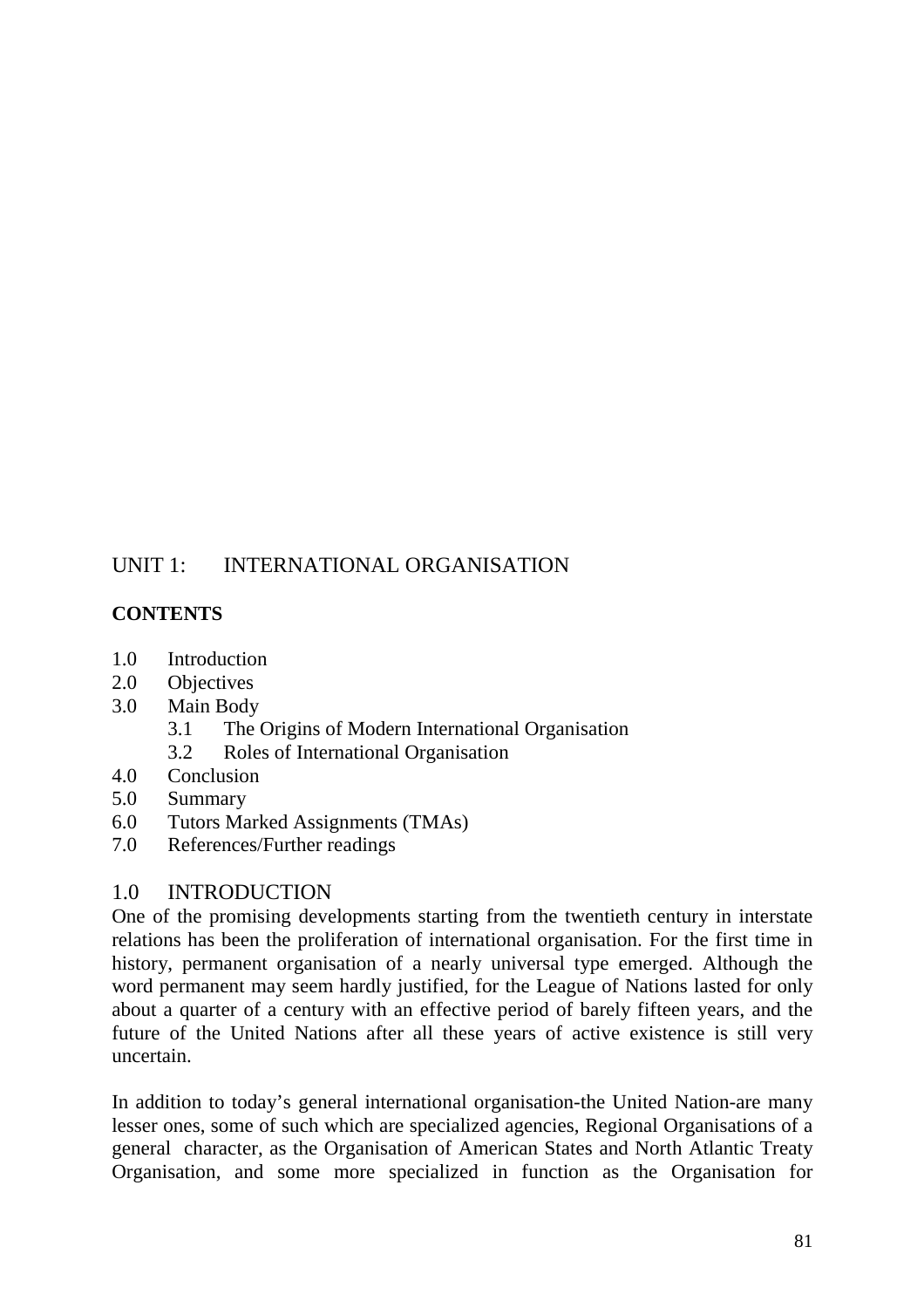Economic Cooperation and Development and the South Pacific Commission are numerous and active.

In addition to these scores of public international organisations, concerned with almost every conceivable aspect of international relations, hundreds of private international organisations otherwise called nongovernmental organisations, such as International Red Cross or Rotary International or the International Chamber of Commerce, play useful although less publicized roles.

## **2.0 OBJECTIVES**

At the end of this unit, you should be able to:

- Identify the main roles of international organisation
- Evaluate the success/failures of these organisations in attaining their objectives
- Assess the relevance of the activities of these organisations to interstate relations.

# **3.0 MAIN CONTENT**

## **3.1 The Origin of Modern International Organisation**

The modern pattern of international organisation has been evolving ever since the nation-state system emerged several centuries ago, and especially since the Congress of Westphalia of 1648.

The term "International Organisation is defined as "any cooperative arrangement instituted among states, usually by a basic agreement, to perform some mutually advantageous functions implemented through periodic meetings and staff activities". In this well-developed sense, few examples of international organisations can be found until the modern period.

Long before the golden age of Ancient Greece, inter-state relations of a sort existed in many parts of the known world, including China, India, Mesopotamia, and Egypt. Contracts between rulers and kingdoms were not uncommon, and there was a fair area of agreement on diplomatic practices, commercial relations, treaties of alliance, and codes of warfare and terms of peace. The treaties of the past are the first steps towards International Organisations.

Although local loyalties prevented the Greeks from achieving true national unity, the procedures and patterns in use among their city-states, as well as their theories of interstate relations appear strikingly modern. In some ways Ancient Greece seems much like the modern world in miniature. Treaties, alliances, diplomatic practices and services, arbitration and other methods of peaceful settlement of disputes, rules of war and peace, leagues and confederation, and other means of regulating interstate relations were well known and widely used.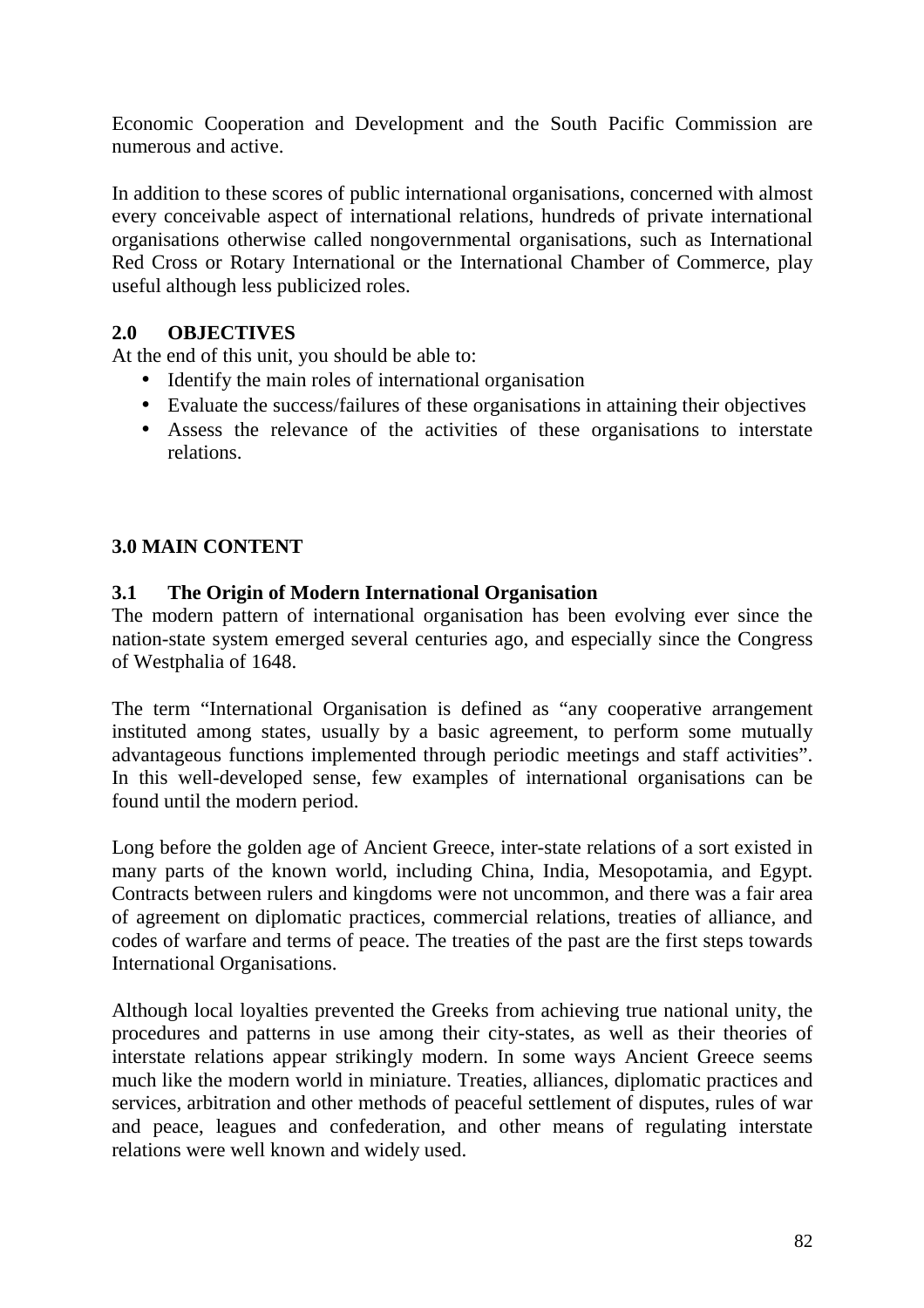The Roman contribution to international organisation was of a different sort. After the final defeat of Carthage and the conquest of the entire Mediterranean world and most of Western and Central Europe, Rome established a kind of universal empire, the inclusiveness of this empire and its remoteness from other centers of power such as China and India, precluded interstate relations.

The idea of international organisation was therefore foreign to Romans. Nevertheless, the Romans contributed legal, military, and administrative techniques, and they established the basis of the *Jus gentium* which became a fertile source of international law.

The Congress of Westphalia was a notable milestone in the development of modern international organisation, as it was in the evolution of the modern state system. The significance of this great congress has been discussed in earlier units of this course.

During the dynastic and colonial struggles of the eighteenth century, alliances, coalitions, diplomacy, wars, conferences and peace settlement became commonplace techniques of international relations. The conference system, which has been perhaps the most conspicuous feature of modern international organisation, was developed to a high degree in seventeenth and eighteenth centuries. Some of the best-known early plans and proposals for peaceful relations and for international organisation were advanced.

A permanent general international organisation (League of Nations) of a nearly universal character came into existence for the first time after world War I. This development marked another stage in the history of international organisation. The new era owed much to the experience and experiments, including the many abortive plans and projects of the past. "Modern international organisation" started with its wide array of institutions, evolved from the conferences of the preceding centuries. In the new world of the twentieth century, the older techniques were not adequate, but they did provide the foundations upon which the present complex structure of international organisation has been built.

# **3.2 Roles of International Organisations**

Most international conflicts are not settled by military force. Despite the anarchic nature of the international system, based on state sovereignty, the security dilemma does not usually lead to a break down in basic cooperation among states. State generally restrain from taking maximum short-term advantage of each other such as invading and conquering. States work with other states for mutual gain and take advantage of each other only at the margin and international organisation provides the platform for this mutual relationship.

State work together by following rules they develop to govern their interactions. Overtime the rules become more firmly established and institutions grow around them. States then developed the habit of working through those institutions and within the rules. They do so because of self interest. Great gains can be realized by regulating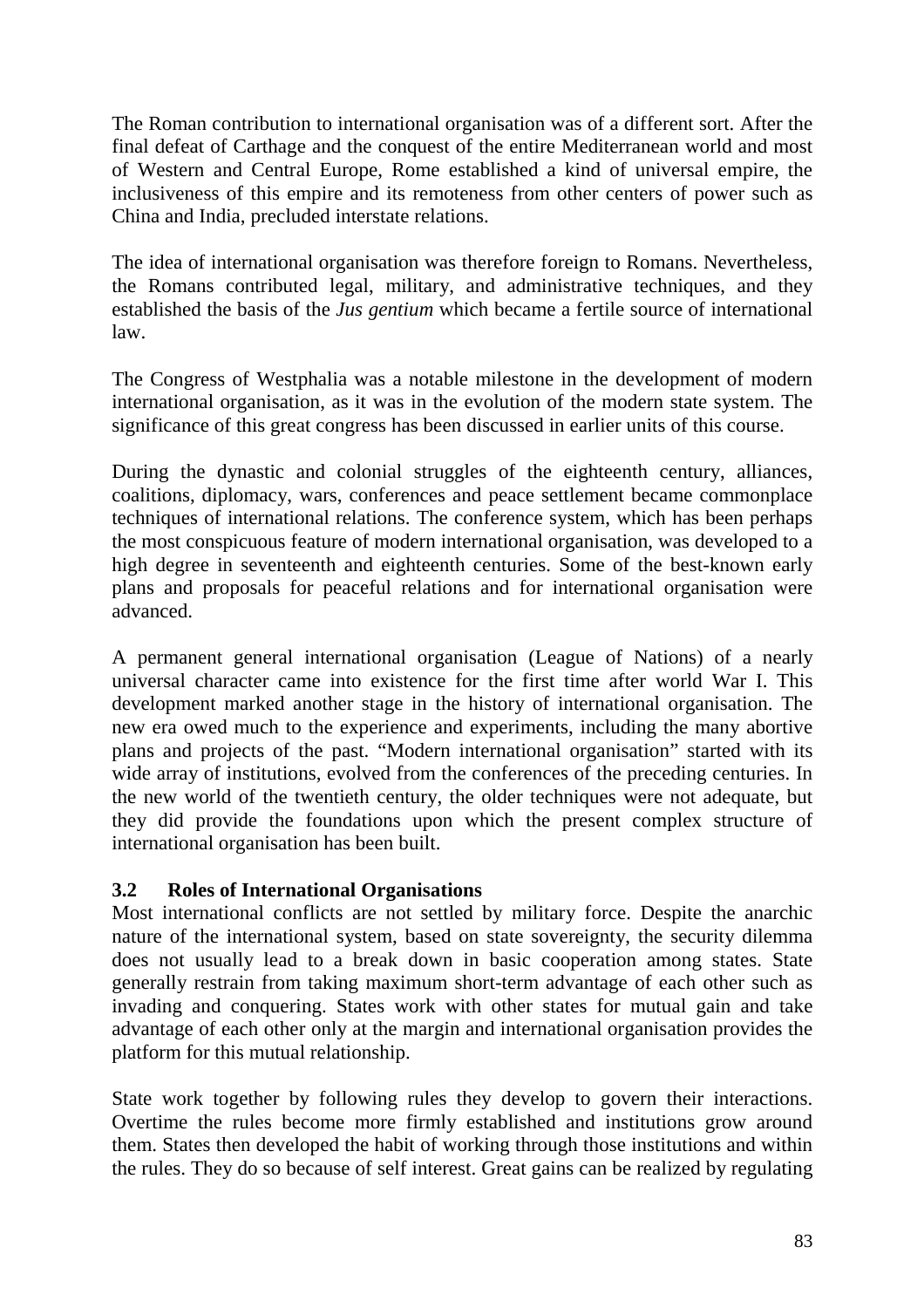international interactions through institutions and rules, thereby avoiding the costly outcomes associated with a breakdown of cooperation. The rules that govern most interaction in the international system are rooted in norms. International norms are the expectations actors hold about normal international relations. The invasion of Kuwait by Iraq not only was illegal, but was widely viewed as immoral beyond the acceptable range of behaviour of states. Political leaders in the United States and around the world drew on moral norms to generate support for a collective response to Iraq.

Some norms, such as sovereignty and respect for treaties, are widely held, they shape expectations about state behaviour and set standards that make deviations stand out. Constructive scholars in international relations emphasize the importance of these global norms and standards. In the  $19<sup>th</sup>$  century, such ideas were embodied in the practical organisations in which states participated to manage specific issues such as international postal service.

In times of change when shared norms and habits may not suffice to solve international dilemmas and achieve mutual cooperation, institutions play a key role. They are concrete, tangible structures with specific functions and missions. These institutions have proliferated rapidly in recent years, and continue to play an increasing role in the inter-state relations. International organisation (10s) includes intergovernmental (IGO) such as the United Nations (UN), and non-governmental organisation such as the International Committee of the Red Cross.

Global intergovernmental organisation (aside from the UN) usually, has functional purposes involving coordinating action of some set of states around the world. Nongovernmental organisations tend to be more specialized in function than intergovernmental organisations. For example, someone wanting to meet Political Scientists from other countries can join the International Political Science Association.

Many NGOs have economic or business related functions. The International Air Transport Association coordinates the work of airline companies. Other NGOS have global political purposes, for example, Amnesty International for Human Rights and Planned Parenthood for Reproductive Rights and Family Planning. Still other have cultural purposes for, example, the International Olympic Committee.

Religious groups are among the large NGOs, their membership span many countries both in today's world and historically, sects of Christianity, Islam, Buddhism, Judaism, Hinduism, and other world religious have organized themselves across state borders, often in the face of hostility from one or more national governments. Missionaries have deliberately built and nurtured these transnational links. The Catholic Church historically, held a special position in European International system, especially before the  $17<sup>th</sup>$  century.

Nongovernmental organisations with broad purposes and geographical scope often maintain observers and status in the UN, so that they can participate in UN meetings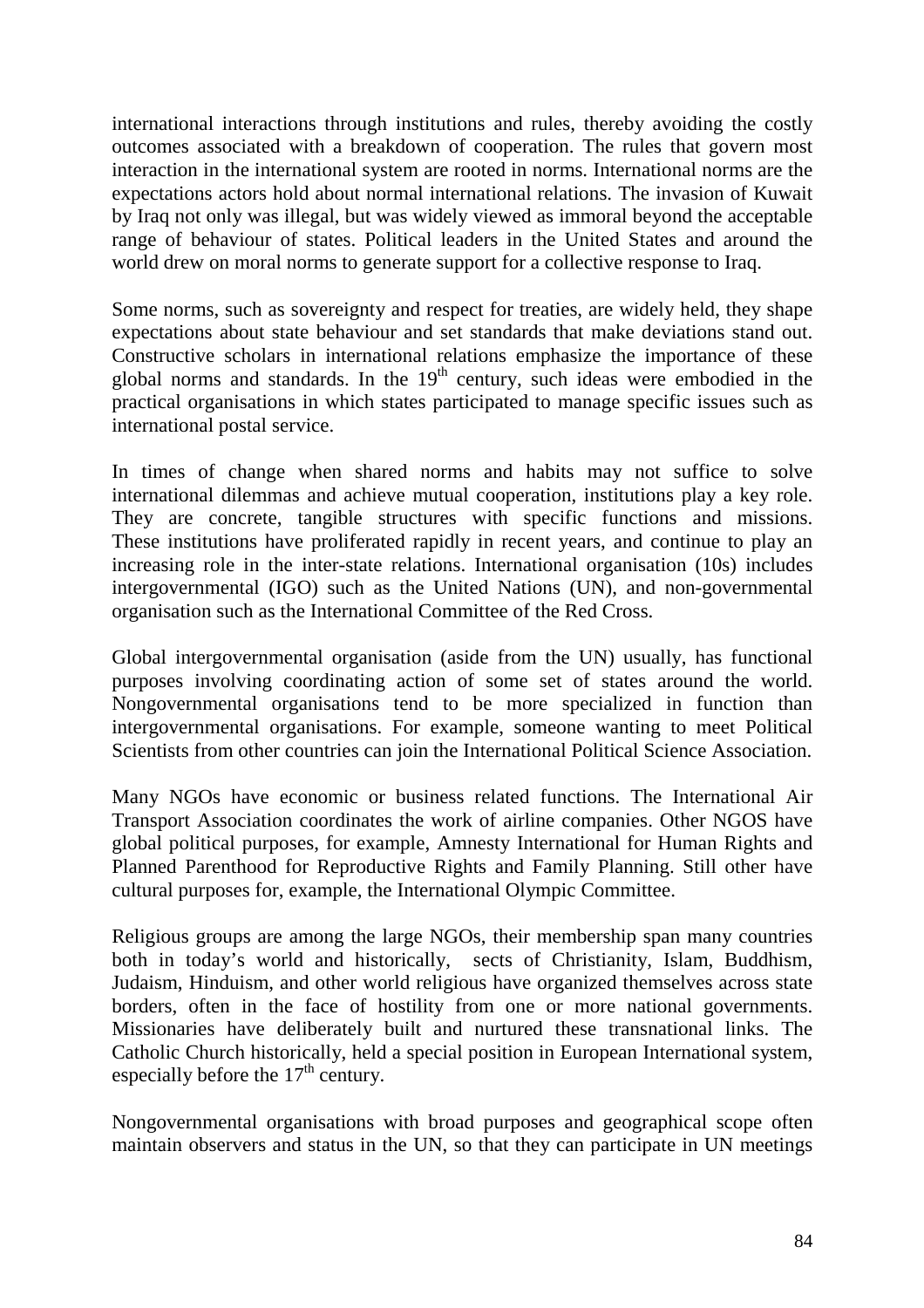on issues of concern. For example, Greenpeace attends UN meetings about global environment.

## **4.0 CONCLUSION**

The intellectual roots of international organisations extend back into history and include the early global concept of a common humanity. One stream of this view focused on establishing intergovernmental organisation is to promote peace. However, the first intergovernmental organisation with nearly a universal character was the League of Nations, which was formed, immediately after the First World War

Today there are nearly 300 intergovernmental organisations (IGOs), and they perform a wide variety of functions. It has been pointed out that, membership of those organisations ranges from near universal to only a few countries and the functions of intergovernmental organisations range from the UN's broad range of missions to the single purpose of the international cassava organisation.

# **5.0 SUMMARY**

A web of international organisations of various sizes and types now connects people in all countries. The rapid growth of this network, and the increasingly intense communications and the interactions that occur within it, indicate rising international interdependence.

These organisations in turn provide the institutional mesh to hold together some kind of world order even when leaders and contexts come and go, and even when norms are undermined by sudden changes in power relations. At the center of that web of connection stands the most important international organisation today, the United **Nations** 

# **6.0 TUTORS MARKED ASSIGNMENTS (TMAS)**

- 1. Give a brief history of the development of modern international organisation.
- 2. Give a detailed function of intergovernmental organisation as studied in this unit.
- 3. Discuss the main functions of the major non-governmental organisation you studied in this unit.

# **7.0 REFERENCES/FURTHER READINGS**

Goldstein, Joshua & Pevehouse, John (2008). *International Relations, Eight Edition* New York: Pearson Longman.

Norman, Palmer & Perkings, Howard (2007). *International Relations,* Third Revised Edition, (India: A. I. T. B. S. Publishers.

Pause, Kelly-Kate S. (2002). *International Organisations Perspectives in Governance in the Twenty First Century* 2<sup>nd</sup> edition Bouston: Prentice Hall.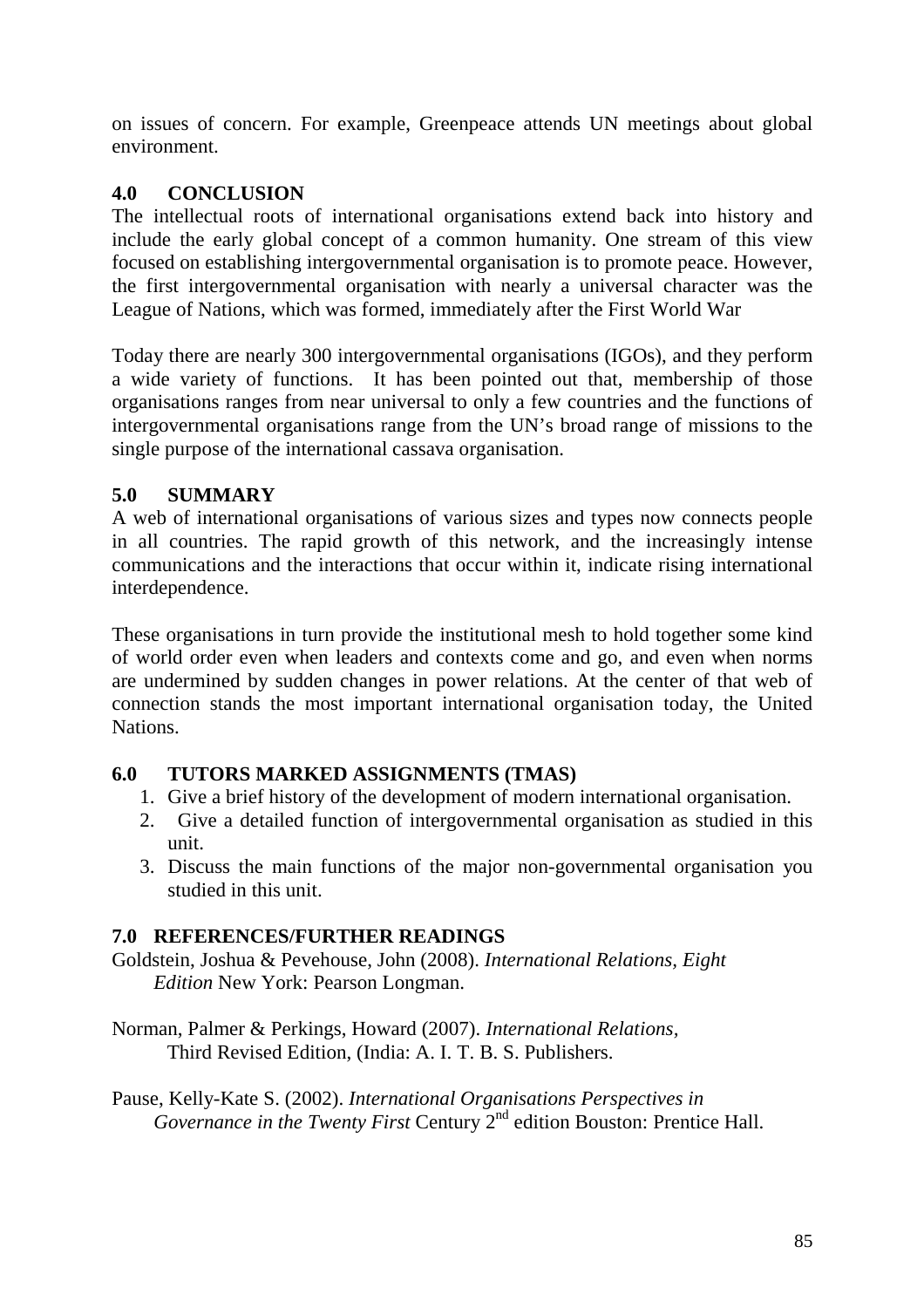# **UNIT 2: THE UNITED NATIONS**

## **CONTENTS**

- 1.0 Introduction
- 2.0 Objectives
- 3.0 Main Body
	- 3.1 The History/ Activities of the United nations
	- 3.2 The Structure of the United Nations
- 4.0 Conclusion
- 5.0 Summary
- 6.0 Tutor Marked Assignments (TMAs)
- 7.0 References/Further Readings

## **1.0 INTRODUCTION**

At the beginning of the  $20<sup>th</sup>$  century, many world leaders sought to create a cooperative community of countries that would ensure the collective security of its members. The idea behind collective security organisation is that they enhance the chances for maintaining peace because an aggressive act against any member would be met with a collective response. In short an attack against one is an attack against all. The notion of collective security, combined with the harsh lessons of World War I led U. S. President Woodrow Wilson to propose the formation of the League of Nations in 1918. Consequently, the Main Mission of both the League of Nations and United Nation is maintaining international peace and security.

Despite the League's inability to prevent World War II, many political leaders did not conclude that intergovernmental organisations were useless in preventing war. On the contrary, with the nuclear age upon them, they saw even more clearly the need for international cooperation. This helps to explain why the idea of a global security organisation survived and thrived amidst the ashes of World War II.

The United Nations emerged from those ashes, and it is best known for its role in maintaining international peace and security Article of the UN charter, however described an intergovernmental organisation that goes much further than a mere security organisation.

According to its Charter, the UN seeks to develop friendly relations among nations based on respect for the principle of equal rights and self determination of people. It seeks international cooperation in solving international problems of an economic, social, cultural, and humanitarian character and in promoting and encouraging respect for human rights and for fundamental freedoms for all.

## **2.0 OBJECTIVES**

At the end of this unit, you should be able to:

- Describe the circumstances that led to the formation of United Nations
- Explain the structure and functions of the UN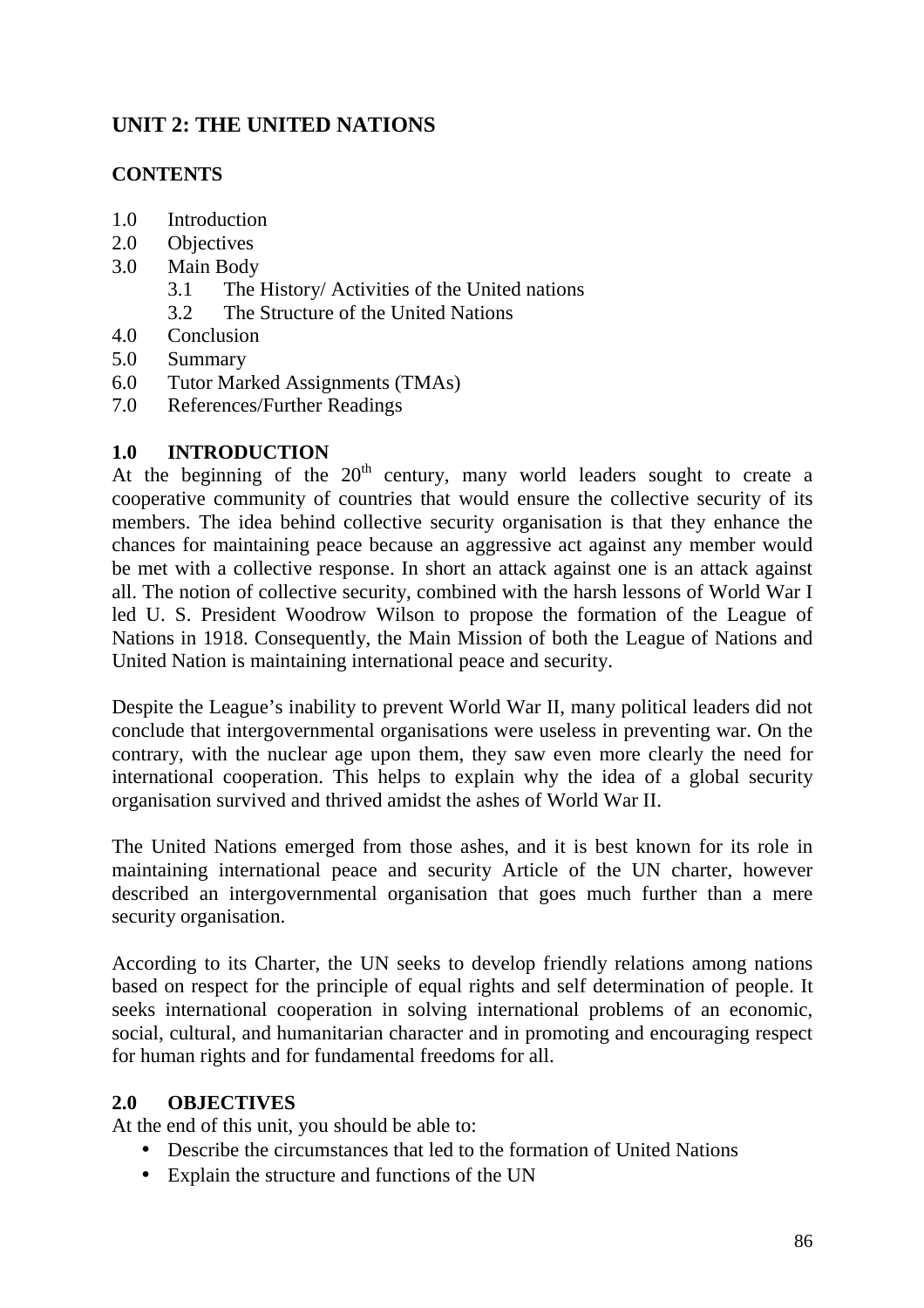• Assess the role of the Security Council in Peace keeping

# **3.0 MAIN CONTENT**

## **3.1 The History / Activities of the United Nations**

The United Nations (UN) was founded in 1945 in San Francisco by 51 States. It was a successor to the League of Nations, which failed to effectively counter aggression that led to the 2<sup>nd</sup> World War. Like the League of Nations, the United Nations was founded to maintain international order and the rule law to prevent another world war. In 1950s and 1960s, the UN membership more than doubled double as colonies in Asia and Africa won independence. This expansion changed the character of the General Assembly, in which each state has one vote regardless of size.

Throughout the Cold War, the UN had few successes in the international security because the United States/Soviet Union conflict prevented consensus. The UN appeared somewhat irrelevant in a world order structures by opposing alliance bloc. A few notable exceptions exist, such as defending South Korea during the Korean War and agreeing to station peacekeeping forces in the Middle East, but the UN did not play central role in solving international conflicts. The General Assembly, with its predominantly third world membership, concentrated on the economic and social problems of poor countries, and these became the main work of the UN.

After the Cold War, the great powers could finally agree on measures regarding international security. In this context, the UN moved to the center stage in international security affairs. The UN had several major successes in the late 1980s in ending violent regional conflicts.

By the 1990s, the UN had emerged as the worlds most important tool for settling international conflicts Between 1987 and 1993, Security Council resolutions increased from 15 to 78, peace keeping missions from 5 to 7, peacekeepers from 12,000 to 78,000 and countries sending troops from 26 to 76 (Goodstein & Pevehouse 2008). The 2003 Iraq war however triggered serious divisions among the great powers that sidelined the UN. A U.S./British coalition toppled the Iraq government without explicit UN backing. The former Secretary General – Kofi Annan later called UN war illegal. The UN sent a team to Iraq to help with the reconstruction, but suicide truckbombers destroyed it killing chief of the mission and dozens of others. Thus the UN withdrew its staff in Iraq in 2003 and found itself largely sidelined in the world's most prominent international conflict.

Currently, the UN follows a principle of "Three Pillars" – security, economic development and human rights – which are considered mutually necessary for many others to succeed. In a post war conflict situation, in particular, the security economic and human rights situations reinforce each other.

The UN is in some ways just beginning to work as it was originally intended to, through a concert of great powers and universal recognition of the charter. However as states turned increasingly to the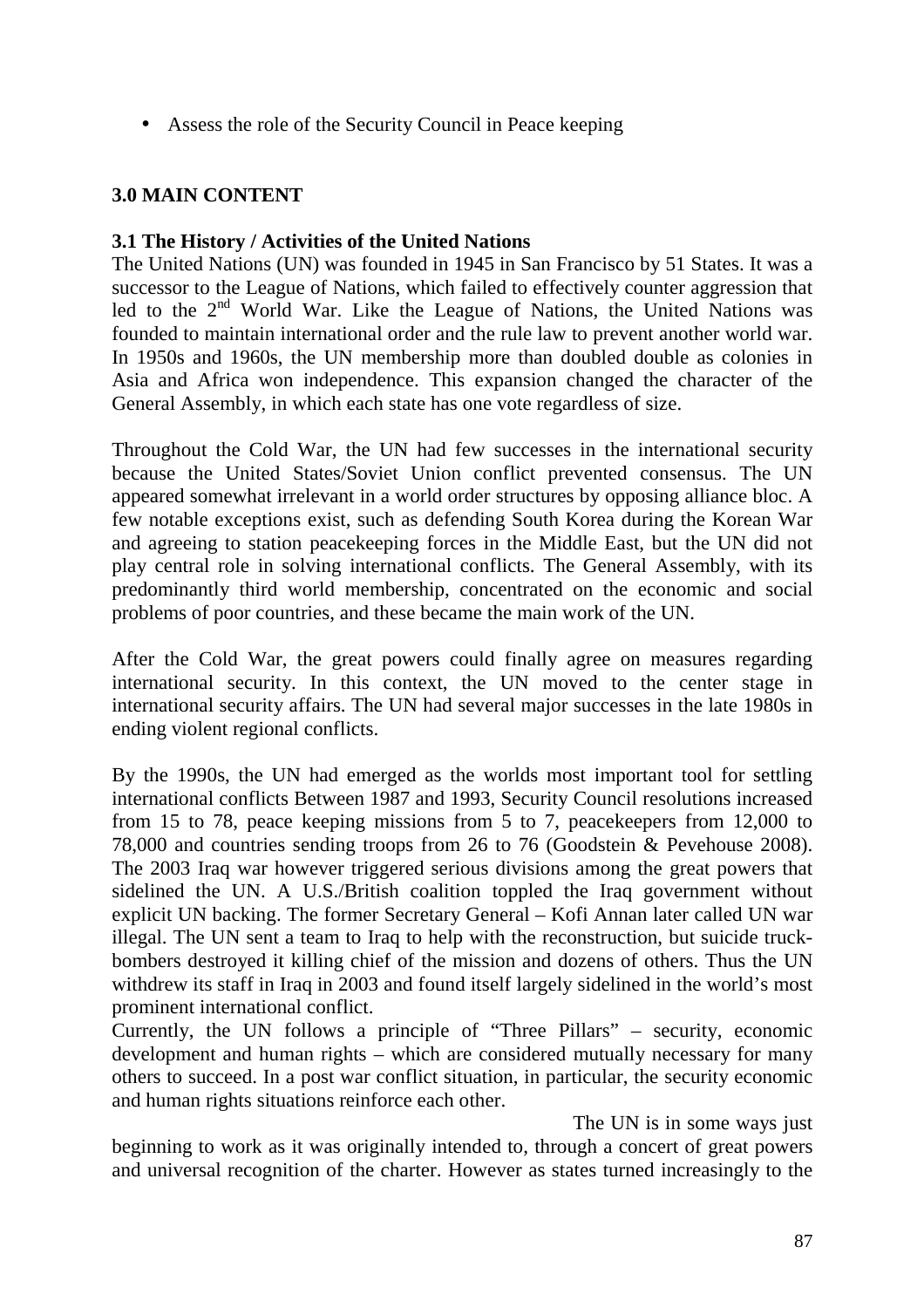UN after the cold war, its modest size and resources became overburdened leading to contraction of missions and funding. Today, the UN is more important than ever, yet, still in danger of failing. In the coming few years the UN must continue to grapple with the challenges of it's evolving in a unipolar world, the limitation of its budget, and the strength of state sovereignty.

## **3.2 Structure of the United Nations**

The United Nations structure centers on the General Assembly. The General Assembly coordinates a variety of development programme and other autonomous agencies through the Economic and Social Council (ECOSOC). Parallel to the General Assembly is the UN Security Council which is made up of five great powers and ten rotating members that make decisions about international peace and security. The Security Council dispatches peacekeeping forces to trouble spots. The administration of the body takes place through the UN Secretariat, led by the Secretary General of the organisation. The world court (International Court of Justice) is the judicial arm of the UN.

A major strength of the UN structure is the universality of its membership. The UN had 192 members in 2008 (Goldstein & Pevehouse, 2008). Virtually every territory in the world is either a UN member or formerly a province or colony of a UN member. Switzerland, which traditionally maintains strict neutrality in the international system, joined only in 2003. Formal agreement on the charter, commits all states to a set of basic rules governing their relations. The old League of Nations, by contrast, was flawed by the absence of several important actors.

One way the UN induced all great powers to join was to assure them that their participation in the organisation would not harm their national interests. Recognizing the role of power in world order, the UN charter gave five great powers each a veto over substantive decisions of the Security Council.

The UN Charter established a mechanism for collective security – the binding together of the world's states to stop an aggressor Chapter v of the charter explicitly authorizes the Security Council to use military force against aggression if nonviolent means called for in chapter vi fails. Under chapter vii of the charter, the UN authorized the use of force to reverse Iraqi aggression against Kuwait in 1990.

However, because of the great-power veto, the UN cannot effectively stop aggression by a great power nation or nations having a great power backing. As often happens with the dominance principle, this structure creates resentments by smaller powers. In 2006, Iran's president asked the General Assembly "if the government of the United States or the United Kingdom commit atrocities or violate international law, which of the organisations of the United Nations can take them to account? (None of them, of course is the answer). Chapter vii was used only once during the Cold War-in the Korean war when the Soviet delegation unwisely boycotted the proceedings and when China's seat was held by the Taiwan.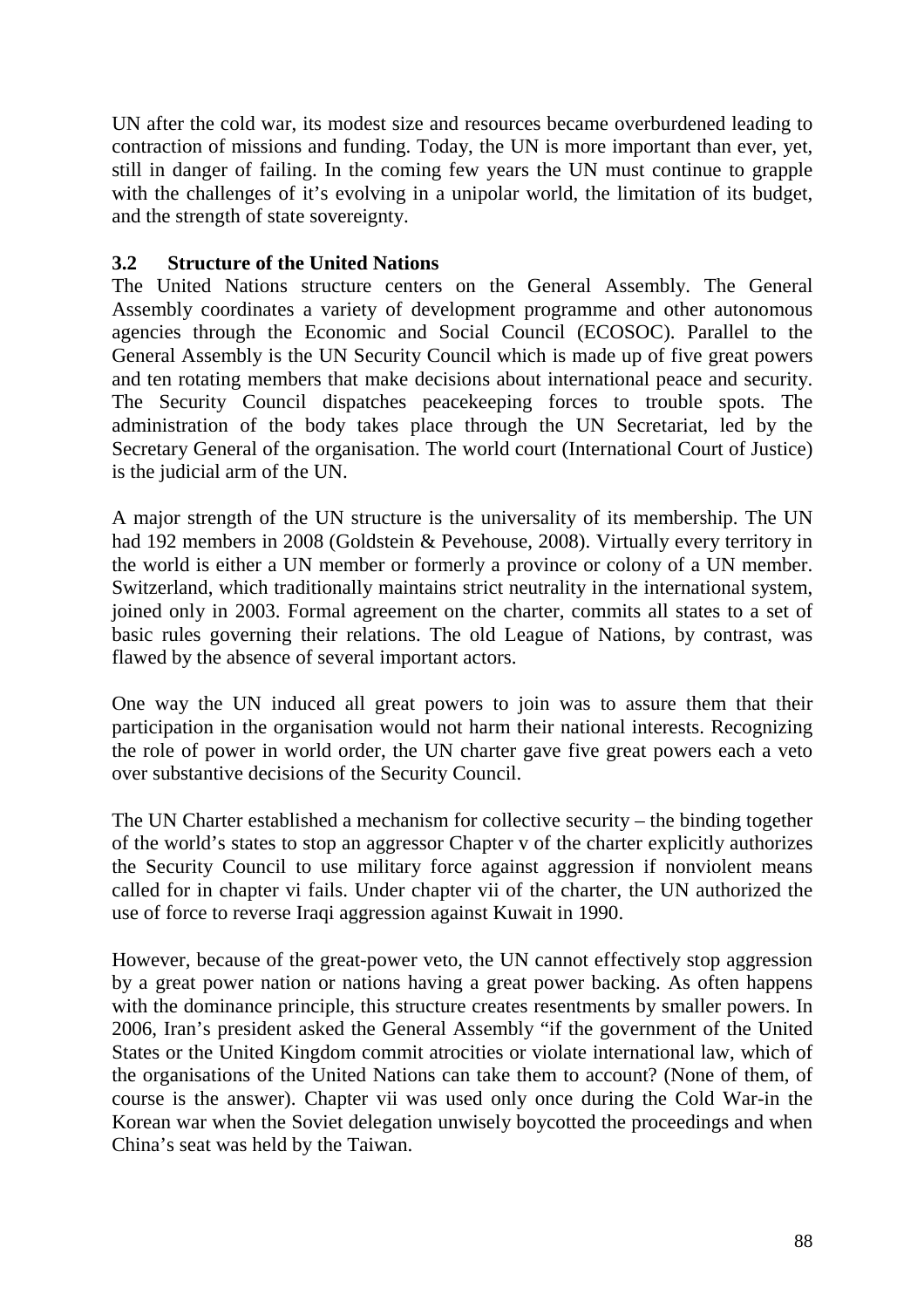#### **SELF-ASSESSMENT EXERCISE**

What and the basic structures of the UN?

#### **4.0 CONCLUSION**

While one must admit that the United Nations has failed to resolve definitively a single dispute brought before it, this is not to say that it has not relieved tensions in many crucial situations. That it has failed to achieve any of the three major objectives of the security provisions admits less qualification. It must be pointed out that only few international disputes are really settled, but they may be compromised, postponed or otherwise prevented from leading to serious international crises, and with the passage of time may loose much of their explosive character. The UN has played a useful in diffusing disputes that might otherwise lead to international explosions.

#### **5.0 SUMMARY**

The universal membership of the United Nations is one of its strengths. All member states have a voice and a vote in the General Assembly where state leaders rotate through each autumn. Although the United Nations does not have many striking success to its credit in handling of international disputes, its services as a mediator have been very valuable in several instances.

#### **6.0 TUTOR MARKED ASSIGNMENTS (TMAS)**

- 1. Appraise the activities of the UN since inception in 1945
- 2. What led to the failure of the League of Nations?
- 3. Explain the major problems facing the Security Council in maintenance of international peace and security.

## **7.0 REFERENCES/FURTHER READINGS**

Peterson, M. J. (2005). *The United Nations General Assembly* New York: Routledge.

Boutros–Ghali, Boutros (1992). *An Agenda for Peace, Preventive Diplomacy, Peacemaking and Peace keeping*. New York: United Nations.

Goldstein Joshua & Pevehouse, John (2009). *International Relations 8th ed*. New York: Pearson Longman.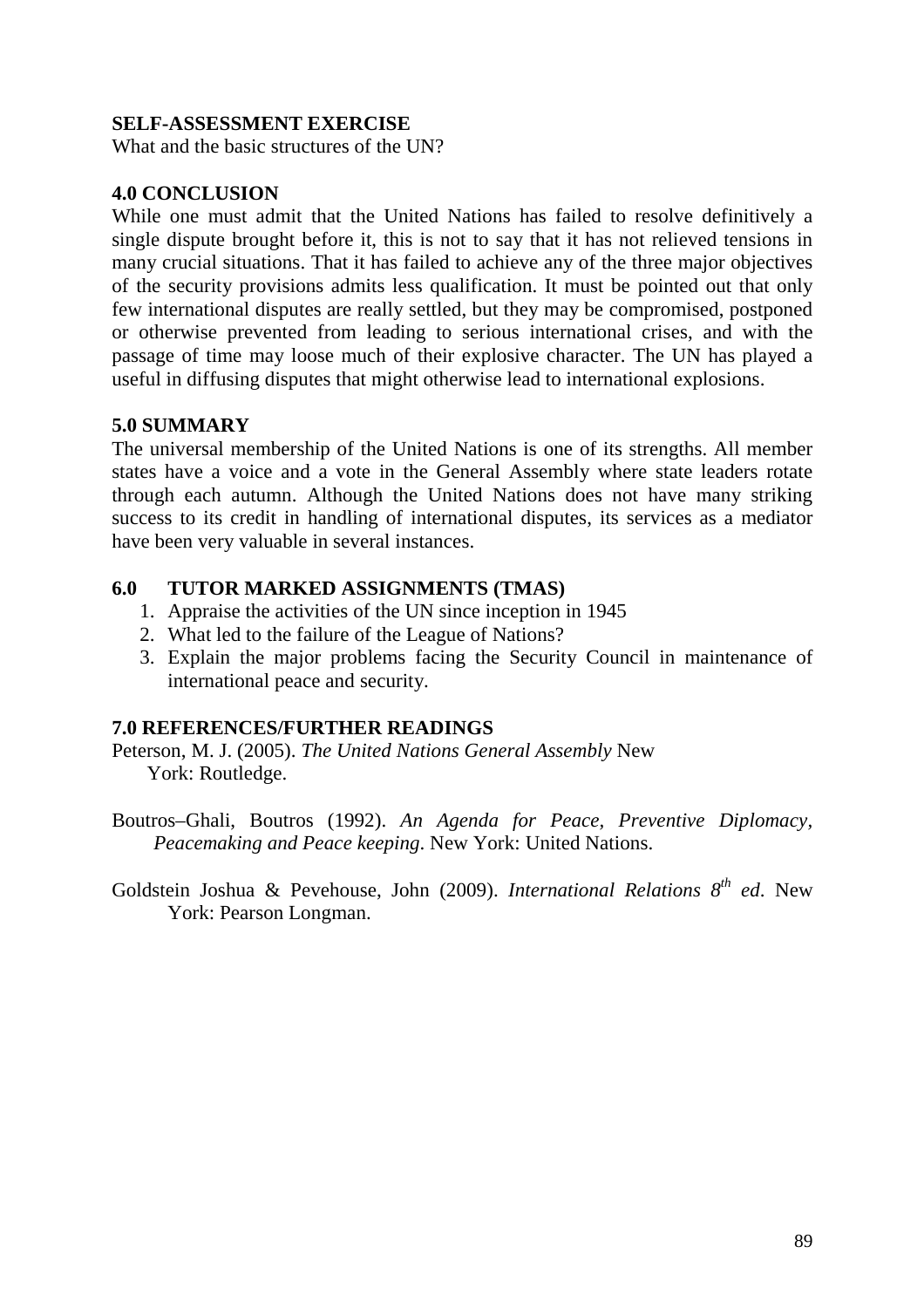# **Unit 3: Regionalism and Regional Arrangement**

## **Contents**

- 1.0 Introduction
- 2.0 Objectives
- 3.0 Main Body
	- 3.1 Regionalism defined<br>3.2 The United Nations a
	- 3.2 The United Nations and Regional Arrangements<br>3.3 The Importance of International Regionalism
- 3.3 The Importance of International Regionalism<br>4.0 Conclusion
- 4.0 Conclusion<br>5.0 Summary
- Summary
- 6.0 Tutor Market Assignments (TMAs)
- 7.0 References/Further readings
- **1.0 INTRODUCTION**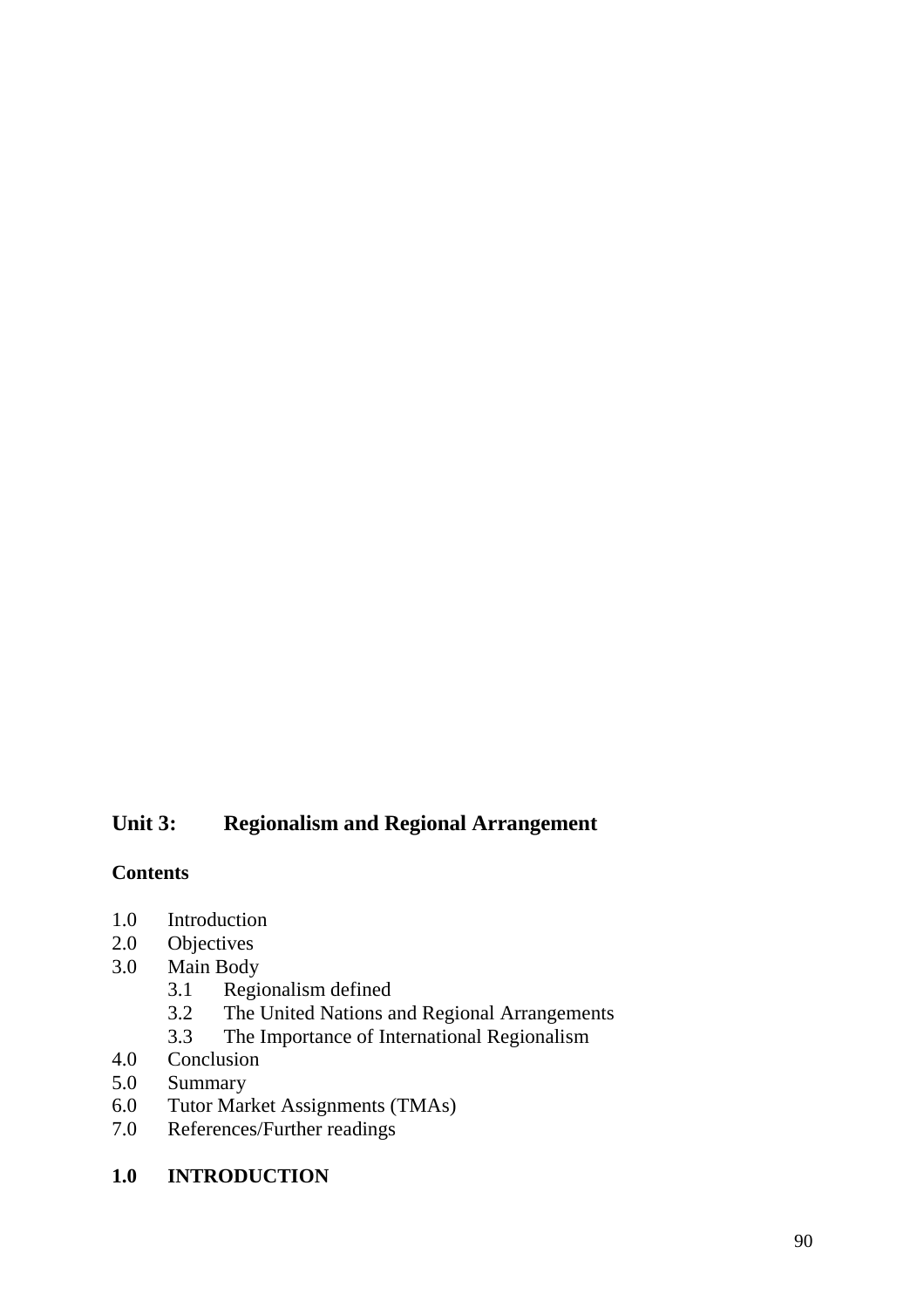The trend towards regionalism and regional arrangements is one of the most interesting developments in the present international system. The Charter of the United Nations specifically recognised it. This trend is in part, an out come of the necessity of pooling national resources for protection in a divided and war-threatened world, but it is also an outgrowth of other pressure which is driving nations together in the present era. Indeed, it may indicate that the nation state system, which has been the dominant pattern of international relations for centuries, is evolving toward system in which regional grouping of states will be more important than the independent sovereign units.

## **2.0 OBJECTIVES**

- Define regionalism
- Highlight the importance of Regional Arrangements in maintaining world peace and development
- Highlight the contributions of Regional Arrangements to UN development.

## **3.0 MAIN CONTENT**

#### **3.1 Regionalism Defined.**

As a result of the frequent use of regions to mean areas smaller than states, it is important to emphasize that in international system a region is invariably an area embracing the territories of three or more states. These states are bound together by ties of common interests as well as geography. They are not necessarily contiguous or even in the same continent.

At the San Francisco conference in 1945, the Egyptian delegation introduced an amendment to the draft text of the United Nations Charter to limit the term regional arrangements by definition to organisations of a permanent nature or grouping in a given geographical areas, several countries, which by any reason of their proximity, community of interest or cultural, linguistic, historical, or spiritual affinities, make themselves jointly responsible for the peaceful settlement of any disputes which may arise between them and for maintenance of peace and security in their region as well for the safeguarding of their interests and the development of their economic and cultural relations.

Dr. E. N. Vankleffens, formulated this definition, "…a regional arrangement or pact is a voluntary association of sovereign states within a certain area or having common interests in that area for a joint purpose which should not be an offensive nature, in relation to that area. This definition requires one qualification. The term arrangement and 'pact' should be used synonymously. Although a 'pact' is the usual means of bringing an arrangement into being, pact is a looser and general term, it may relate to an understanding on a single, comparatively simple matter, requiring no administrative machinery of any kind. A regional arrangement on the other hand, cannot exist without fairly elaborate organisation.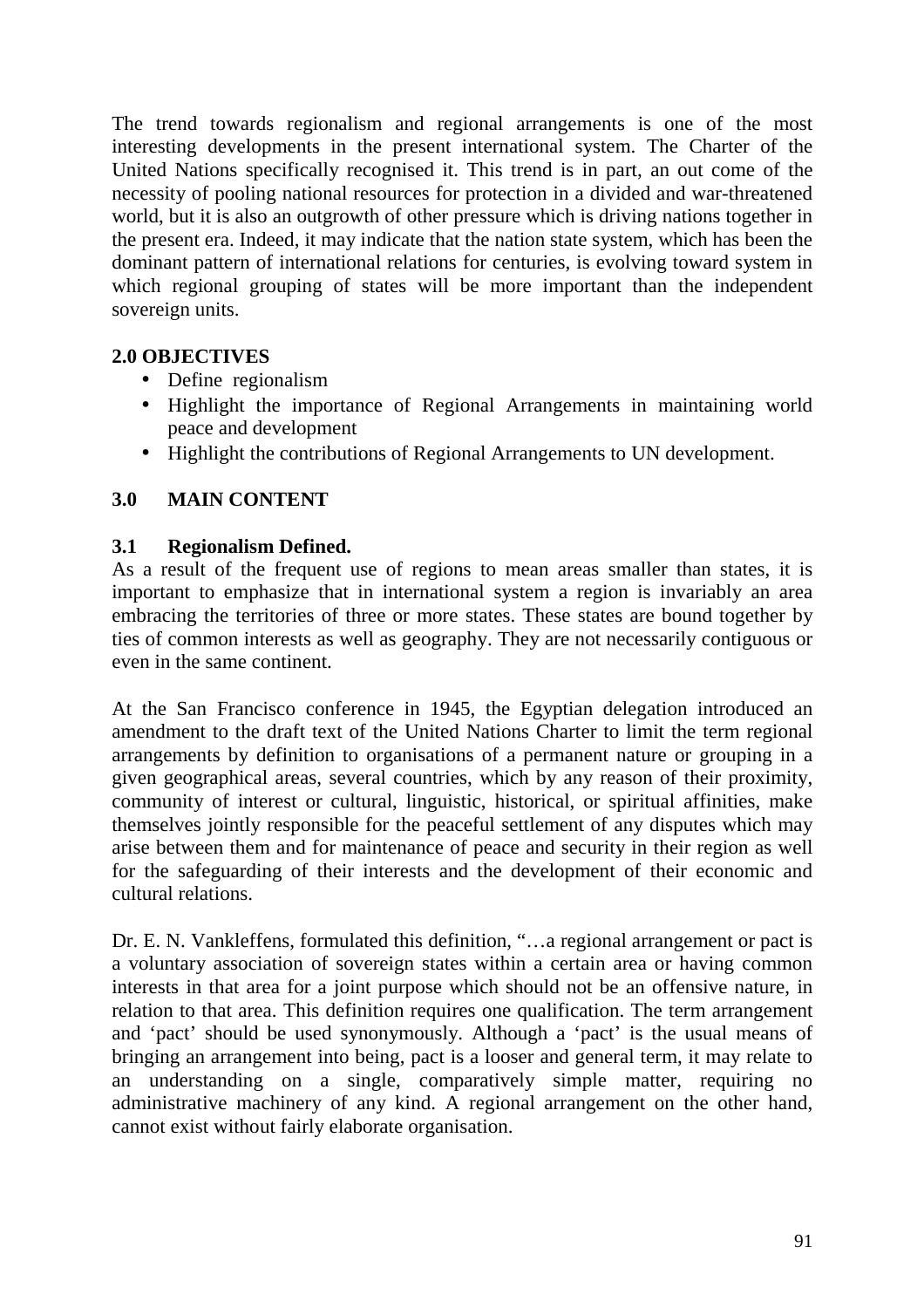To point out that writers do not agree on a definition would simply be saying that regional arrangement has not yet become a technical term. Such an arrangement must involve sovereign states, certainly more than two, and they must be engaged in a substantial common enterprise. Agreement is lacking on the geographical implications if any of any international region and on the degree of collaboration necessary to qualify as a regional arrangements. This in-exactness in definition means that students of international relations may disagree on whether a true regional arrangement exists in a particular instance.

A regional arrangement may be primarily a military alliance, but it must be more than that in order to provide for collaboration in other respects and it need not involve military matters at all. The North Atlantic Treaty Organisation for example is a military alliance, but it also has many other interests and purposes.

## **3.2 The United Nations and Regional Arrangements**

Regional arrangements were given more positive and detailed endorsement in the Charter of the United Nations than in the Covenant of the League of Nations. Woodrow Wilson viewed with suspicion the idea of regional arrangements and alliances and the founders of the League feared that they would open the way for alliances and a return to the balance of power system, which would in the long run be in substantial opposition to the League concept of collective security on a global basis.

In its final form, the United Nations Charter devoted an entire chapter (Chapter viii) Articles 52-54) to the subject of regional arrangements. In addition article 33 provided for 'resort to regional agencies and arrangements" among the recommended procedures for the pacific settlement of disputes. As stated in Article 53, the authorization of the Security Council is not required before an action is taken against an enemy state. An even more important exception is provided for in article 51, which opens the way for a great variety of regional security arrangements outside the effective control of the United Nations.

The Charter does not attempt to define regional arrangement or agencies; it leaves the whole question of their character and purpose, and of their exact relations with the United Nations, very much up in the air. What it does have to say on regional arrangements is confined to the field of security. It is silent on the possible economic, social and other potentialities of such groupings. Yet within the UN itself as well as outside, the regional principle has been applied in these broad fields; for instance in the regional commissions of the United Nations.

Proponents of regional security arrangement naturally insist that these devices are wholly consistent with the United Nations Charter and are necessary steps in regional or collective self-defense. The charter specifically recognised the right of nations to take action of this sort until and unless the United Nations action is able to assert itself effectively in the maintenance of peace. While these arrangements can be readily defended there is a real danger that they will deteriorate into military alliances against some country or countries, that they will provoke counter-measures-that they will in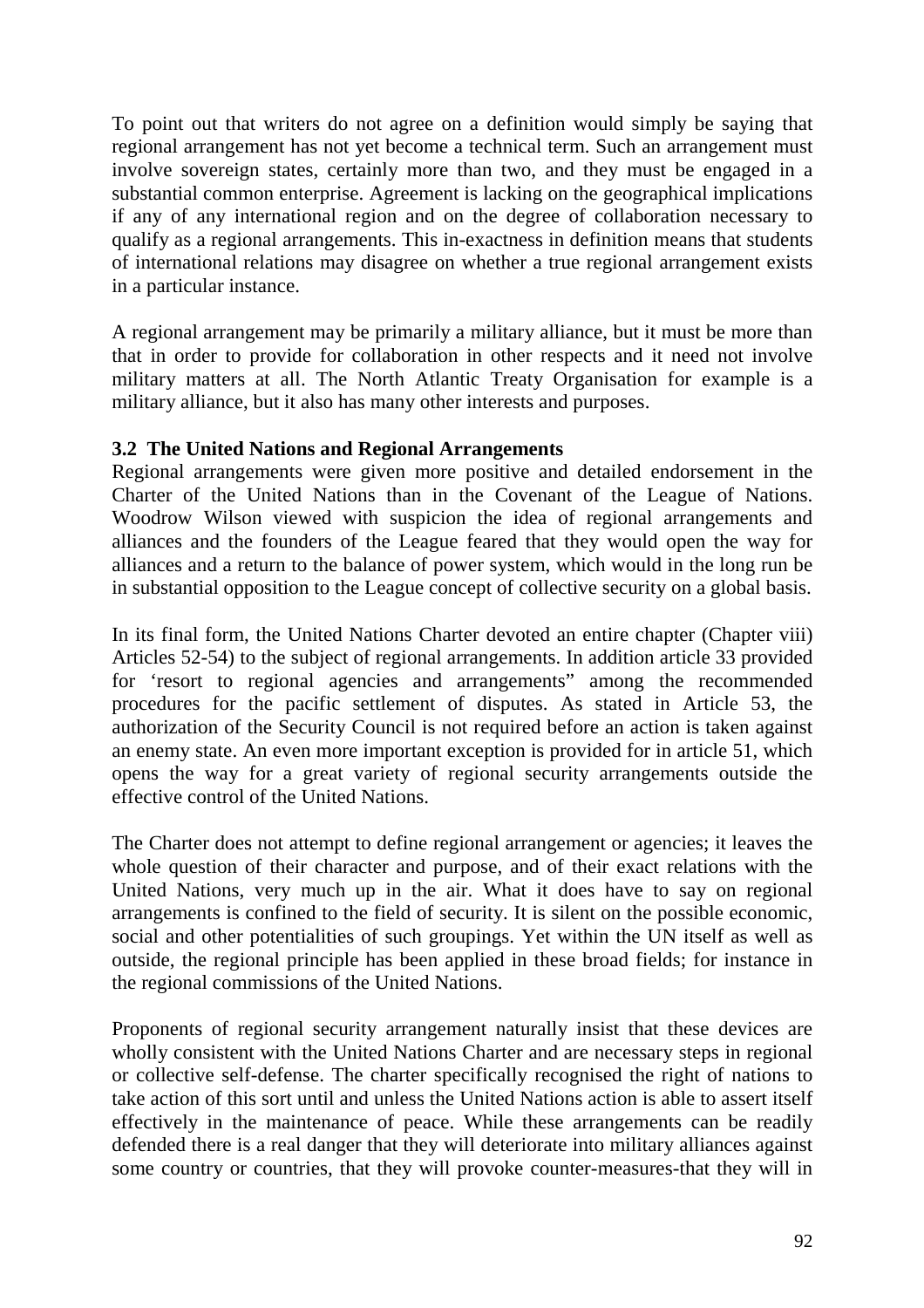short, increase international tension and thereby accentuate the very evils they presumably designed to prevent.

As Trygiv Lie pointed out in 1948, regional arrangement can be very useful elements in building United Nations systems of collective security provided they recognize the supremacy of the charter. Article 103 of charter states it clearly, "In the event of a conflict between the obligation of the members of the United Nations under the present charter and their obligations under any other international agreement, their obligations under the charter shall prevail. Lie further argued that measure of collective self-defense and regional remedies of other kinds are at best interim measures, and cannot bring any reliable security from the prospect of war. Regional arrangements, in other words have are truly a part of a larger pattern, centering on the United Nations-the one common under-taken and universal instrument of the great majority of the human race. Yet the balance between regionalism and universalism as illustrated by the relative role and effectiveness of regional arrangements and the United Nations, especially in the security field, seems to be clearly tilted in favour of the regional approach.

#### **SELF-ASSESSMENT EXERCISE**

Explain in your own words what you understand by regional arrangement.

#### **3.3 The Importance of Regionalism in International Arena**

The trend toward international regionalism is now an acknowledged feature of the international system. It has achieved a new meaning and a new significance while it has not in real sense breached the barrier of the sovereign state system. It has also provided the impetus and the machinery for much closer cooperation of states at the regional level.

The exact nature of international regionalism is by no mean clear. The same comment could be made of its significance and place in the present international society and even more particularly of the future. As Furnish, Jr. pointed out; there is a great need to rethink on the concept of regionalism. It is important to explore its relations to the prevailing nation state pattern, to looser arrangement through treaties, trade relations, alliances etc to proposed unions and federations on a regional or broader level, to larger associations of states such as the Commonwealth of Nations and to universal organisation, notably the United Nations at the present time, but embracing also any other nearly universal associations which are now in existence or which may come into being in the future.

If international regionalism is properly developed and is closely integrated into a more universal framework such as provided by the United Nations, it can fill a real gap in the existing pattern of international society. But if wrongly used it will become nothing more than a commonplace and a poor one at that, for military alliances, blocs and orbits and therefore will exercise a disturbing and destructive influence on international relations.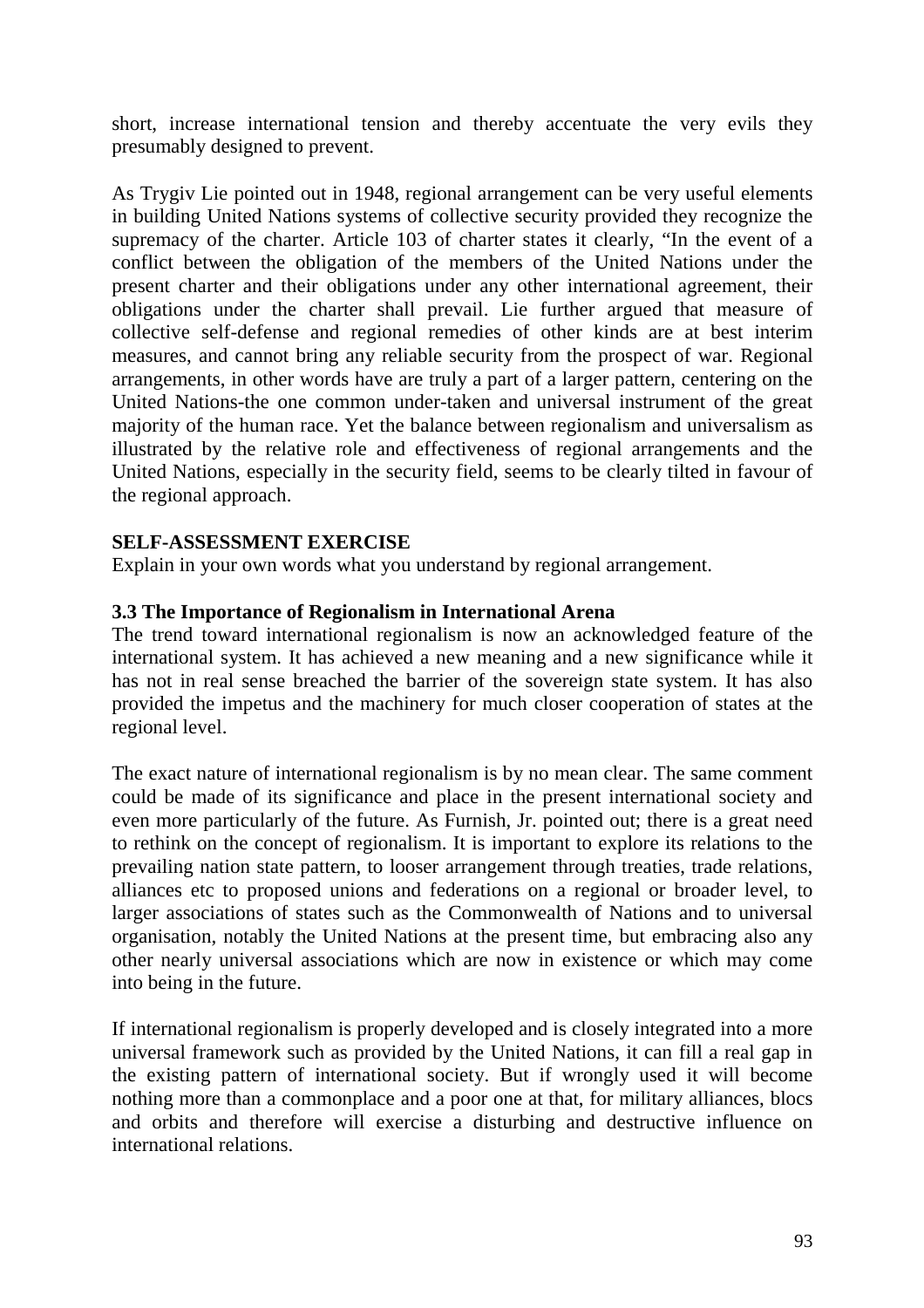The multiplication of regional arrangements is already giving rise to problems of coordination and to apprehensions about the possibility of conflicting obligations. But while problems of coordination are obviously great, such obligations should be complimentary and not conflicting. Indeed it could be argued that the more regional arrangement a given state enters, the more secure is that state and the brighter are the prospects for peaceful international collaborations.

#### **4.0 CONCLUSION**

 It is established fact that if a state belongs to many different systems it will be by that very fact restrained in its warlike inclinations by the very weight of each of the groups to which it belongs, and on the other hand will help neutralize the warlike inclinations of its partners by the care which it will take to safeguard its own association.

Moreover, the experience and perspective gained in many cooperative endeavors on the regional level should contribute greatly not only to the successful functioning of regional arrangements but also to the development of that international climate of opinion without which all efforts at international cooperation are doomed to failure.

#### **5.0 SUMMARY**

The co-existence of regional arrangements with a nearly universal world organisation is a fact of contemporary international system. Both meet a real need in the area of inter-state cooperation. Certainly there is ample room for both-types of political orderbuilding on the international scene.

#### **6.0 TUTOR MARKED ASSIGNMENTS (TMAS)**

- 1. Give a critical appraisal of the role of regional arrangements on the international relations
- 2. How relevant are regional organisation in the promotion of world peace?

#### **7.0 References/Further readings**

- John C Schlesinger, John (1965). *The Might of Nations, World Politics in our time rev. ed.* New York: Random House.
- Palmer, Nordman & Perkins, John (2007). *International Relations 3rd rev. ed.* Delhi, India: A. I. T. B. S. Publishers.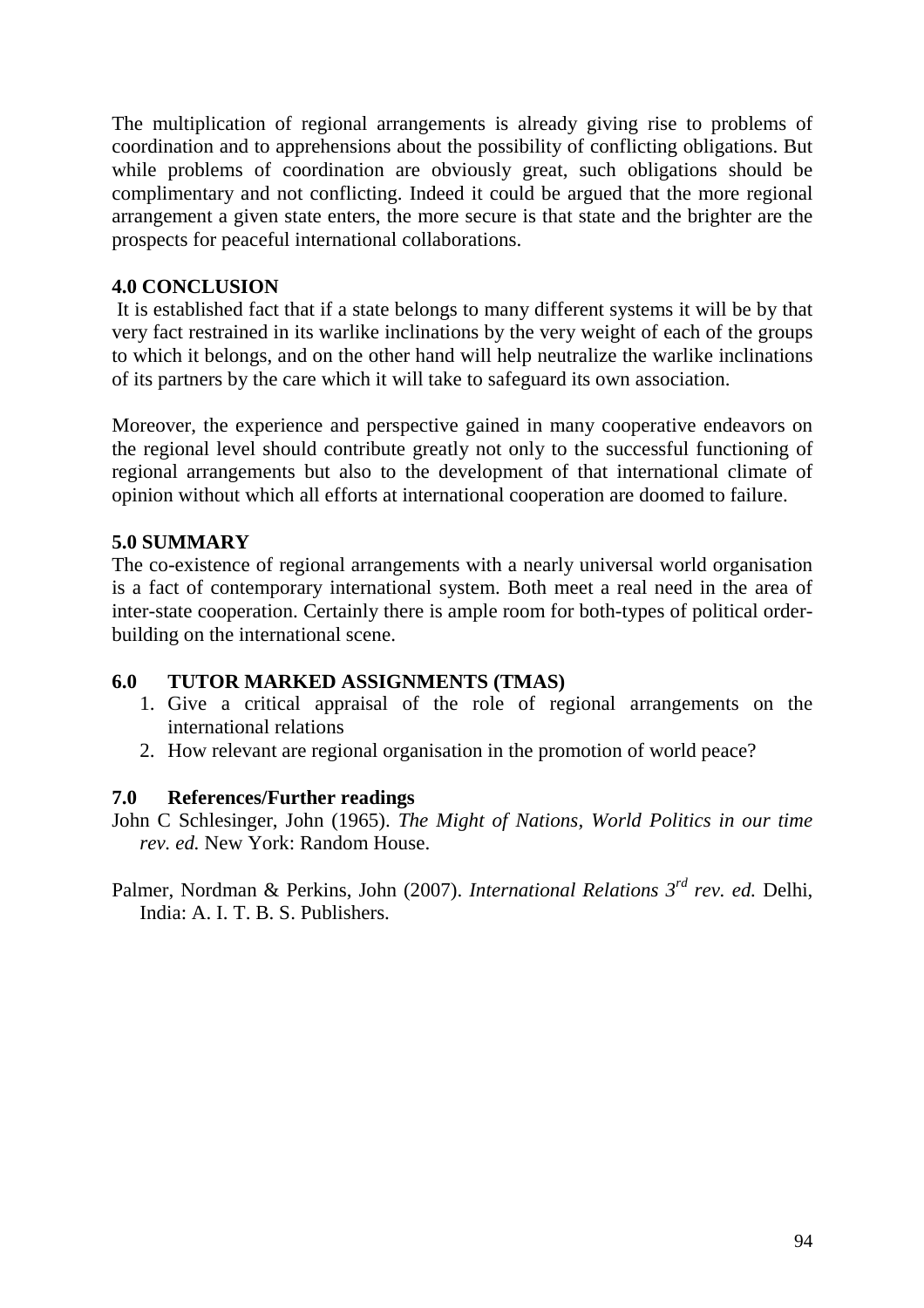# **UNIT 4: THE EUROPEAN UNION**

# **CONTENTS**

- 1.0 Introduction
- 2.0 Objectives
- 3.0 Main Body
	- 3.1 The Origins of the European Union
	- 3.2 The Expansion of the European Union
	- 3.3 The Implications of the Emergence of EU
- 4.0 Conclusion
- 5.0 Summary
- 6.0 Tutor Marked Assignments
- 7.0 References / Further Readings

## **1.0 INTRODUCTION**

The European Union is the most highly developed regional bloc in the world. No other trade bloc has a common parliament, few have a common external tariff, and none is seriously contemplating a common currency or common defence po1icies. The highly integrated nature of the European Union, and its supranational characteristics, has made it to be described as having deep regionalism. By-contrast, the vast majority of the world's regional international organisations are much more intergovernmental in nature.

#### **2.0 OBJECTIVES**

At the end of this unit, you should be able to:

- Explain the activities of European Union
- Highlight the implications of the emergence of the EU
- Identify the expansion trends in the European Union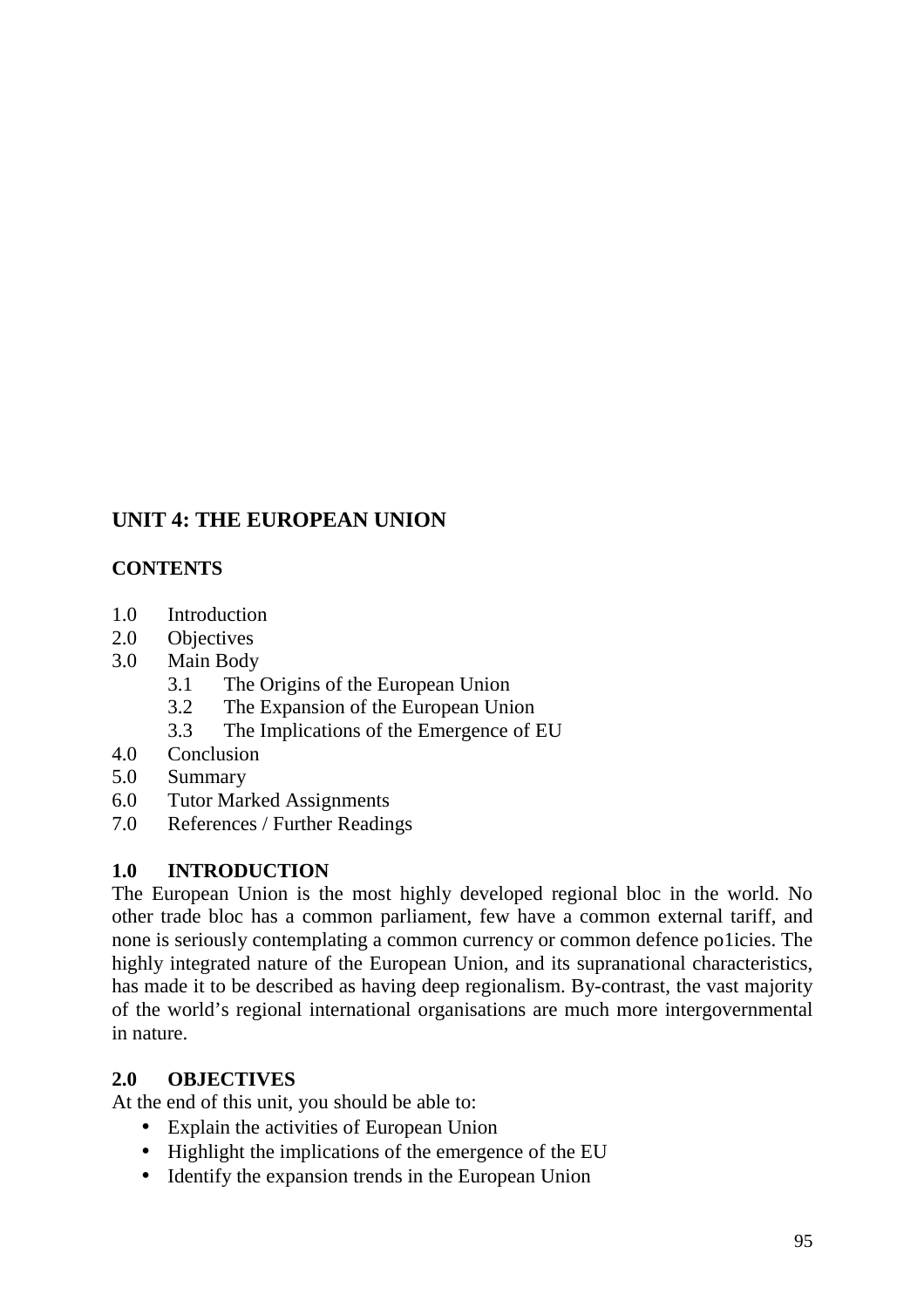## **3.0 MAIN CONTENT**

#### **3.1 The Origin of the European Union**

After centuries of warfare between empires and states, the European countries agreed to create the most comprehensive set of international institutions of all time. There are five main reasons why countries with a historical background of rivalry and war chose to work together. The first three reasons are primarily economic; the others are more political and military in nature.

First, European cooperation began in the late 1940s with the need to re-build war torn economies. Many European countries realized that going it alone would not be sufficient to transform their struggling economies. Assistance from the U.S. Marshal Plan was helpful in this regard. Second, a lesson from the Great Depression World War II was that when states create significant barriers to trade, economic conditions worsen and international relations become tenser. Thus, the Europeans sought to lower internal trade barriers and enhance economic competition.

Third, the six founding members of the European Union State as well as the states that joined later, recognised the benefits of economies of scale, that is, they saw the advantages of combining their resources in order to become more competitive internationally. Recently, this issue has become particularly important in the context of competition with the United States, Japan, and the Newly Industrializing Countries (NICs) of Asia.

Fourth, a more cohesive Western Europe was viewed as being better able to prevent the spreading of communism, which was threatening on two fronts. In the 1950s, Western Europe was concerned about an invasion by the Soviet Union and its allies. In addition, communists' parties had made strong in roads in the domestic politics of some European countries, notably, France and Italy. During the World War II the French and Italian communists underground has fought heroically against the Nazis and the post war electorate rewarded them with many votes.

Fifth, in the immediate post - World War II, period, many feared a resurgent Germany, the country that has been fully or partially responsible for three major wars in Europe in two generations (1870 – 1945). By integrating Germany economically and military into the European Union, it was hoped that German militarism would be tamed and World War III would be less likely to occur.

#### **3.2 The Expansion of the European Union**

The expansion of European Union which started in 2004 is viewed with a mixture of admiration and hesitation by the international community. If one plots the trend of political and economic integration in European Union history, one will get the impression that, there would soon be a United States of Europe (U.S.E). Since it's founding in the 1950s, the EU has integrated more and more, as increasing number of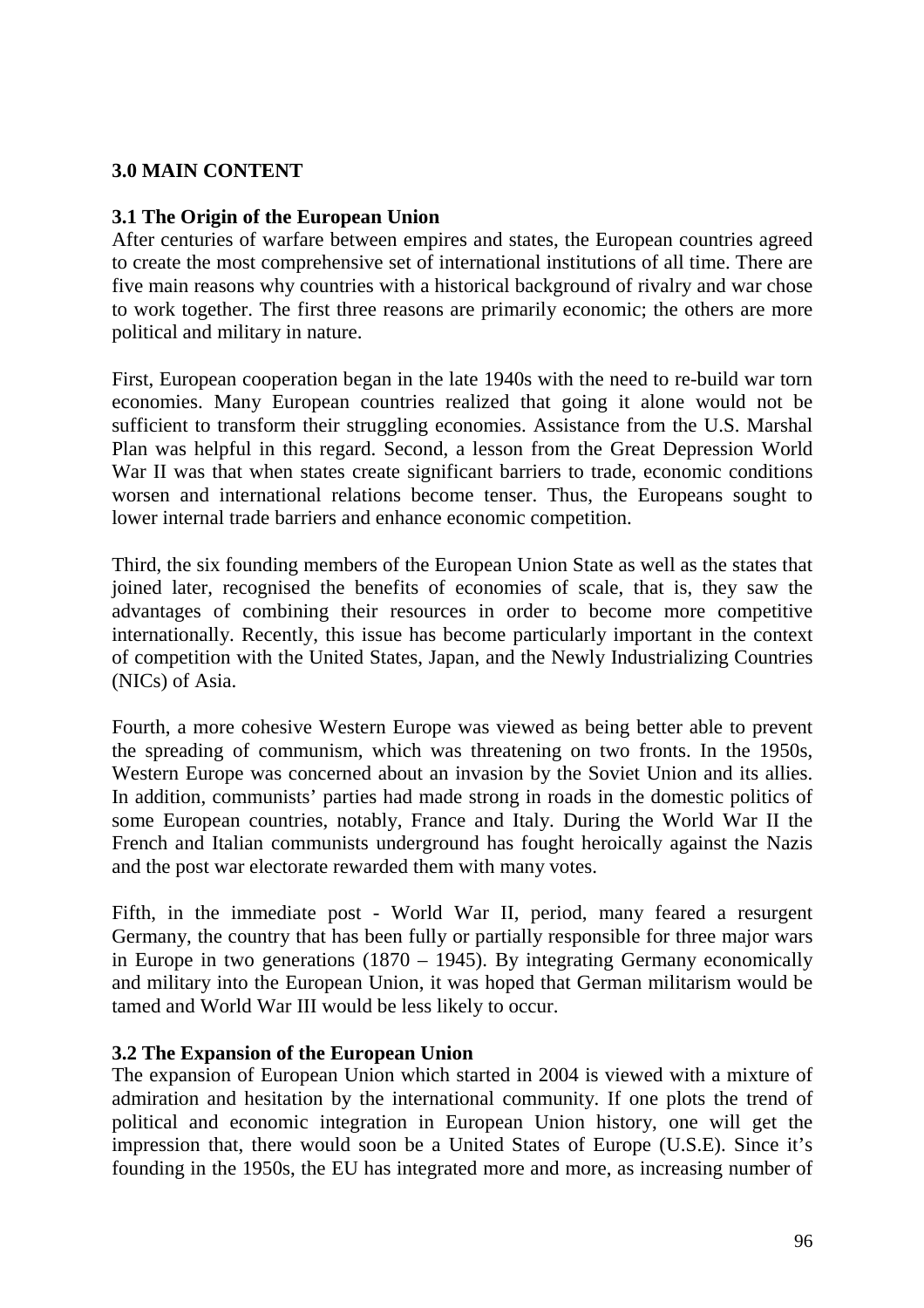policies are within the EU's jurisdiction, including monetary policy, and others, such as common foreign and security policies are being addressed more forcefully. In addition, EU decision making is occurring more often at supranational level with more power granted to European Parliament and greater use of qualified majority voting in the council. These centralizing developments of greater policy coordination and supranationalism are known in EU circle as deepening.

#### **3.4 The Implications of the Emergence of EU**

One of the most striking features of developments in international system is the emergence of the EU as a block actor in multilateral technical diplomacy. While the 1991 Maastricht Treaty set out in the Title v of the Treaty provisions for a common foreign and security policy, it is within the field of technical diplomacy rather than traditional foreign policy that the EU has increasingly acted au communitaire on the basis of the treaty of Rome, Single European Act and decisions of the European Court of Justice, within areas of community competence. These areas include the common fisheries policy, transport and some international trade and environmental policy.

In areas where the community has competence, member-states are represented by the commission in international negotiations. In certain residual policy area, for example some international trade policy in the Uruguay Round framework, there is mixed or joint competence. Difficulties have arisen over definition of what matters fall within community competence between member states and the commission, in areas such as trade policy including restrictions on exports, civil aviation and immigration. In civil aviation sector, for example, disputes have occurred over bilateral air transport agreements under negotiation or concluded by non-community members with individual community members e.g. US-UK, US – Finland, Austria, Sweden. The commission opposed bilateral agreements and sought a mandate from EU Transport Ministers to negotiate air transport agreements on a bloc basis.

The implications of community competence in technical diplomacy are numerous. First the negotiation on a bloc common line or position generally involves a lengthy, clearing process before daily sessions of a multilateral conference or meetings of an international or regional institution. Similarly, consultations may be undertaken intersession ally. Thus, the balance of EU diplomatic effort tends to be shifted to intrabloc negotiations. The cleared position is invariably on a lowest common denominator basis.

In the second place, representation by the Commission in effect reduces the negotiating capacity of individual members-state and potential effectiveness, in that negotiation is not conducted by a professional diplomatic service. Thirdly, in areas of community competence member-states cannot take part in plenary or other debates of a conference, initiate proposals or broker compromise in open session. In practice, the effect is to take out of plenary and informal conference processes European players with varying interests, diplomatic skills and traditional roles.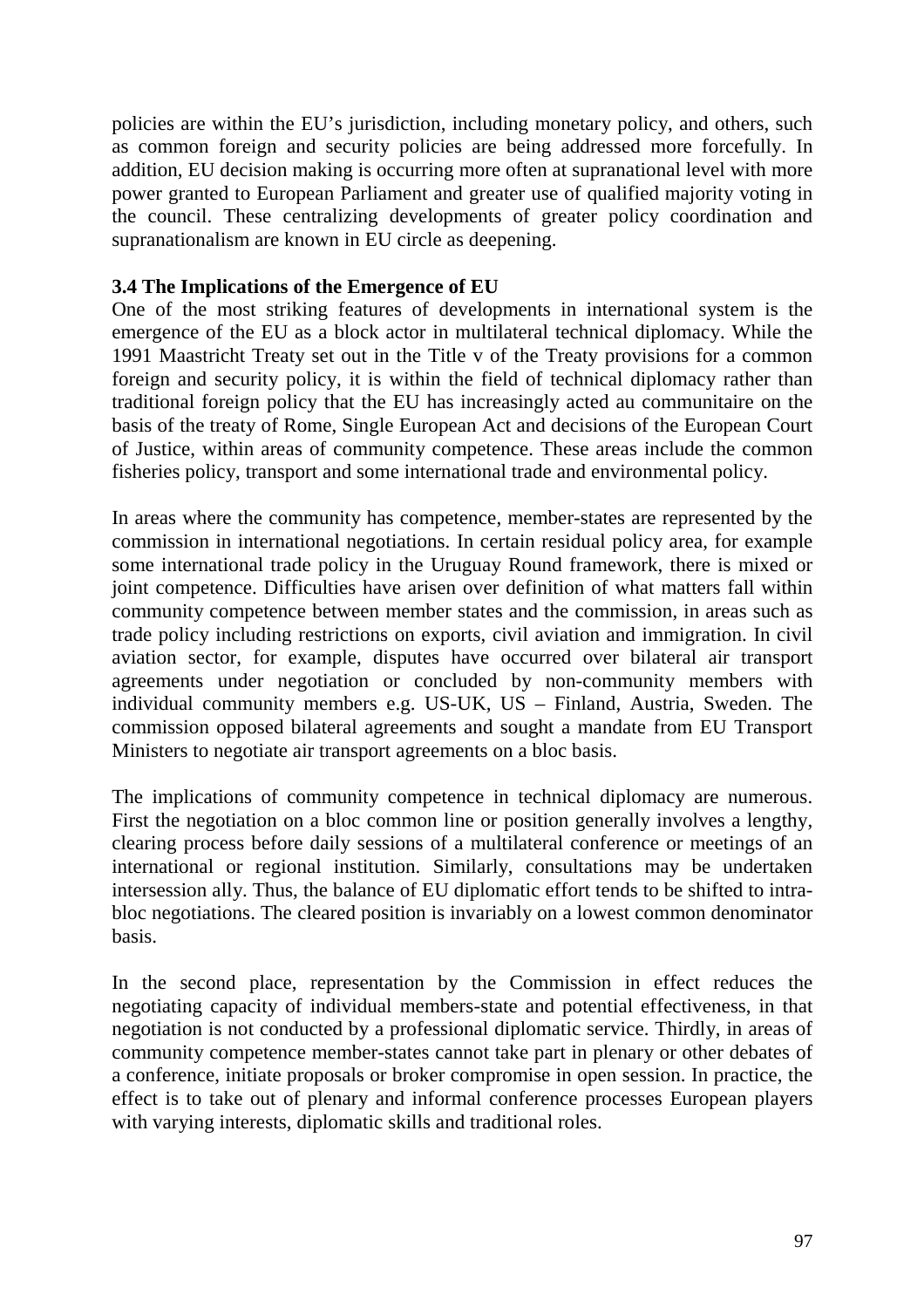The effect is well illustrated by Sweden's non-role at the third session of the UN conference on Straddling and Highly Migratory Fish Stocks following entry into EU in 1995. Prior to that, Sweden as an active neutral power has played a prominent role at the conference. The effective removal of individual European players from parts of the conferences of negotiations has altered the dynamic of multilateral conference in a number of respects.

As a bloc actor, the EU cannot easily perform broker or moderate roles, especially in debates during fluid plenary or working group sessions, initiate flexible proposals. Multilateral conferences also loose the drafting input of individual European state. As a bloc, the EU tends to be susceptive to general attack if it opposes or appears intransigent on particular issue, and as a result therefore, often does not adopt a position, consequently appearing passive or quiescent, for the sake of its bloc image.

One of the other reasons for EU non-position as earlier noted, is the internal clearing debate the EU undertakes on a daily basis during multilateral conferences. The excessive diplomatic time devoted to these internal debates means that not only is the EU conducting a conference within a conference, but its positions are often out of phase with other conference initiatives. The EUs bloc composition also means that its negotiating style is one of tabling its own lowest common denominator amendments rather than acting strategically.

An indirect effect of these developments is to allow wider latitude for small or nontraditional players in multilateral conferences e.g. New Guinea, Morocco and Uruguay. The EU's bloc presence has not led to obvious counter-blocs so far but the bloc approach has been imitated to some extent, for example the South Pacific Forum.

## **SELF ASSESSMENT EXERCISE**

Assess the implication of the expansion of European Union as a bloc in the international system.

# **4.0 CONCLUSION**

The European Union is the most highly developed regional organisation in the world. No other bloc has a common parliament, few have a common external tariff and non is seriously contemplating a common currency or common defence policies. By contrast, the vast majority of the world's regional international organisations are much more inter-governmental in nature. This has a serious implication for diplomatic negotiation in the present century.

## **5.0 SUMMARY**

The balance of European Union diplomatic efforts tends to be shifted to intra-bloc negotiation. The cleared position is invariably on a lowest common denominator basis. The effect of these developments is to allow wider latitude for small nontraditional players in multilateral conferences. The EU's block presence has not led to counter-blocks but it is being imitated.